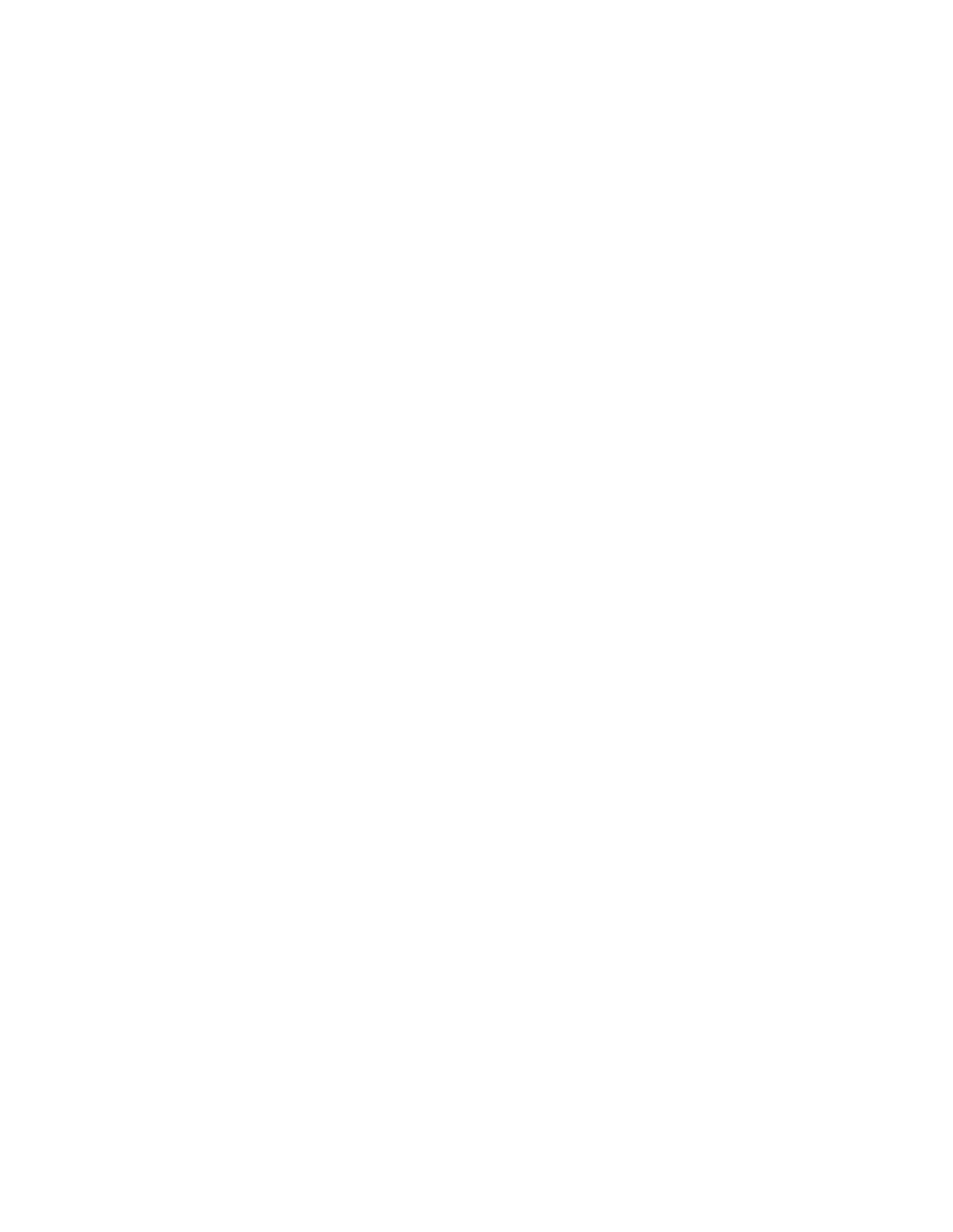# 6 U.S. Reporter Citation

| <b>Variable Name</b> | <b>Spaeth Name</b> | <b>Normalizations</b> |
|----------------------|--------------------|-----------------------|
| usCite               |                    | n/a                   |

The next four variables provide the citation to each case from the official United States Reports (usCite) and the three major unofficial Reports, the Supreme Court Reporter (sctCite), the Lawyers' Edition of the United States Reports (ledCite), and the LEXIS cite (lexisCite).

Note that LEXIS cites have the advantage of being unique; the other reporters can have multiple cases on the same page.

Further note that pagination does not invariably proceed chronologically throughout the volumes. Hence, do not assume that because a given citation has a higher page number than that of another case it was decided on the same or a later date as the other case. The only accurate way to sequence the cases chronologically is by indexing or otherwise sequencing each case's date of decision (dateDecision).

*- End of Content for Variable 6. U.S. Reporter Citation -*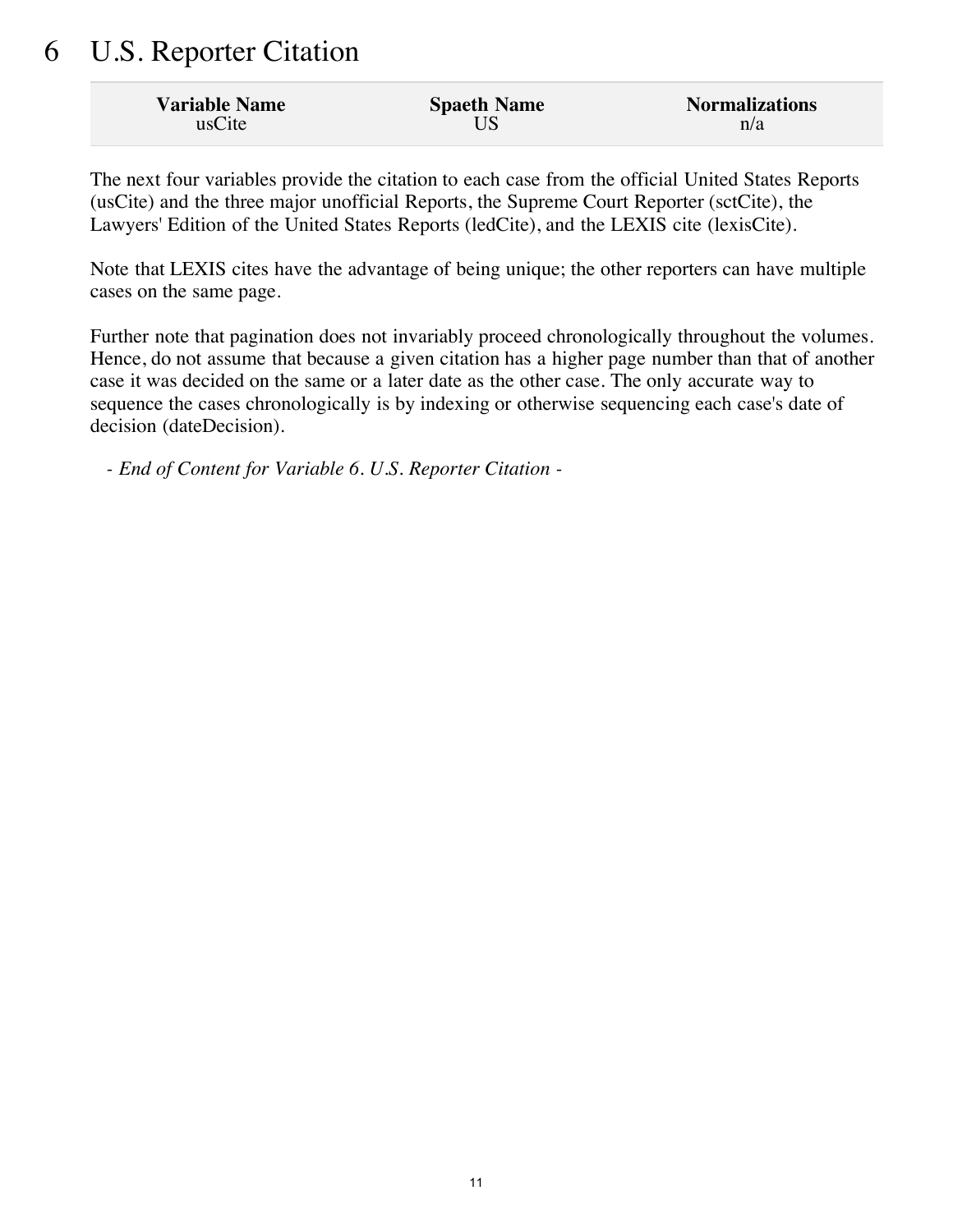# 7 Supreme Court Citation

| <b>Variable Name</b> | <b>Spaeth Name</b> | <b>Normalizations</b> |
|----------------------|--------------------|-----------------------|
| sctCite              | <b>SCT</b>         | n/a                   |

See variable U.S. Reporter Citation (usCite).

*- End of Content for Variable 7. Supreme Court Citation -*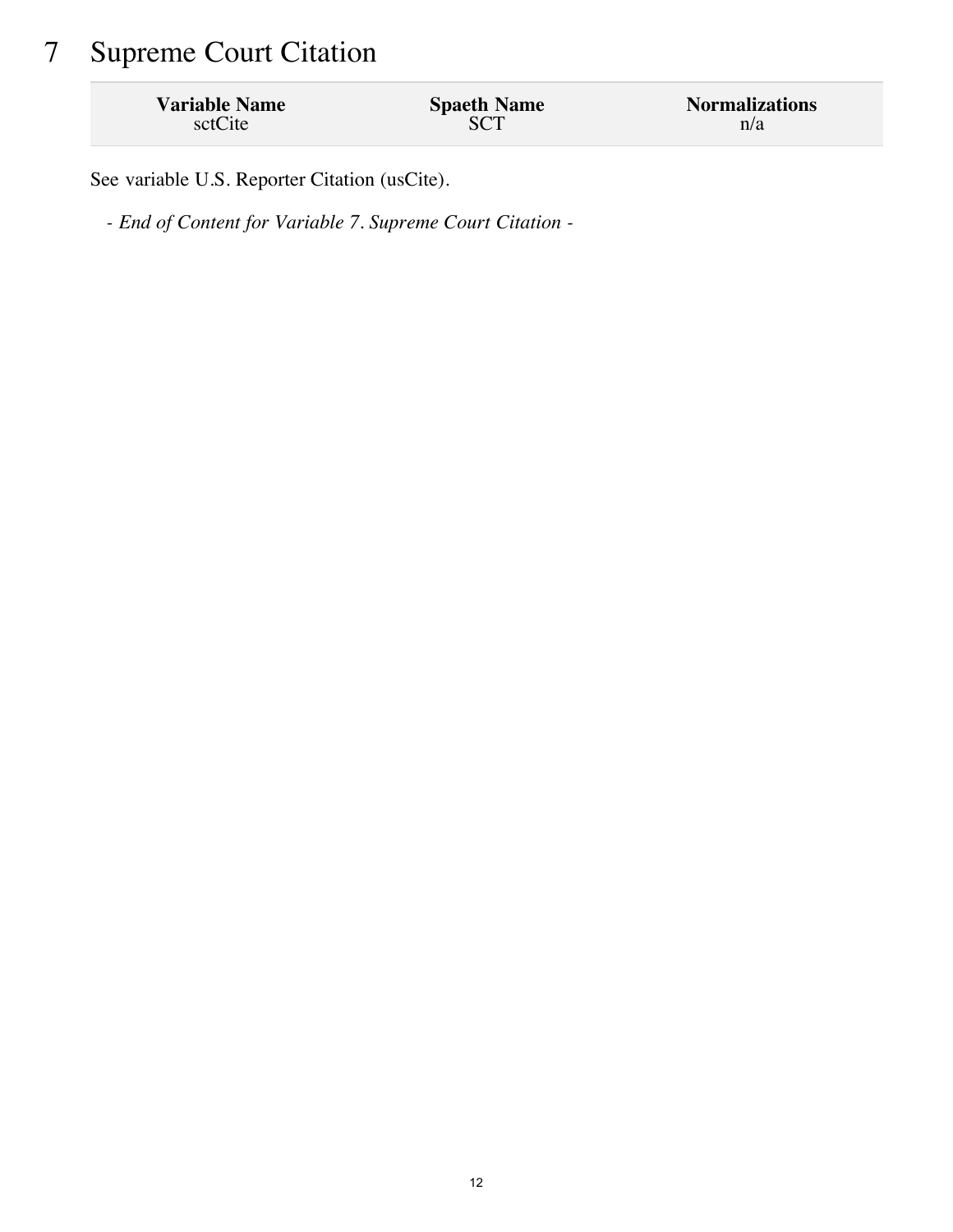## 8 Lawyers Edition Citation

| <b>Variable Name</b> | <b>Spaeth Name</b> | <b>Normalizations</b> |
|----------------------|--------------------|-----------------------|
| ledCite              | LED                | n/a                   |

See variable U.S. Reporter Citation (usCite).

*- End of Content for Variable 8. Lawyers Edition Citation -*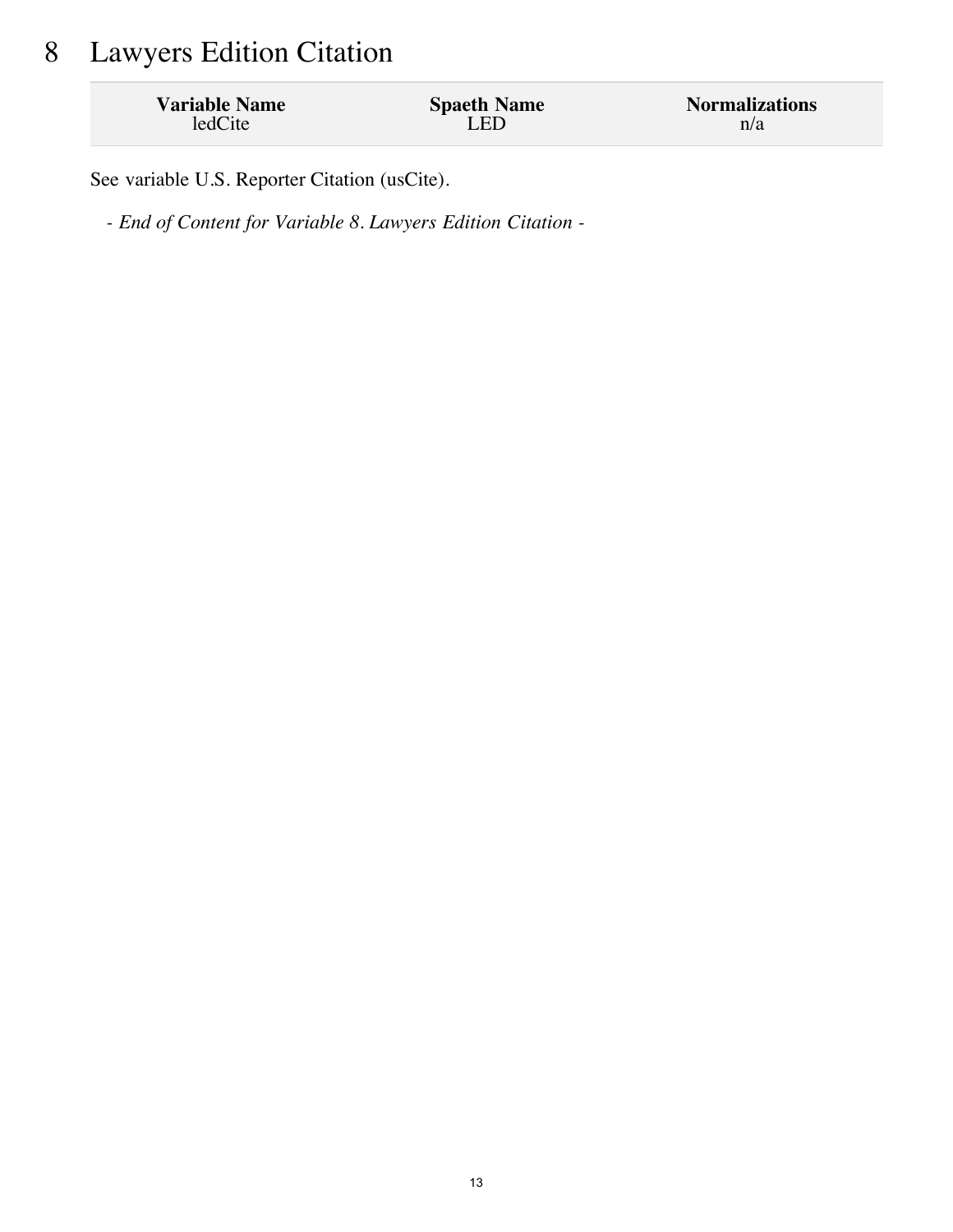# 9 LEXIS Citation

| <b>Variable Name</b> | <b>Spaeth Name</b> | <b>Normalizations</b> |
|----------------------|--------------------|-----------------------|
| lexisCite            | n/a                | n/a                   |

See variable U.S. Reporter Citation (usCite).

*- End of Content for Variable 9. LEXIS Citation -*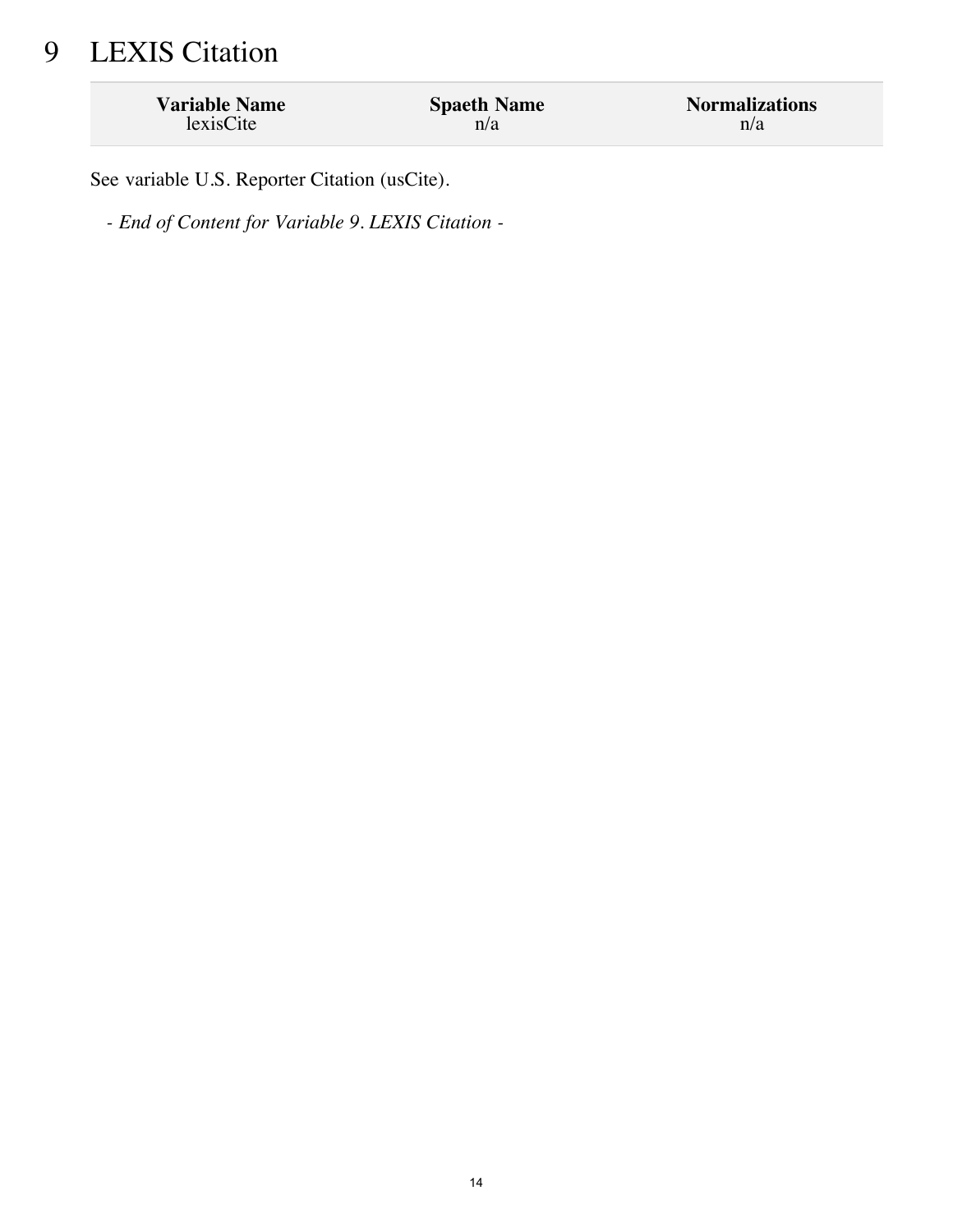#### 10 Docket Number

| <b>Variable Name</b> | <b>Spaeth Name</b> | <b>Normalizations</b> |
|----------------------|--------------------|-----------------------|
| docket               | <b>DOCKET</b>      | n/a                   |

This variable contains the docket number that the Supreme Court has assigned to the case. During the Warren Court and the first two terms of the Burger Court, different cases coming to the Court in different terms could have the same docket number. The Court eliminated the possibility of such duplication by including the last two digits of the appropriate term before the assigned docket number. Since the 1971 Term, the Court has also operated with a single docket. Cases filed pursuant to the Court's appellate jurisdiction have a two-digit number corresponding to the term in which they were filed, followed by a hyphen and a number varying from one to four digits. Cases invoking the Court's original jurisdiction have a number followed by the abbreviation, "Orig."

For administrative purposes, the Court uses the letters, "A," "D," and "S," in place of the term year to identify applications ("A") for stays or bail, proceedings of disbarment or discipline of attorneys ("D"), and matters being held indefinitely for one reason or another ("S").

Six cases in the database lack a docket number. For these, the docket variable has no entry.

Finally, note that Court can consolidate multiple petitions---each with their own docket number-- under one U.S. cite. If you are interested in only the first (lead) case, use the database organized by Supreme Court citation. If you are interested in all the cases consolidated under one cite, use the databases organized by docket.

*- End of Content for Variable 10. Docket Number -*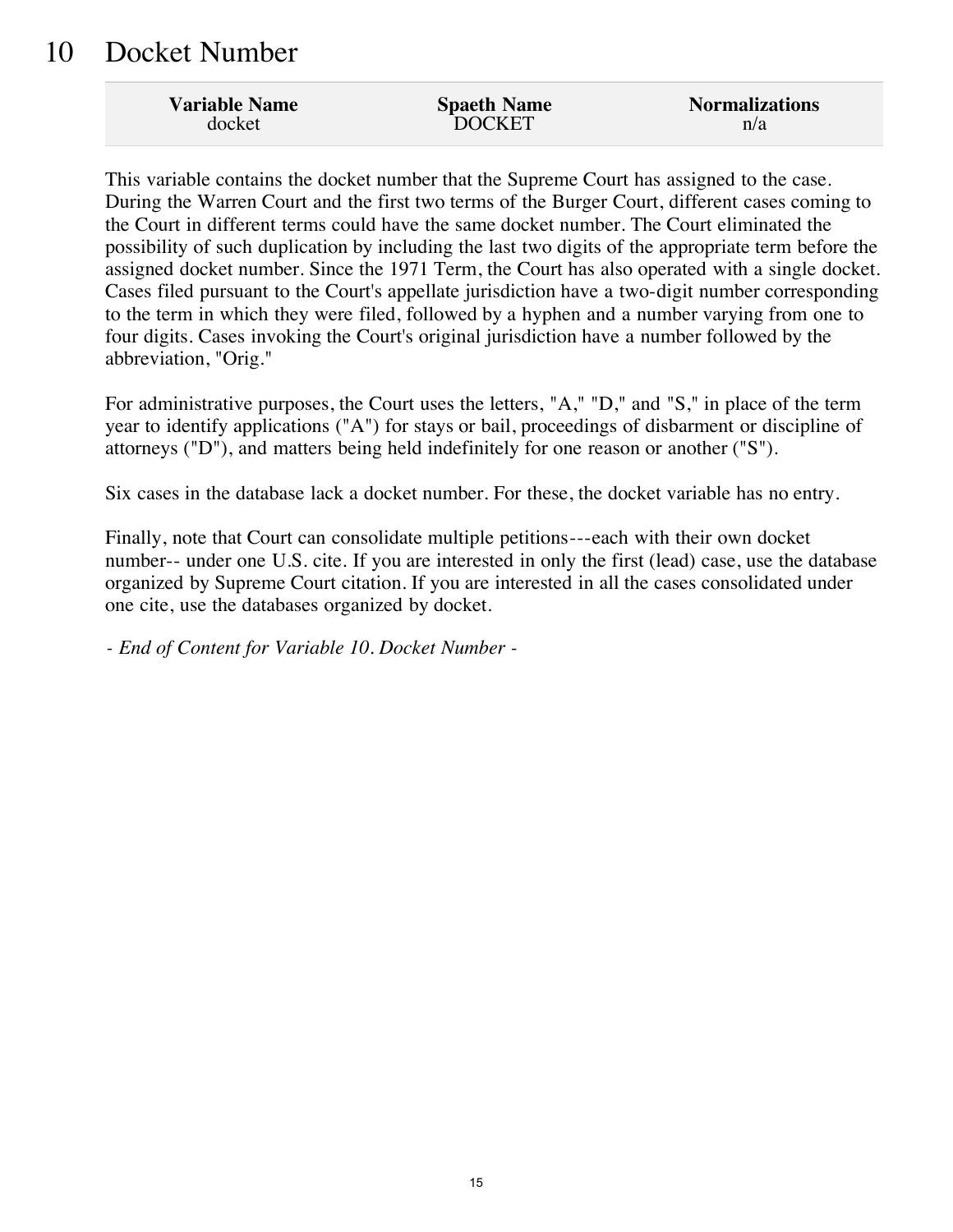#### 11 Case Name

| <b>Variable Name</b> | <b>Spaeth Name</b> | <b>Normalizations</b> |
|----------------------|--------------------|-----------------------|
| caseName             | n/a                | n/a                   |

This is the name of the case. We initially derived the names from LEXIS and then did a bit of tidying so that they are in a consistent format. With the exception of various Latin phrases and abbreviations, all words are now in upper case.

Note that caseName is tied to the docket number. In other words, if multiple cases appear under the same citation, the case name will be the name of the particular case, not the lead case.

*- End of Content for Variable 11. Case Name -*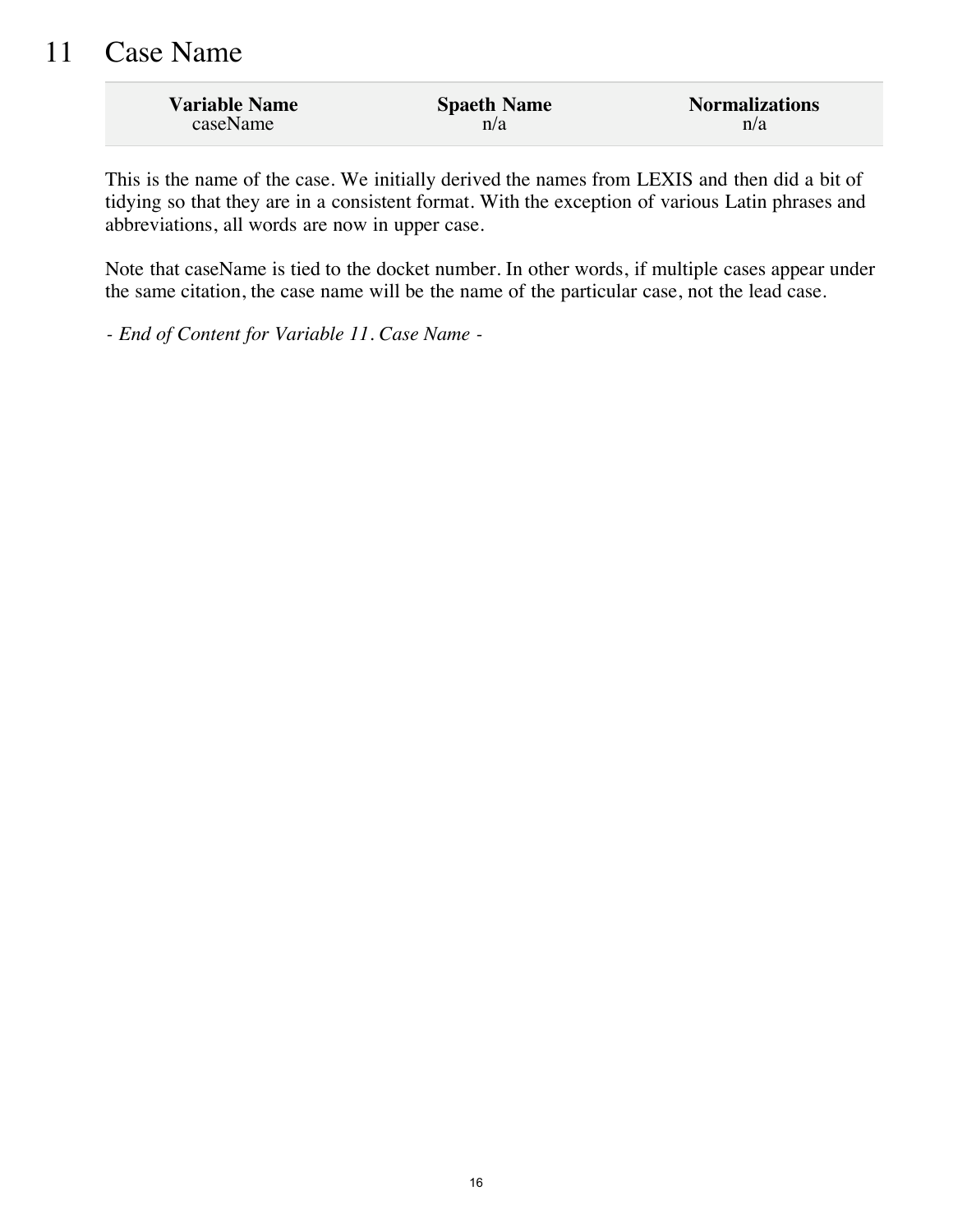#### 12 Petitioner

| <b>Variable Name</b> | <b>Spaeth Name</b> | <b>Normalizations</b> |
|----------------------|--------------------|-----------------------|
| petitioner           | PARTY 1            | varParties (300)      |

The next four variables identify the parties to the case. "petitioner" refers to the party who petitioned the Supreme Court to review the case. This party is variously known as the petitioner or the appellant. "respondent" is conventionally labeled the respondent or the appellee. Variables "petitioner" and "respondent" provide detailed information about all parties, except the identity of the state if a state (or one of its subdivisions) is a party, petitioner and respondent variables note only whether a state is a party, not the state's name. See variables petitionerState and respondentState for the name.

The specific codes that appear below were created inductively, with petitioner and respondent characterized as the Court's opinion identifies them.

In describing the parties in the cases before it, the justices employ terminology which places them in the context of the litigation in which they are involved. Accordingly, an employer who happens to be a manufacturer will be identified as the former if its role in the litigation is that of an employer and as the latter if its role is that of a business. Because the justices describe litigants in this fashion, a fairly limited vocabulary characterizes them. Note that the list of parties also includes the list of administrative agencies and officials contained in administrative action preceding litigation.

Also note that the Court's characterization of the parties applies whether the petitioner and respondent are actually single entities or whether many other persons or legal entities have associated themselves with the lawsuit. That is, the presence of the phrase, et al., following the name of a party does not preclude the Court from characterizing that party as though it were a single entity. Thus, each docket number will show a single petitioner and a single respondent, regardless of how many legal entities were actually involved.

The decision rules governing the identification of parties are as follows.

1. Identify parties by the labels given them in the opinion or judgment of the Court except where the Reports title a party as the "United States" or as a named state. Textual identification of parties is typically provided prior to Part I of the Court's opinion. The official syllabus, the summary which appears on the title page of the case, may be consulted as well. In describing the parties, the Court employs terminology which places them in the context of the specific lawsuit in which they are involved. E.g., "employer" rather than "business" in a suit by an employee; as a "minority," "female," or "minority female" employee rather than "employee" in a suit alleging discrimination by an employer.

2. Where a choice of identifications exists choose that which provides information not provided by the legal provision or the issue (see variables lawType and Issue). E.g., identify a federal taxpayer or an attorney accused of a crime as taxpayer (value 240) or attorney (value 111) rather than accused person (value 100), particularly if neither the lawType nor the Issue variable identifies the case as a tax matter or one involving an attorney.

3. Identify the parties by reference to the following list and by the list of federal agencies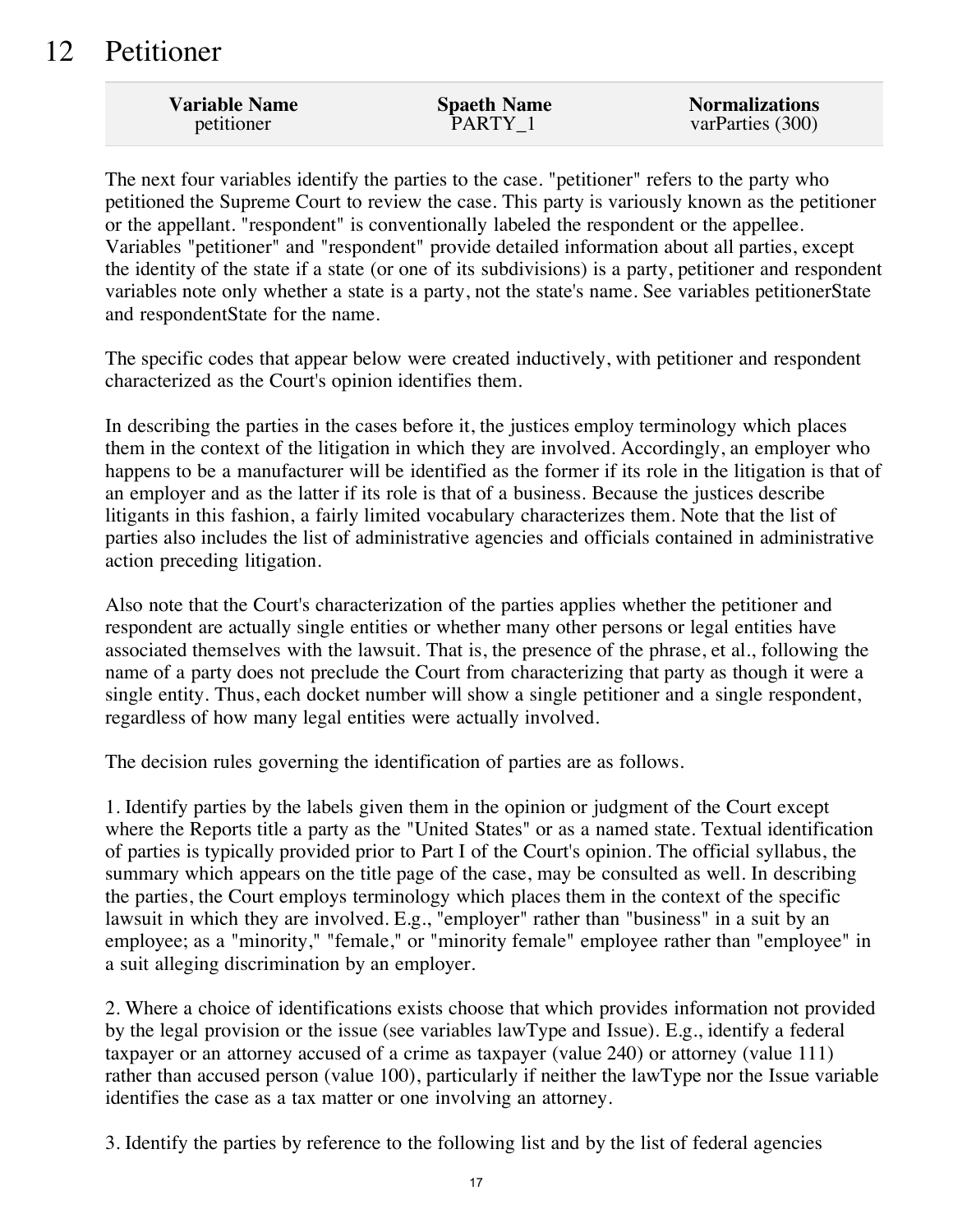provided in the adminAction variable.

*- End of Content for Variable 12. Petitioner -*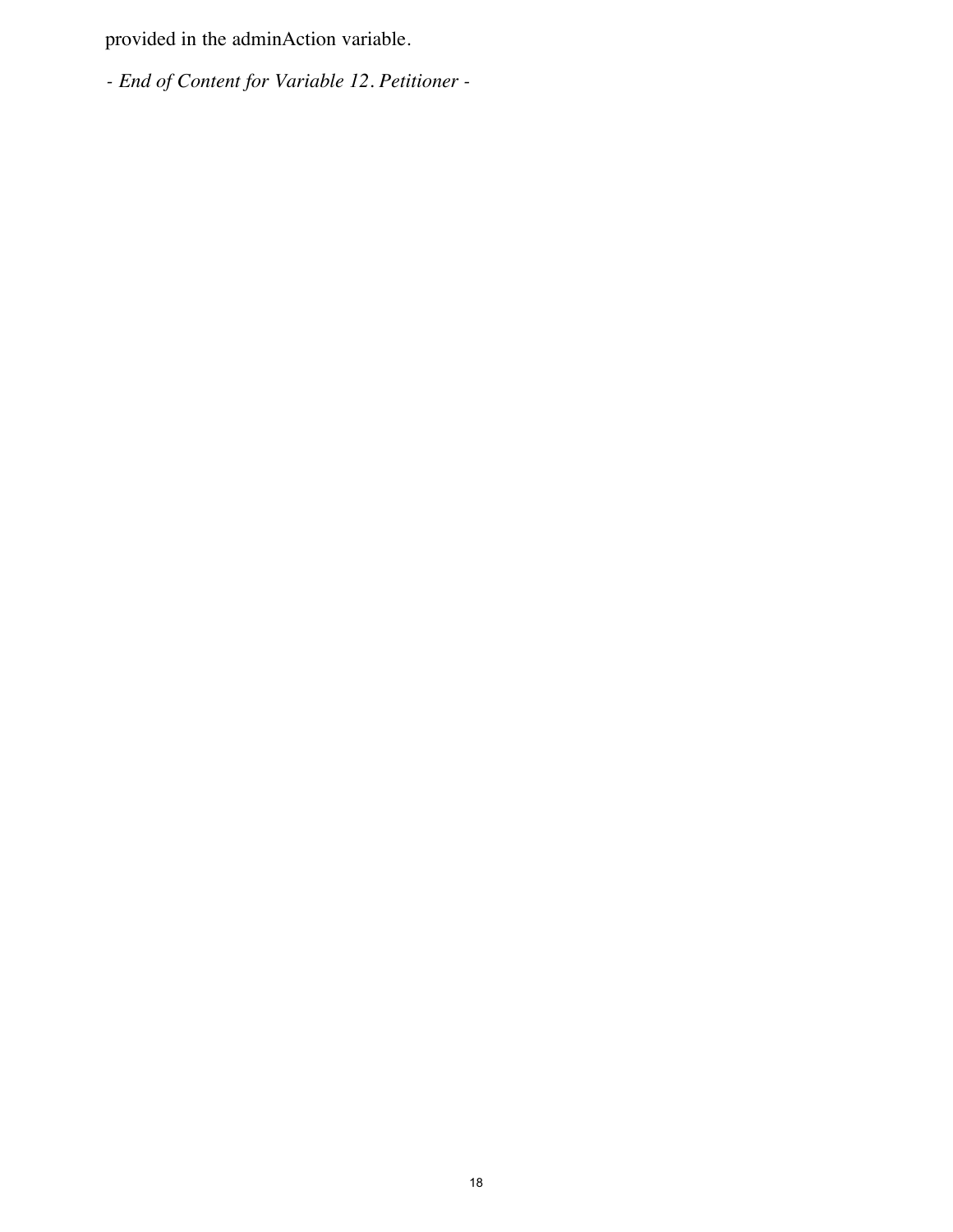#### 13 Petitioner State

| <b>Variable Name</b> | <b>Spaeth Name</b> | <b>Normalizations</b> |
|----------------------|--------------------|-----------------------|
| petitionerState      | PARTY 1            | varStates $(61)$      |

This variable identifies the state if the state or any one of the following is the petitioner:

- specified state board or department of education
- city, town, township, village, or borough government or governmental unit
- state commission, board, committee, or authority
- county government or county governmental unit
- state department or agency
- court or judicial district
- governmental employee or job applicant
- female governmental employee or job applicant
- minority governmental employee or job applicant
- minority female governmental employee or job applicant
- retired or former governmental employee
- $\bullet$  judge
- state legislature, house, or committee
- local governmental unit other than a county, city, town, township, village, or borough
- governmental official, or an official of an agency established under an interstate compact
- state or U.S. supreme court
- local school district or board of education
- state or local governmental taxpayer, or executor of the estate of
- state college or university

See variable petitioner for more details.

*- End of Content for Variable 13. Petitioner State -*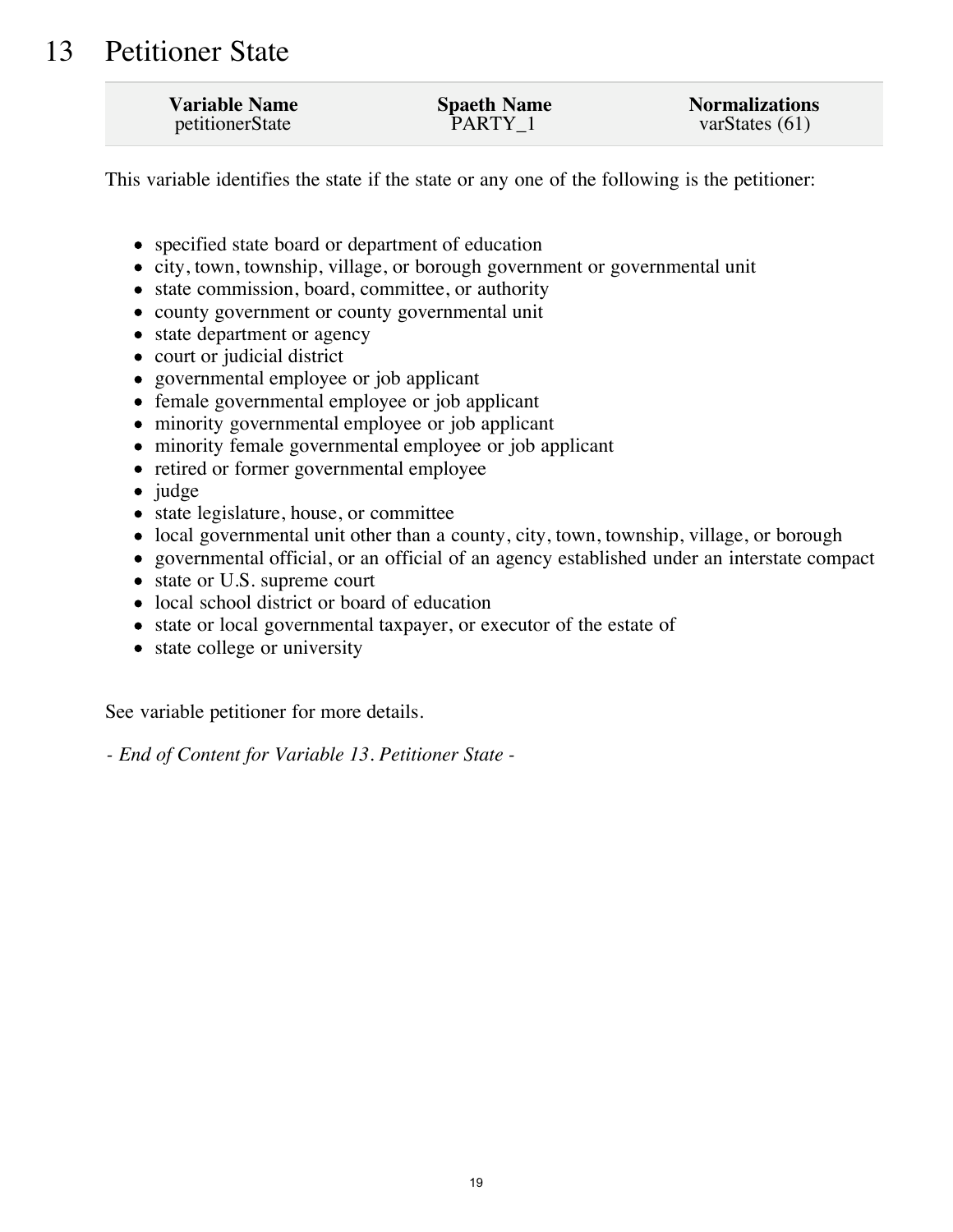# 14 Respondent

| <b>Variable Name</b> | <b>Spaeth Name</b> | <b>Normalizations</b> |
|----------------------|--------------------|-----------------------|
| respondent           | PARTY 2            | varParties (300)      |

See variable Petitioner.

*- End of Content for Variable 14. Respondent -*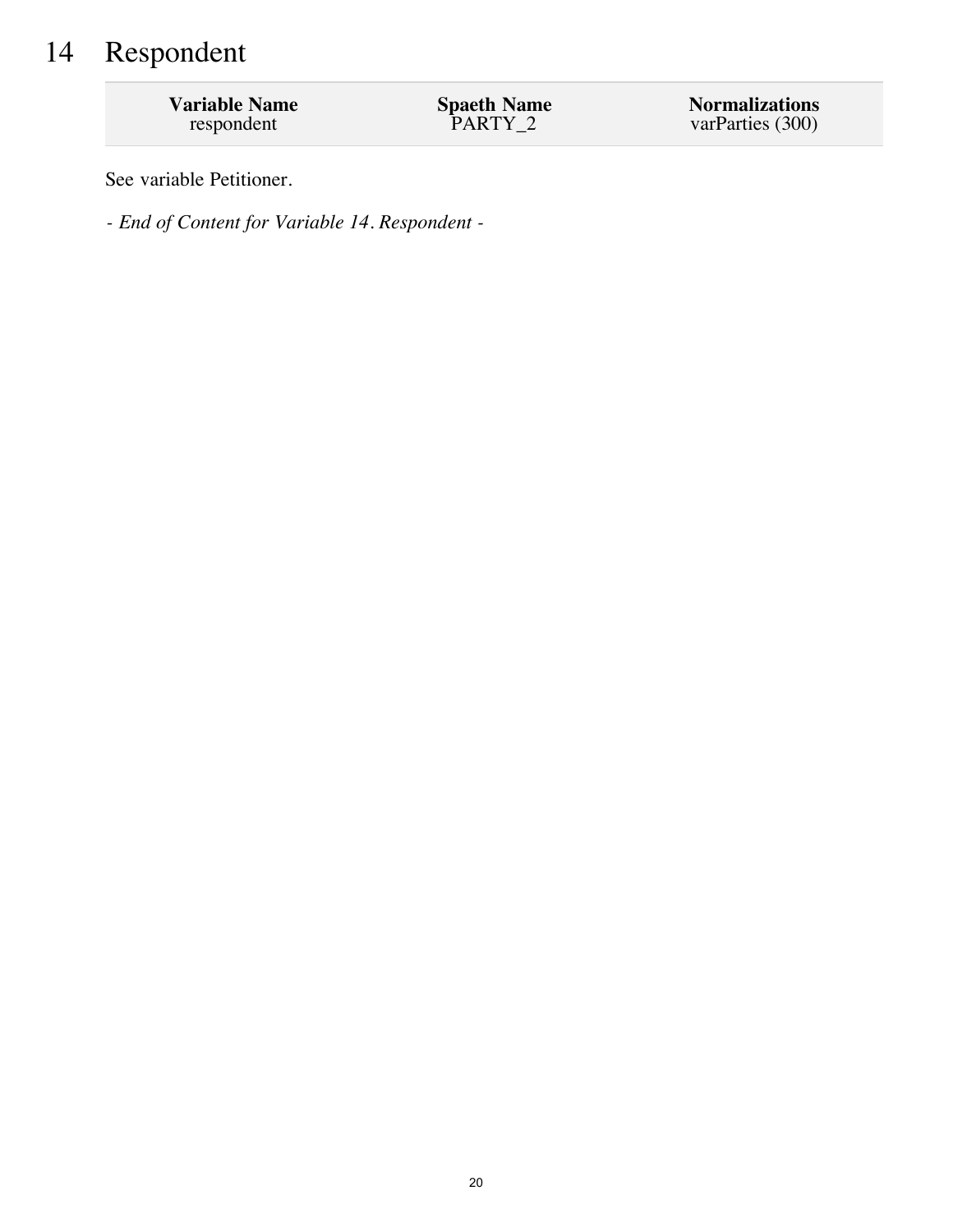### 15 Respondent State

| <b>Variable Name</b> | <b>Spaeth Name</b> | <b>Normalizations</b> |
|----------------------|--------------------|-----------------------|
| respondentState      | PARTY <sub>2</sub> | varStates $(61)$      |

This variable identifies the state if the state or any one of the following is the respondent:

- specified state board or department of education
- city, town, township, village, or borough government or governmental unit
- state commission, board, committee, or authority
- county government or county governmental unit
- state department or agency
- court or judicial district
- governmental employee or job applicant
- female governmental employee or job applicant
- minority governmental employee or job applicant
- minority female governmental employee or job applicant
- retired or former governmental employee
- $\bullet$  judge
- state legislature, house, or committee
- local governmental unit other than a county, city, town, township, village, or borough
- governmental official, or an official of an agency established under an interstate compact
- state or U.S. supreme court
- local school district or board of education
- state or local governmental taxpayer, or executor of the estate of
- state college or university

See variable petitioner for more details.

*- End of Content for Variable 15. Respondent State -*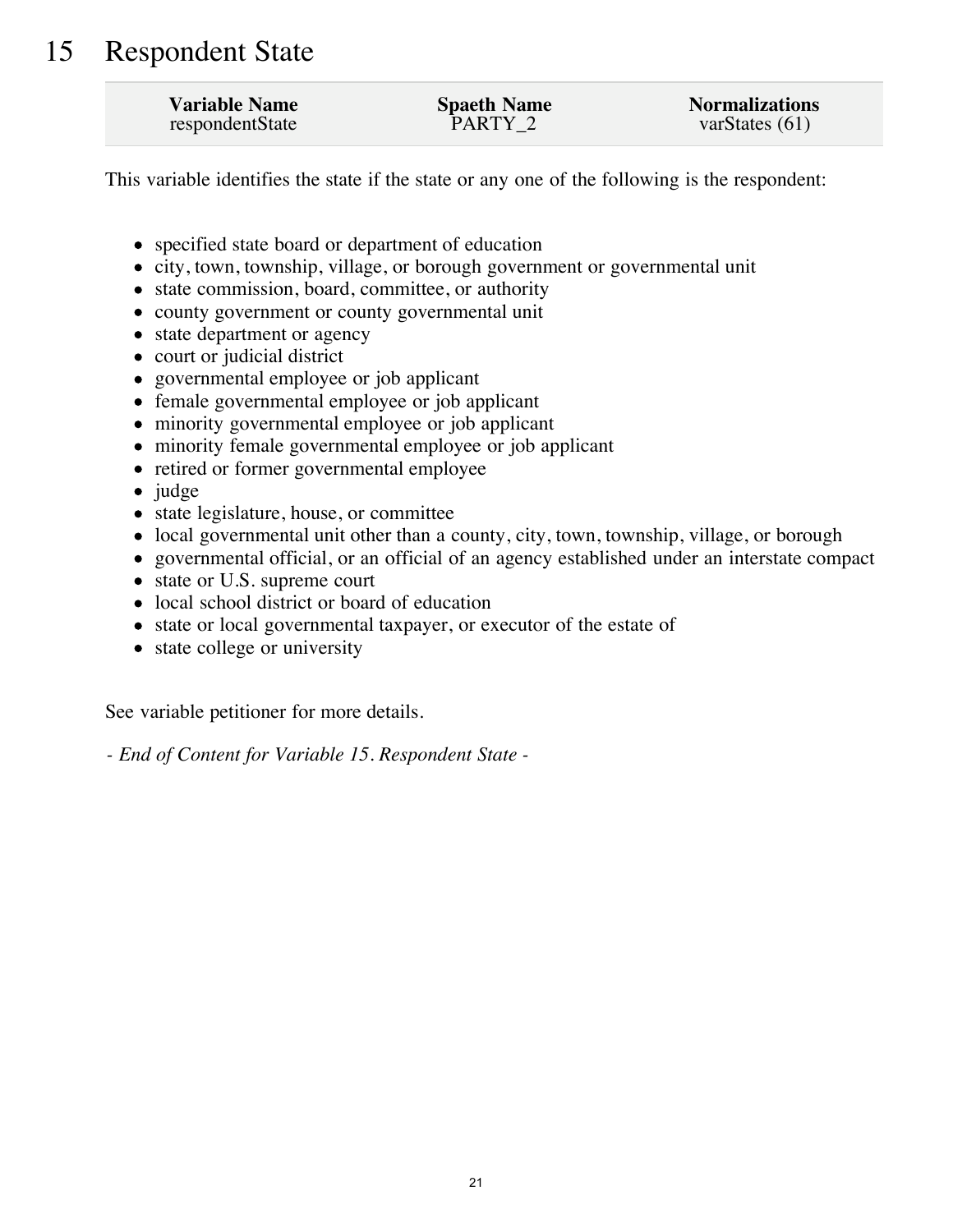#### 16 Manner in which the Court takes Jurisdiction

| <b>Variable Name</b> | <b>Spaeth Name</b> | <b>Normalizations</b> |
|----------------------|--------------------|-----------------------|
| jurisdiction         | JUR                | varJurisdiction (10)  |

The information for this variable is found in the United States Reports following the name of the case and before the docket number.

*- End of Content for Variable 16. Manner in which the Court takes Jurisdiction -*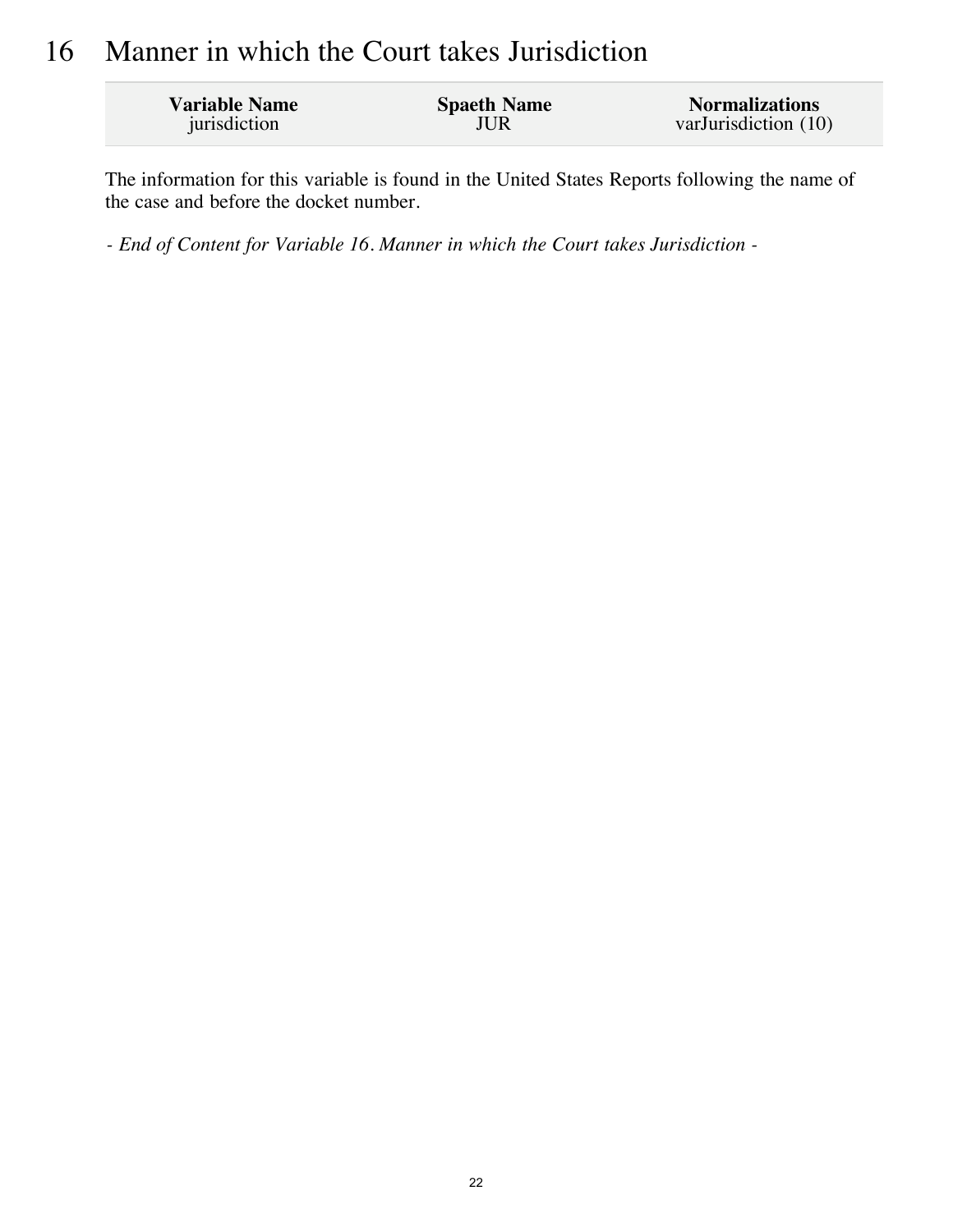## 17 Administrative Action Preceeding Litigation

| <b>Variable Name</b> | <b>Spaeth Name</b> | <b>Normalizations</b> |
|----------------------|--------------------|-----------------------|
| adminAction          | <b>ADMIN</b>       | varAdminAction (118)  |

This variable pertains to administrative agency activity prior to the onset of litigation. Note that the activity may involve an administrative official as well as that of an agency. The general rule for an entry in this variable is whether administrative action occurred in the context of the case. Note too that this variable identifies the specific federal agency. If the action occurred in a state agency, adminAction is coded as 117 (State Agency). See the variable adminActionState for the identity of the state.

Determination of whether administration action occurred in the context of the case was made by reading the material which appears in the summary of the case (the material preceding the Court's opinion) and, if necessary, those portions of the prevailing opinion headed by a I or II.

An entry should appear in this variable if reference appears to action by a "board," "commission," "department," or "agency," or to "administrative" action; or if application of agency "rules," "guidelines," "regulations," or remedies" occurs; or the use of agency "hearings" or "proceedings"; or the holding or issuing of a "permit," "license," or "certificate."

Action by an agency official is considered to be administrative action except when such an official acts to enforce criminal law. However, action by a parole board or administrative action within a prison (e.g., transfer of prisoners without a hearing) is included as agency action. Investigations conducted by agency officials and noncriminal prosecutions are defined as agency action.

If an agency or agency official "denies" a "request" that action be taken, such denials are considered agency action.

The admissibility and dismissal of students from public educational institutions are considered administrative action.

The delegation of licensing authority to a private body (e.g., a board of bar examiners) is considered administrative action.

When a state agency or official acts as an agent of a federal agency, it is identified as federal agency action.

If two federal agencies are mentioned (e.g., INS and BIA), the one whose action more directly bears on the dispute will appear; otherwise the agency that acted more recently. If a state and federal agency are mentioned, the federal agency will appear.

Excluded from entry in this variable are:

A "challenge" to an unapplied agency rule, regulation, etc. A request for an injunction or a declaratory judgment against agency action which,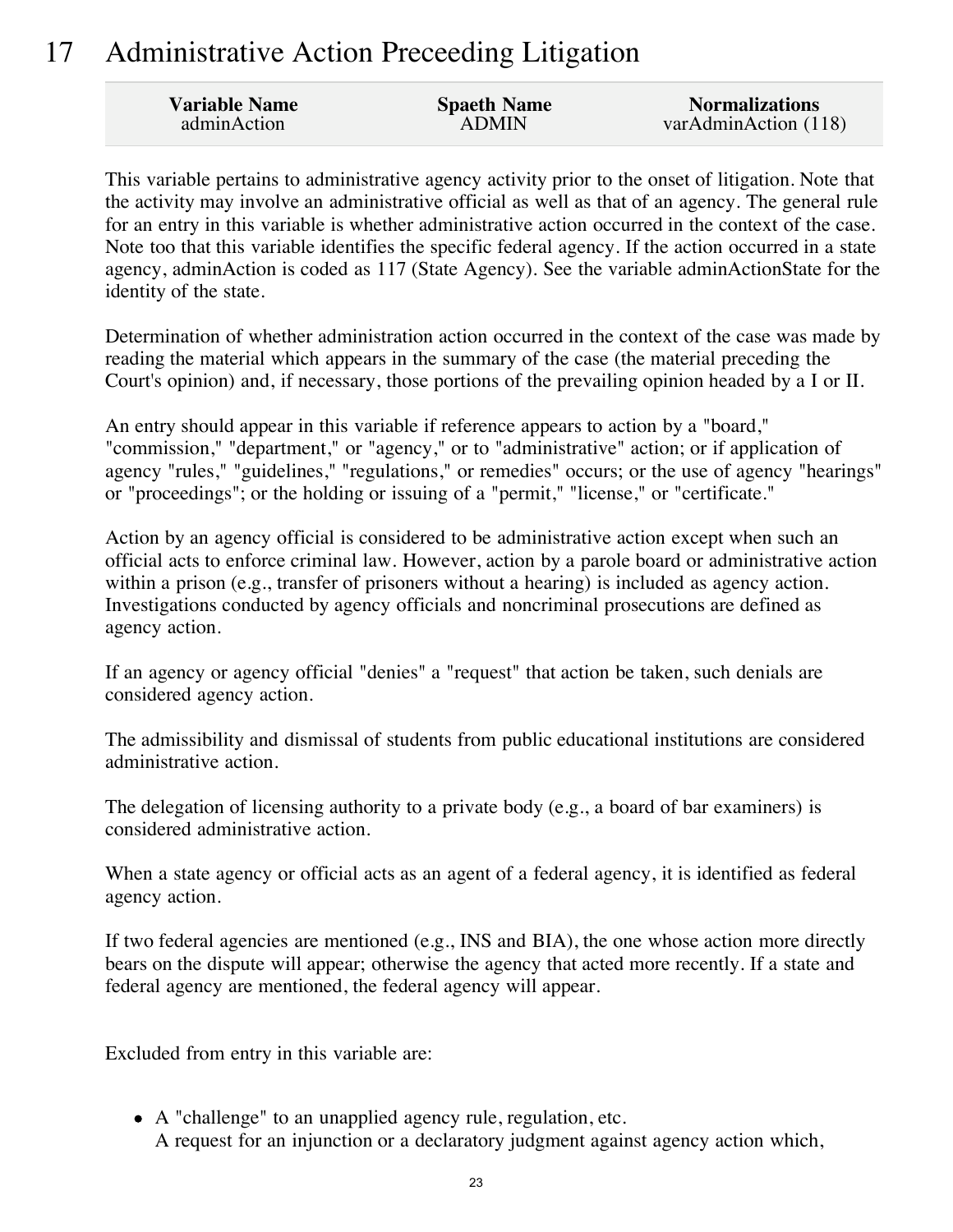though anticipated, has not yet occurred.

- A mere request for an agency to take action when there is no evidence that the agency did so.
- Agency or official action to enforce criminal law. The hiring and firing of political appointees or the procedures whereby public officials are appointed to office.
- Attorney general preclearance actions pertaining to voting. Filing fees or nominating petitions required for access to the ballot.
- Actions of courts martial.
- Land condemnation suits and quiet title actions instituted in a court.
- Federally funded private nonprofit organizations.
- *End of Content for Variable 17. Administrative Action Preceeding Litigation -*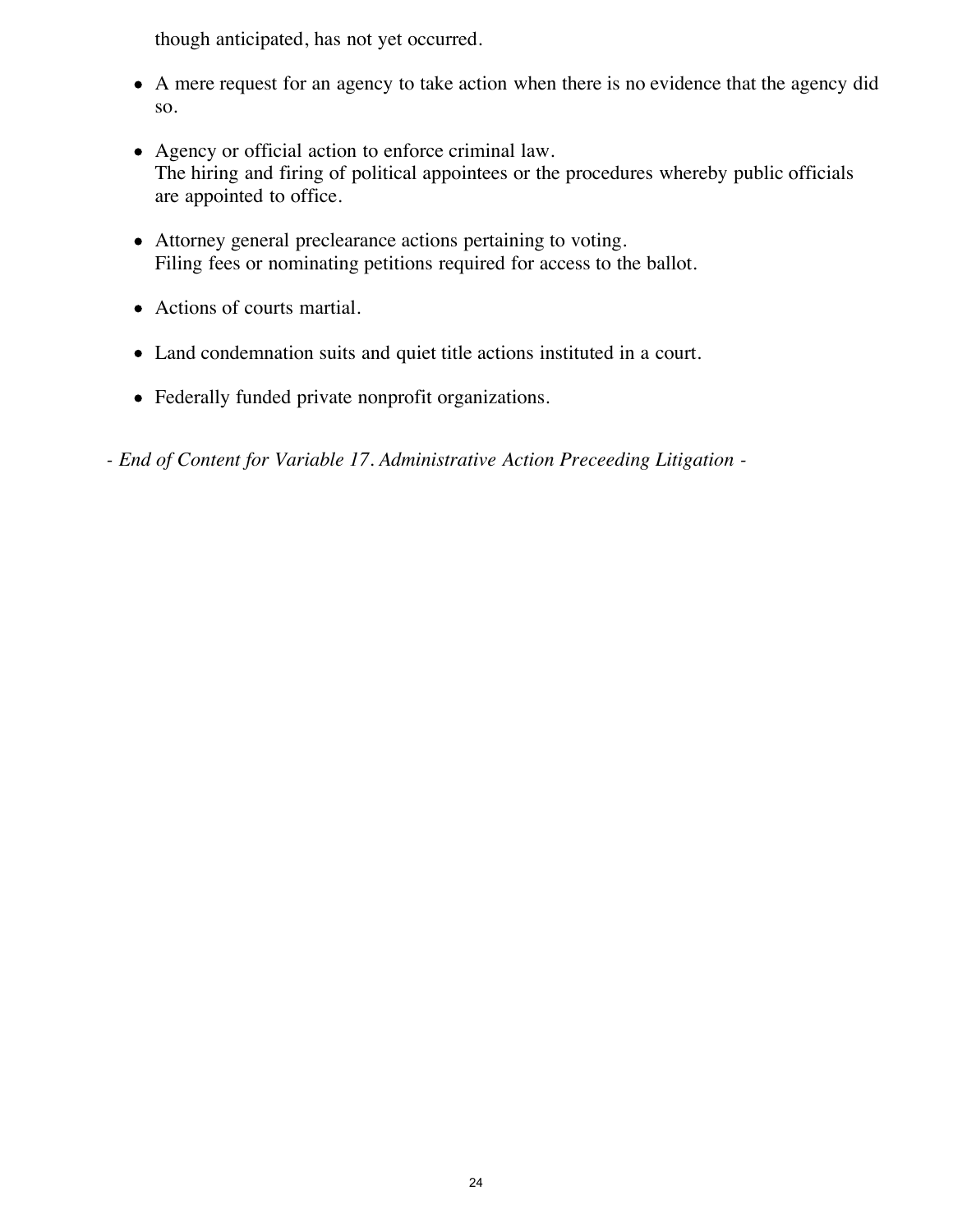## 18 Administrative Action Preceeding Litigation State

| <b>Variable Name</b> | <b>Spaeth Name</b> | <b>Normalizations</b> |
|----------------------|--------------------|-----------------------|
| adminActionState     | <b>ADMIN</b>       | var $States(61)$      |

Administrative action may be either state or federal. If administrative action was taken by a state or a subdivision thereof, this variable identifies the state. See adminAction for federal agencies and for the coding rules.

*- End of Content for Variable 18. Administrative Action Preceeding Litigation State -*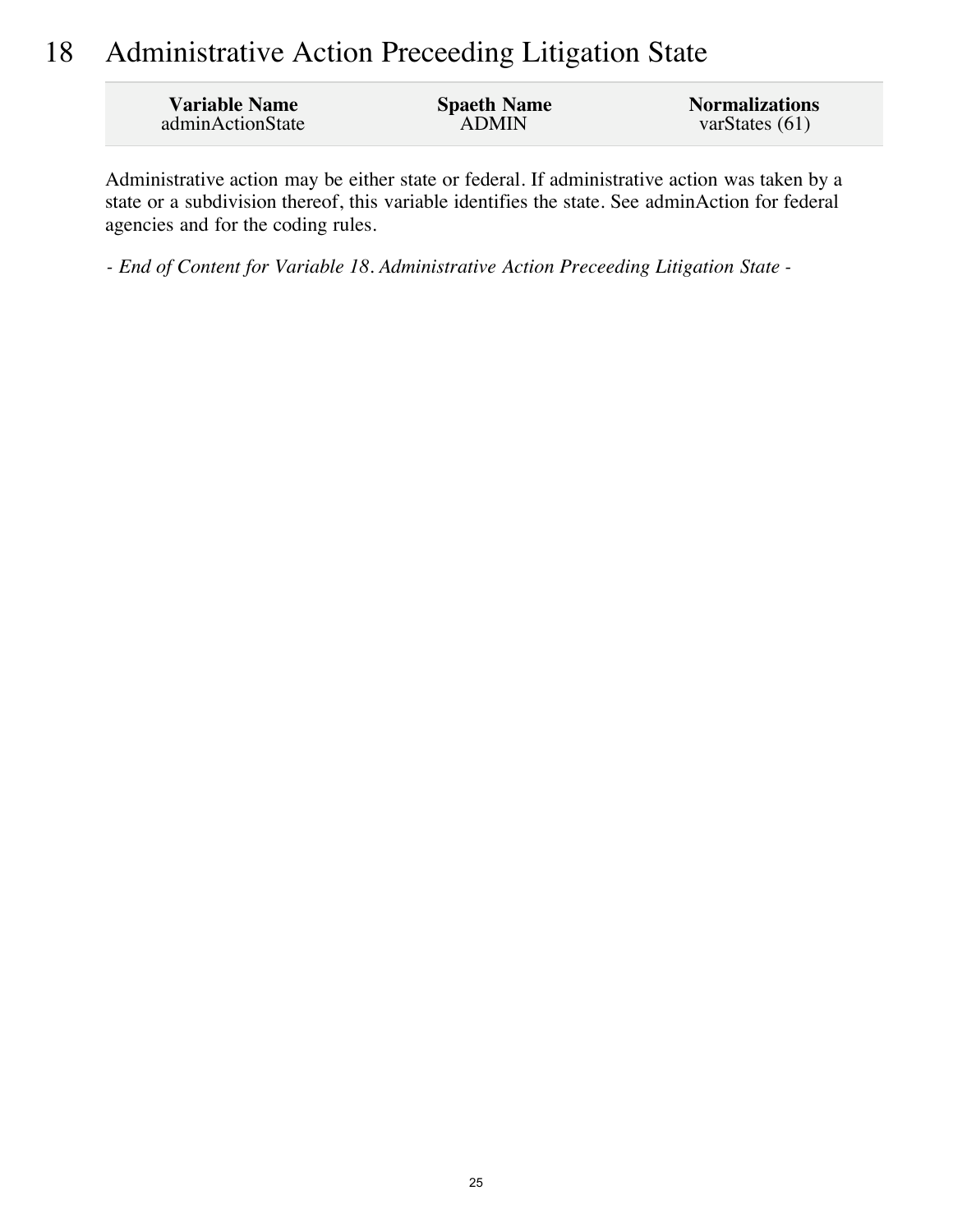#### 19 Three-Judge District Court

| <b>Variable Name</b> | <b>Spaeth Name</b> | <b>Normalizations</b>  |
|----------------------|--------------------|------------------------|
| threeJudgeFdc        |                    | varThreeJudgeFdc $(2)$ |

This variable will be coded 1 if the case was heard by a three-judge federal district court (0 otherwise). Recent congressional legislation has reduced the kinds of lawsuits that must be heard by such a court. As a result, the frequency is less for the Burger Court than for the Warren Court, and all but nonexistent for the Rehnquist Court and thereafter.

*- End of Content for Variable 19. Three-Judge District Court -*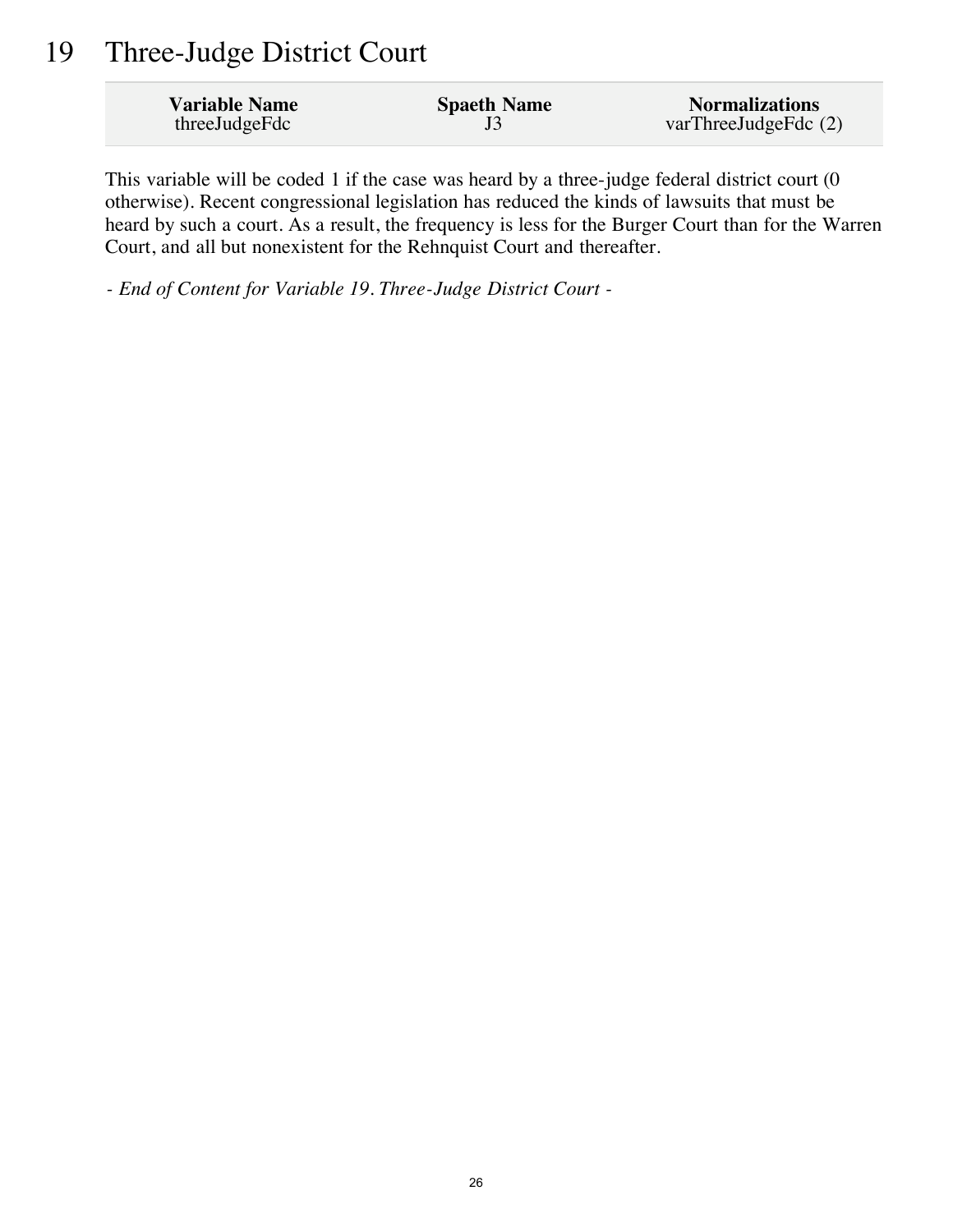#### 20 Origin of Case

| <b>Variable Name</b> | <b>Spaeth Name</b> | <b>Normalizations</b> |
|----------------------|--------------------|-----------------------|
| caseOrigin           | <b>ORIGIN</b>      | varCaseSources (132)  |

The focus of this variable is the court in which the case originated, not the administrative agency (see adminAction and adminActionState). For this reason a number of cases show a state or federal appellate court as the one in which the case originated rather than a court of first instance (trial court). This variable has no entry for cases that originated in the United States Supreme Court. Note too that caseOrigin does not identify the name of the state if the case originated in a state court. For the state name, see variable caseOriginState.

Cases that arise on a petition of habeas corpus and those removed to the federal courts from a state court are defined as originating in the federal, rather than a state, court system.

This variable has no entry if the case arose under the Supreme Court's original jurisdiction (which is indicated by a "9" in the jurisdiction variable), and in other proceedings with which no other court was involved.

A petition for a writ of habeas corpus begins in the federal district court, not the state trial court.

Cases removed to a federal court originate there.

Also see source of case (caseSource).

*- End of Content for Variable 20. Origin of Case -*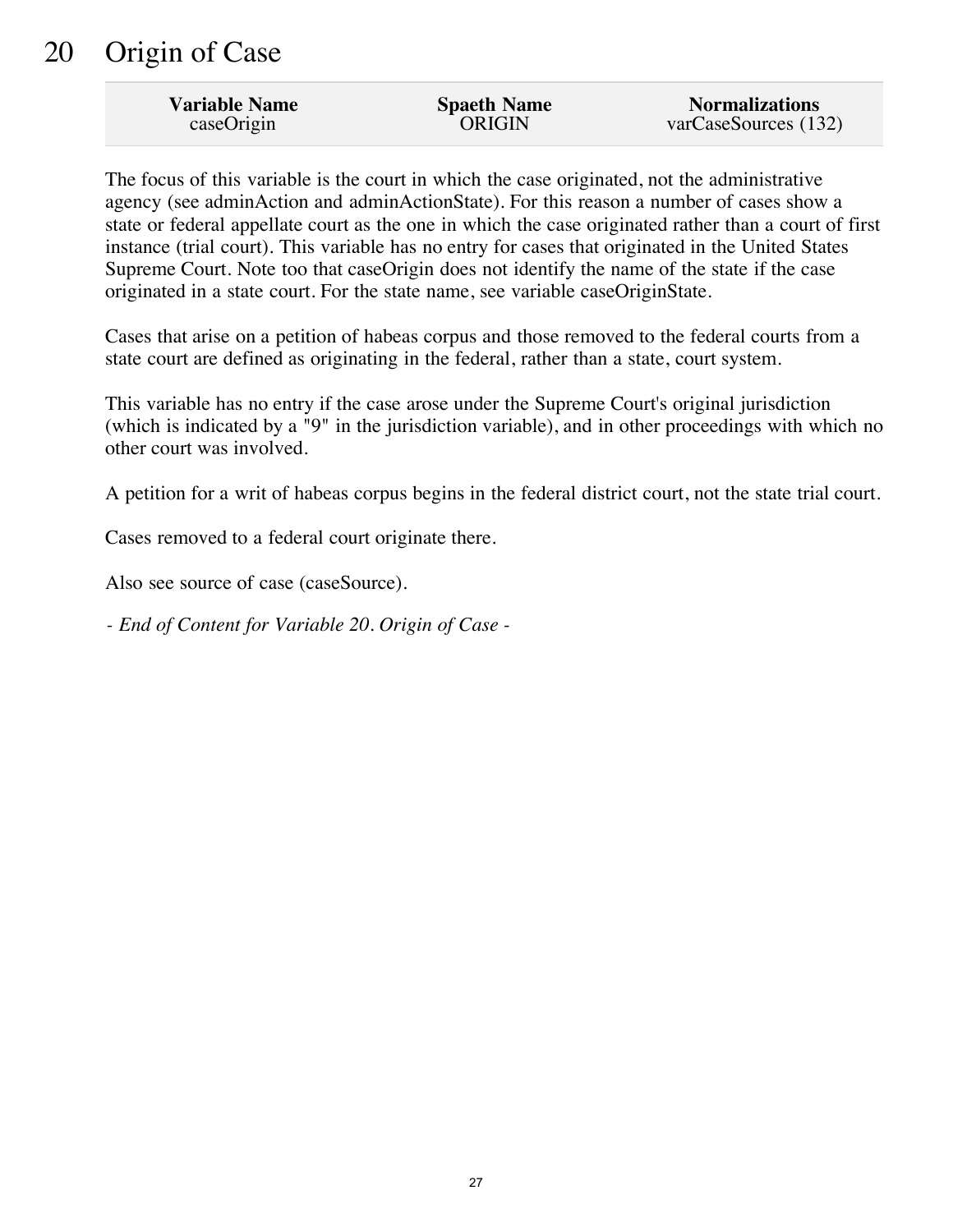## 21 Origin of Case State

| <b>Variable Name</b> | <b>Spaeth Name</b> | <b>Normalizations</b> |
|----------------------|--------------------|-----------------------|
| caseOriginState      | <b>ORIGIN</b>      | varStates $(61)$      |

If the case originated in a state court, this variable identifies the state. For more details, see the variable caseOrigin.

*- End of Content for Variable 21. Origin of Case State -*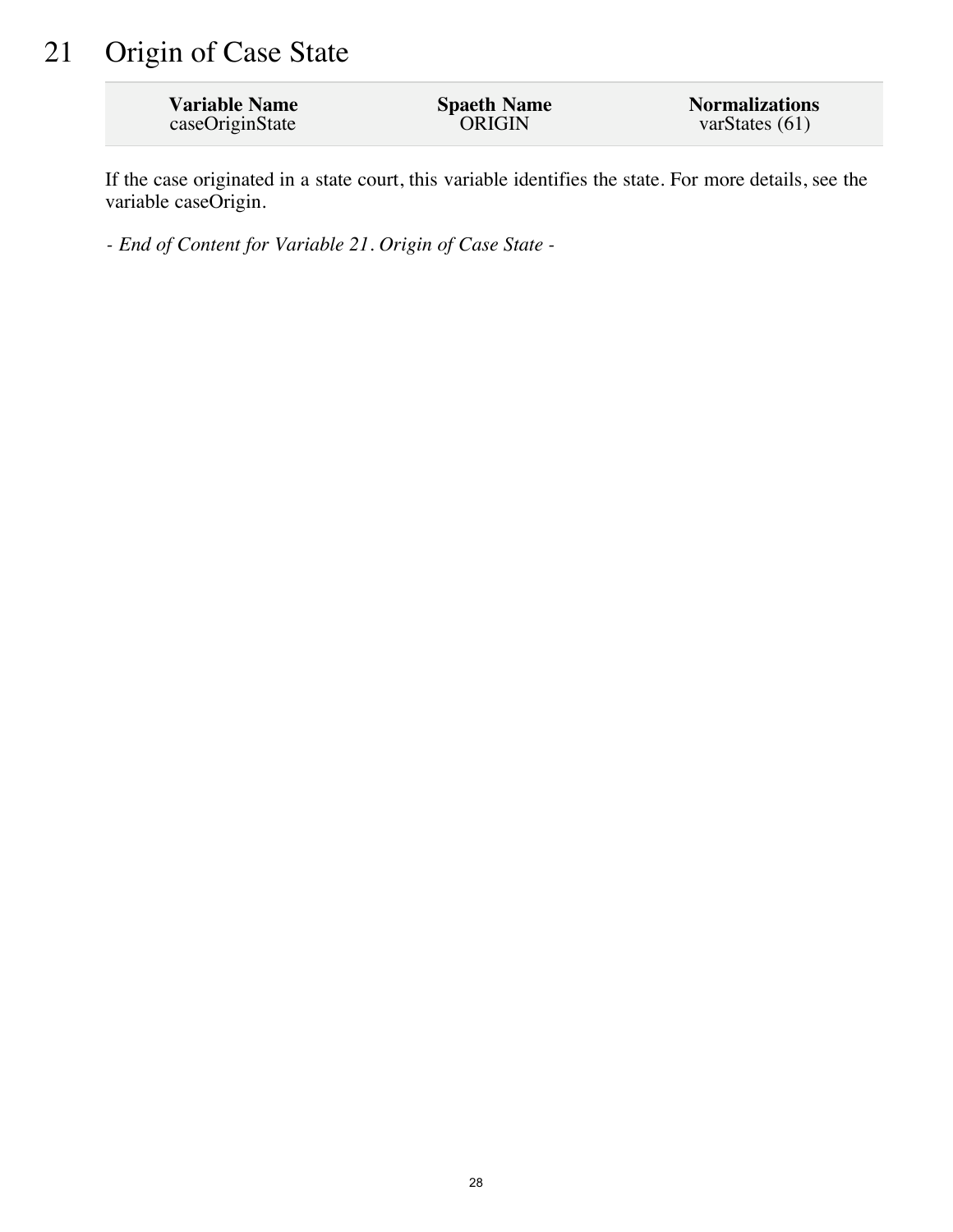| <b>Variable Name</b> | <b>Spaeth Name</b> | <b>Normalizations</b> |
|----------------------|--------------------|-----------------------|
| caseSource           | <b>SOURCE</b>      | varCaseSources (132)  |

This variable identifies the court whose decision the Supreme Court reviewed. If the case originated in the same court whose decision the Supreme Court reviewed, the entry in the caseOrigin should be the same as here. This variable has no entry if the case arose under the Supreme Court's original jurisdiction.

If caseSource is a state court, the value of this variable will be 300 (State Supreme Court), 302 (State Appellate Court) or 303 (State Trial Court). Variable caseSourceState identifies the name of the state.

*- End of Content for Variable 22. Source of Case -*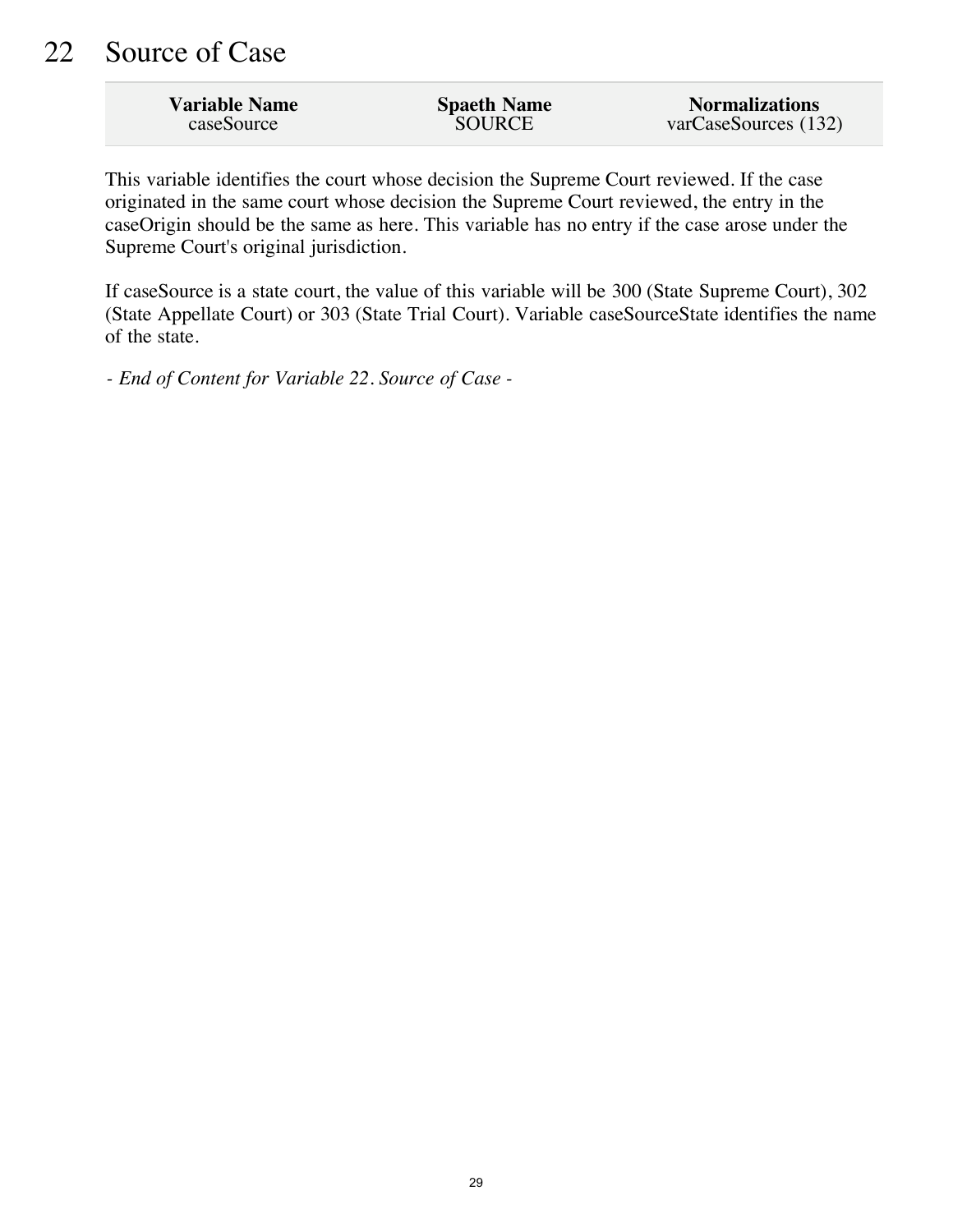## 23 Source of Case State

| <b>Variable Name</b> | <b>Spaeth Name</b> | <b>Normalizations</b> |
|----------------------|--------------------|-----------------------|
| caseSourceState      | <b>SOURCE</b>      | varStates $(61)$      |

If the source of the case (i.e., the court whose decision the Supreme Court reviewed) is a state court, this variable identifies the state. See also Source of Case (caseSource).

*- End of Content for Variable 23. Source of Case State -*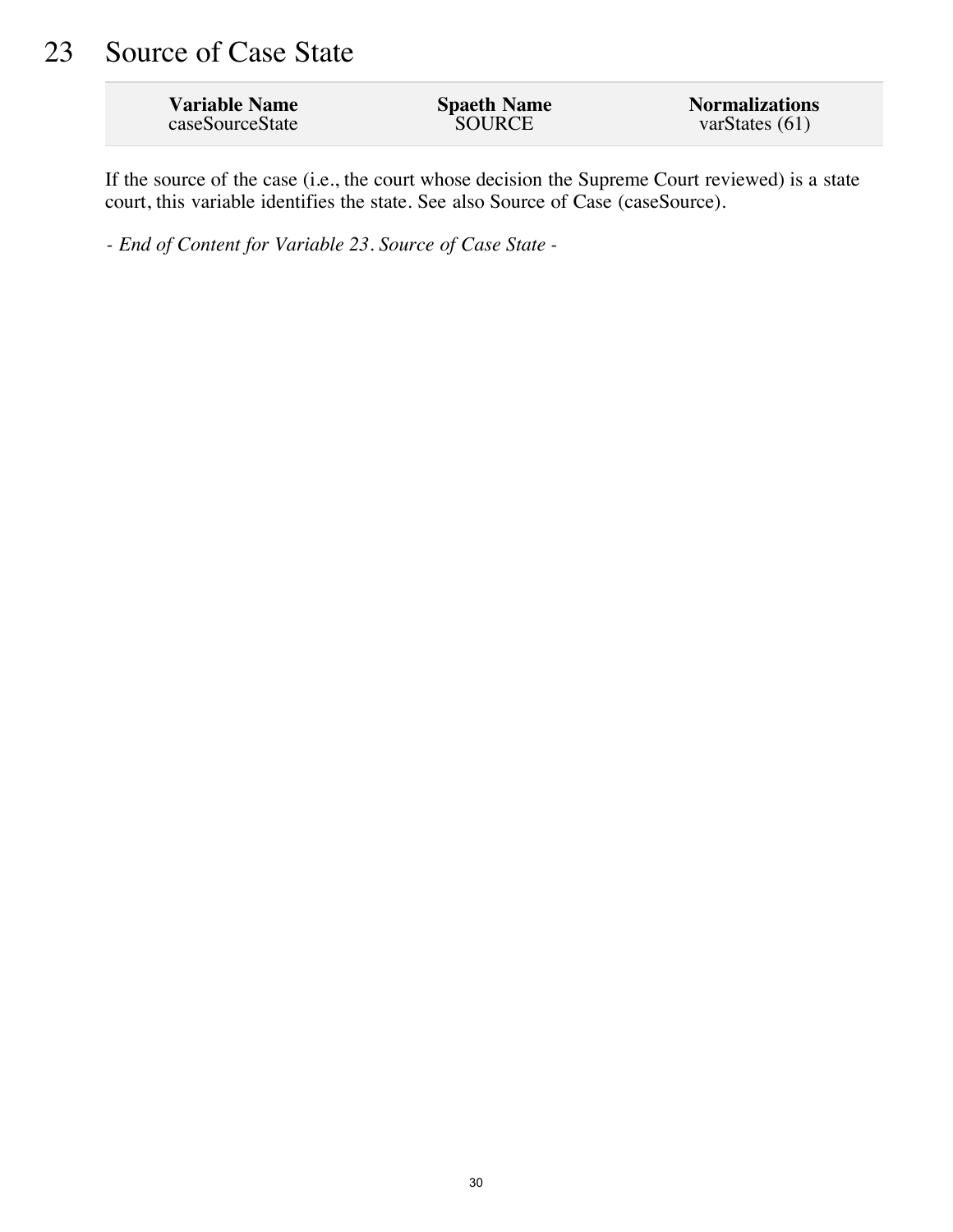#### 24 Lower Court Disagreement

| <b>Variable Name</b> | <b>Spaeth Name</b> | <b>Normalizations</b> |
|----------------------|--------------------|-----------------------|
| lcDisagreement       | <b>DISS</b>        | varLcDisagreement (2) |

An entry of "1" in this variable indicates that the Supreme Court's majority opinion mentioned that one or more of the members of the court whose decision the Supreme Court reviewed dissented. The presence of such disagreement is limited to a statement to this effect somewhere in the majority opinion. I.e., "divided," "dissented," "disagreed," "split." A reference, without more, to the "majority" or "plurality" does not necessarily evidence dissent. The other judges may have concurred.

If a case arose on habeas corpus, a dissent will be indicated if either the last federal court or the last state court to review the case contained one. E.g., Townsend v. Sain, 9 Led 2d 770 (1963). A dissent will also be indicated if the highest court with jurisdiction to hear the case declines to do so by a divided vote. E.g., Simpson v. Florida, 29 L ed 2d 549 (1971).

Note that the focus of this variable tends to be a statement that a dissent occurred rather than the fact of such an occurrence. The fact of a dissent is not always mentioned in the majority opinion. It may be irrelevant. See, for example, McNally v. United States, 483 U.S. 350 (1987), and United States v. Gray and McNally, 790 F.2d 1290 (1986).

*- End of Content for Variable 24. Lower Court Disagreement -*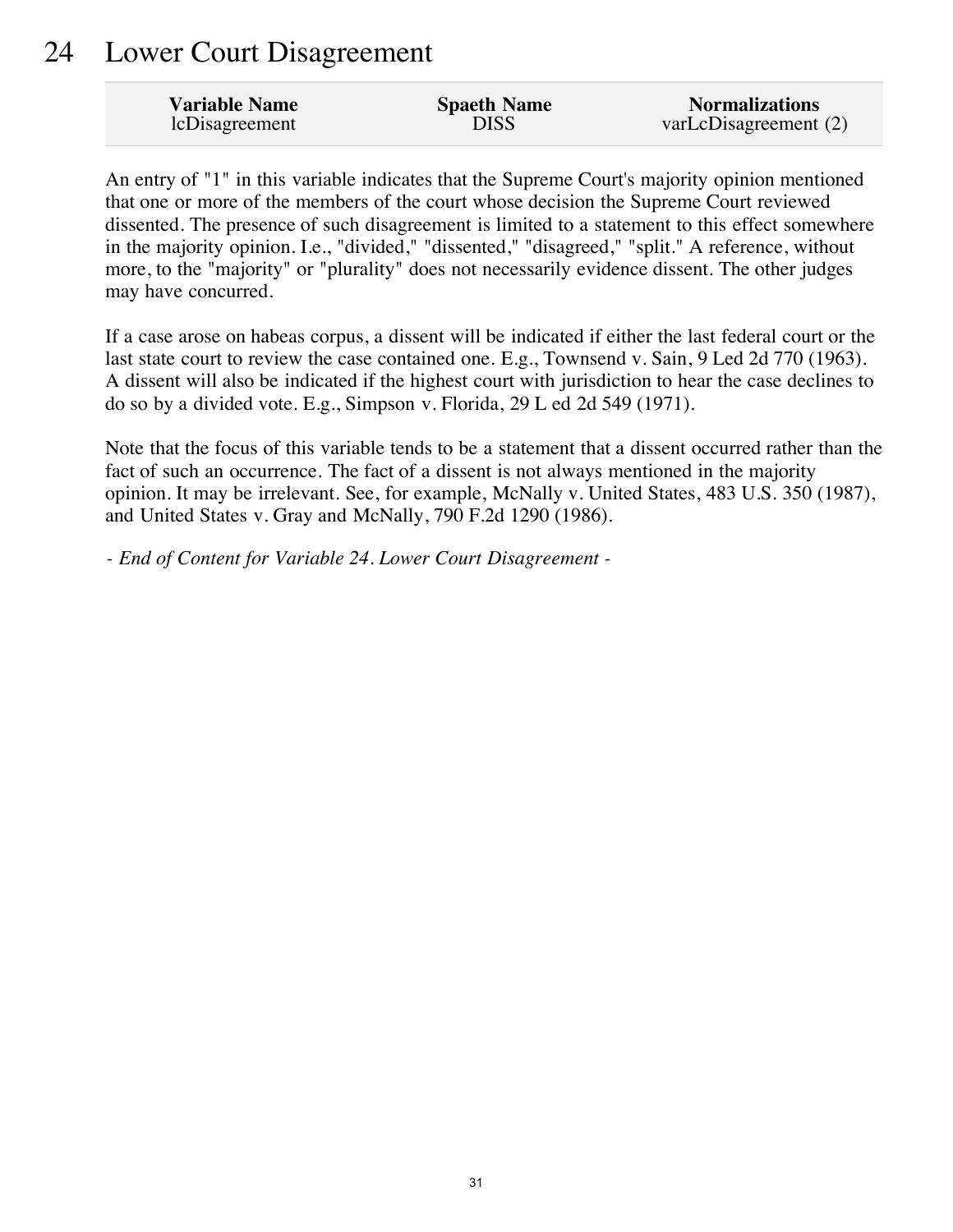#### 25 Reason for Granting Cert

| <b>Variable Name</b> | <b>Spaeth Name</b> | <b>Normalizations</b> |
|----------------------|--------------------|-----------------------|
| certReason           | <b>CERT</b>        | varCertReason (13)    |

This variable provides the reason, if any, that the Court gives for granting the petition for certiorari. If the case did not arise on certiorari, this variable will be coded 1 even if the Court provides a reason why it agreed to hear the case. The Court, however, rarely provides a reason for taking jurisdiction by writs other than certiorari.

*- End of Content for Variable 25. Reason for Granting Cert -*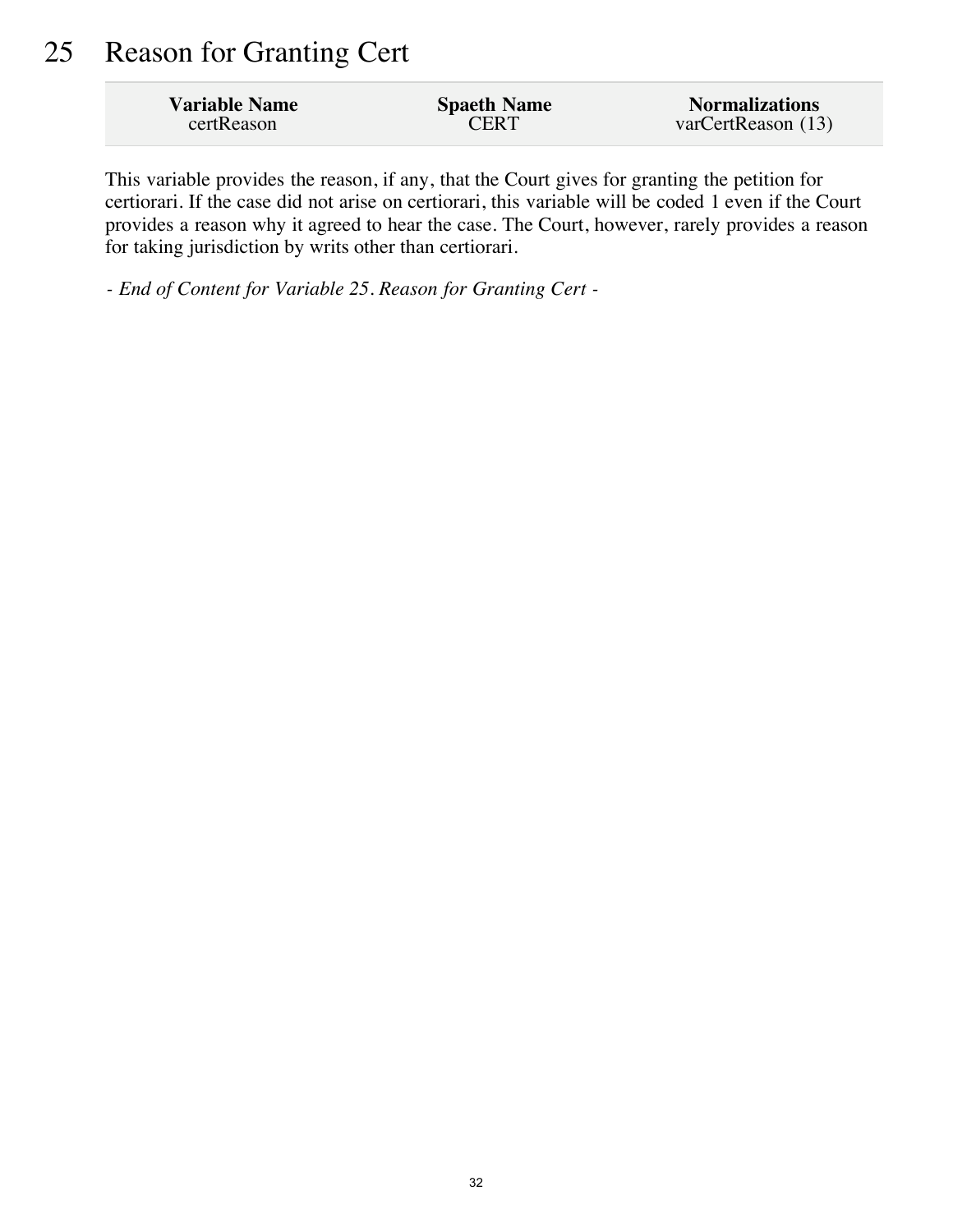#### 26 Lower Court Disposition

| <b>Variable Name</b> | <b>Spaeth Name</b> | <b>Normalizations</b>     |
|----------------------|--------------------|---------------------------|
| lcDisposition        | <b>LODIS</b>       | varCaseDispositionLc (12) |

This variable specifies the treatment the court whose decision the Supreme Court reviewed accorded the decision of the court it reviewed; e.g., whether the court below the Supreme Court- --typically a federal court of appeals or a state supreme court---affirmed, reversed, remanded, etc. the decision of the court it reviewed---typically a trial court.

lcDisposition will not contain an entry if the decision the Supreme Court reviewed is that of a trial court or if the case arose under the Supreme Court's original jurisdiction (see the variable jurisdiction).

The decision rules for entering this information follow:

1. Adhere to the language used in the "holding" in the summary of the case on the title page or prior to Part I of the Court's opinion. Exceptions to the literal language are the following:

2. Where the court whose decision the Supreme Court is reviewing refuses to enforce or enjoins the decision of the court, tribunal, or agency which it reviewed, treat this as  $= 3$ .

3. Where the court whose decision the Supreme Court is reviewing enforces the decision of the court, tribunal, or agency which it reviewed, treat this as  $= 2$ .

4. Where the court whose decision the Supreme Court is reviewing sets aside the decision of the court, tribunal, or agency which it reviewed, treat this as  $= 8$ ; if the decision is set aside and remanded, treat it as  $= 5$ .

Also see disposition of case (disposition) and direction of the lower court's decision (lcDispositionDirection).

*- End of Content for Variable 26. Lower Court Disposition -*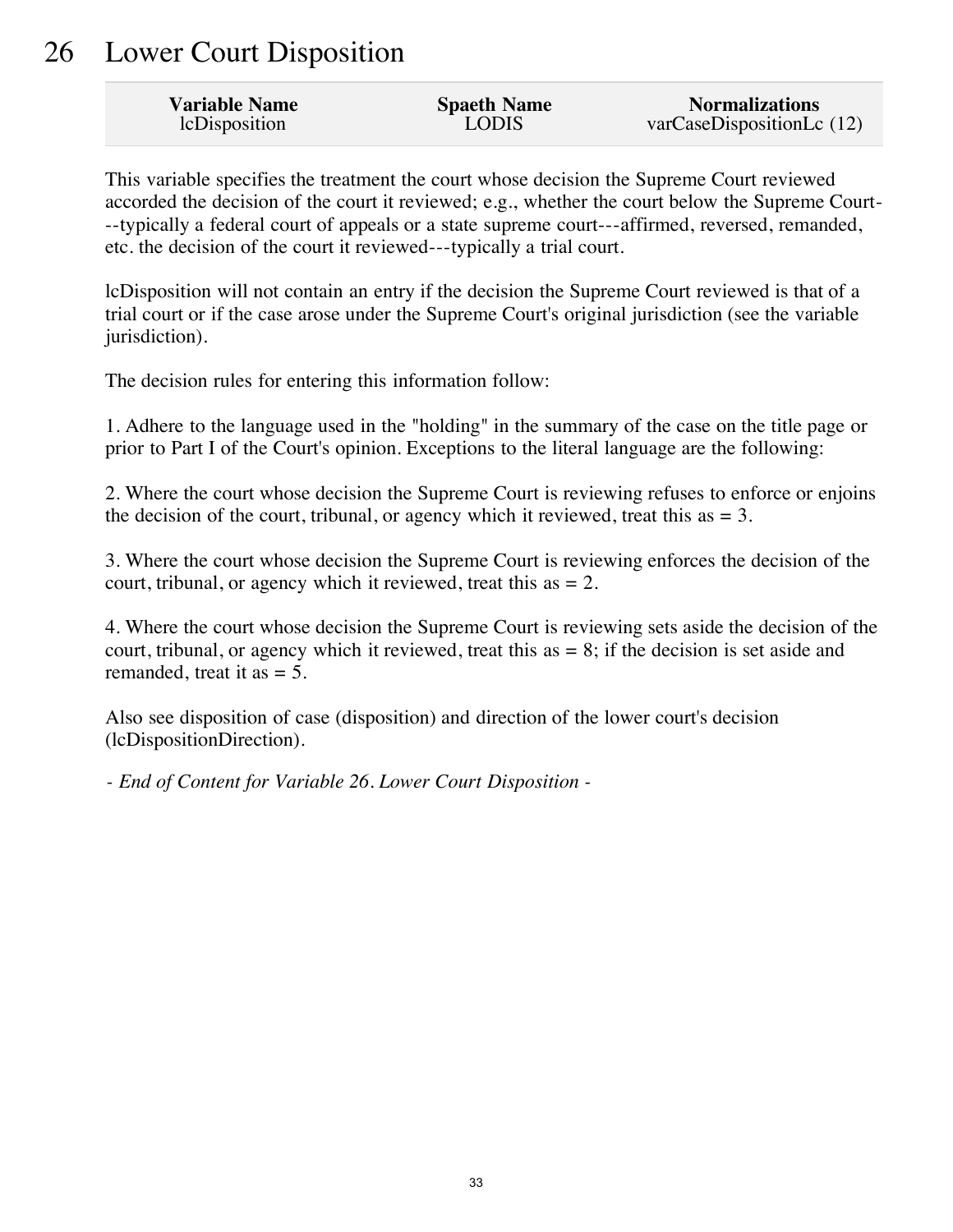## 27 Lower Court Disposition Direction

| Variable Name          | <b>Spaeth Name</b> | <b>Normalizations</b>    |
|------------------------|--------------------|--------------------------|
| lcDispositionDirection | <b>LCTDIR</b>      | varDecisionDirection (3) |

This variable specifies whether the decision of the court whose decision the Supreme Court reviewed was itself liberal or conservative as these terms are defined in the direction of decision variable (decisionDirection).

lcDispositionDirection permits determination of whether the Supreme Court's disposition of the case upheld or overturned a liberal or a conservative lower court decision.

Also see disposition of case by the court whose decision the Supreme Court reviewed (lcDisposition), direction of decision (decisionDirection), disposition of case (caseDisposition), and winning party (partyWinning).

*- End of Content for Variable 27. Lower Court Disposition Direction -*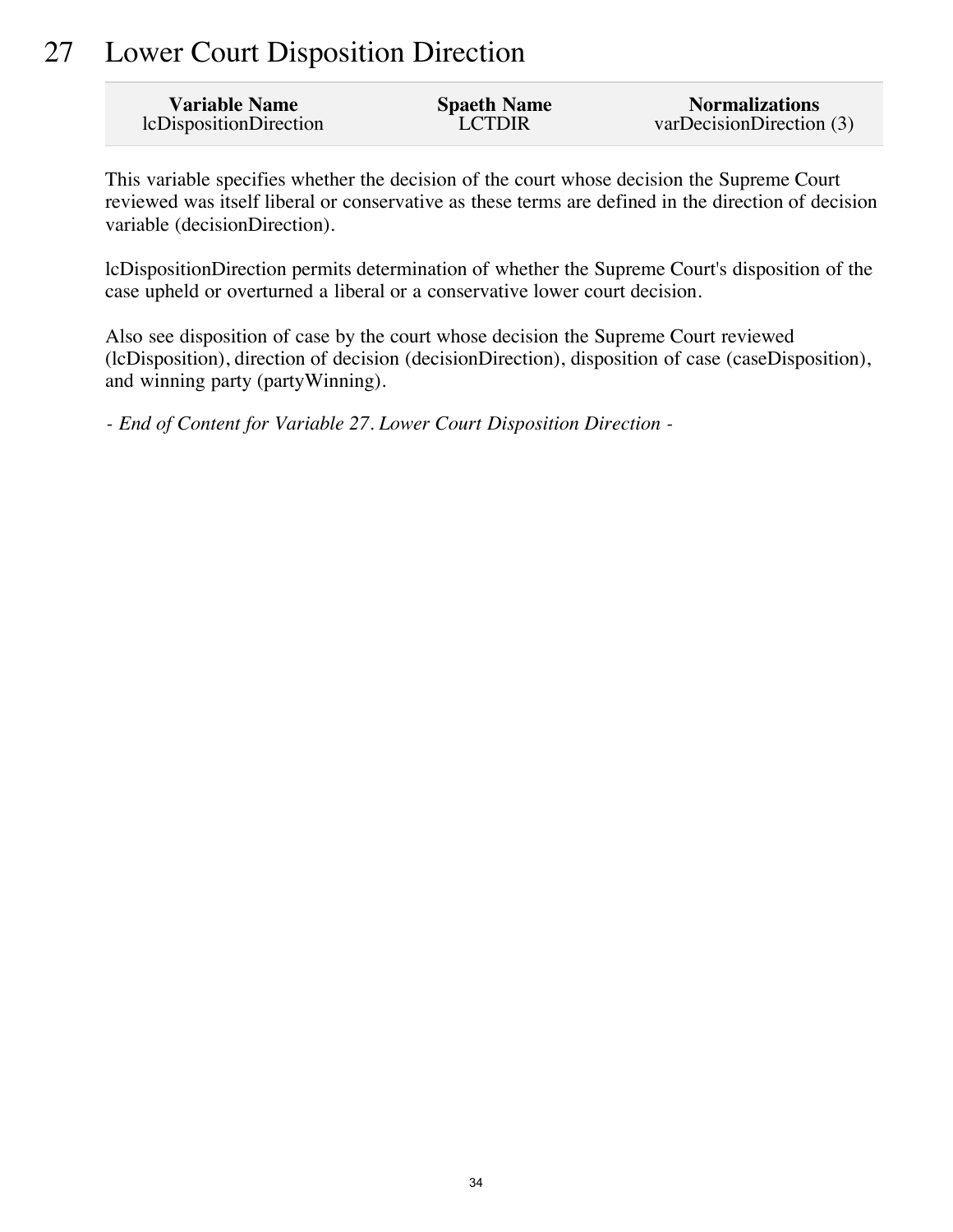## 28 Date of Decision

| <b>Variable Name</b> | <b>Spaeth Name</b> | <b>Normalizations</b> |
|----------------------|--------------------|-----------------------|
| dateDecision         | DEC                | n/a                   |

This variable contains the year, month, and day that the Court announced its decision in the case.

*- End of Content for Variable 28. Date of Decision -*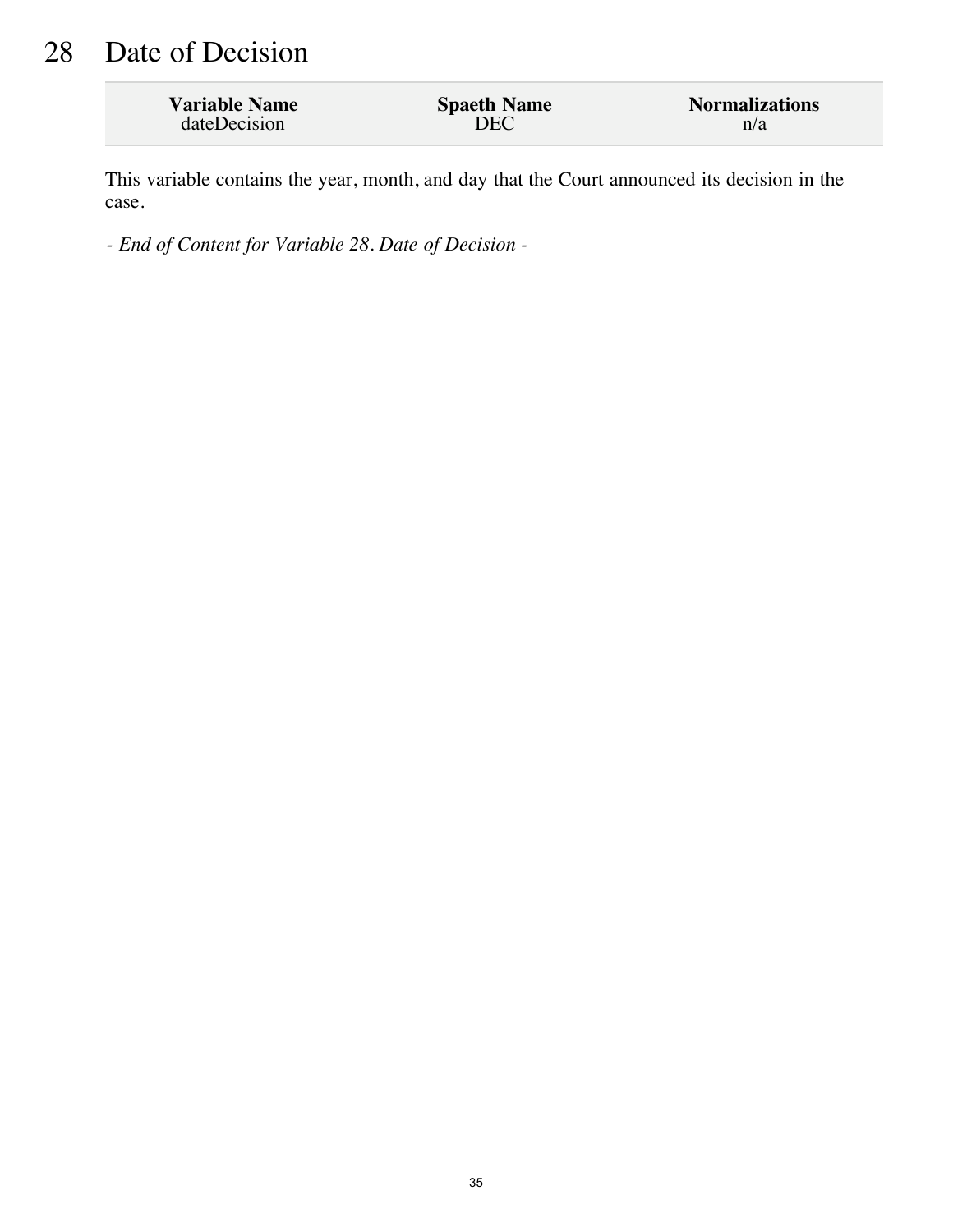## 29 Term of Court

| <b>Variable Name</b> | <b>Spaeth Name</b> | <b>Normalizations</b> |
|----------------------|--------------------|-----------------------|
| term                 | TERM               | n/a                   |

This variable identifies the term in which the Court handed down its decision. Hence, for cases argued in one term and reargued and decided in the next, term indicates the latter. A term is identified by the year in which it began.

*- End of Content for Variable 29. Term of Court -*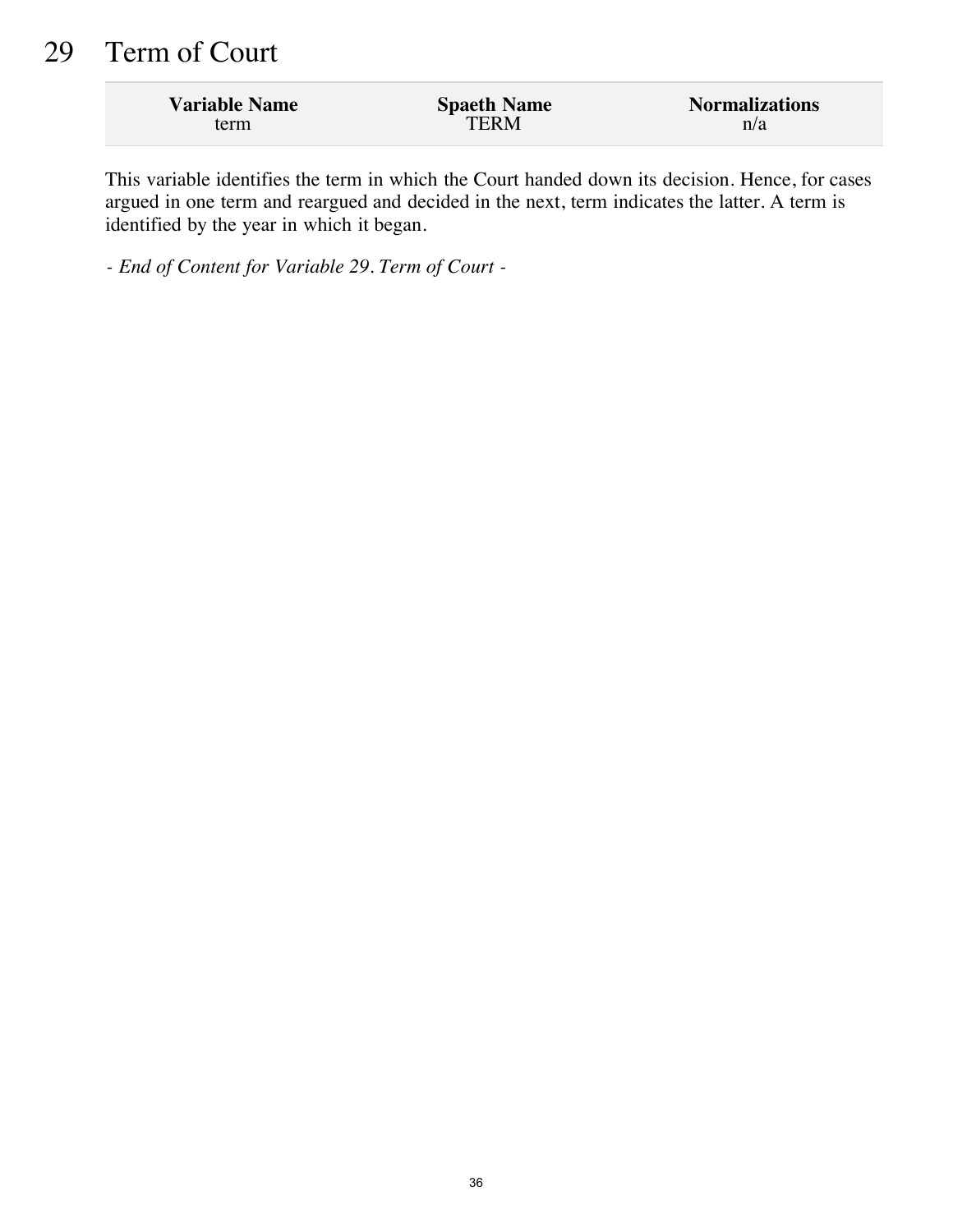#### 30 Natural Court

| <b>Variable Name</b> | <b>Spaeth Name</b> | <b>Normalizations</b> |
|----------------------|--------------------|-----------------------|
| naturalCourt         | <b>NATCT</b>       | varNaturalCourt (77)  |

Although most judicial research is chronologically organized by the term of the Court or by chief justice, many scholars use "natural courts" as their analytical frame of reference.

A natural court is a period during which no personnel change occurs. Scholars have subdivided them into "strong" and "weak" natural courts, but no convention exists as to the dates on which they begin and end. Options include 1) date of confirmation, 2) date of seating, 3) cases decided after seating, and 4) cases argued and decided after seating. A strong natural court is delineated by the addition of a new justice or the departure of an incumbent. A weak natural court, by comparison, is any group of nine justices even if lengthy vacancies occurred.

The values below divide the Courts into strong natural courts, each of which begins when the Reports first specify that the new justice is present but not necessarily participating in the reported case. Similarly, a natural court ends on the date when the Reports state that an incumbent justice has died, retired, or resigned. The courts are numbered consecutively by chief justice as the code at the left-hand margin indicates.

For more on delineating natural courts, see See Edward V. Heck, "Justice Brennan and the Heyday of Warren Court Liberalism," 20 Santa Clara Law Review 841 (1980) 842-843 and "Changing Voting Patterns in the Burger Court: The Impact of Personnel Change," 17 San Diego Law Review 1021 (1980) 1038; Harold J. Spaeth and Michael F. Altfeld, "Measuring Power on the Supreme Court: An Alternative to the Power Index," 26 Jurimetrics 48 (1985) 55.

*- End of Content for Variable 30. Natural Court -*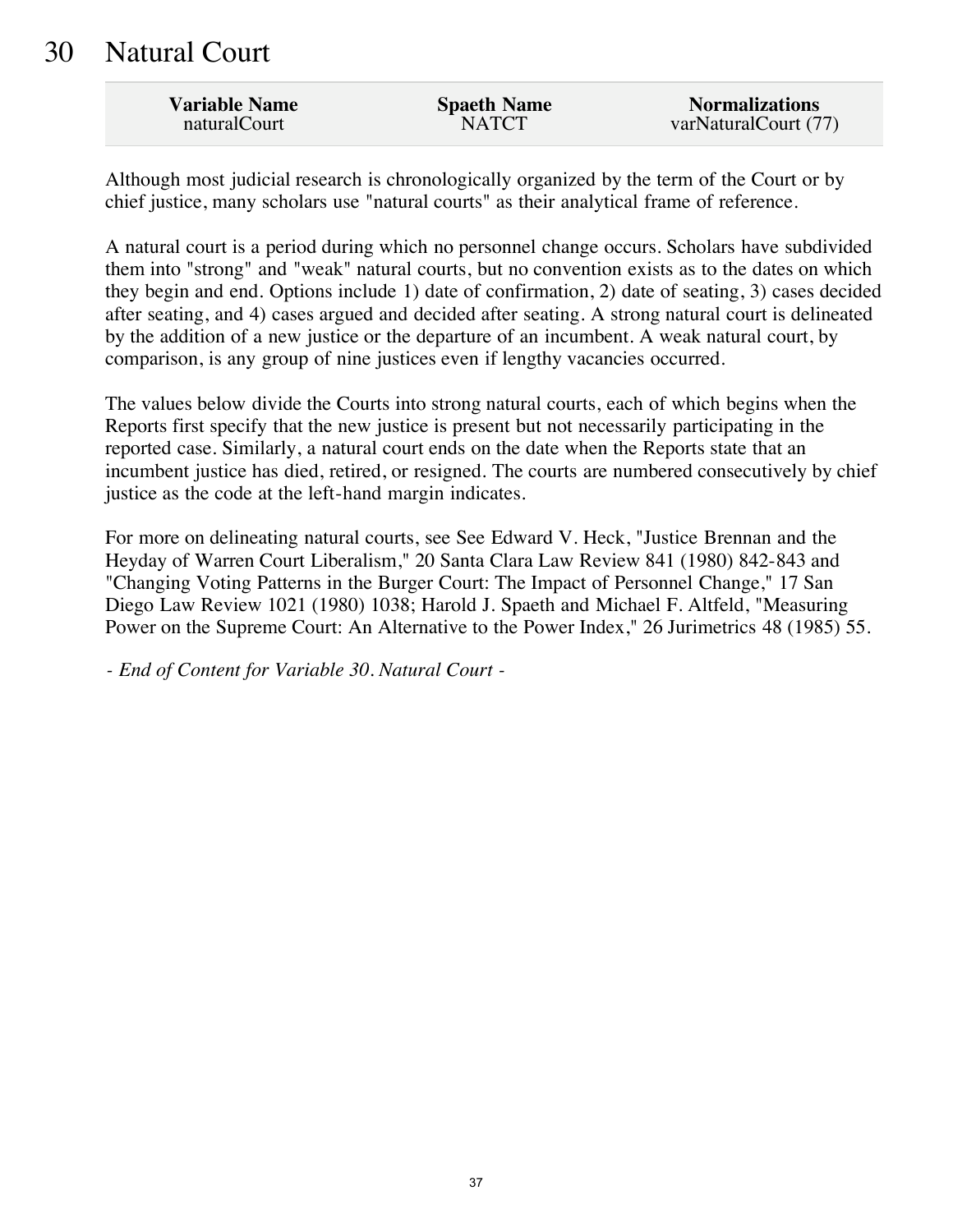# 31 Chief Justice

| <b>Variable Name</b> | <b>Spaeth Name</b> | <b>Normalizations</b> |
|----------------------|--------------------|-----------------------|
| chief                | <b>CHIEF</b>       | varChiefs (17)        |
|                      |                    |                       |

This variable identifies the chief justice for each case.

*- End of Content for Variable 31. Chief Justice -*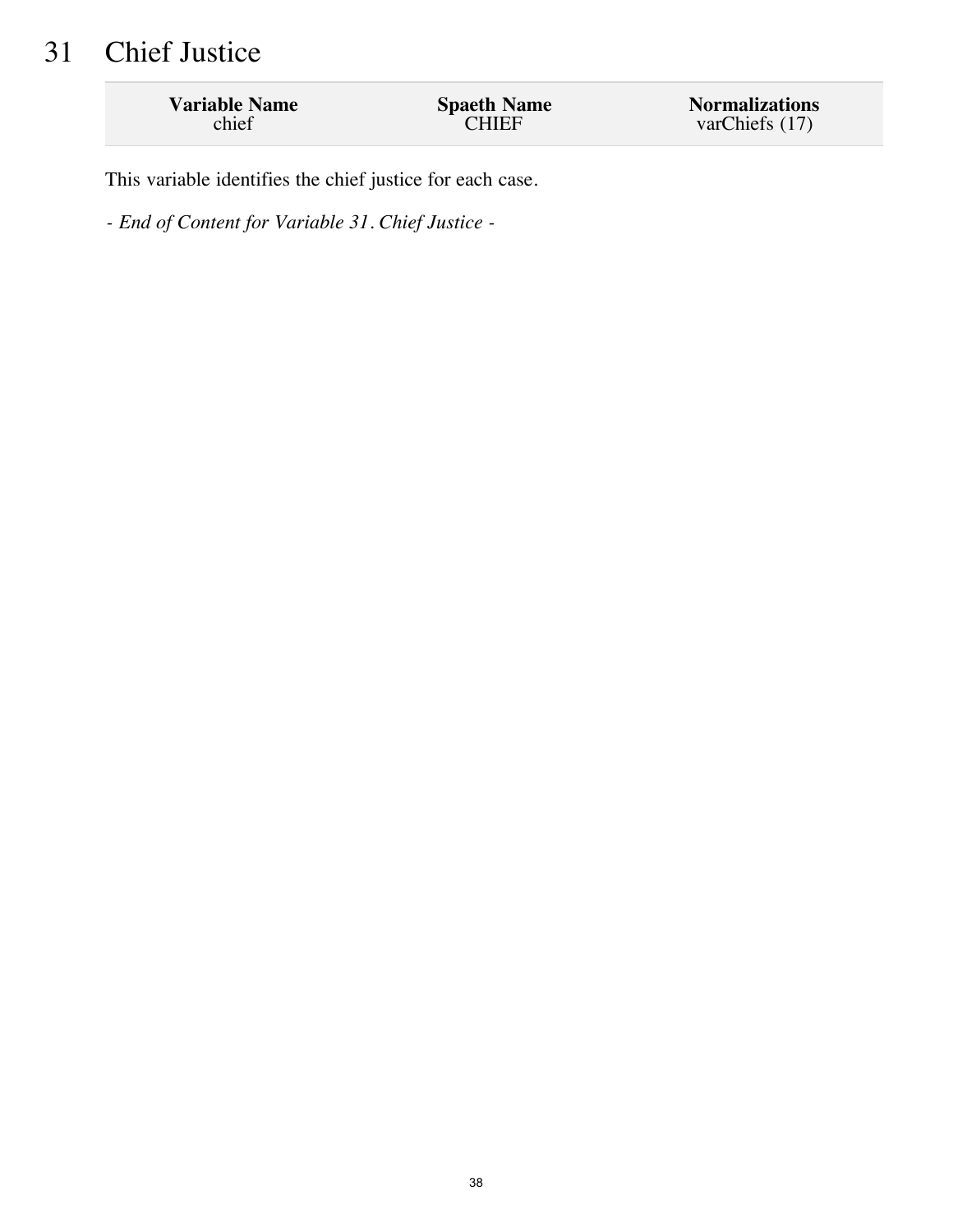## 32 Date of Oral Argument

| <b>Variable Name</b> | <b>Spaeth Name</b> | <b>Normalizations</b> |
|----------------------|--------------------|-----------------------|
| dateArgument         | ORAL               | n/a                   |

This variable contains the year, month, and day that the case was orally argued before the Court. dateArgument has no entry for cases that were not orally argued. See also Date of Reargument (dateRearg) if any.

*- End of Content for Variable 32. Date of Oral Argument -*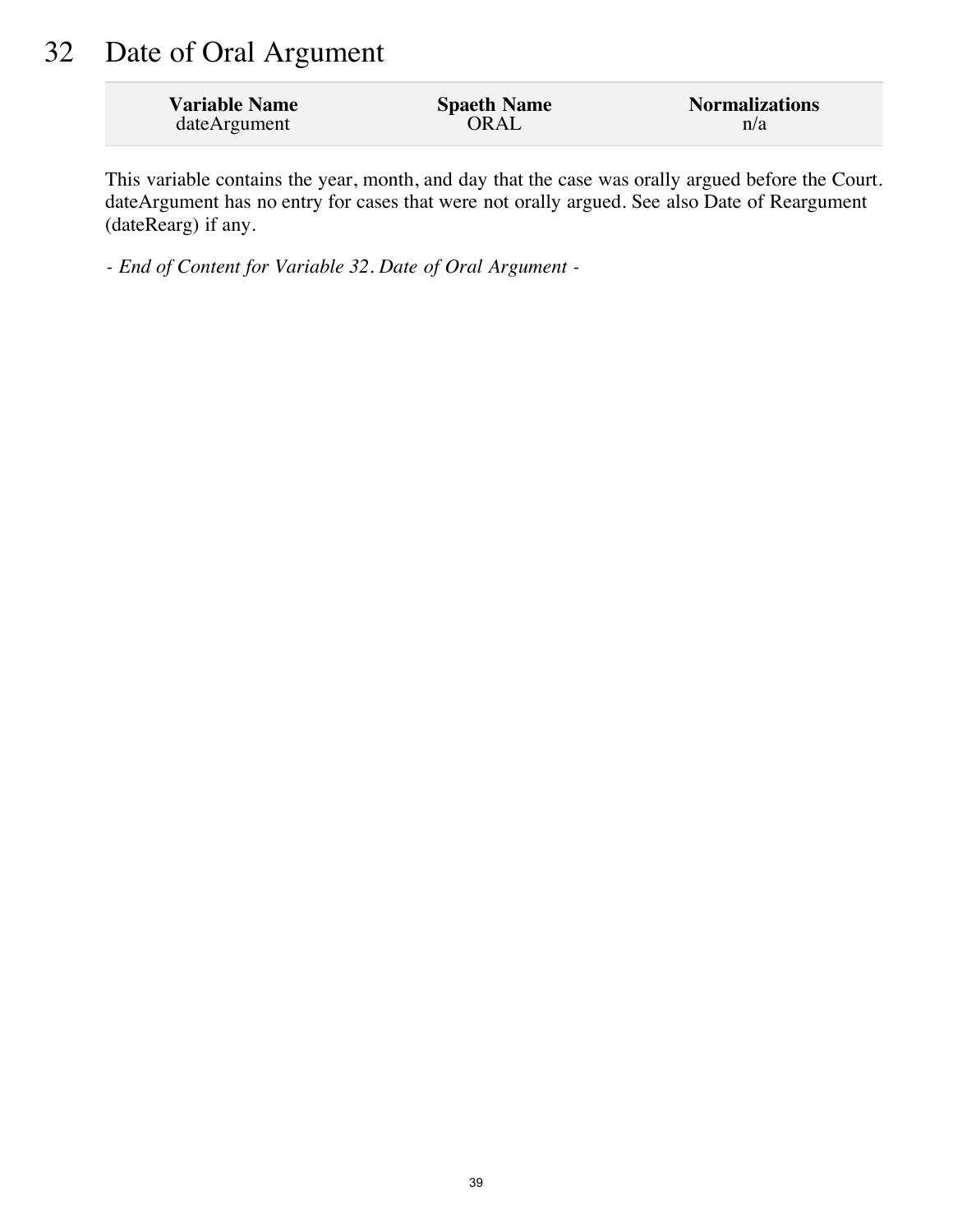### 33 Date of Reargument

| <b>Variable Name</b> | <b>Spaeth Name</b> | <b>Normalizations</b> |
|----------------------|--------------------|-----------------------|
| dateRearg            | REORAL             | n/a                   |

On those infrequent occasions when the Court orders that a case be reargued, the date of such argument is specified here following the same year, month, day sequence used in the preceding variable. Also see Date of Oral Argument (dateArgue).

*- End of Content for Variable 33. Date of Reargument -*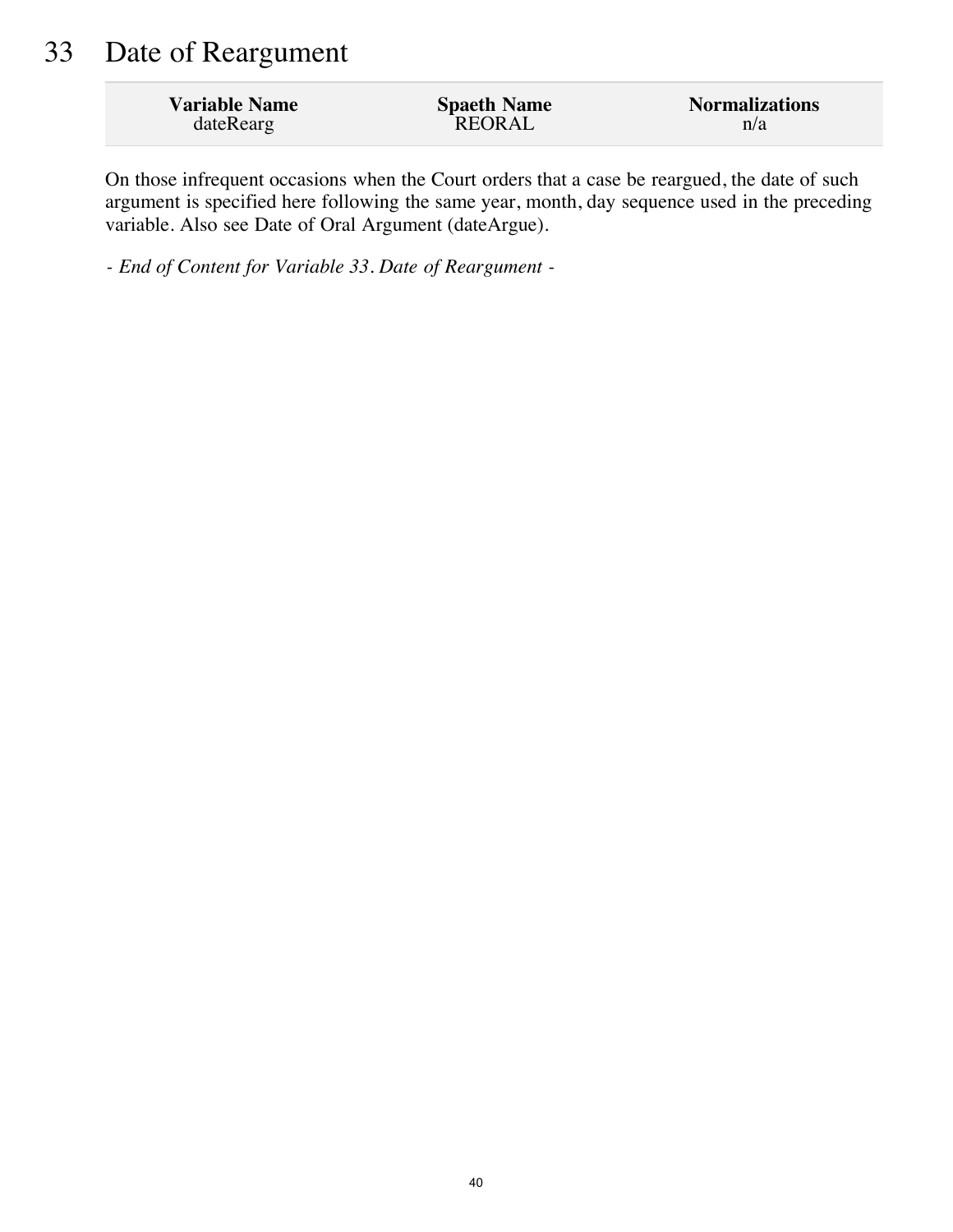| <b>Variable Name</b> | <b>Spaeth Name</b> | <b>Normalizations</b> |
|----------------------|--------------------|-----------------------|
| 1SSUE.               | <b>ISSUE</b>       | varIssues $(266)$     |

This variable identifies the issue for each decision. Although criteria for the identification of issues are hard to articulate, the focus here is on the subject matter of the controversy (e.g., sex discrimination, school desegregation, affirmative action) rather than its legal basis (e.g., the equal protection clause) (see the variable lawType).

This variable identifies issues on the basis of the Court's own statements as to what the case is about. The objective is to categorize the case from a public policy standpoint, a perspective that the legal basis for decision (lawType) commonly disregards.

Unlike the lawType variable where the number of legal provisions at issue has no preordained upper bound, each legal provision should not generally have more than a single issue applied to it. A second issue should apply only when a preference for one rather than the other cannot readily be made. Of the many thousand records in the database, few have a legal basis for decision that applies to a second issue. (If you are interested in decisions with with more than with issue or legal provision, use one of the datasets organized by issue/legal provision.)

This variable codes some 260 issues, each of which has an identifying number. They are ordered below by their larger issue area: criminal procedure (10010-10600), civil rights (20010- 20410), First Amendment (30010-30020), due process (40010-40070), privacy (50010-50040), attorneys (60010-60040), unions (70010-70210), economic activity (80010-80350), judicial power (90010-90520), federalism (100010-100130), interstate relation (110010-110030), federal taxation (120010-120040), and miscellaneous (130010-130020). These comprise the codes for a separate variable, issue Area, that is described immediately following this one.

The scope of these categories is as follows: criminal procedure encompasses the rights of persons accused of crime, except for the due process rights of prisoners (issue 40040).

Civil rights includes non-First Amendment freedom cases which pertain to classifications based on race (including American Indians), age, indigency, voting, residency, military or handicapped status, gender, and alienage. Purists may wish to treat the military issues (20230, 20240, 20250) and Indian cases (20150, 20160) as economic activity, while others may wish to include the privacy category as a subset of civil rights.

First Amendment encompasses the scope of this constitutional provision, but do note that not every case in the First Amendment group directly involves the interpretation and application of a provision of the First Amendment. Some, for example, may only construe a precedent, or the reviewability of a claim based on the First Amendment, or the scope of an administrative rule or regulation that impacts the exercise of First Amendment freedoms. In other words, not every record that displays a First Amendment issue will correspondingly display a provision of the First Amendment in its legal provision variable (lawType).

Due process is limited to non-criminal guarantees and, like First Amendment issues, need not show 207 (Fifth Amendment Due Process) or 230 (Fourteenth Amendment Due Process) in the lawType variable. Some of you may wish to include state court assertion of jurisdiction over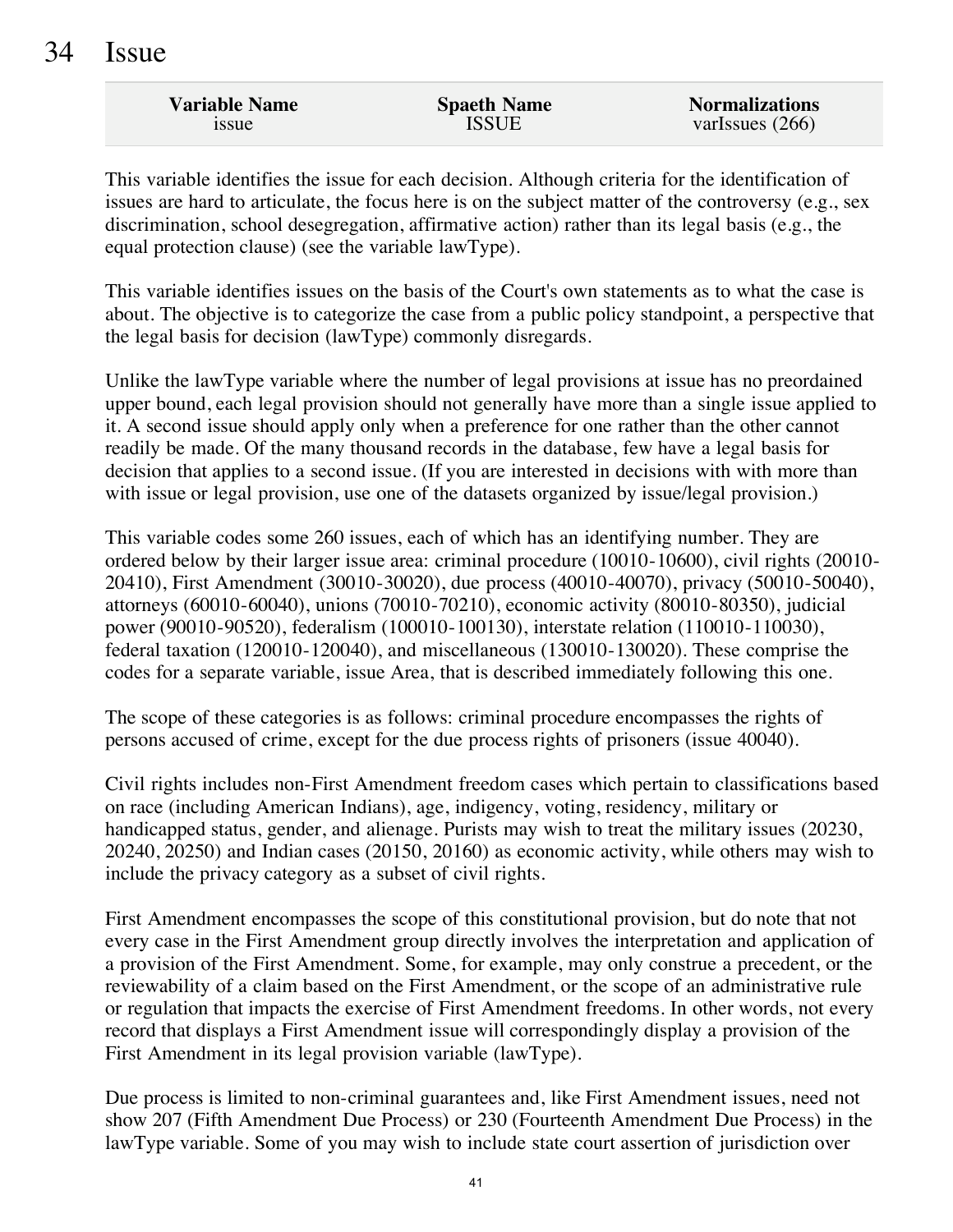nonresident defendants and the takings clause as part of judicial power and economic activity, respectively, rather than due process.

The four issues comprising privacy may be treated as a subset of civil rights.

Because of their peculiar role in the judicial process, a separate attorney category has been created. You may wish to include these issues with economic activity, however.

Unions encompass those issues involving labor union activity. You may wish to redefine this category for yourself or combine it, in whole or in part, with economic activity.

Economic activity is largely commercial and business related; it includes tort actions and employee actions vis-a-vis employers. Issues 80140 and 80150 are only tangential to the other issues located in economic activity.

Judicial power concerns the exercise of the judiciary's own power. To the extent that a number of these issues concern federal-state court relationships, you may wish to include them in the federalism category.

Federalism pertains to conflicts between the federal government and the states, except for those between the federal and state courts. Interstate relations contain two types of disputes which occur between states.

Federal taxation concerns the Internal Revenue Code and related statutes. Miscellaneous contains two groups of cases that do not fit into any other category.

If interest lies in a particular issue that has a specific legal or constitutional component, comprehensive coverage may be insured by listing not only the issue(s) that bear thereon, but also the appropriate code(s) from the lawType variable. Thus, if the right to counsel is the focus, issues 10120, 20320, and 20330 will fall within its scope, as will code 214 (Sixth Amendment Right to Counsel) from the lawType variable. Also recognize that the party variables (variables petitioner, petitionerState, respondent, respondentState) may also help locate the cases of interest.

*- End of Content for Variable 34. Issue -*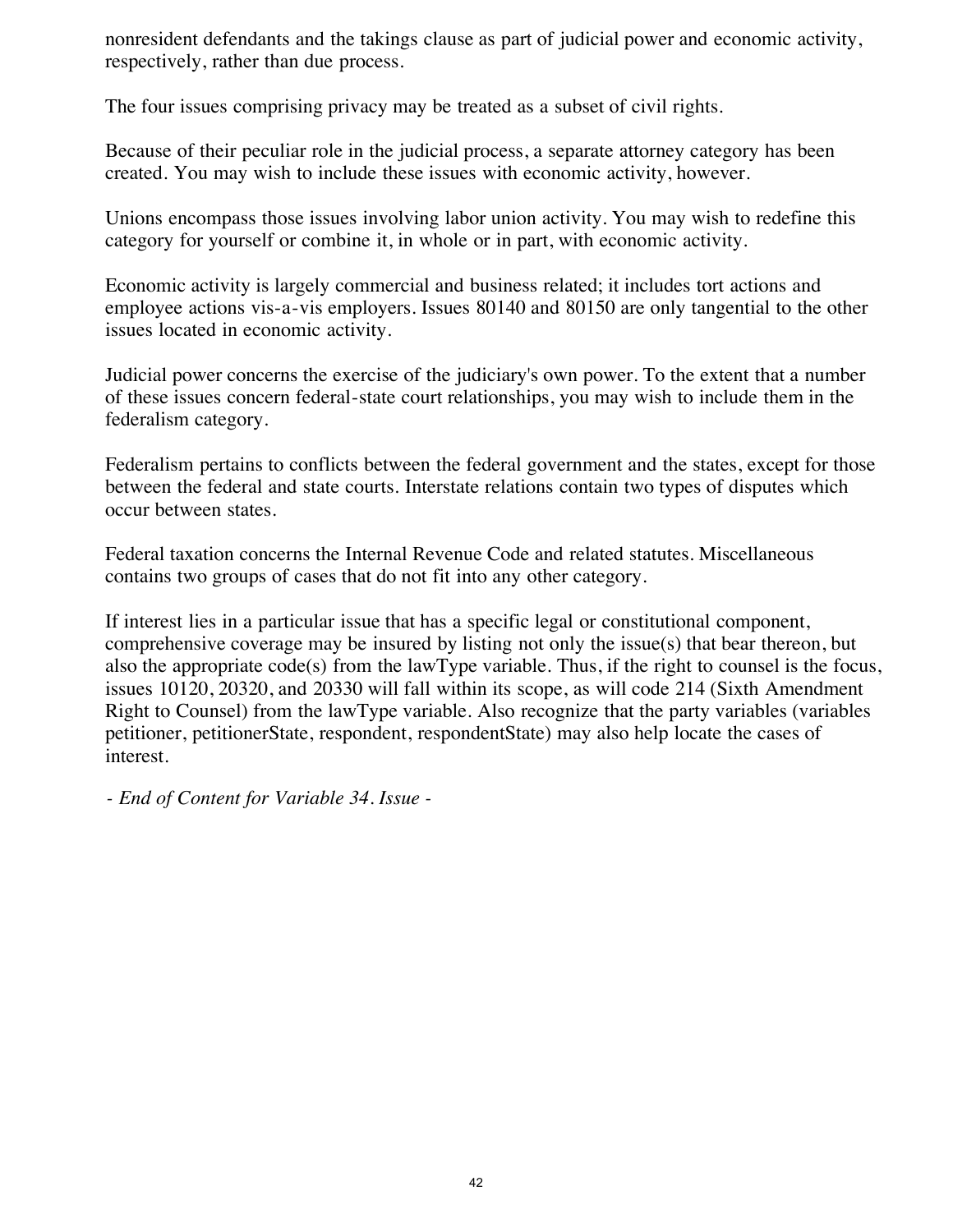#### 35 Issue Area

| <b>Variable Name</b> | <b>Spaeth Name</b> | <b>Normalizations</b> |
|----------------------|--------------------|-----------------------|
| <i>issueArea</i>     | <b>VALUE</b>       | varIssuesAreas $(13)$ |

This variable simply separates the issues identified in the preceding variable (issue) into the following larger categories: criminal procedure (issues 10010-10600), civil rights (issues 20010- 20410), First Amendment (issues 30010-30020), due process (issues 40010-40070), privacy (issues 50010-50040), attorneys (issues 60010-60040), unions (issues 70010-70210), economic activity (issues 80010-80350), judicial power (issues 90010-90520), federalism (issues 100010- 100130), interstate relation (issues 110010-110030), federal taxation (issues 120010-120040), and miscellaneous (issues 130010-130020).

Note that the grossness of this variable conceals the differences among the specific issues that the issue area contains. For the specific issues, see variable issue.

*- End of Content for Variable 35. Issue Area -*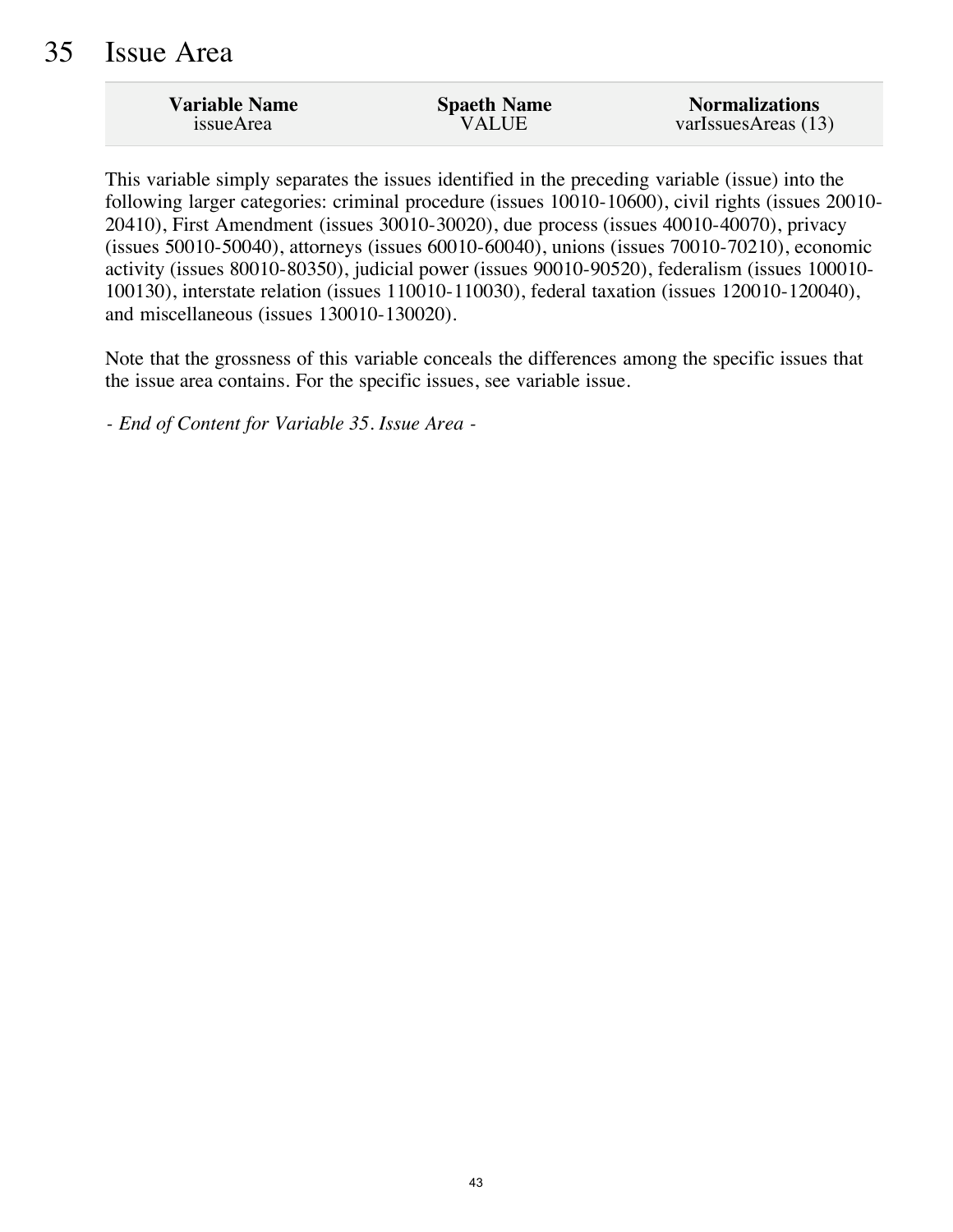### 36 Decision Direction

| <b>Variable Name</b> | <b>Spaeth Name</b> | <b>Normalizations</b>   |
|----------------------|--------------------|-------------------------|
| decisionDirection    | DIR                | varDecisionDirection(3) |

In order to determine whether the Court supports or opposes the issue to which the case pertains, this variable codes the ideological "direction" of the decision.

Specification of direction comports with conventional usage for the most part except for the interstate relations and the miscellaneous issues. A "3" has been entered either because the issue does not lend itself to a liberal or conservative description (e.g., a boundary dispute between two states), or because no convention exists as to which is the liberal side and which is the conservative side (e.g., the legislative veto). This variable will also contain a 3 where one state sues another under the original jurisdiction of the Supreme Court and where parties or issue cannot be determined because of a tied vote or lack of information.

It bears emphasizing that the entry for this variable is determined by reference to the issue variable. If you are using the Case Centered Dataset organized by split votes, it is entirely possible for a citation to relate to a second issue whose direction is opposite that of the first issue. For example, in Air Pollution Variance Board of the State of Colorado v. Western Alfalfa Corporation, 416 U.S. 861 (1974), the Court decided that the Fourth Amendment was not violated by a health inspector's warrantless entry onto the property of a business to inspect smoke pollution. The first issue (search and seizure) is coded conservative; the second issue (natural resources) is coded liberal.

In order to determine whether an outcome is liberal  $(=2)$  or conservative  $(=1)$ , the following scheme is employed.

1. In the context of issues pertaining to criminal procedure, civil rights, First Amendment, due process, privacy, and attorneys, liberal  $(2)$ =

- pro-person accused or convicted of crime, or denied a jury trial
- pro-civil liberties or civil rights claimant, especially those exercising less protected civil rights (e.g., homosexuality
- pro-child or juvenile
- pro-indigent
- pro-Indian
- pro-affirmative action
- pro-neutrality in establishment clause cases
- pro-female in abortion
- pro-underdog
- anti-government in the context of due process, except for takings clause cases where a pro-government, anti-owner vote is considered liberal except in criminal forfeiture cases or those where the taking is pro-business
- violation of due process by exercising jurisdiction over nonresidents
- pro-attorney
- pro-accountability and/or anti-corruption in campaign spending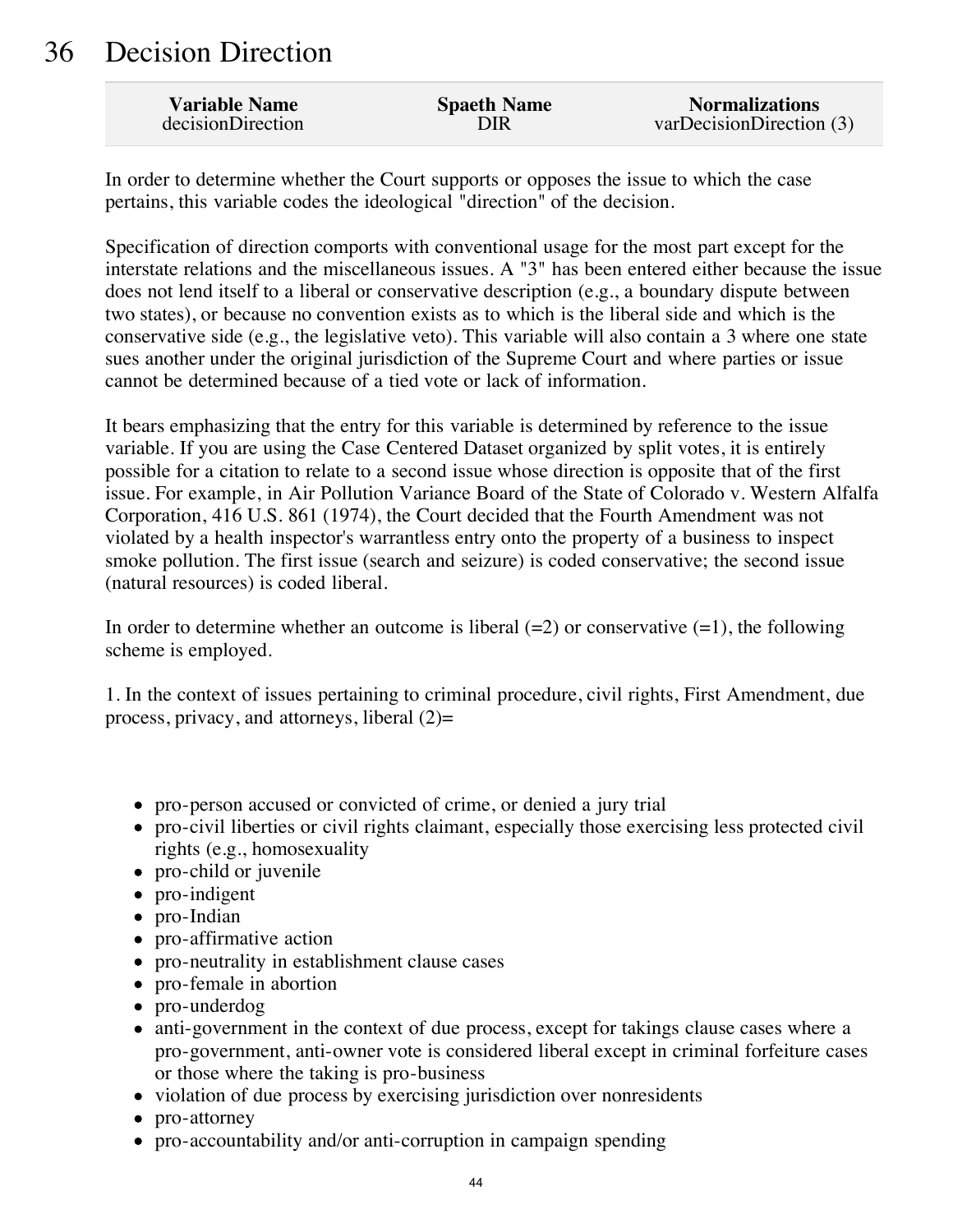- pro-privacy vis-a-vis the 1st Amendment where the privacy invaded is that of mental incompetent
- pro-jurisdiction in due process, jurisdiction
- pro-disclosure in Freedom of Information Act issues except for employment and student records

conservative (1)=the reverse above

2. In the context of issues pertaining to unions and economic activity, liberal (2)=

- pro-union except in union antitrust where liberal  $=$  pro-competition
- anti-business
- anti-employer
- pro-competition
- pro-liability
- pro-injured person
- pro-indigent
- pro-small business vis-a-vis large business
- pro-state/anti-business in state tax cases
- pro-debtor
- pro-bankrupt
- pro-Indian
- pro-environmental protection
- pro-economic underdog
- pro-consumer
- pro-accountability in governmental corruption
- anti-union member or employee vis-a-vis union
- anti-union in union antitrust
- anti-union in union or closed shop
- pro-trial in arbitration

conservative  $(1)$ = reverse of above

3. In the context of issues pertaining to judicial power, liberal  $(2)$ =

- pro-exercise of judicial power
- pro-judicial "activism"
- pro-judicial review of administrative action

conservative  $(1)$ =reverse of above

4. In the context of issues pertaining to federalism, liberal  $(2)=$ 

- pro-federal power
- anti-state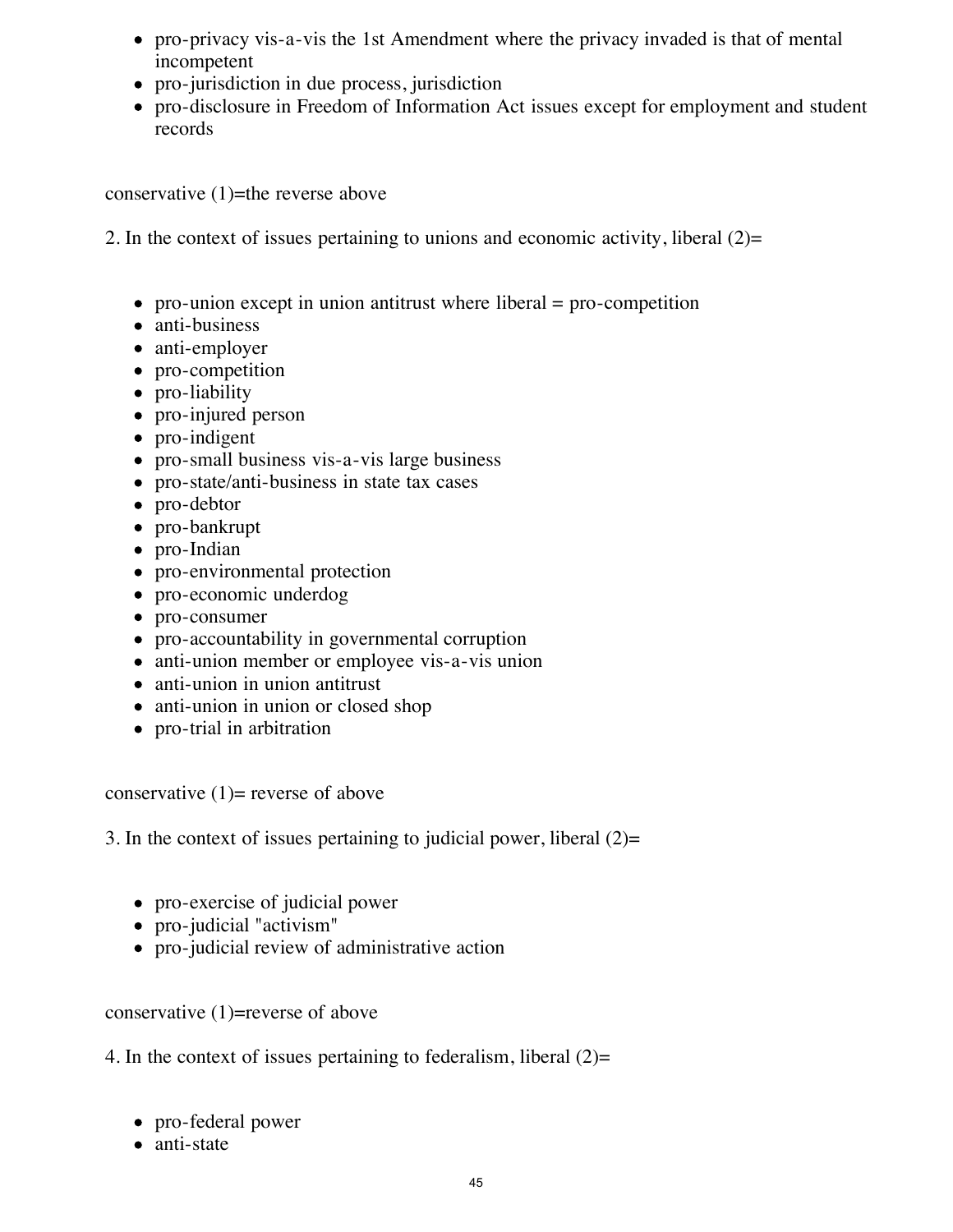conservative (1)=reverse of above

5. In the context of issues pertaining to federal taxation, liberal (2)= pro-United States; conservative  $(1)$ = pro-taxpayer

6. In interstate relations and miscellaneous issues, unspecifiable (3) for all such cases.

*- End of Content for Variable 36. Decision Direction -*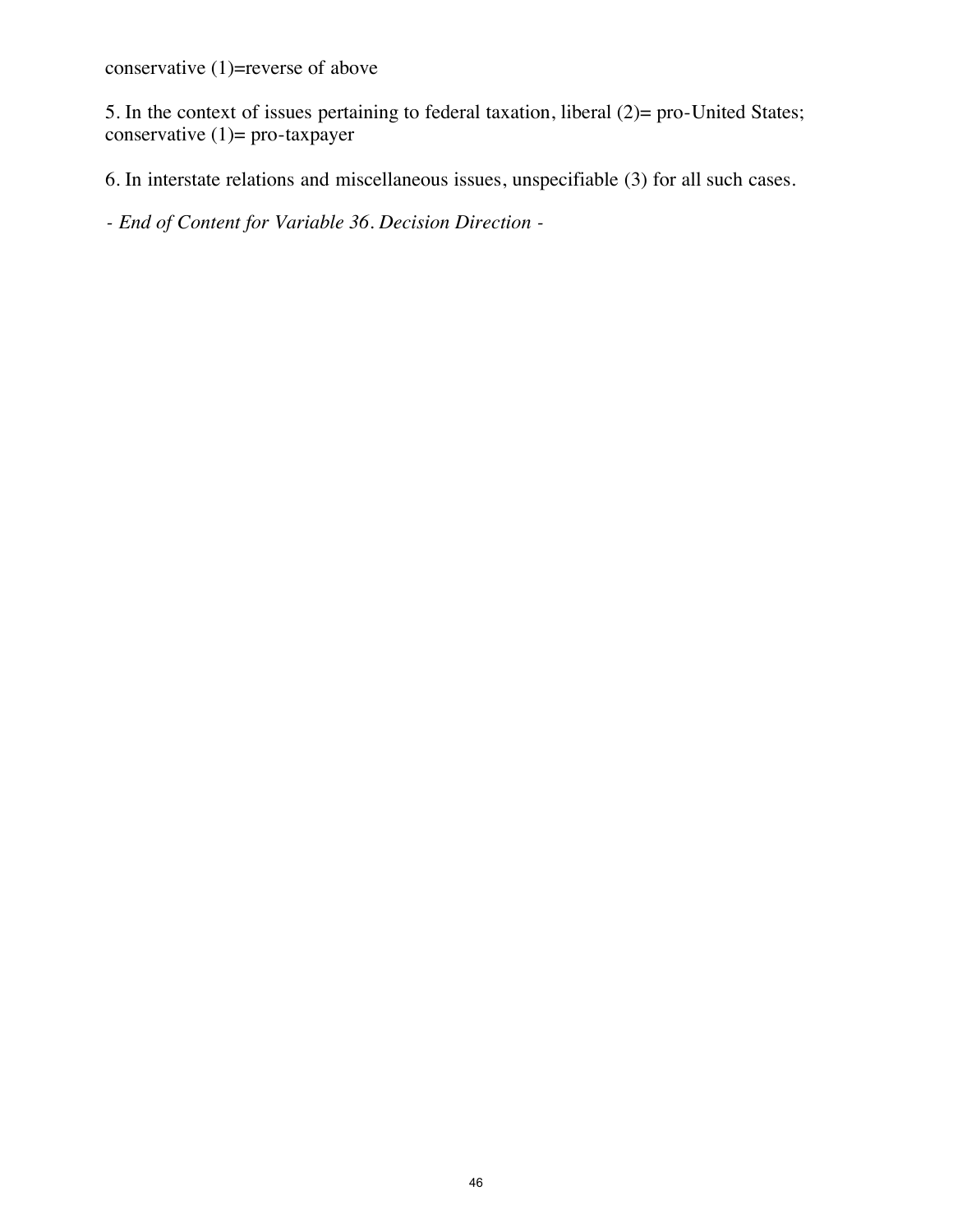#### 37 Decision Direction Dissent

| <b>Variable Name</b>     | <b>Spaeth Name</b> | <b>Normalizations</b>       |
|--------------------------|--------------------|-----------------------------|
| decisionDirectionDissent | DIRD               | varDecisionDirectionDissent |

Once in a great while the majority as well as the dissenting opinion in a case will both support or, conversely, oppose the issue to which the case pertains. For example, the majority and the dissent may both assert that the rights of a person accused of crime have been violated. The only difference between them is that the majority votes to reverse the accused's conviction and remand the case for a new trial, while the dissent holds that the accused's conviction should be reversed, period. In such cases, the entry in the decisionDirection variable should be determined relative to whether the majority or the dissent more substantially supported the issue to which the case pertains, and an entry should appear in this variable. In the foregoing example, the direction of decision variable (decisionDirection) should show a 1 (conservative) because the majority provided the person accused of crime with less relief than does the dissent, and direction based on dissent should show a 2 (liberal) The person accused of crime actually won the case, but won less of a victory than the dissent would have provided.

*- End of Content for Variable 37. Decision Direction Dissent -*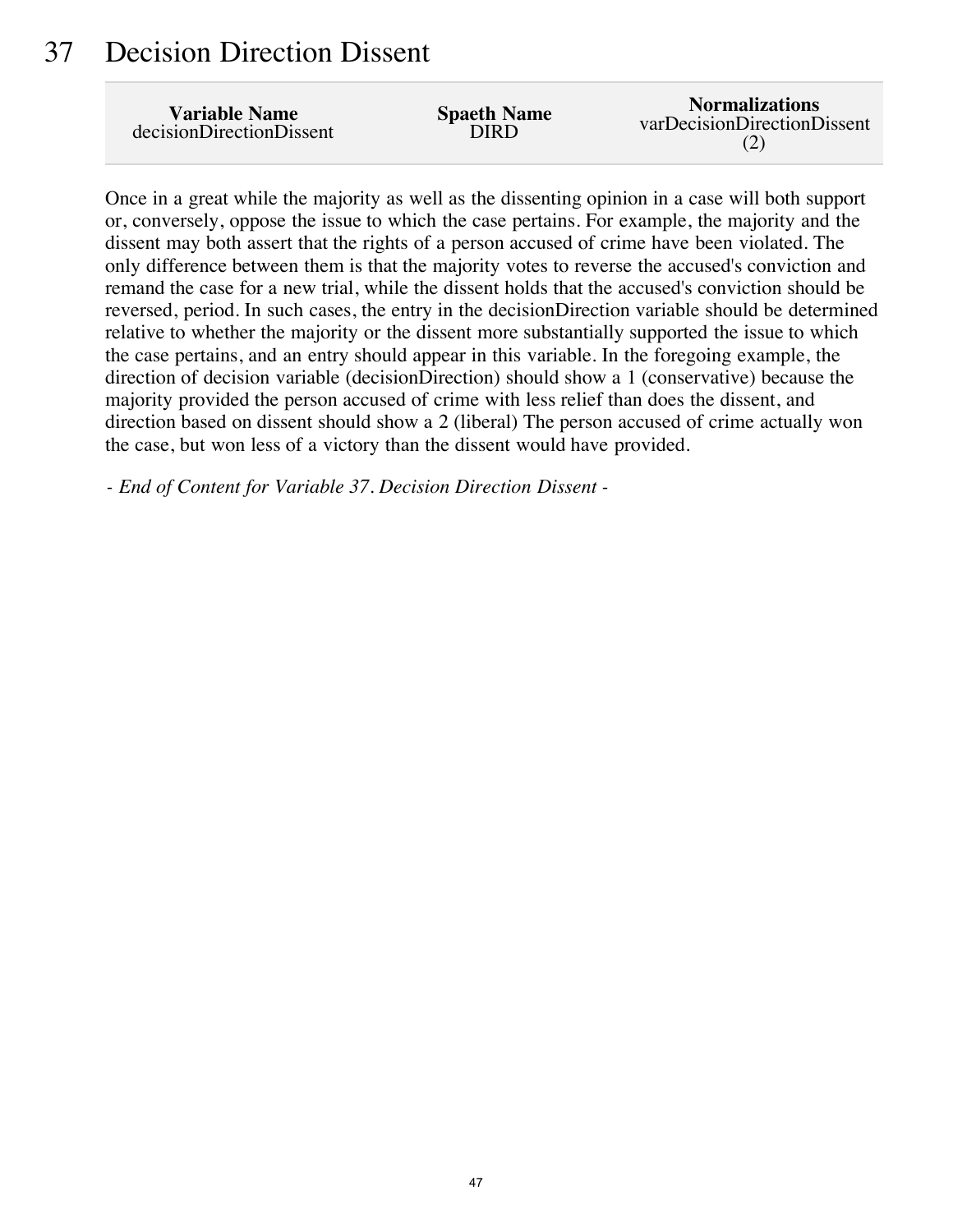#### 38 Authority for Decision 1

| <b>Variable Name</b> | <b>Spaeth Name</b> | <b>Normalizations</b>    |
|----------------------|--------------------|--------------------------|
| authorityDecision1   | AUTHDEC1           | varAuthorityDecision (7) |

This variable and the next one (authorityDecision2) specify the bases on which the Supreme Court rested its decision with regard to each legal provision that the Court considered in the case (see variable lawType).

Because one of these bases commonly occurs conjoined with another; e.g., the interpretation of the substantive provisions of a federal statute and the Supreme Court's exercise of its supervisory power over the lower federal courts; two separate variables (authorityDecision1, authorityDecision2) follow. The coding is the same in both. In the foregoing example, the first variable will contain a "4," the second a "3." In a case involving congressional acquiescence to longstanding administrative construction of a statute, these variables should appear as "5" and "4." If two bases are identified, and if one is more heavily emphasized, it should appear in the first of the two variables.

Considerable congruence should obtain between the entry in these variables and the code that appears in the lawType variable. Thus, if a constitutional provision appears in the lawType variable, a "1" or a "2" will typically appear in either authorityDecision1 or authorityDecision2. Similarly, if lawType displays a statute, either authorityDecision1 or authorityDecision2 will likely show a "4."

A common exception is where the Court determines the constitutionality of a federal statute, or where judge-made rules are applied to determine liability under various federal statutes, including civil rights acts (e.g., Pulliam v. Allen, 466 U.S. 522), or the propriety of the federal courts' use of state statutes of limitations to adjudicate federal statutory claims (e.g., Burnett v. Grattan, 468 U.S. 42).

The decision rules governing each of the authority for decision codes are as follows:

For a code of 1: Did the majority determine the constitutionality of some action taken by some unit or official of the federal government, including an interstate compact? If so, enter a "1."

Enter a "1" if 139 appears in the lawType variable.

Enter a "1" if 111 appears in the lawType variable.

For a code of 2: Did the majority determine the constitutionality of some action taken by some unit or official of a state or local government? If so, enter a "2."

For a code of 3: If the rules governing codes "1-2," "4-7" are answered negatively or do not apply, enter a "3." A "3," then, serves as the residual code for these variables.

Enter a "3" if 508 appears in the LAW variable.

Non-statutorily based Judicial Power topics in the issue variable generally warrant a "3."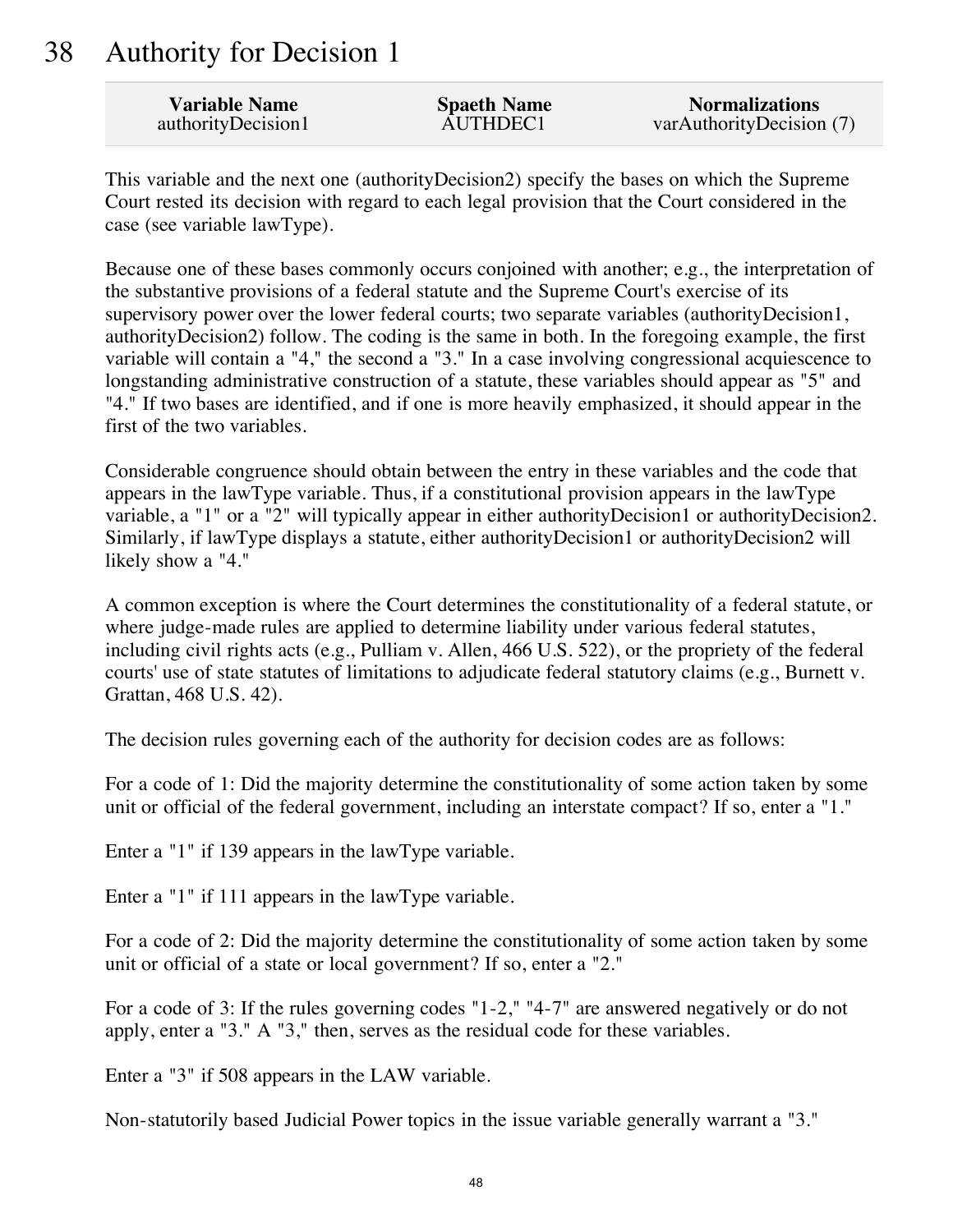Most cases arising under the Court's original jurisdiction should receive a "3."

All cases containing a "4" in the type of decision variable  $= 3$ .

Enter a "3" in cases in which the Court denied or dismissed the petition for review or where the decision of a lower court is affirmed by a tie vote.

For a code of 4: Did the majority interpret a federal statute, treaty, or court rule? If so, enter a "4."

Enter a "4" rather than a "3" if the Court interprets a federal statute governing the powers or jurisdiction of a federal court. In other words, a statutory basis for a court's exercise of power or jurisdiction does not require that a "3" supplement a "4"; the latter alone suffices.

Enter a "4" rather than a "2" where the Court construes a state law as incompatible with a federal law.

Do not enter only a "4" where an administrative agency or official acts "pursuant to" a statute. All agency action is purportedly done pursuant to legislative authorization of one sort or another. A "4" may be coupled to a "5" (see below) only if the Court interprets the statute to determine if administrative action is proper.

In workers' compensation litigation involving statutory interpretation and, in addition, a discussion of jury determination and/or the sufficiency of the evidence, enter either a "4" and a "3" or a "3" and a "4." If no statute is identified in the syllabus, only enter a "3."

For a code of 5: Did the majority treat federal administrative action in arriving at its decision? If so, enter a "5."

Enter a "5' and a "4," but not a "5" alone, where an administrative official interprets a federal statute.

Enter a "5" if the issue  $= 90120$ .

For a code of 6: Did the majority say in approximately so many words that under its diversity jurisdiction it is interpreting state law? If so, enter a "6."

For a code of 7: Did the majority indicate that it used a judge-made "doctrine" or "rule?" If so, enter a "7." Where such is used in conjunction with a federal law or enacted rule, a "7" and "4" should appear in the two variables of this record.

Enter a "7" if the Court without more merely specifies the disposition the Court has made of the case and cites one or more of its own previously decided cases; but enter a "3" if the citation is qualified by the word, "see."

Enter a "7" if the case concerns admiralty or maritime law.

Enter a "7" if the case concerns the retroactive application of a constitutional provision or a previous decision of the Court.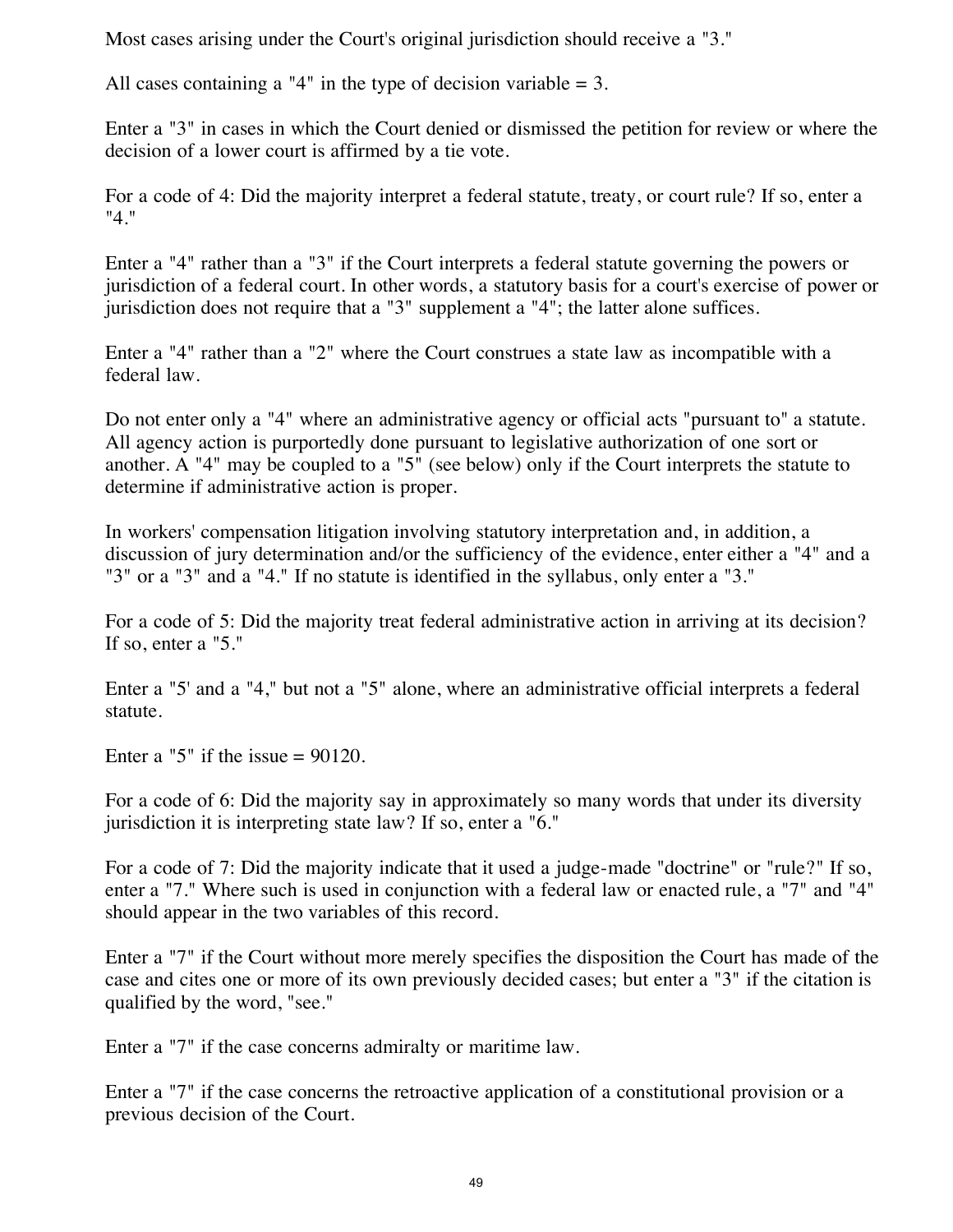Enter a "7" if the case concerns an exclusionary rule, the harmless error rule (though not the statute), the abstention doctrine, comity, res judicata, or collateral estoppel. Note that some of these, especially comity issues, likely warrant an entry in both authorityDecision variables: a "7" as well as a "3."

Enter a "7" if the case concerns a "rule" or "doctrine" that is not specified as related to or connected with a constitutional or statutory provision (e.g., 376 U.S. 398).

*- End of Content for Variable 38. Authority for Decision 1 -*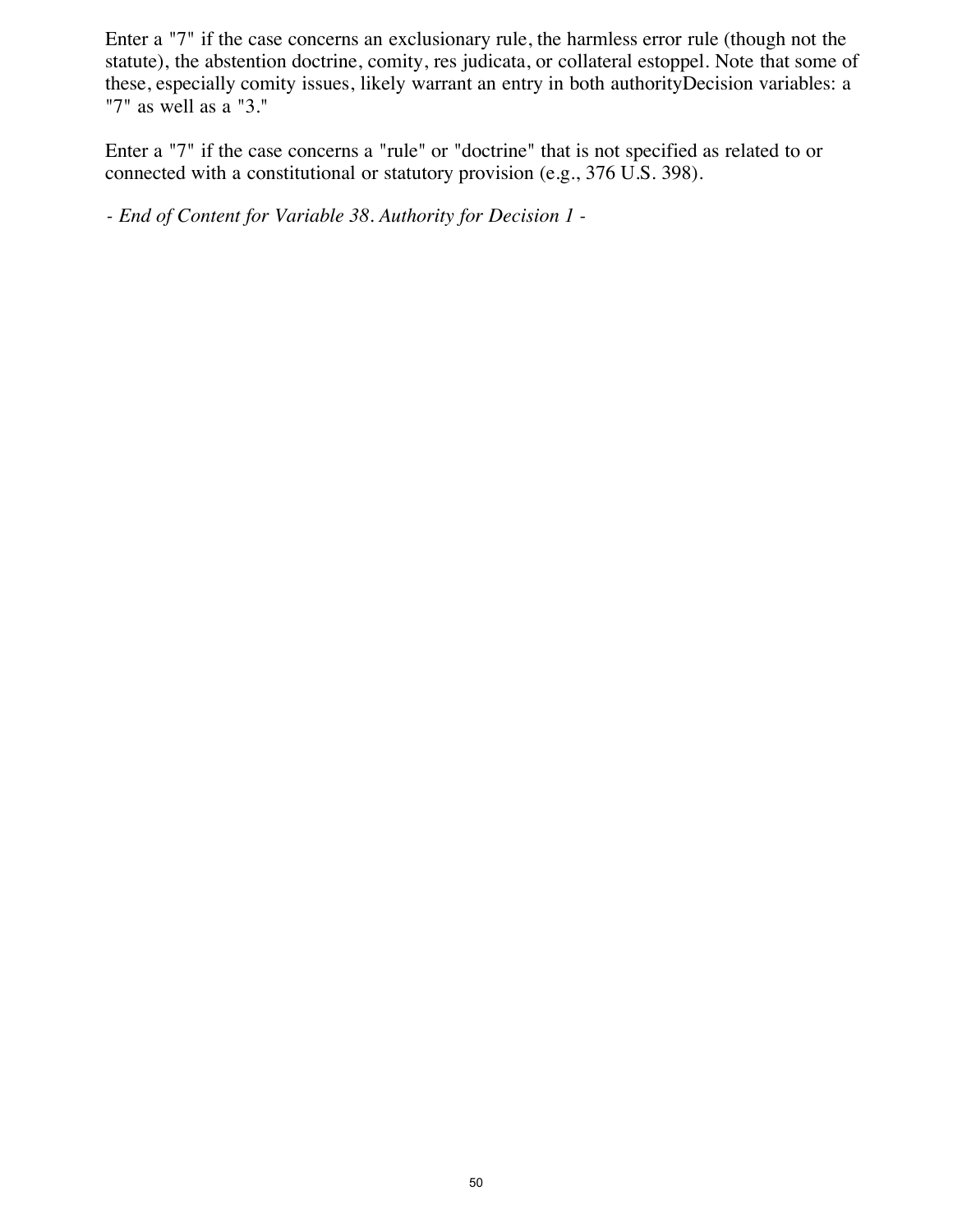# 39 Authority for Decision 2

| <b>Variable Name</b> | <b>Spaeth Name</b> | <b>Normalizations</b>    |
|----------------------|--------------------|--------------------------|
| authorityDecision2   | AUTHDEC2           | varAuthorityDecision (7) |

See variable Authority for Decision 1 (authorityDecision1).

*- End of Content for Variable 39. Authority for Decision 2 -*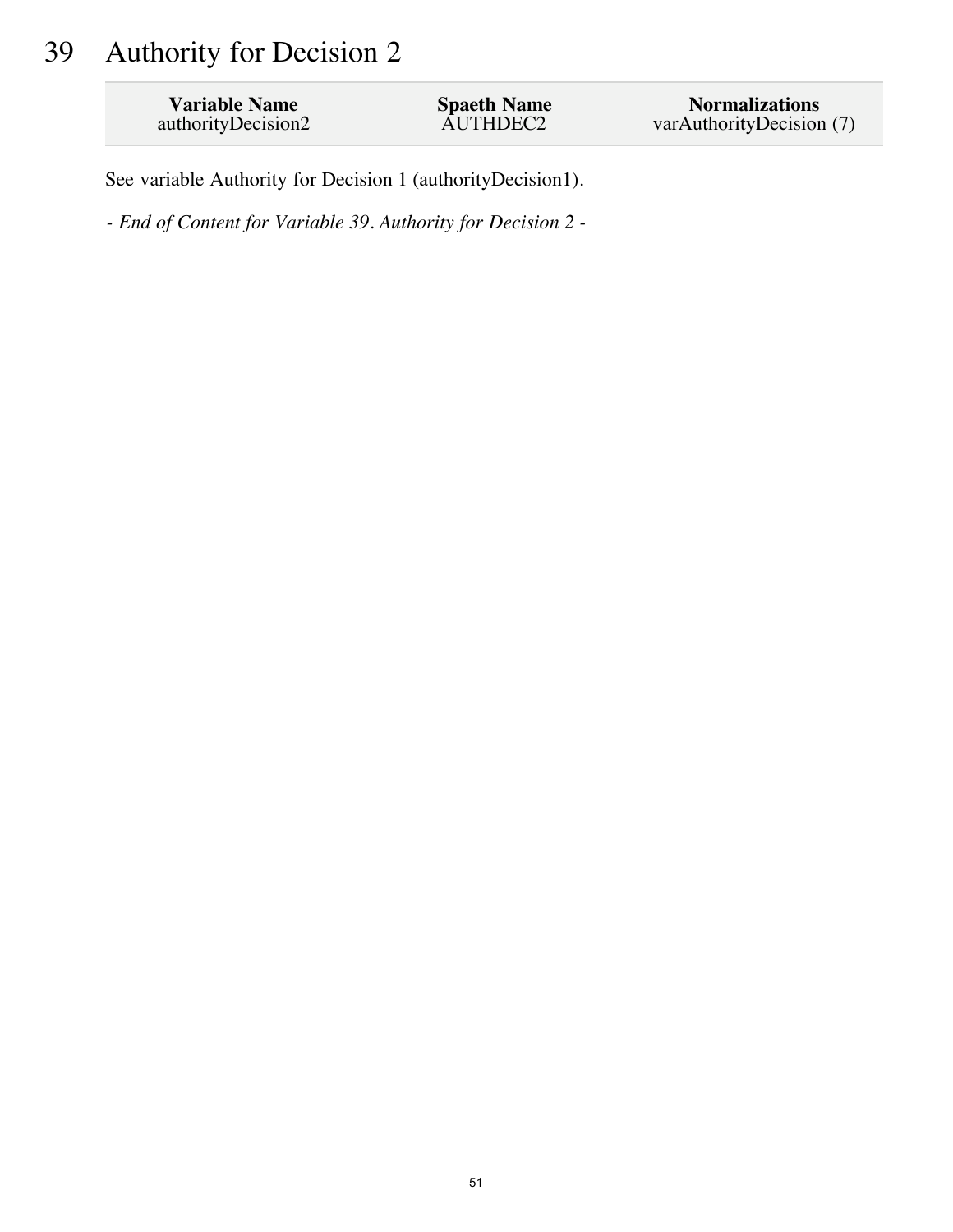### 40 Legal Provisions Considered by the Court

| <b>Variable Name</b> | <b>Spaeth Name</b> | <b>Normalizations</b> |
|----------------------|--------------------|-----------------------|
| lawType              | LAW                | varLawArea (8)        |

This variable and the next (lawSupp) identify the constitutional provision(s), statute(s), or court rule(s) that the Court considered in the case. The difference between the two variables is that lawSupp is coded finely; it identifies the specific law, constitutional provision or rule at issue (e.g., Article I, Section 1; the Federal Election Campaign Act; the Federal Rules of Evidence). lawType is coded more broadly (e.g., constitution, federal statute, court rules). Note that a third variable, lawMinor, is reserved for infrequently litigated statutes. For those, lawMinor identifies the law at issue.

The basic criterion to determine the legal provision(s) is the "summary" in the Lawyers' Edition. Supplementary is a reference to it in at least one of the numbered holdings in the summary of the United States Reports. This summary, which the Lawyers' Edition of the U.S. Reports labels "Syllabus By Reporter Of Decisions," appears in the official Reports immediately after the date of decision and before the main opinion in the case. Where this summary lacks numbered holdings, it is treated as though it has but one number.

Supplementing the Lawyers' Edition summary are of subordinate decision rules. If the Reporters' syllabus has no numbered headings,treat it as though it has but one number. If more than one numbered heading pertains to a single constitutional provision, statute, or court rule, treat such legal provision as though it appeared in but one numbered heading. If separate numerical headings pertain to different sections of a statute under a given title in the United States Code which would not be governed by convention- al use of "et seq.," treat them as separate legal provisions. (Note that this occurs very rarely.) If a numbered heading refers to more than a single constitutional provision, statute, and/or court rule, treat them as separate legal provisions. (This not uncommonly occurs.)

Observe that where a state or local government allegedly abridges a provision of the Bill of Rights that has been made binding on the states because it has been "incorporated" into the due process clause of the Fourteenth Amendment, identification is to the specific guarantee rather than to the Fourteenth Amendment.

The legal basis for decision need not be formally stated. For example, a reference in the summary to the appointment of counsel under the Constitution or to the self-incrimination clause warrants entry of the appropriate code. (E.g., United States v. Knox, 396 U.S. 77; Lassiter v. Department of Social Services, 452 U.S. 18).

Also note that occasionally an unnumbered holding may pertain to more than one legal basis for decision. In such cases, the additional basis or bases are specified as though they are numbered holdings, or as though they are a holding without numbers.

By no means does every record have an entry in the lawType variable. Only constitutional provisions, federal statutes, and court rules are entered here. This variable will have no entry in cases that concern the Supreme Court's supervisory authority over the lower federal courts; those where the Supreme Court's decision does not rest on a constitutional provision, federal statute, or court rule; provisions of the common law; decrees; and nonstatutory cases arising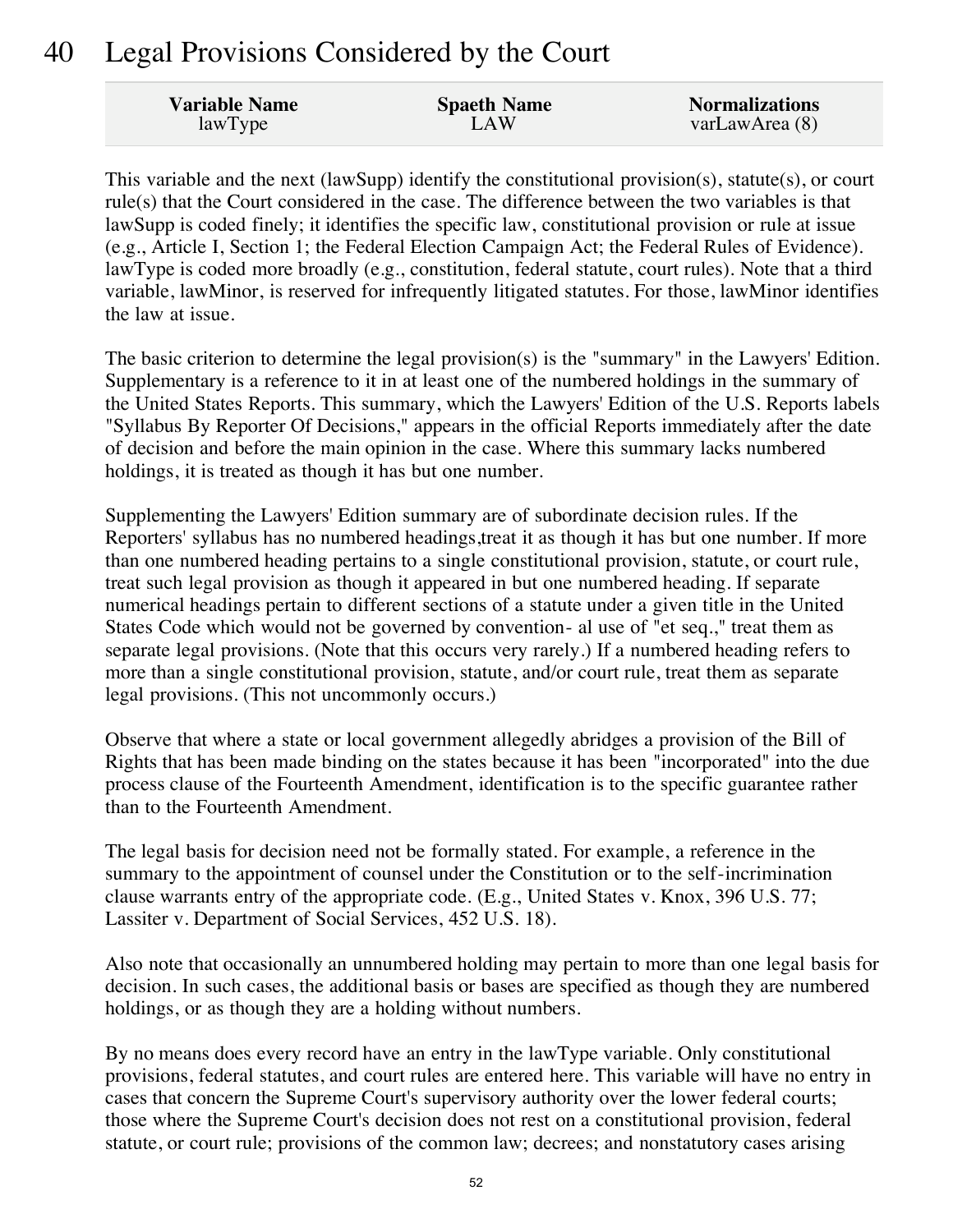under the Court's original jurisdiction.

In cases where the Court considers multiple legal provisions no attempt is made to order their appearance. Where the constitutionality of a federal law is challenged, to give either the constitutional provision or the statute primacy would be arbitrary. To the extent that any order characterizes these lawType entries, it likely is the sequence in which they appear in the summary.

Beyond the foregoing, observe that an entry should appear in this variable only when the summary indicates that the majority opinion discusses the legal provision at issue. The mere fact that the Court exercises a certain power (e.g., its original jurisdiction, as in Arkansas v. Tennessee, 397 U.S. 91), or makes reference in its majority opinion rather than in the summary that a certain constitutional provision, statute, or frequently used common law rule applies (e.g., the "equal footing" principle which pertains to the admission of new states under Article IV, section 3, clause 2 of the Constitution, as Utah v. United States, 403 U.S. 9, illustrates) provides no warrant for any entry.

There are three exceptions to this "discussion" requirement, the first of which dismisses the writ of certiorari as "improvidently granted" either in so many words (e.g., Johnson v. United States, 401 U.S. 846) or dismisses it on this basis implicitly (e.g., Baldonado v. California, 366 U.S. 417). In such cases, the code 508 should appear. More often than not, these cases have no summary. Note that the phrase is a term of art:

1) it overrides any substantive provision that the summary may mention (e.g., Conway v. California Adult Authority, 396 U.S. 107);

2) it does not apply where the Supreme Court takes jurisdiction on appeal.

In the second exception the Court, without discussion, remands a case to a lower court for consideration in light of an earlier decision. The summary of the earlier case is then consulted and the instant case coded with the entry that appeared there (e.g., Wheaton v. California, 386 U.S. 267). If a discussion in the summary precedes the remand, this variable should be governed by that discussion as well as the basis for decision in the case that the lower court is instructed to consider. Usually these bases will be identical (e.g., Maxwell v. Bishop, 398 U.S. 262).

The third exception to the "discussion" criterion involves the legality of administrative agency action without specific reference to the statute under which the agency acted. Inasmuch as administrative agencies may only act pursuant to statute, the majority opinion was consulted to determine the statute in question (e.g., National Labor Relations Board v. United Insurance Co. of America, 390 U.S. 254). The same situation may characterize the statute under which a court exercises jurisdiction (e.g., the Court of Claims in United States v. King, 395 U.S. 1).

As indicated, this variable should usually lack an entry if the numbered holding(s) indicates that the Court's decision rests on its supervisory authority over the federal judiciary, the common law, or diversity jurisdiction.

Note that where a state or local government allegedly abridges a provision of the Bill of Rights that has been made binding on the states because it has been incorporated into the due process clause of the Fourteenth Amendment, identification is to the specific guarantee rather than to the Fourteen Amendment Due Process Clause.

International treaties and conventions, which rarely serve as the basis for the Court's decision,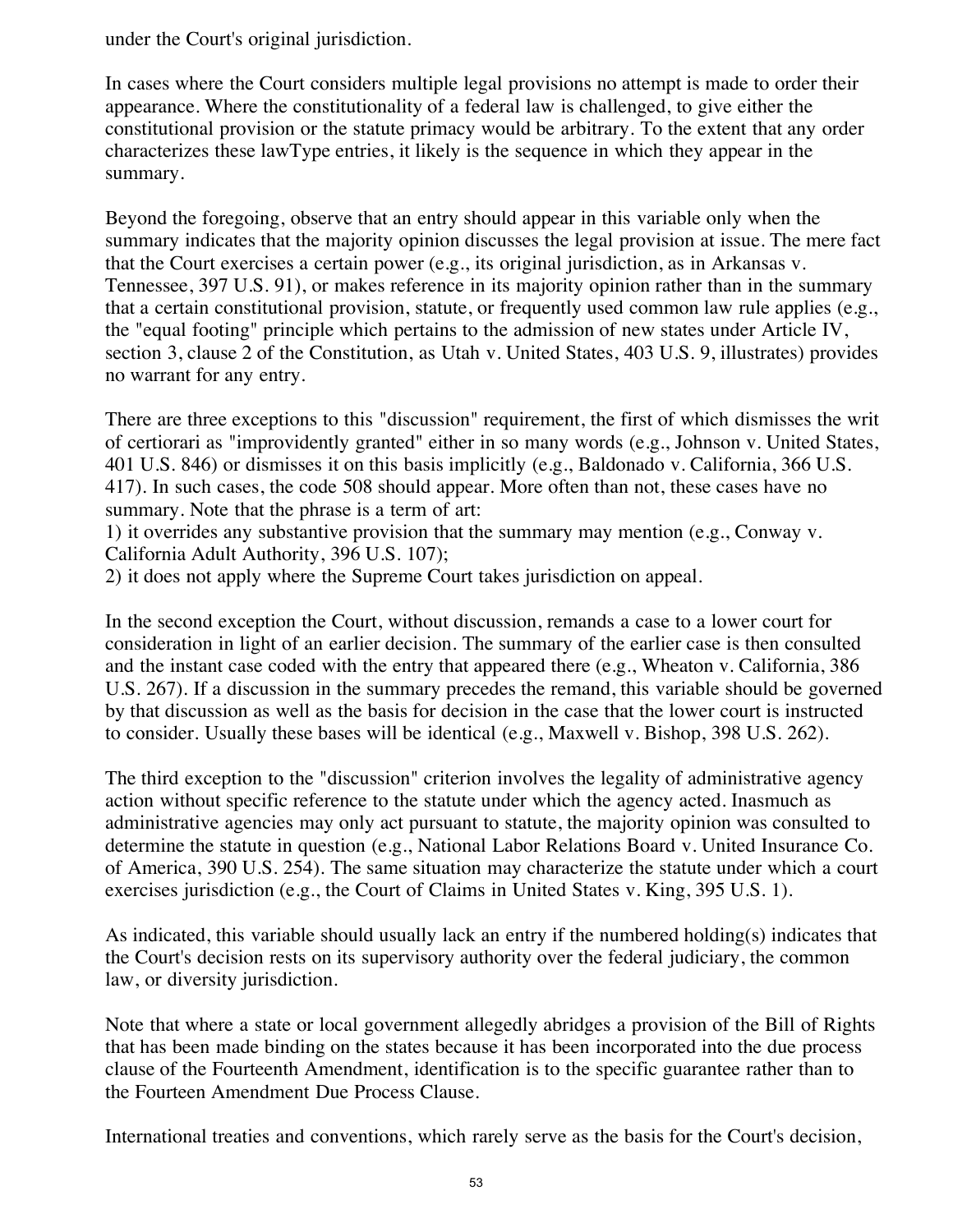are identified (in the lawSupp variable) as a treaty (509), an interstate compact as Interstate Compact (510), an executive order as Executive Order (511), and a statute of a territory of the U.S., which is not in the U.S. Code or the Statutes at Large, as Territory Statute (512).

A case which challenges the constitutionality of a federal statute, court or common law rule will usually contain at least two legal bases for decision: the constitutional provision as well as the challenged statute or rule.

Where a heading concerns the review of agency action under a statute, but the statute is not identified, it is ascertained from the opinion (e.g., National Labor Relations Board v. United Insurance Co. of America, 390 U.S. 254). So also where the decision turns on the statutory jurisdiction of a federal court, and the holding does not specify it (e.g., United States v. King, 395 U.S. 1).

*- End of Content for Variable 40. Legal Provisions Considered by the Court -*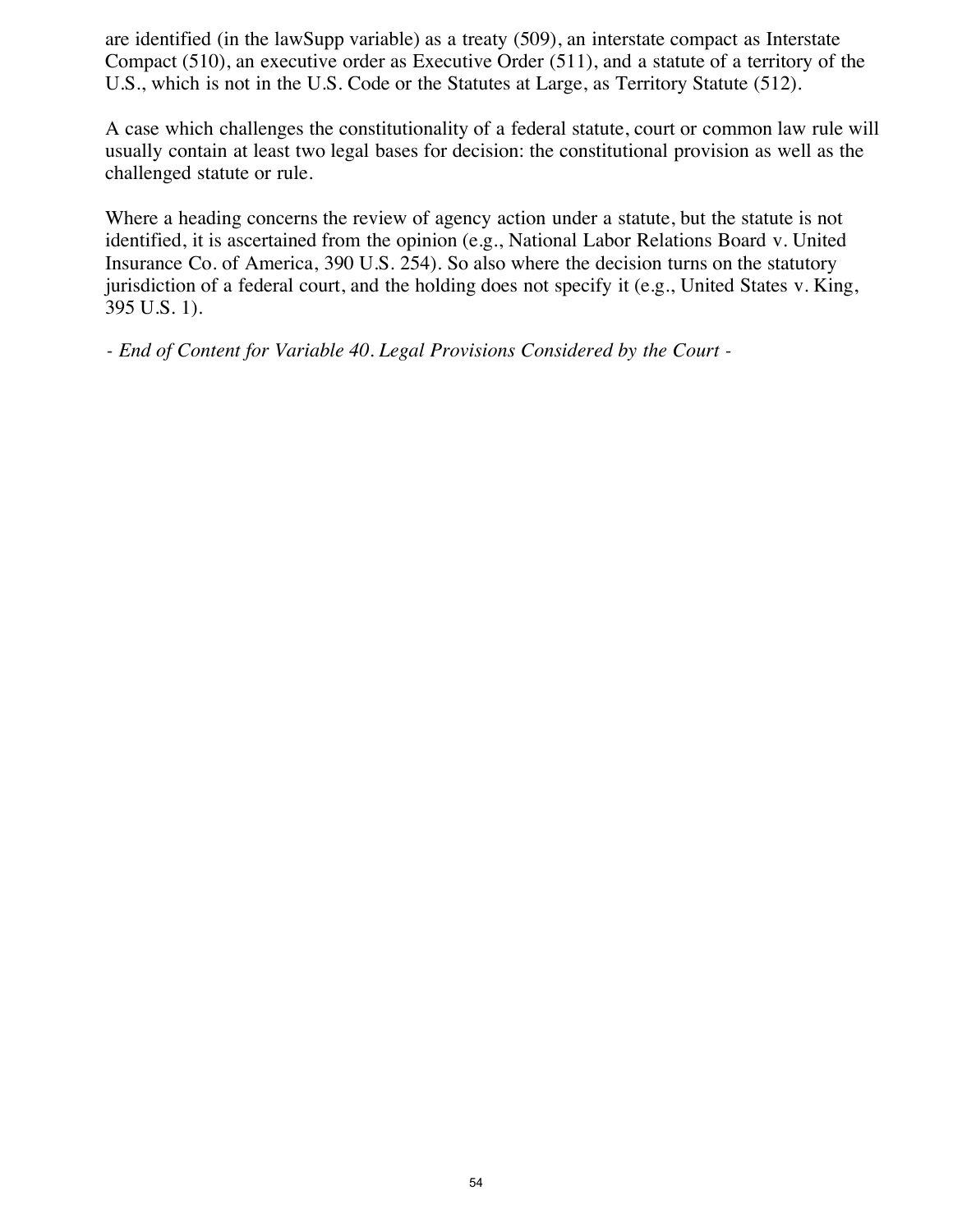# 41 Legal Provision Supplement

| <b>Variable Name</b> | <b>Spaeth Name</b> | <b>Normalizations</b>    |
|----------------------|--------------------|--------------------------|
| lawSupp              | LAW                | varLegalProvisions (195) |

See variable Legal Provisions Considered by the Court (lawType).

*- End of Content for Variable 41. Legal Provision Supplement -*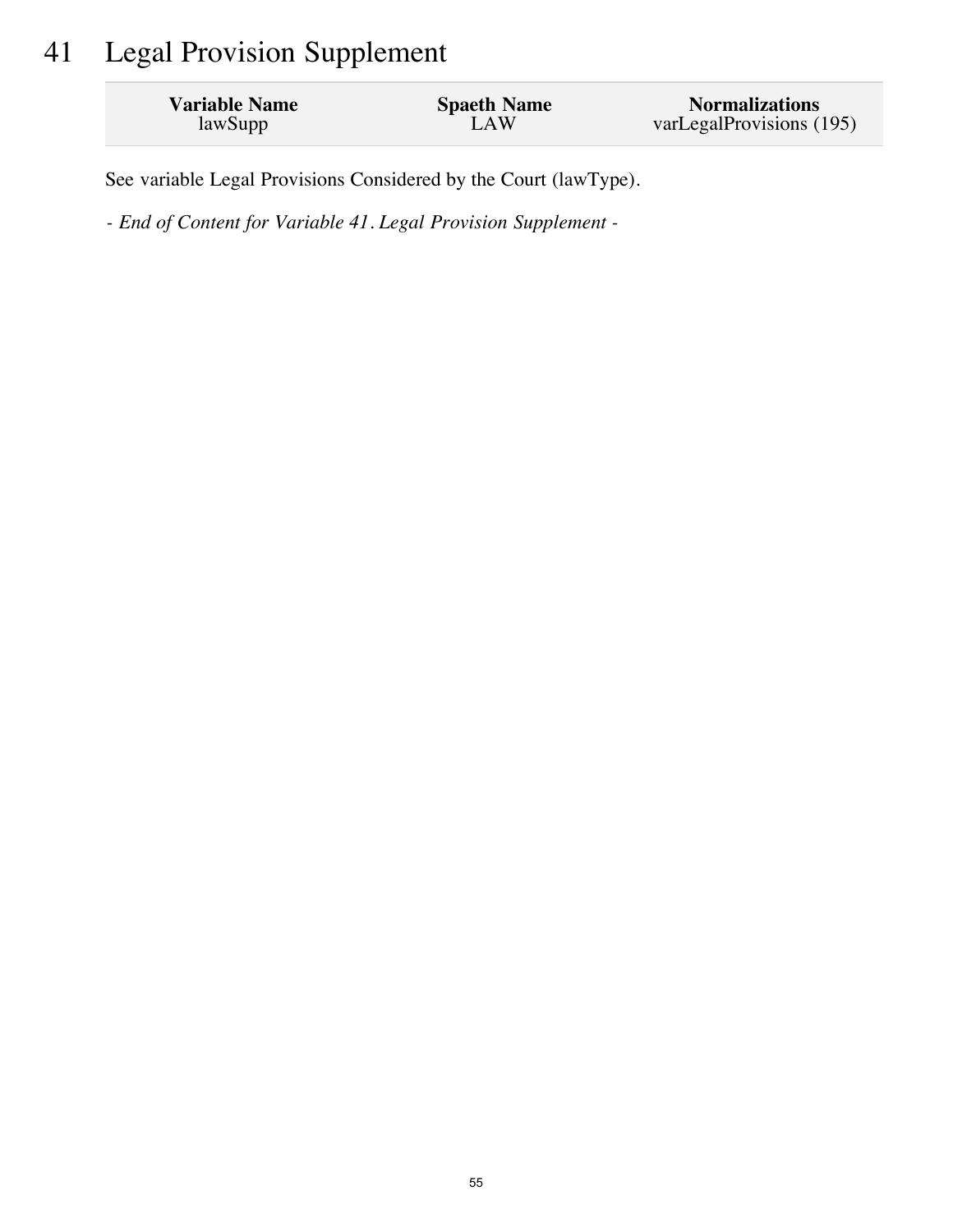### 42 Legal Provision Minor Supplement

| <b>Variable Name</b> | <b>Spaeth Name</b> | <b>Normalizations</b> |
|----------------------|--------------------|-----------------------|
| lawMinor             | LAW                | n/a                   |

Variable lawSupp identifies the law, constitutional provision or rule at issue (e.g., Article I, Section 1; the Federal Election Campaign Act; the Federal Rules of Evidence). lawType is coded more broadly (e.g., constitution, federal statute, court rules). This variable, lawMinor, is reserved for infrequently litigated statutes. For those, lawMinor identifies the law at issue. Note: This is a string variable.

*- End of Content for Variable 42. Legal Provision Minor Supplement -*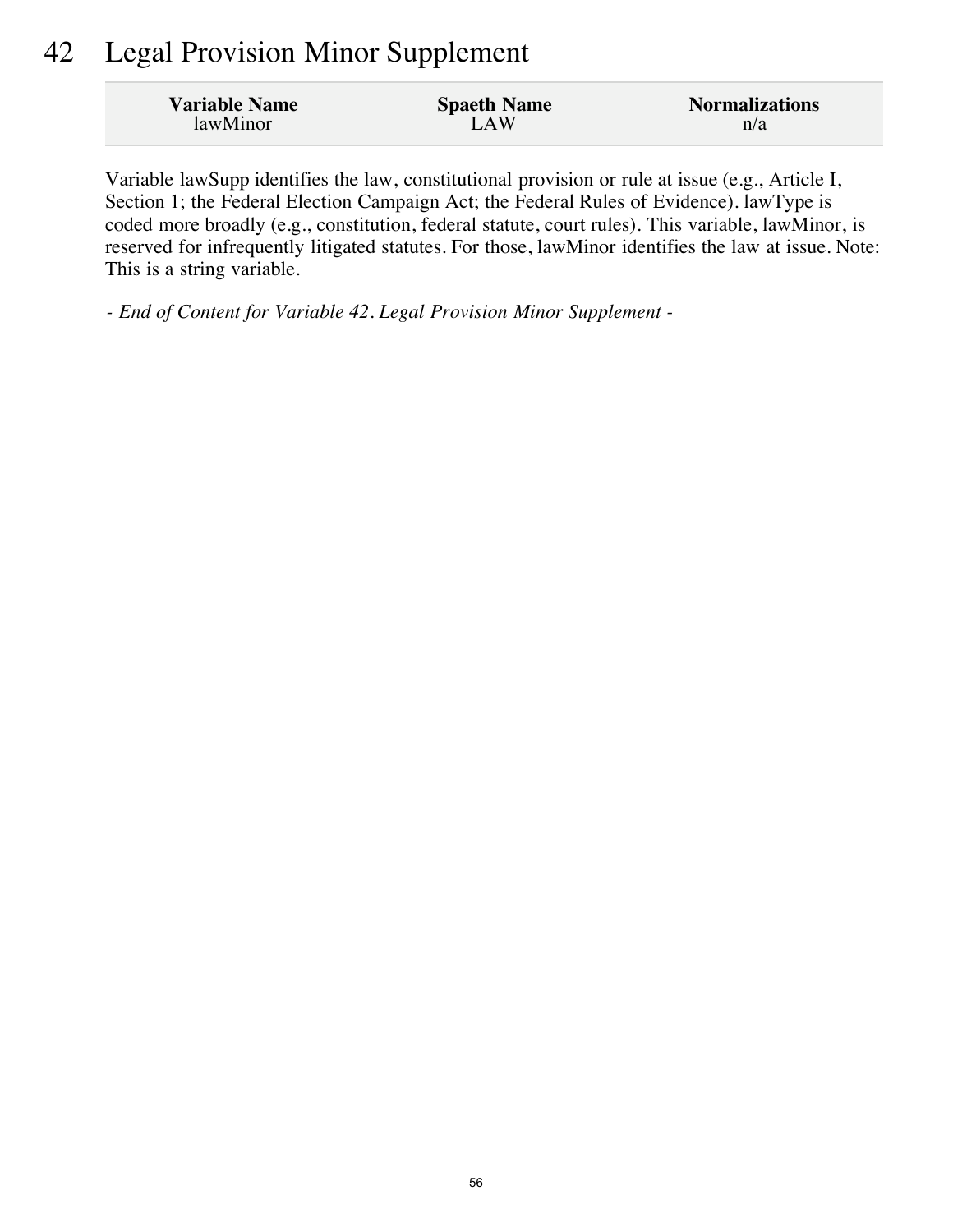# 43 Decision Type

| <b>Variable Name</b> | <b>Spaeth Name</b> | <b>Normalizations</b> |
|----------------------|--------------------|-----------------------|
| decisionType         | DEC TYPE           | varDecisionTypes(6)   |

Users should choose among the types of decisions that the Supreme Court renders.

decisionType=1: Cases in which the Court hears oral argument and which it decides by a signed opinion. These are the Court's so-called formally decided full opinion cases.

decisionType=2: Cases decided with an opinion but without hearing oral argument; i.e., per curiam opinions.

decisionType=4: Decrees. This infrequent type of decision usually arises under the Court's original jurisdiction and involves state boundary disputes. The justices will typically appoint a special master to take testimony and render a report, the bulk of which generally becomes the Court's decision. The presence of the label, "decree," distinguishes this type of decision from the others.

decisionType=5: Cases decided by an equally divided vote. When a justice fails to participate in a case or when the Court has a vacancy, the participating justices may cast a tie vote. In such cases, the Reports merely state that "the judgment is affirmed by an equally divided vote" and the name of any nonparticipating justice(s). Their effect is to uphold the decision of the court whose decision the Supreme Court reviewed.

decisionType=6: This decision type is a variant of the formally decided cases (decisionType=1). It differs from type 1 only in that no individual justice's name appears as author of the Court's opinion. Instead, these unsigned orally argued cases are labeled as decided "per curiam." The difference between this type and decisionType=2 is the occurrence of oral argument in the former but not the latter. In both types the opinion of the Court is unsigned; i.e., per curiam.

decisionType=7: Judgments of the Court. This decision type is also a variant of the formally decided cases. It differs from type 1 in that less than a majority of the participating justices agree with the opinion produced by the justice assigned to write the Court's opinion. Except for those interested only in the authors of the opinions of the Court, decisionType=7 should be included in analyses of the Court's formally decided cases.

The database contains all decisions of types 1, 4, 5, 6 and 7.

The database does not contain all of the non-orally argued per curiam decisions (decisionType=2). The Reports contain large numbers of brief, non-orally argued per curiam decisions. The database includes only those for which the Court has provided a summary, as well as those without a summary in which one or more of the justices wrote an opinion.

*- End of Content for Variable 43. Decision Type -*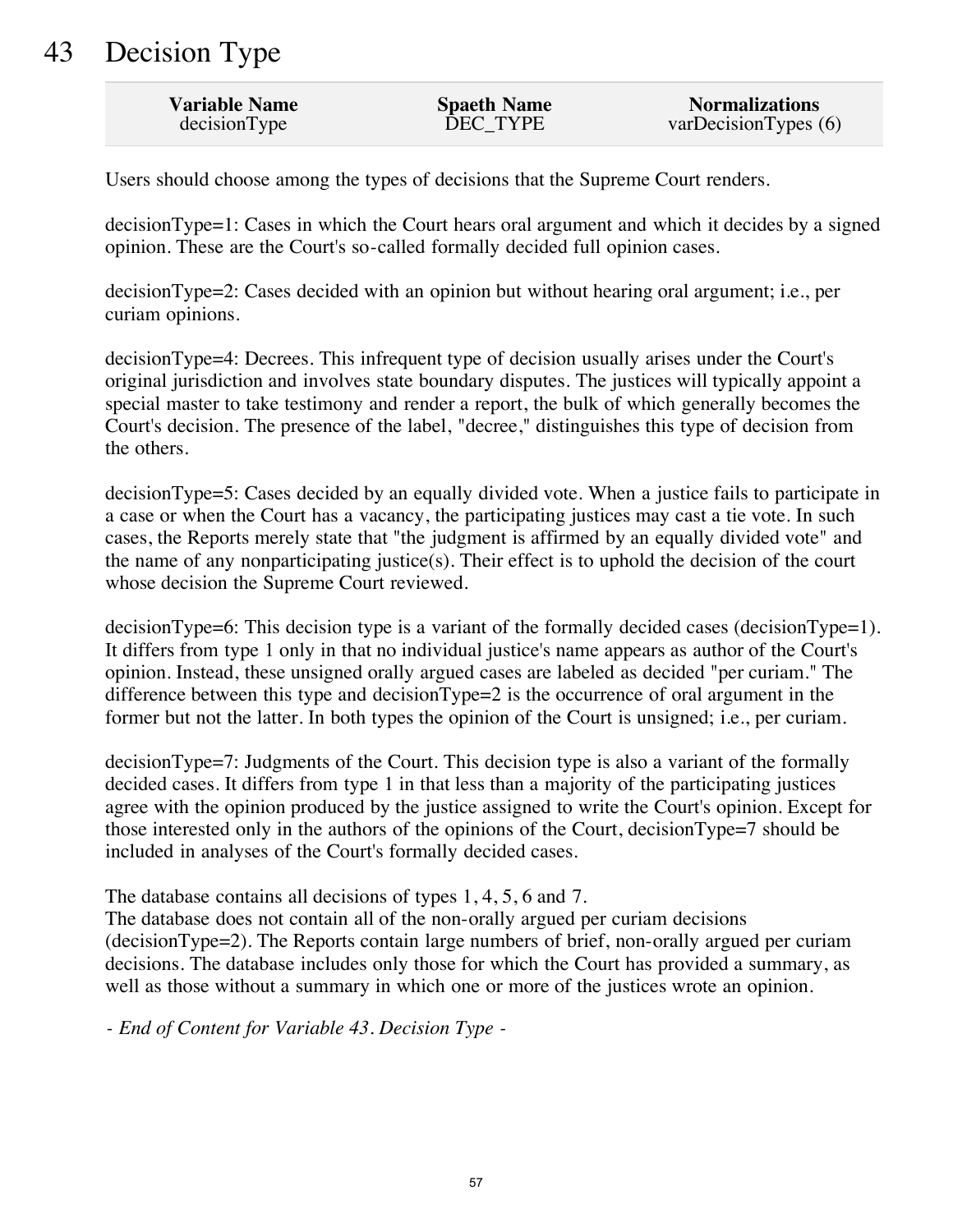### 44 Declaration of Unconstitutionality

| <b>Variable Name</b> | <b>Spaeth Name</b> | <b>Normalizations</b>   |
|----------------------|--------------------|-------------------------|
| declarationUncon     | <b>UNCON</b>       | varDeclarationUncon (4) |

An entry in this variable indicates that the Court either declared unconstitutional an act of Congress; a state or territorial statute, regulation, or constitutional provision; or a municipal or other local ordinance.

An entry should appear in the record that lists the law declared unconstitutional. An entry should also appear in the record containing the constitutional provision that served as the basis for the declaration of unconstitutionality. None will appear when the Court merely cites a previous decision that has already been used to void the provision at issue; e.g., Grisham v. Hagan, 361 U.S. 278, 4 L Ed 2d 279, and McElroy v. Guagliardo, 361 U.S. 281, 4 L Ed 2d 282 (1960).

The summary frequently, though not invariably, will indicate such action in its statement of the Court's holdings. Hence, where such action may have occurred, it may be necessary to read carefully the opinion of the Court to determine whether an entry should be made in this variable.

Where federal law pre-empts a state statute or a local ordinance, unconstitutionality does not result unless the Court's opinion so states. Nor are administrative regulations the subject of declarations of unconstitutionality unless the declaration also applies to the law on which it is based. Also excluded are federal or state court-made rules; e.g., Virginia Supreme Court v. Friedman, 487 U.S. 59 (1988).

*- End of Content for Variable 44. Declaration of Unconstitutionality -*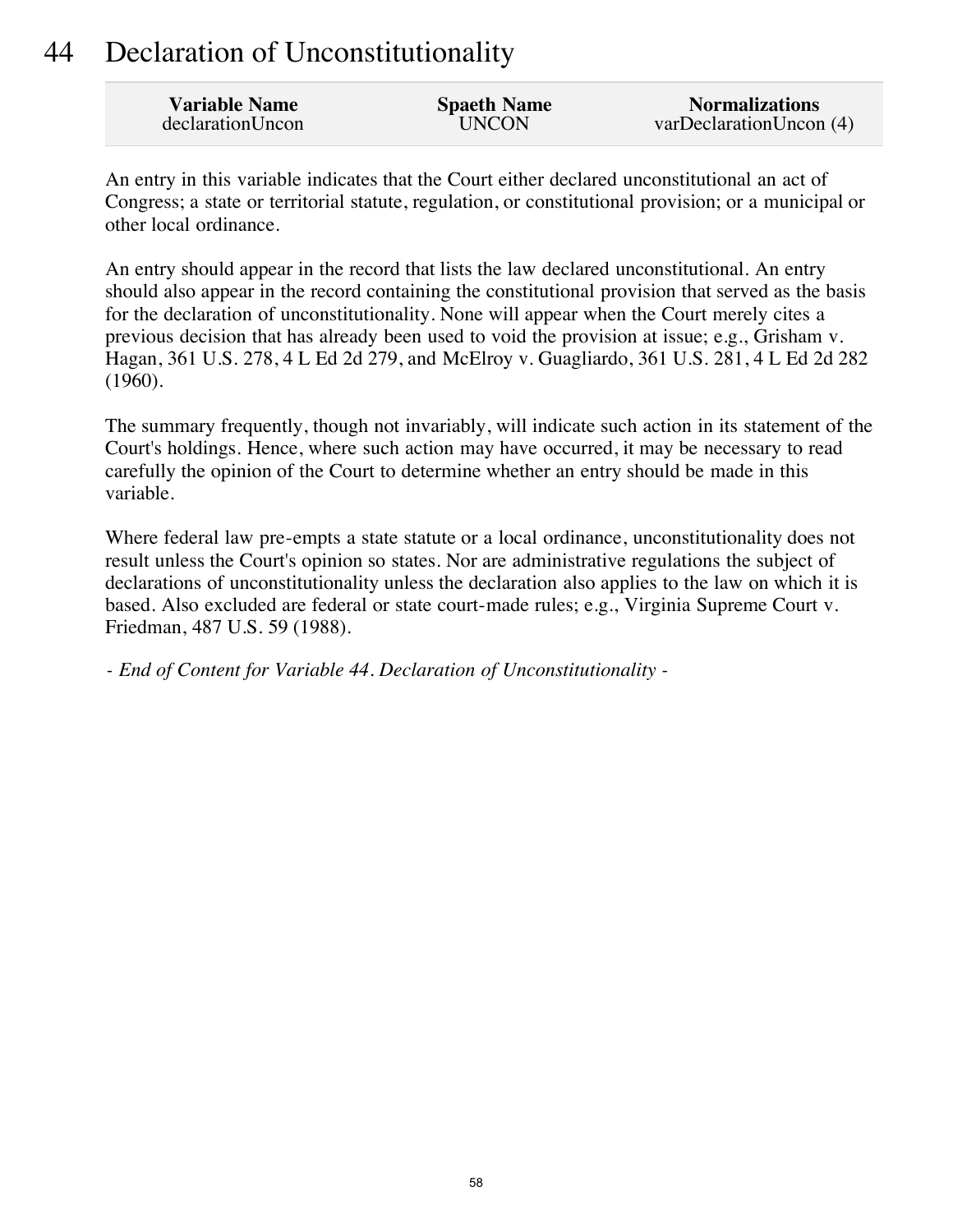## 45 Disposition of Case

| <b>Variable Name</b> | <b>Spaeth Name</b> | <b>Normalizations</b>        |
|----------------------|--------------------|------------------------------|
| caseDisposition      | DIS                | $varCase$ DispositionSc (10) |

The treatment the Supreme Court accorded the court whose decision it reviewed is contained in this variable; e.g., affirmed, vacated, reversed and remanded, etc. The values here are the same as those for lcDisposition (how the court whose decision the Supreme Court reviewed disposed of the case).

The information relevant to this variable may be found near the end of the summary that begins on the title page of each case, or preferably at the very end of the opinion of the Court.

As in the lcDisposition variable, the value label pertaining to the specific language used by the Court is entered. If incongruence between the Court's language and the above codes occurs, consult variable caseDispositionUnusual.

In cases containing multiple docket numbers, not every docket number will necessarily receive the same disposition. Hence, in focusing on the outcome of the Court's decisions, users might want to consider the datasets in which cases are organized by docket rather than citation.

Note for users of the Justice Centered Database: The entry in this variable governs whether the individual justices voted with the majority or in dissent.

*- End of Content for Variable 45. Disposition of Case -*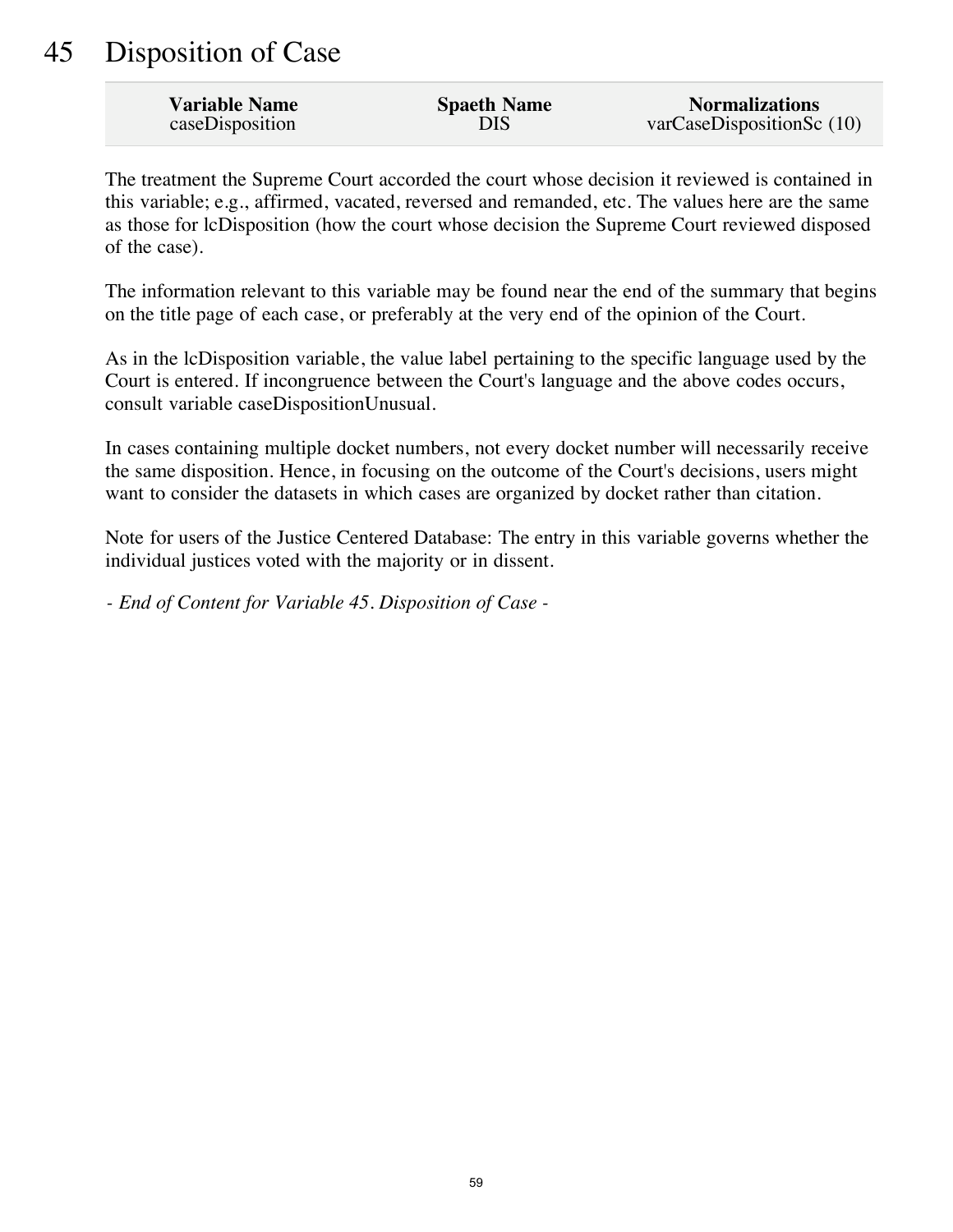### 46 Unusual Disposition

| <b>Variable Name</b>   | <b>Spaeth Name</b> | <b>Normalizations</b>     |
|------------------------|--------------------|---------------------------|
| caseDispositionUnusual | <b>DISQ</b>        | varCaseDispositionUnusual |

A '1' appears in this variable to signify that the Court made an unusual disposition of the cited case which does not match the coding scheme of the preceding variable. The disposition which appears closest to the unusual one made by the Court should be selected for inclusion in the preceding variable, caseDisposition.

*- End of Content for Variable 46. Unusual Disposition -*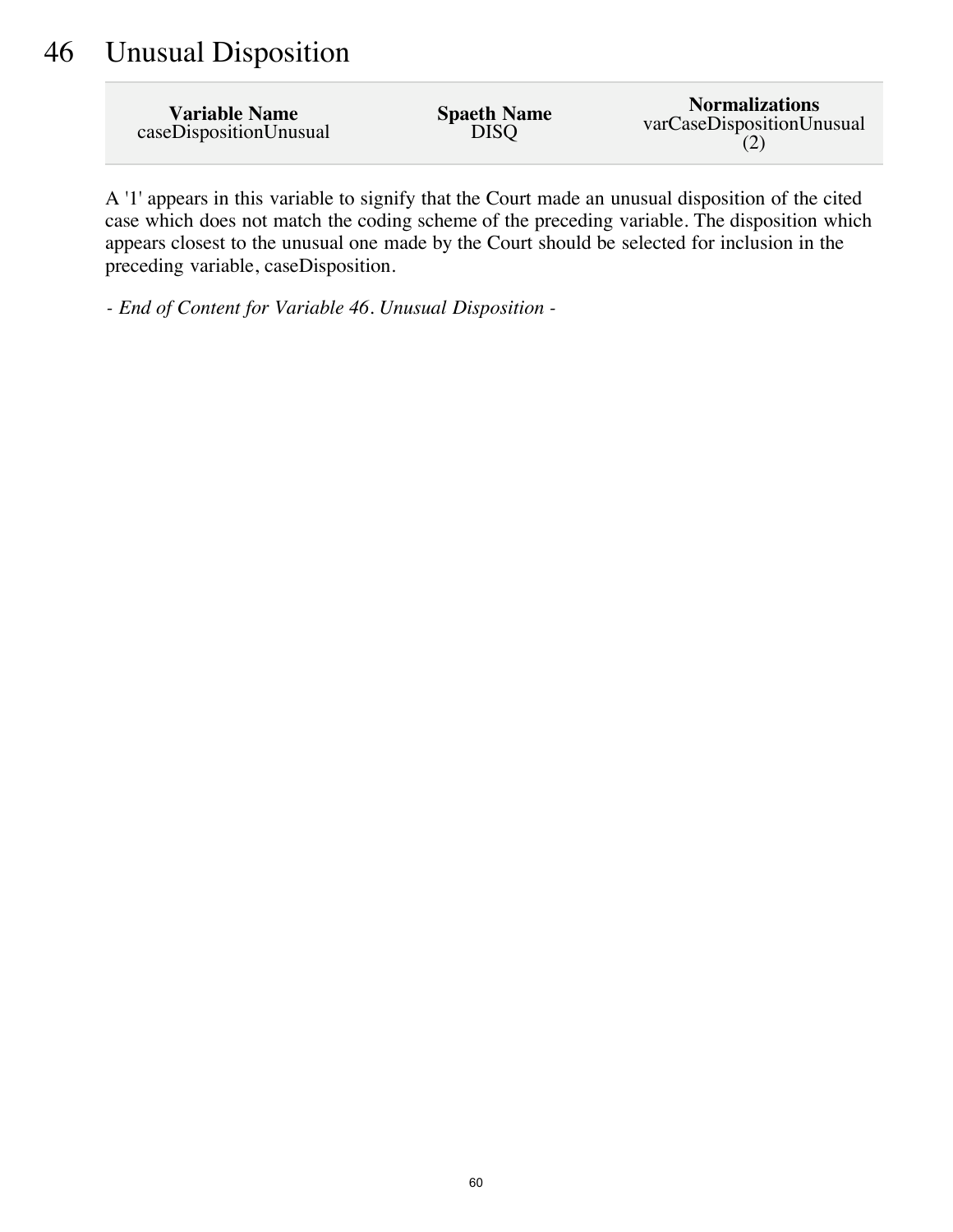## 47 Winning Party

| <b>Variable Name</b> | <b>Spaeth Name</b> | <b>Normalizations</b> |
|----------------------|--------------------|-----------------------|
| partyWinning         | WIN                | varPartyWinning $(2)$ |

A "1" in this variable indicates that the petitioning party (i.e., the plaintiff or the appellant) emerged victorious. The victory the Supreme Court provided the petitioning party may not have been total and complete (e.g., by vacating and remanding the matter rather than an unequivocal reversal), but the disposition is nonetheless a favorable one.

Generally speaking, a favorable disposition is anything other than "affirmed," "denied," or "dismissed." Exceptions, however, occasionally occur. Hence, it is more accurate to use this variable rather than the disposition variables (variables caseDisposition and caseDispositionUnusual) to determine the prevailing party.

*- End of Content for Variable 47. Winning Party -*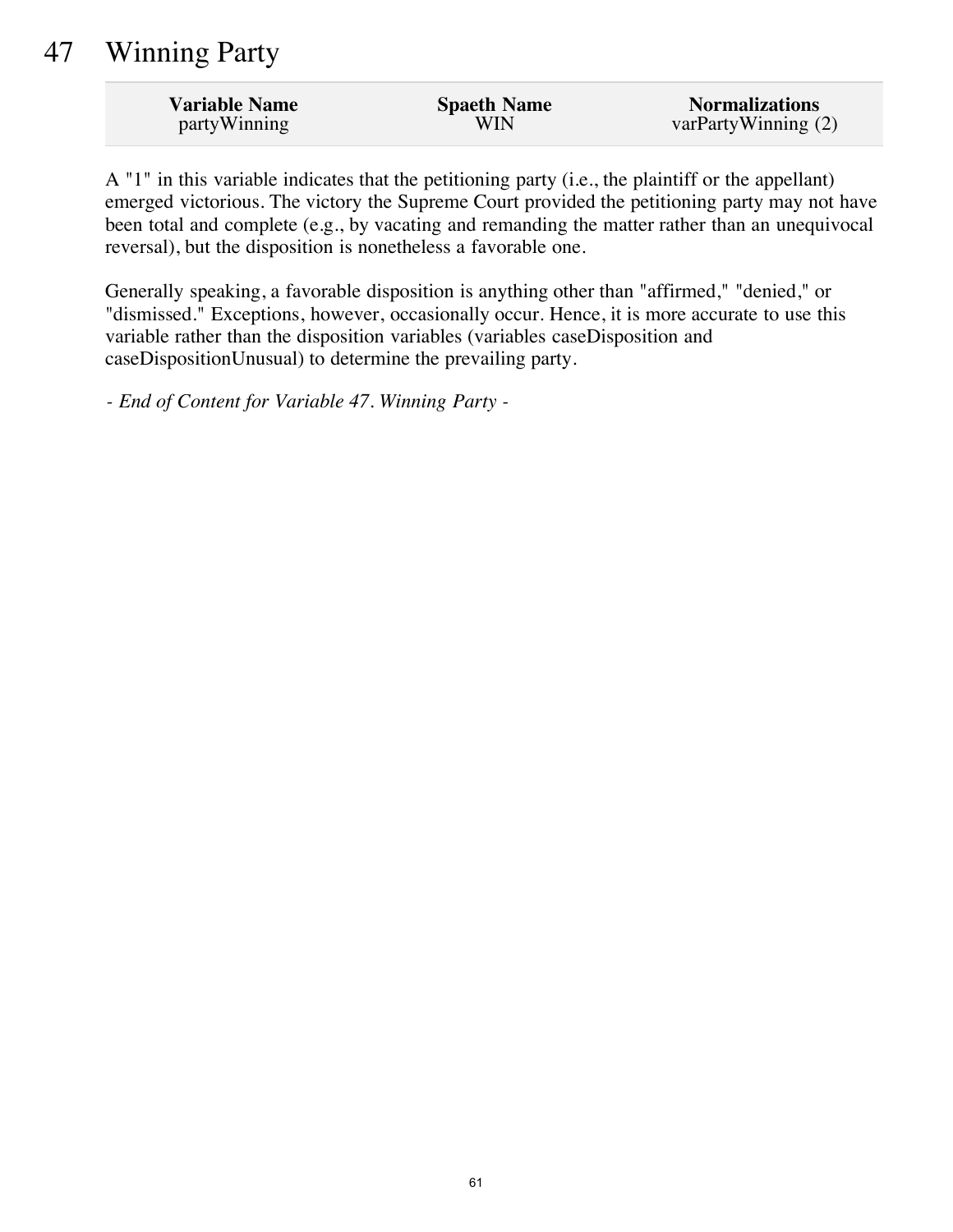#### 48 Formal Alteration of Precedent

| <b>Variable Name</b> | <b>Spaeth Name</b> | <b>Normalizations</b>      |
|----------------------|--------------------|----------------------------|
| precedentAlteration  | <b>ALT PREC</b>    | varPrecedentAlteration (2) |

A "1" will appear in this variable if the majority opinion effectively says that the decision in this case "overruled" one or more of the Court's own precedents. Occasionally, in the absence of language in the prevailing opinion, the dissent will state clearly and persuasively that precedents have been formally altered: e.g., the two landmark reapportionment cases: Baker v. Carr, 369 U.S. 186 (1962), and Gray v. Sanders, 372 U.S. 368 (1963). Once in a great while the majority opinion will state---again in so many words---that an earlier decision overruled one of the Court's own precedents, even though that earlier decision nowhere says so. E.g, Patterson v. McLean Credit Union, 485 U.S. 617 (1988), in which the majority said that Braden v. 30th Judicial Circuit of Kentucky, 410 U.S. 484, 35 L Ed 2d 443 (1973) overruled a 1948 decision. On the basis of this later language, the earlier decision will contain a "1" in this variable. Formal alteration also extends to language in the majority opinion that states that a precedent of the Supreme Court has been "disapproved," or is "no longer good law."

Note, however, that formal alteration does not apply to cases in which the Court "distinguishes" a precedent. Such language in no way changes the scope of the precedent contained in the case that has been distinguished.

Do not assume that each record of a given case indicates the formal alteration of a separate precedent. A given citation may have several docket numbers, each of which is governed by a single opinion in which only one precedent was altered. Conversely, an opinion in a citation with a single docket number may formally alter a whole series of Supreme Court precedents. To determine the number of formally altered precedents, carefully read the prevailing opinion in each citation that has an entry in this variable.

*- End of Content for Variable 48. Formal Alteration of Precedent -*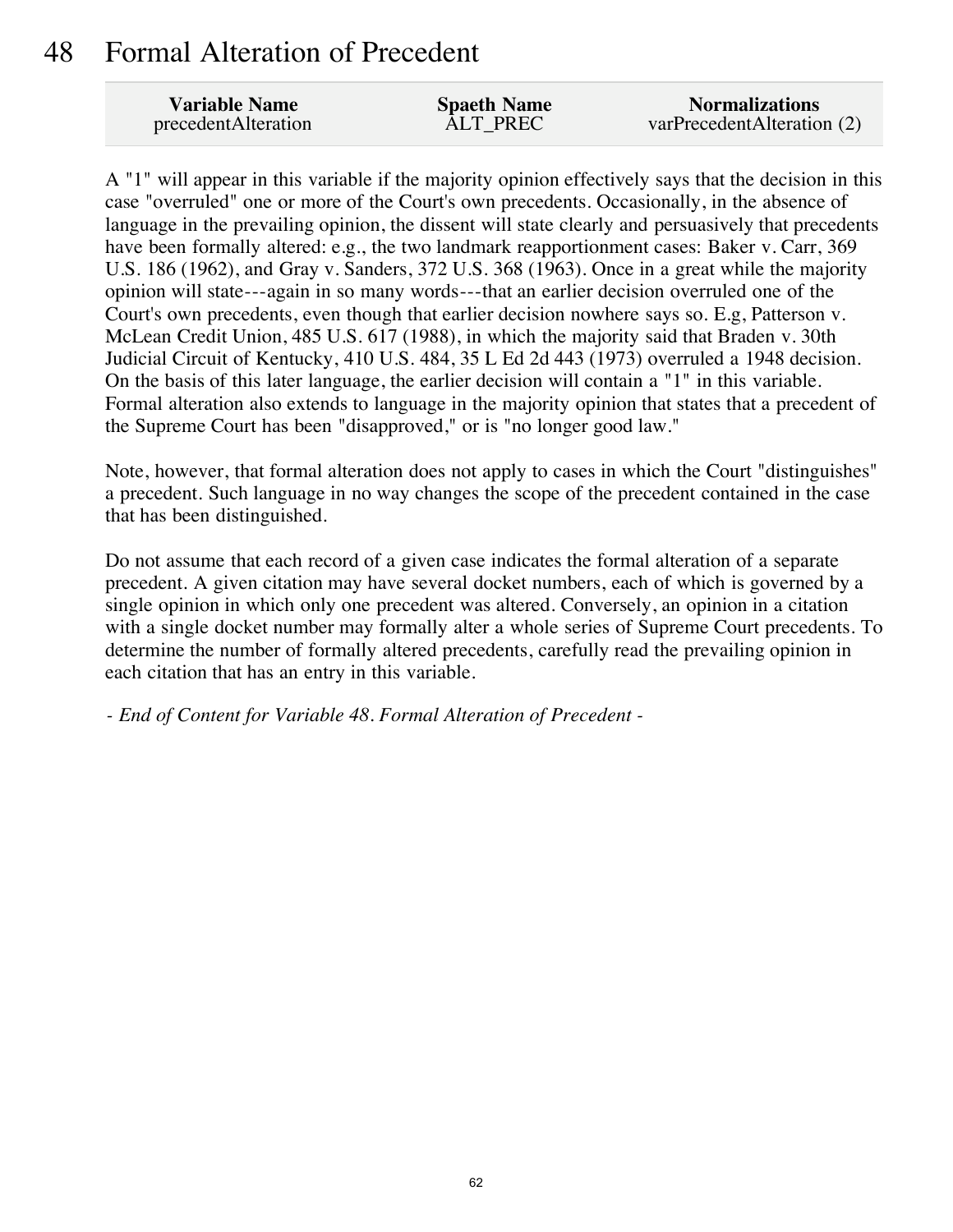### 49 Vote Not Clearly Specified

| <b>Variable Name</b> | <b>Spaeth Name</b> | <b>Normalizations</b> |
|----------------------|--------------------|-----------------------|
| voteUnclear          | <b>VOTEQ</b>       | varVoteUnclear (2)    |

In the vast majority of cases, the individual justices clearly indicate whether or not they agree with the disposition made by the majority. For a small number of cases clarity is lacking, as when a justice concurs in part and dissents in part. A justice will typically use this or equivalent language to indicate agreement with the reasoning in a portion of the majority opinion while disagreeing with the majority's disposition of the case, or vice-versa.

A close reading of the justice's opinion usually indicates whether he or she has concurred (i.e., agreed with the majority's disposition) or dissented from the disposition made by the majority. But in the rare case where a justice does not clearly indicate which it is, this variable will contain an entry.

*- End of Content for Variable 49. Vote Not Clearly Specified -*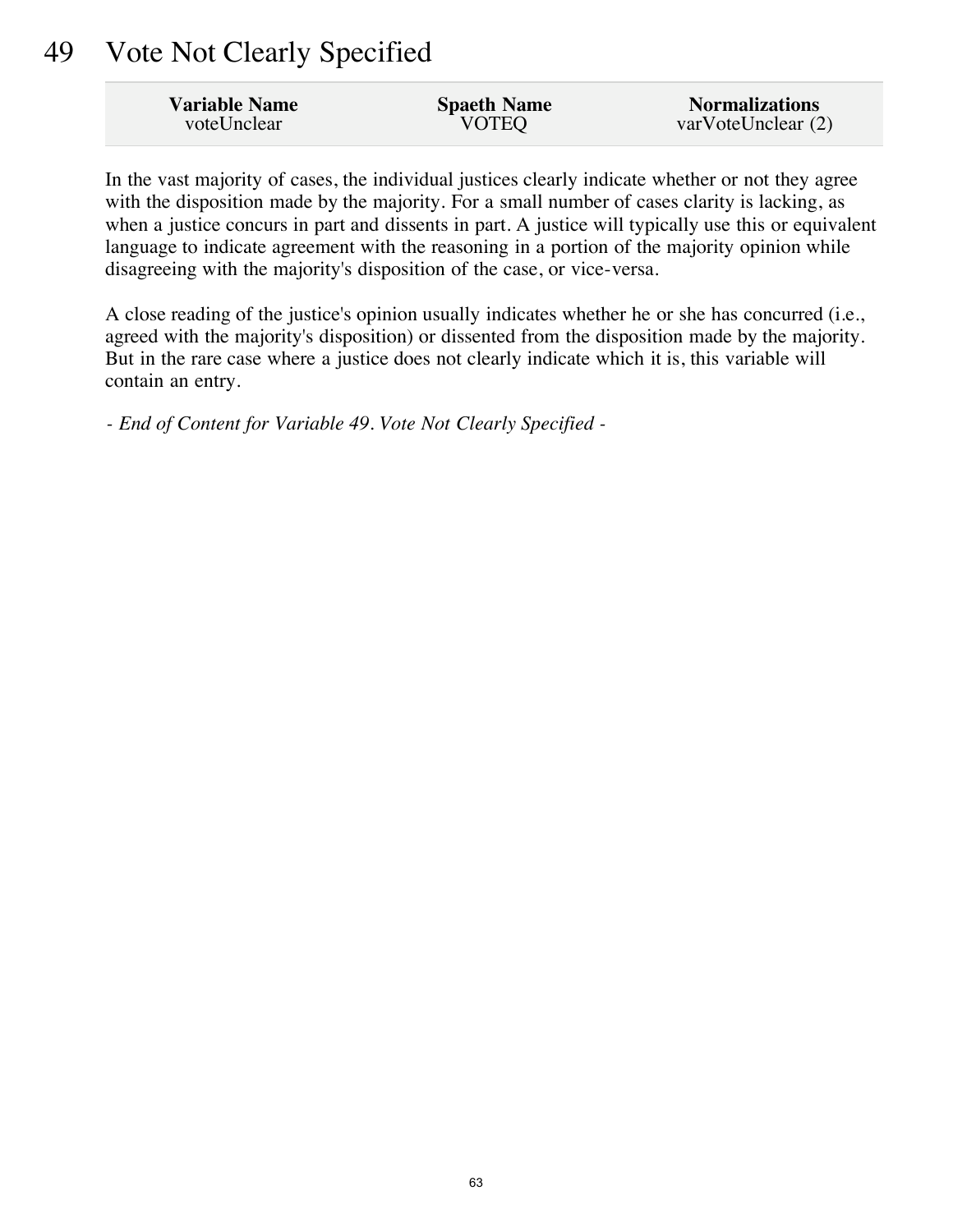# 50 Majority Opinion Writer

| <b>Variable Name</b> | <b>Spaeth Name</b> | <b>Normalizations</b> |
|----------------------|--------------------|-----------------------|
| majOpinWriter        | <b>MOW</b>         | varJustices $(111)$   |

This variable identifies the author of the Court's opinion or judgment, as the case may be.

*- End of Content for Variable 50. Majority Opinion Writer -*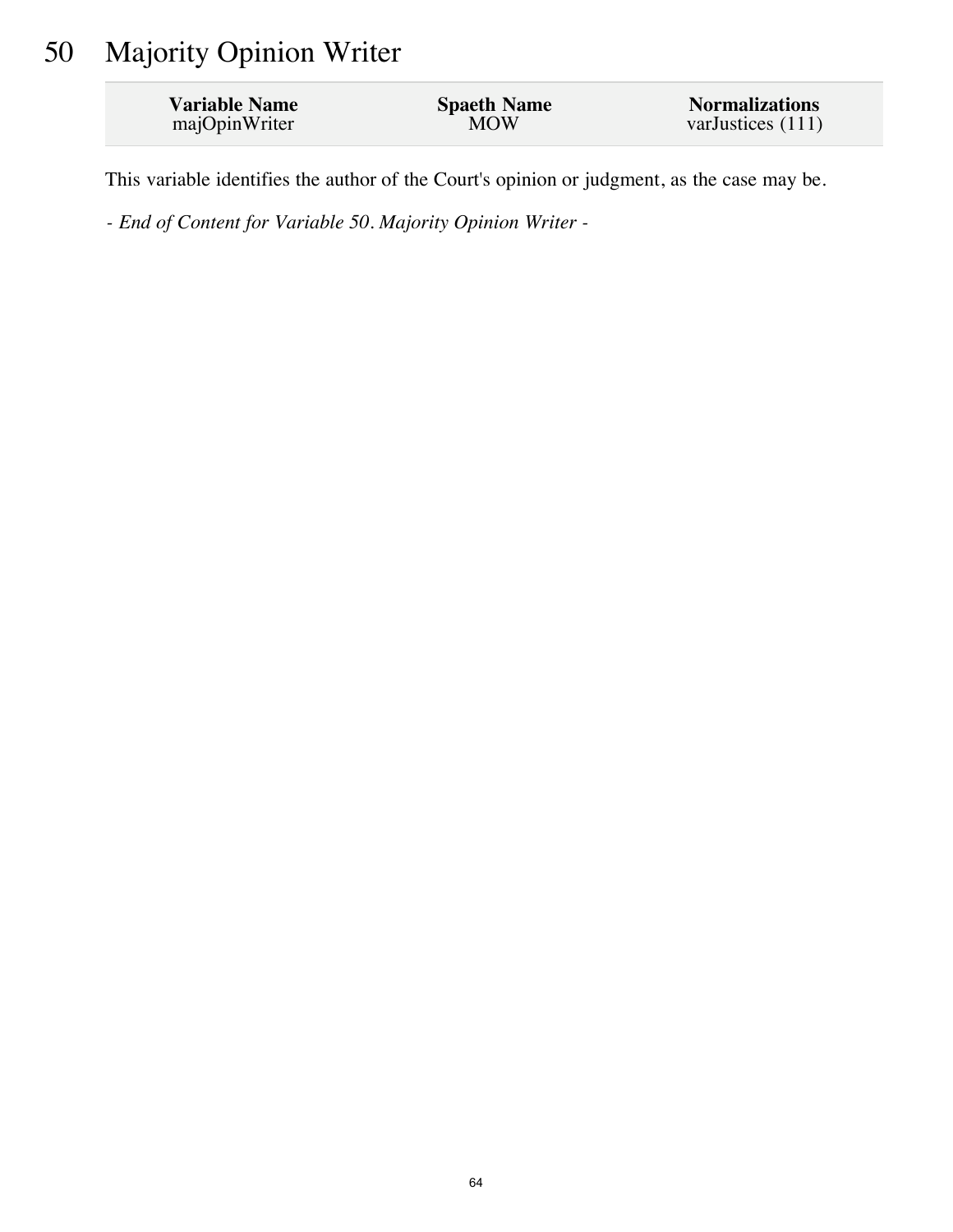### 51 Majority Opinion Assigner

| <b>Variable Name</b> | <b>Spaeth Name</b> | <b>Normalizations</b> |
|----------------------|--------------------|-----------------------|
| majOpinAssigner      | MOA                | varJustices (111)     |

This variable identifies the assigner of the opinion or judgment of the Court, as the case may be. These data are drawn from the membership in the final (report vote) coalition and from the rules governing opinion assignment: If the chief justice is a member of the majority vote coalition at the conference vote, he assigns the opinion; if not, the senior associate justice who is a member of the majority at the conference vote does so. According to several scholarly studies, considerable voting shifts occur between the final conference vote (where the assignment is made) and the vote that appears in the Reports. As a result, in approximately 16 percent of the cases, a person other than the one identified by the database actually assigned the opinion.

To overcome this discrepancy, users may consult the expanded versions of the database, available at http://www.cas.sc.edu/poli/juri/, but which include only the Vinson, Warren, and Burger Courts.

*- End of Content for Variable 51. Majority Opinion Assigner -*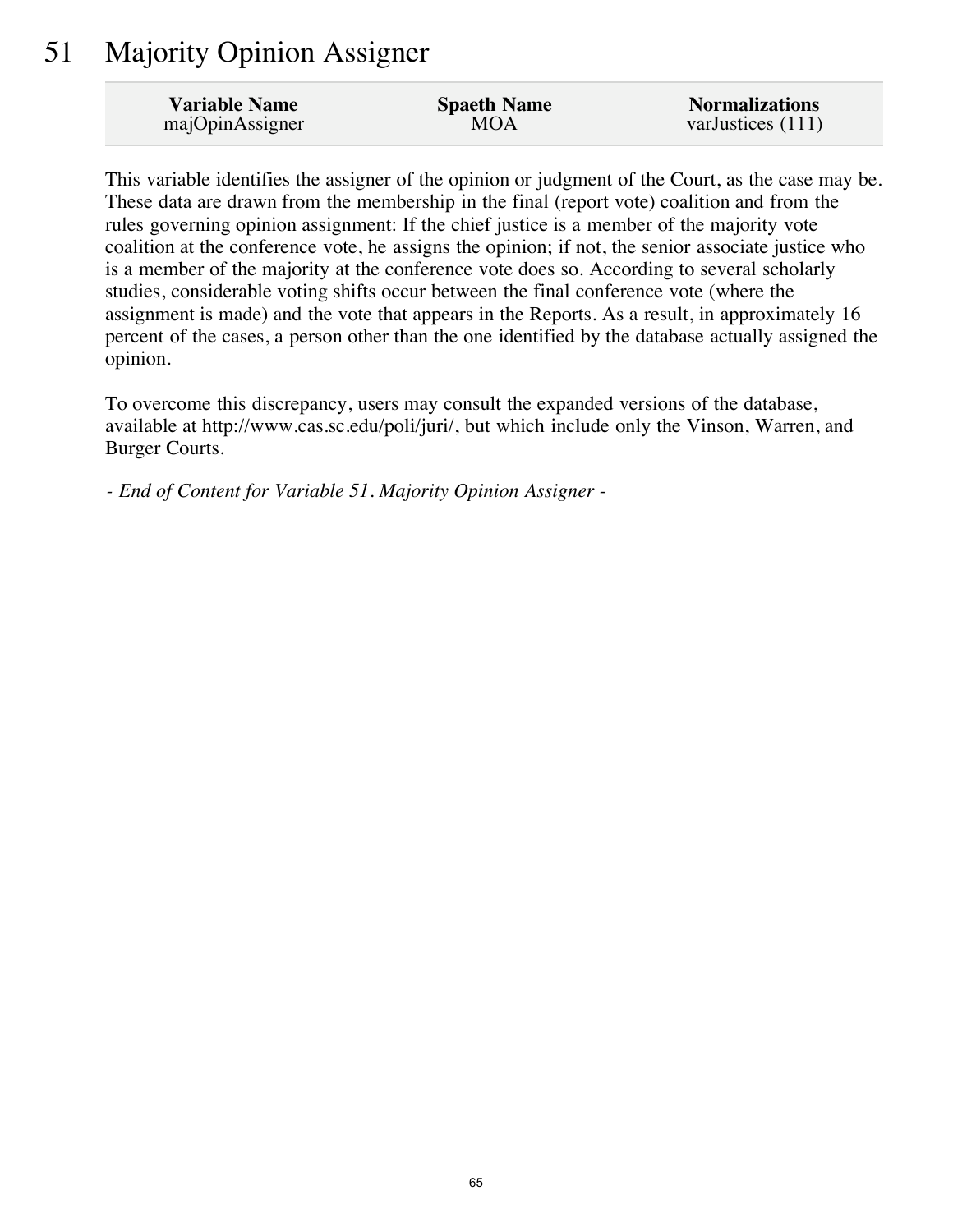### 52 Split Vote

| <b>Variable Name</b> | <b>Spaeth Name</b> | <b>Normalizations</b> |
|----------------------|--------------------|-----------------------|
| splitVote            | n/a                | varSplitVote $(2)$    |

This variable indicates whether the vote variables (e.g., majVotes, minVotes) pertain to the vote on the first or second issue (or legal provision). Because split votes are so rare over 99 percent of the votes are on the first issue.

Users interested in analyzing cases with split votes should use the dataset which organizes cases by legal provision and split votes.

*- End of Content for Variable 52. Split Vote -*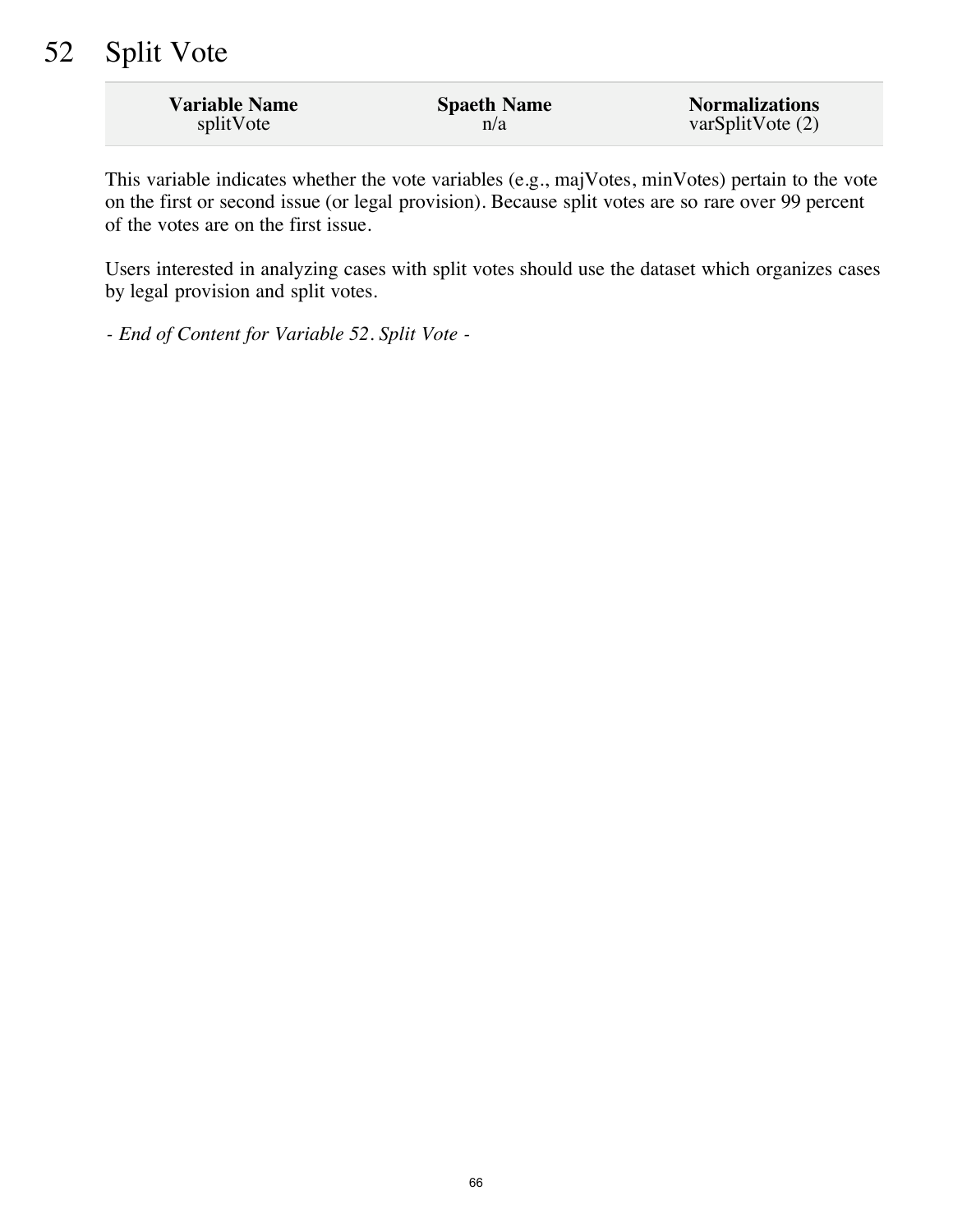### 53 Majority Votes

| <b>Variable Name</b> | <b>Spaeth Name</b> | <b>Normalizations</b> |
|----------------------|--------------------|-----------------------|
| majVotes             | n/a                | n/a                   |

This variable specifies the number of justices voting in the majority; minVotes indicates the number of justices voting in dissent.

Although a quorum requires the participation of six justices for a decision on the merits, as few as three suffice for the Court to take jurisdiction of a case (when only seven justices participate). Hence, the entries in this variable may range from 2 to 9.

The number that appears in this variable pertains to the number of justices who agree with the disposition made by the majority (see caseDisposition) and not to the justices' vote on any particular issue in the case. Thus, for example, in Bates v. Arizona State Bar, 433 U.S. 350  $(1977)$ , the vote in the case was 5 to 4, even though all participants agreed that the disciplinary rule prohibiting attorney advertising did not violate the Sherman Act. Unlike the majority, the dissenters disagreed that the rule violated the First Amendment.

See also Majority Votes (minVotes) and Vote Not Clearly Specified (voteUnclear).

*- End of Content for Variable 53. Majority Votes -*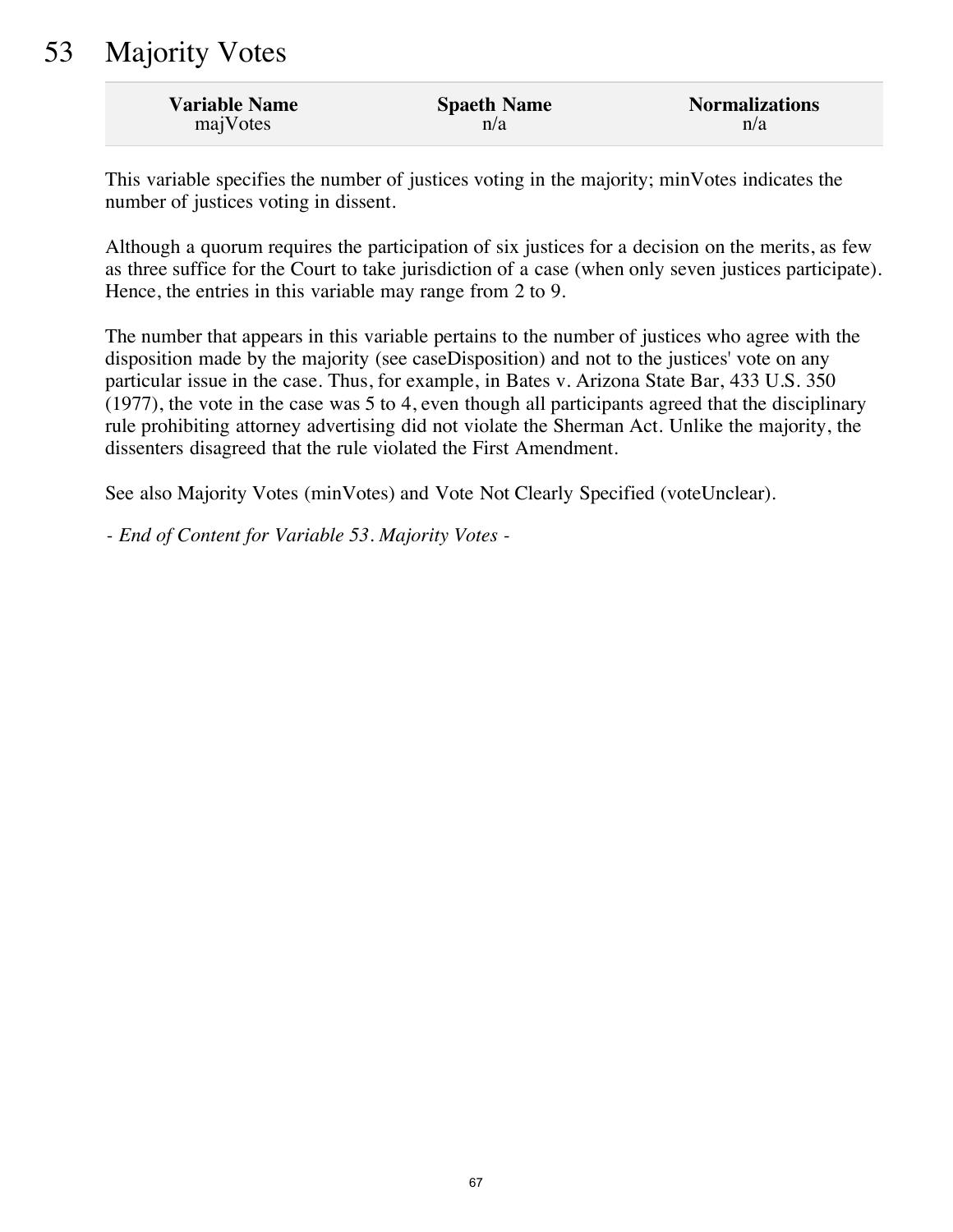### 54 Minority Votes

| <b>Variable Name</b> | <b>Spaeth Name</b> | <b>Normalizations</b> |
|----------------------|--------------------|-----------------------|
| minVotes             | n/a                | n/a                   |

This variable specifies the number of votes in dissent. Only dissents on the merits are specified in this variable.

For more details, see the variable Minority Votes (majVotes).

*- End of Content for Variable 54. Minority Votes -*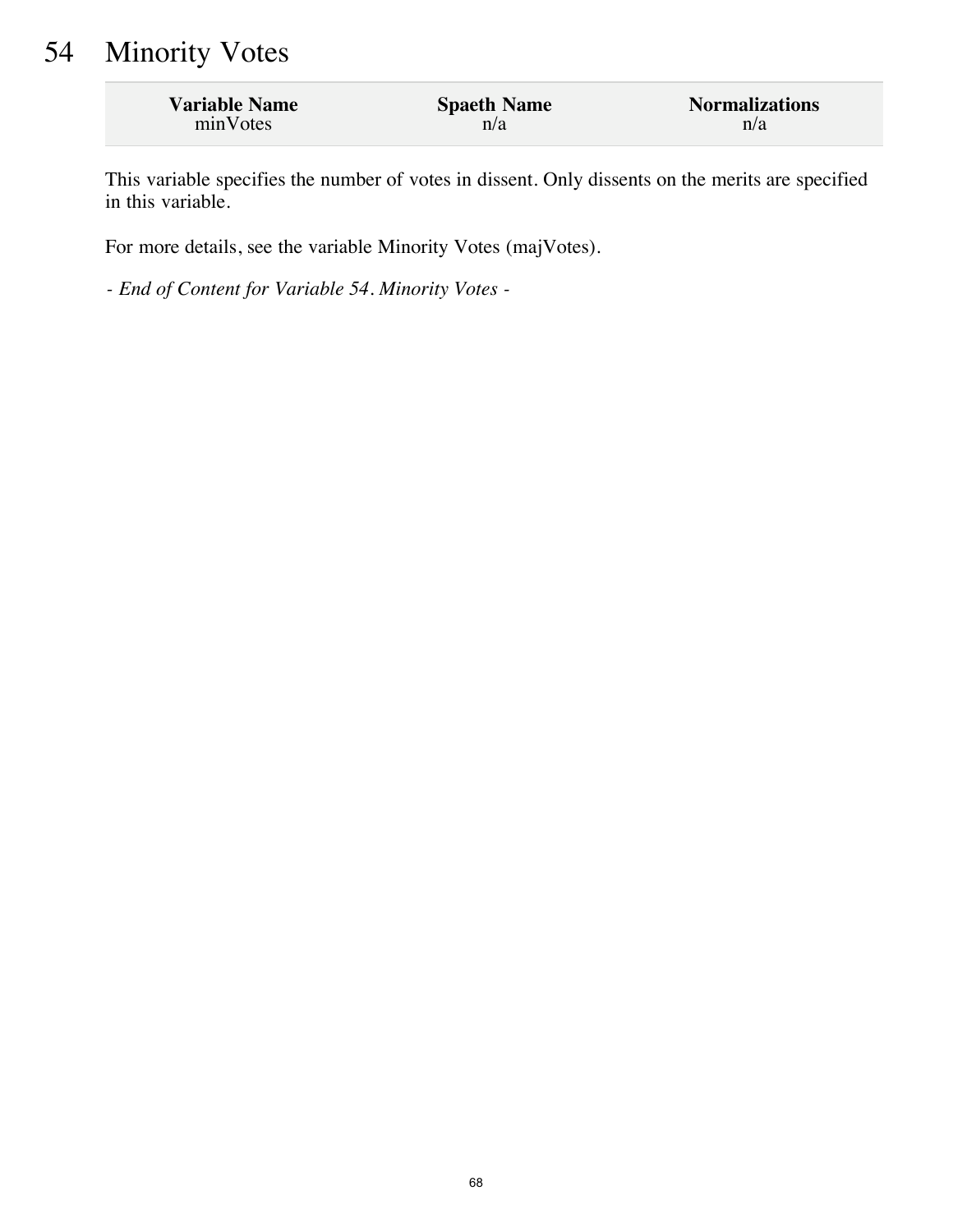### 55 Justice ID

| <b>Variable Name</b> | <b>Spaeth Name</b> | <b>Normalizations</b> |
|----------------------|--------------------|-----------------------|
| justice              | HAR-BRY            | varJustices (111)     |
|                      |                    |                       |

This variable provides a unique identification number for all justices---by the individual justice and not the seat. E.g., even though Rehnquist held two positions (as associate and chief justice), he receives only one identification number.

This variable appears in the Justice Centered Datasets only.

*- End of Content for Variable 55. Justice ID -*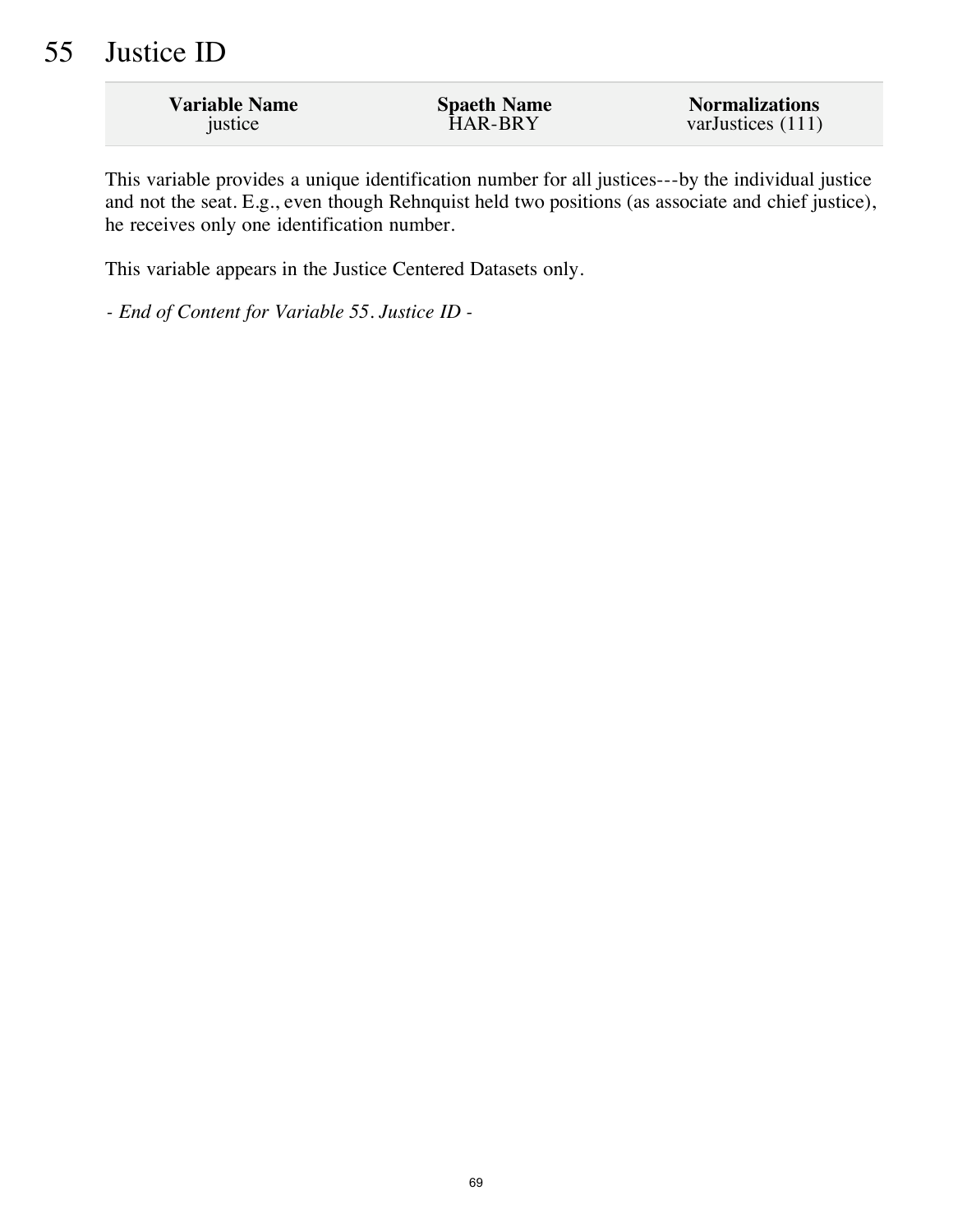## 56 Justice Name

| <b>Variable Name</b> | <b>Spaeth Name</b> | <b>Normalizations</b> |
|----------------------|--------------------|-----------------------|
| justiceName          | n/a                | varJustices $(111)$   |

This is a string variable indicating the first initial and last name of each justice. This variable appears in the Justice Centered Datasets only.

*- End of Content for Variable 56. Justice Name -*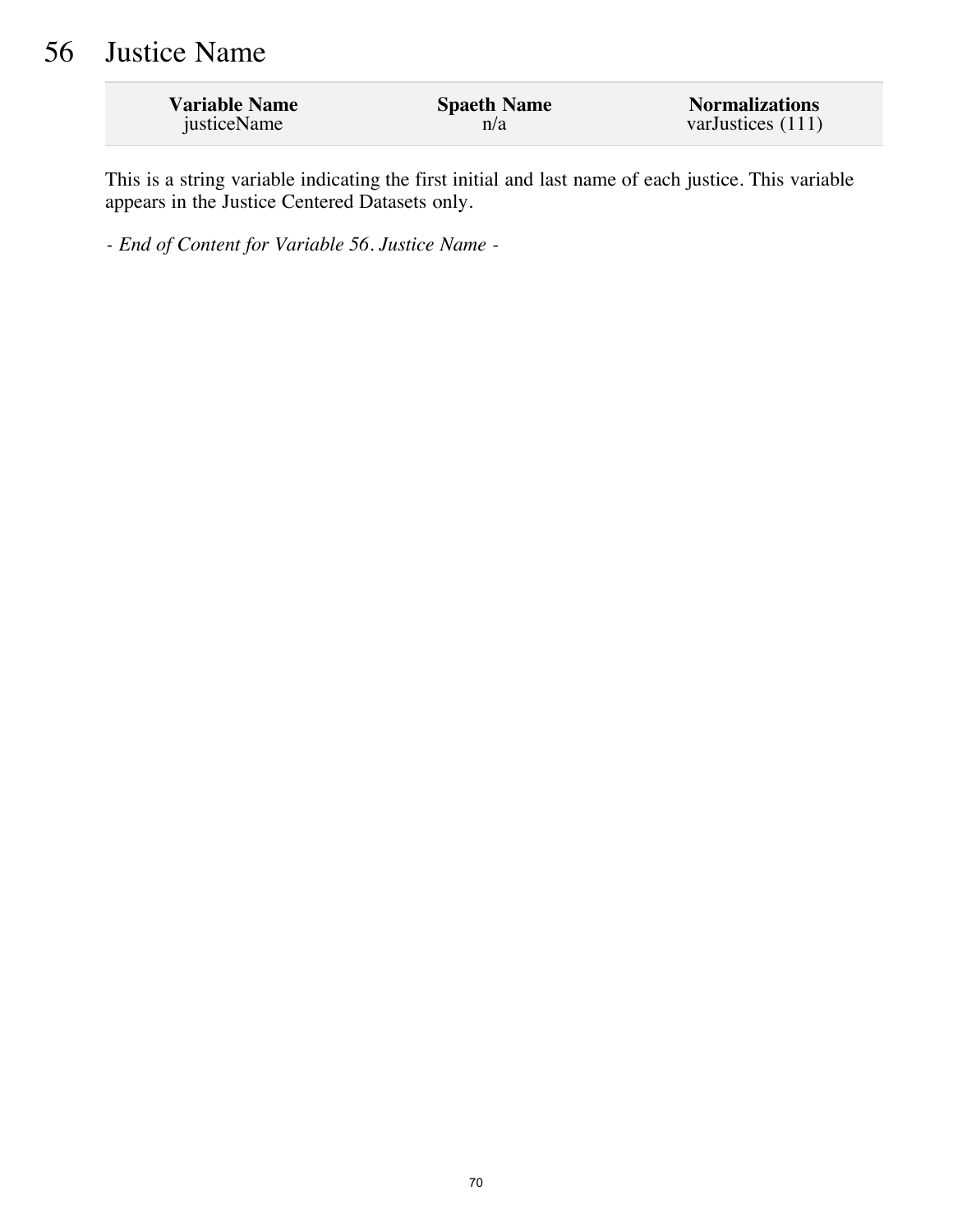#### 57 The Vote in the Case

| <b>Variable Name</b> | <b>Spaeth Name</b> | <b>Normalizations</b> |
|----------------------|--------------------|-----------------------|
| vote                 | HARV to BRYV       | var $V$ ote $(7)$     |

This variable provides information about each justice's vote in the case. It appears in the Justice Centered Datasets only. A regular concurrence is when the justice agrees with the Court's opinion as well as its disposition. A special concurence (i.e., a concurence in the judgment) is when the justice agrees with the Court's disposition but not its opinion. A jurisdictional dissent is when the justice disagrees with the Court's assertion of jurisdiction.

Determination of how a given justice voted is by no means a simple matter of culling the Reports. The justices do not always make their actions clear.

Two problems, in particular, afflict efforts to specify votes: 1) whether the vote is a regular or a special concurrence, and 2) the treatment to be accorded a vote "concurring in part and dissenting in part."

The first typically manifests itself when a justice joins the opinion of the Court "except for . . ." Because such exceptions typically tend to approach de minimis status, these are coded as regular concurrences. For example, Chief Justice Burger concurred in the opinion of the Court in New York Gaslight Club, Inc. v. Carey, except for "footnote 6 thereof." 447 U.S. 54, at 71. Similarly, Blackmun's agreement with the Court in Pruneyard Shopping Center v. Robins, except for "that sentence thereof . . ." 447 U.S. 74, at 88. Where the Reports identify a justice as concurring " or "concurring in part," said justice is treated as a member of the majority opinion coalition (i.e., as = 3), rather than a merely concurring in the result (i.e., as = 4).

Whereas the preceding problem pertains to determining which type of concurrence a vote is, the problem with votes concurring and dissenting in part is whether they are special concurrences  $(= 4)$  or dissents  $(= 2)$ . This matter was addressed previously in connection with the variable voteUnclear (vote not clearly specified). A vote concurring and dissenting in part is listed as a special concurrence if the justice(s) doing so does not disagree with the majority's disposition of the case. This may occur when: 1) the justice concurring and dissenting in part voices disagreement with some or all of the majority's reasoning; 2) when said justice disapproves of the majority's deciding or refusing to decide additional issues involved in the case; or 3) when in a case in which dissent has been voiced, the justice(s) concurring and dissenting in part votes to dispose of the case in a manner more closely approximating that of the majority than that of the dissenter(s).

In cases where determination of whether a vote concurring and dissenting in part is the former or the latter is not beyond cavil, an entry will appear in the voteUnclear variable of the affected case to allow users of the database to make an independent judgment, if they are so minded. Note, however, that listing such votes as dissents  $(= 2)$  or special concurrence  $(= 4)$  has no effect on whether or not an opinion is written (the opinion variable). A "2" (sole author) or "3" (co-author) will appear in the second column of the pertinent justice's variable regardless of whether a "2" (dissent) or "4" (special concurrence) appears in the first column of his or her variable.

*- End of Content for Variable 57. The Vote in the Case -*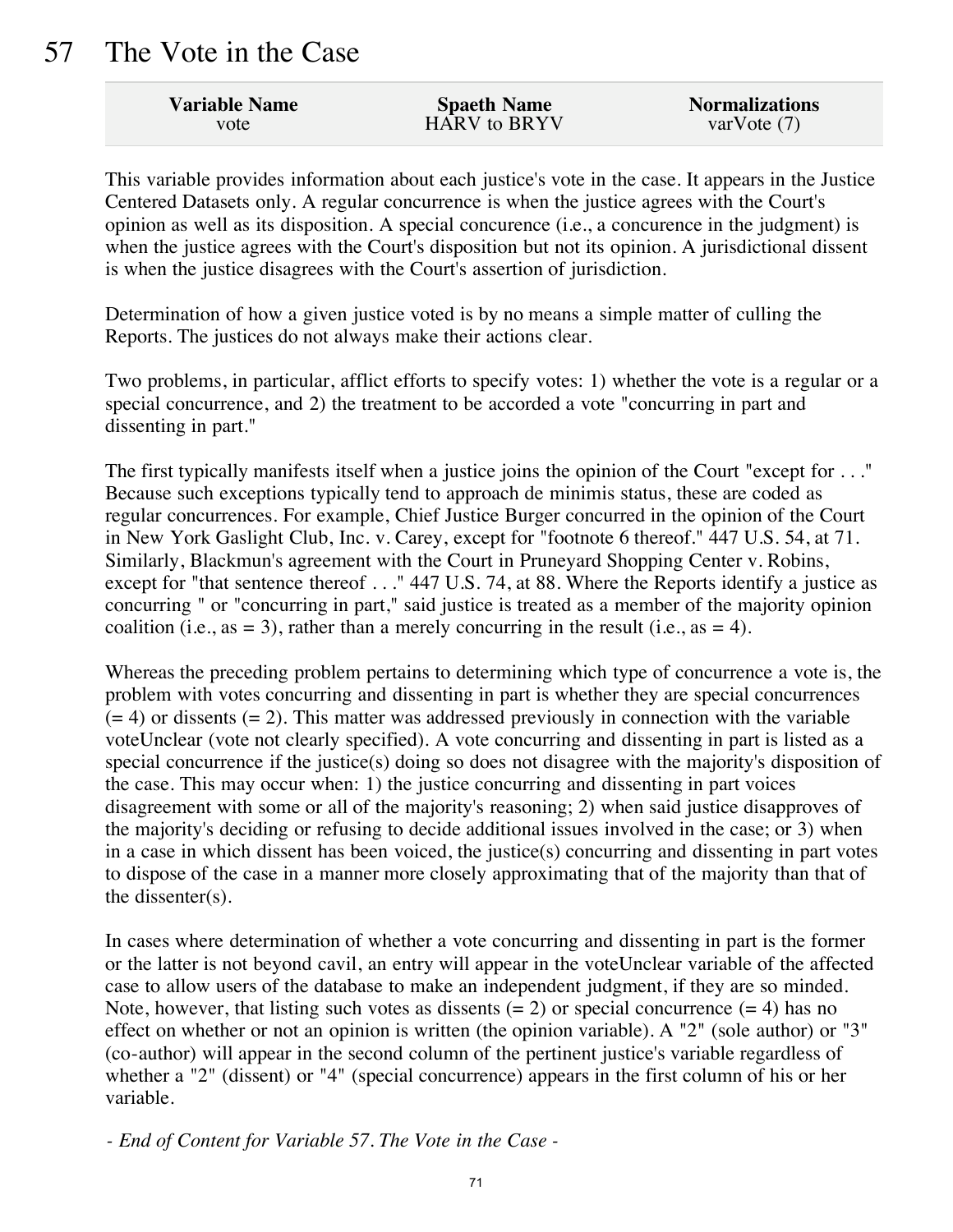# 58 Opinion

| <b>Variable Name</b> | <b>Spaeth Name</b> | <b>Normalizations</b> |
|----------------------|--------------------|-----------------------|
| opinion              | HARO to BRYO       | varJusticeOpinion (3) |

This variable indicates the opinion, if any, that the justice wrote. It appears in the Justice Centered Datasets only.

Because determination of whether a justice wrote an opinion is no simple matter, rules must be formulated.

1. A justice authors no opinion unless he or she specifies a reason for his or her vote. A bare citation to a previously decided case or a simple statement that the author concurs or dissents because of agreement with a lower court's opinion suffices as an opinion

2. Where a justice specifies that the opinion applies to an additional case or cases, the opinion is counted as so many separate ones. Thus, the opinions of Brennan and Marshall in Mobile v. Bolden, 446 U.S. 55, also apply to Williams v. Brown, 446 U.S. 236. Hence, each of these opinions is counted as though it were two separate opinions.

3. When a justice joins the substance of another justice's opinion, without any personal expression of views, that justice that justice is listed as joining the other's opinion (see variables firstAgreement and secondAgreement) and not as an author.

Thus, in United States v. Havens, 446 U.S. 620, Justices Stewart and Stevens are listed as joining Brennan's dissenting opinion notwithstanding that the pertinent language reads: "Mr. Justice Brennan, joined by Mr. Justice Marshall and joined in Part I by Mr. Justice Stewart and Mr. Justice Stevens, dissenting." 446 U.S. at 629. The opinion contains two parts of roughly equal length. Failure to list the latter pair as joiners would have required that they appear as dissenting without opinion, a manifestly inaccurate result. Similarly, Justice White's language in Parratt v. Taylor, 451 U.S. 527, at 545: "I join the opinion of the Court but with the reservations stated by my Brother Blackmun in his concurring opinion," is not listed as as opinion by White. He rather appears as joining Blackmun's concurrence. Conversely, where a justice, in his own words only partially agrees with one or more opinions authored by others, he or she is listed as an author. Two examples of Justice Stewart illustrate: "Mr. Justice Stewart dissents for the reasons expressed in Part I of the dissenting opinion of Mr. Justice Powell." (Dougherty County Board of Education v. White, 439 U.S. 32, at 47) "Mr. Justice Stewart concurs in the judgment, agreeing with all but Part II of the opinion of the Court, and with Part I of the concurring opinion of Mr. Justice Stevens." (Jenkins v. Anderson, 447 U.S. 231, at 241).

4. When two or more justices jointly author an opinion, a "3" will appear in this variable. Joint authorship, however, does not include per curiam opinions.

*- End of Content for Variable 58. Opinion -*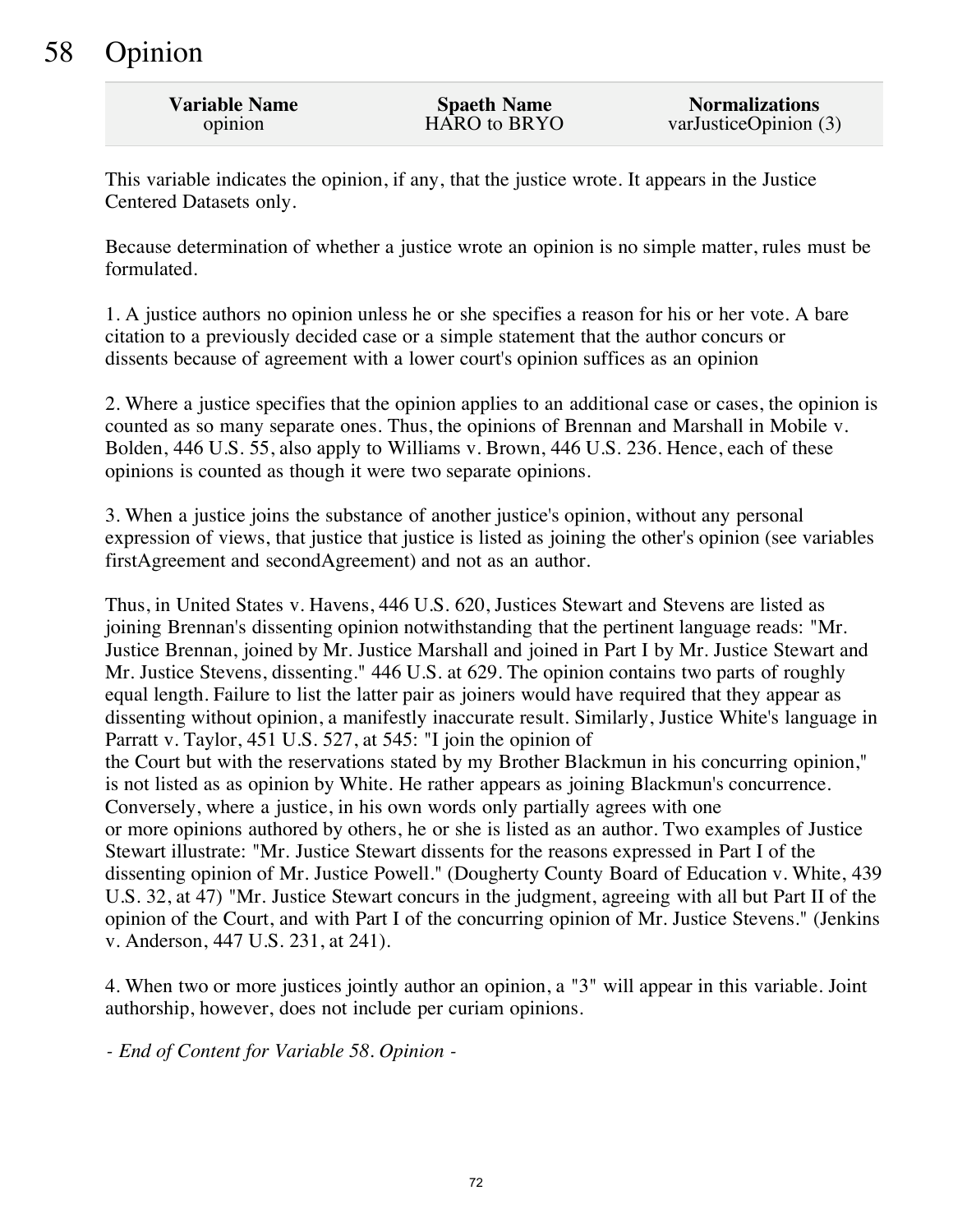# 59 Direction of the Individual Justice's Votes

| <b>Variable Name</b> | <b>Spaeth Name</b>   | <b>Normalizations</b>   |
|----------------------|----------------------|-------------------------|
| direction            | <b>HARDIR-BRYDIR</b> | varJusticeDirection (2) |

This variable indicates whether the justice cast a liberal or conservative vote. For the definitions of liberal and conservative, see variable decisionDirection.

This variable appears in the Justice Centered Datasets only.

*- End of Content for Variable 59. Direction of the Individual Justice's Votes -*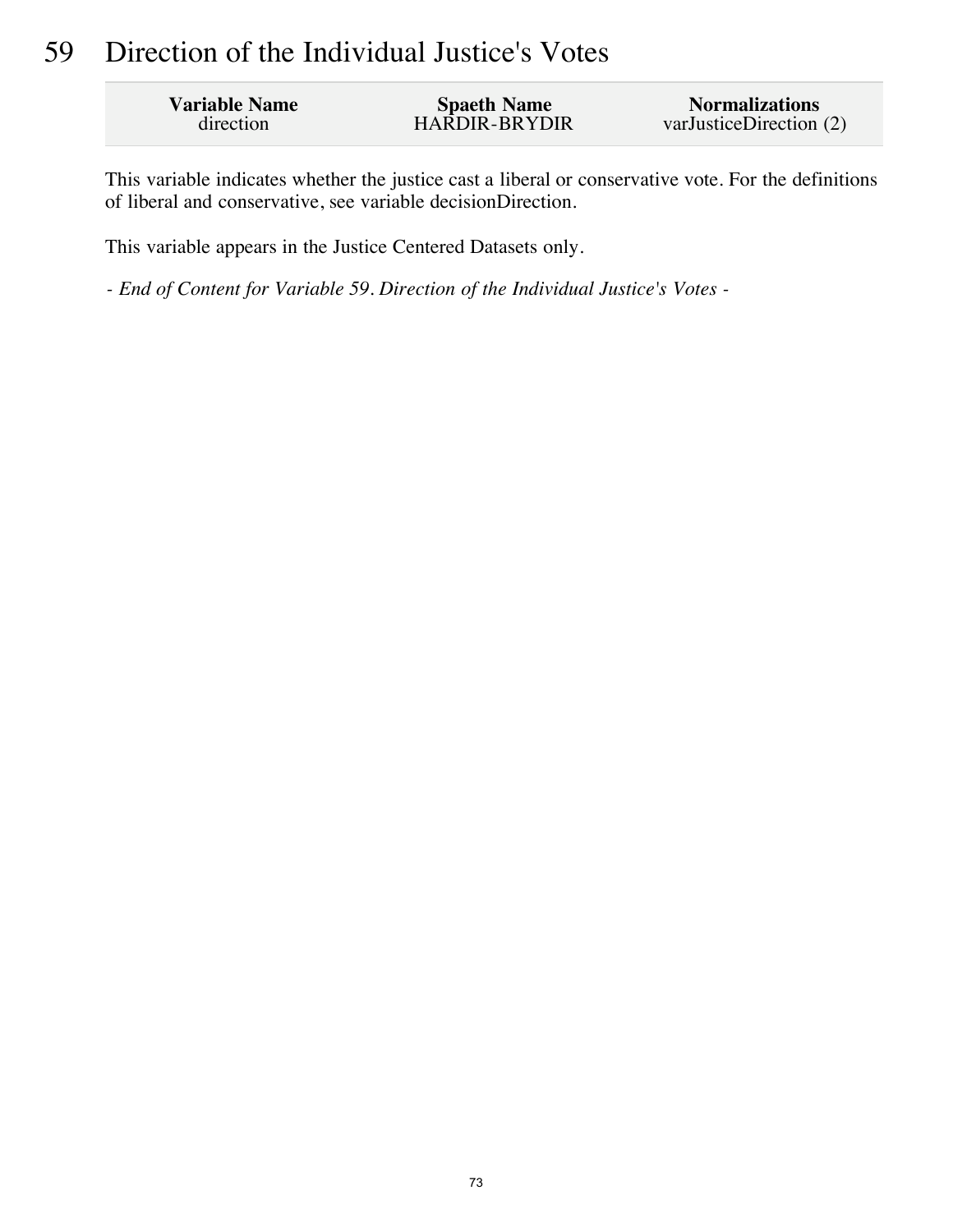# 60 Majority and Minority Voting by Justice

| <b>Variable Name</b> | <b>Spaeth Name</b> | <b>Normalizations</b>  |
|----------------------|--------------------|------------------------|
| majority             | HARM - BRYM        | varJusticeMajority (2) |

Analysts commonly want to know the frequency with which given justices vote with the majority and/or in dissent overall or in certain sets of circumstances. This variable provides that information for each justice.

This variable appears in the Justice Centered Datasets only.

*- End of Content for Variable 60. Majority and Minority Voting by Justice -*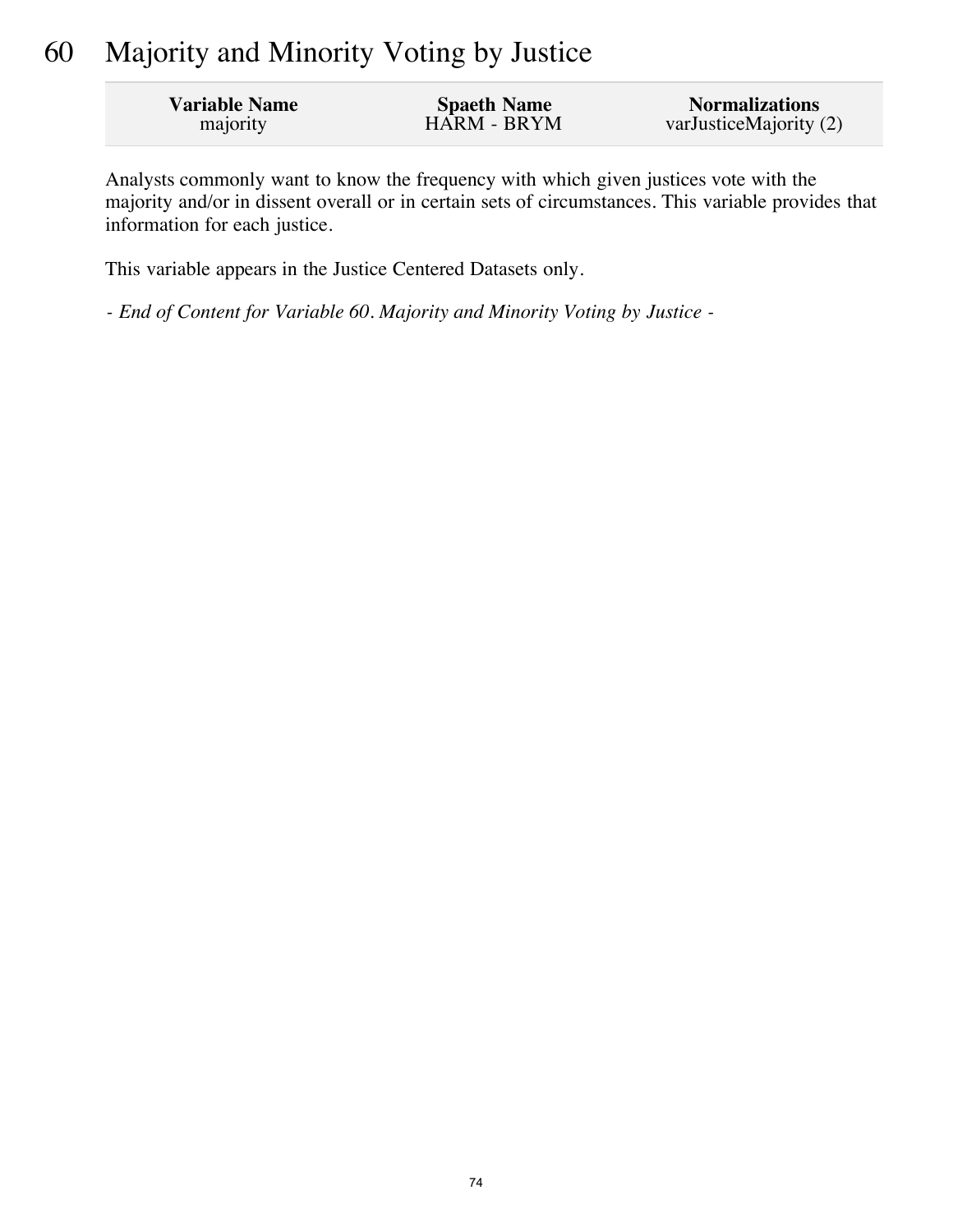# 61 First Agreement

| <b>Variable Name</b> | <b>Spaeth Name</b> | <b>Normalizations</b> |
|----------------------|--------------------|-----------------------|
| firstAgreement       | HARA1 - BRYA1      | varJustices $(111)$   |

This variable (and Second Agreement) denotes whether the justice agreed with a dissent or concurrence written by another justice (indicated by the justice's id number). Two agreements are coded---one in this variable and the second in secondAgreement. For more details, see the opinion variable.

This variable appears in the Justice Centered Datasets only.

*- End of Content for Variable 61. First Agreement -*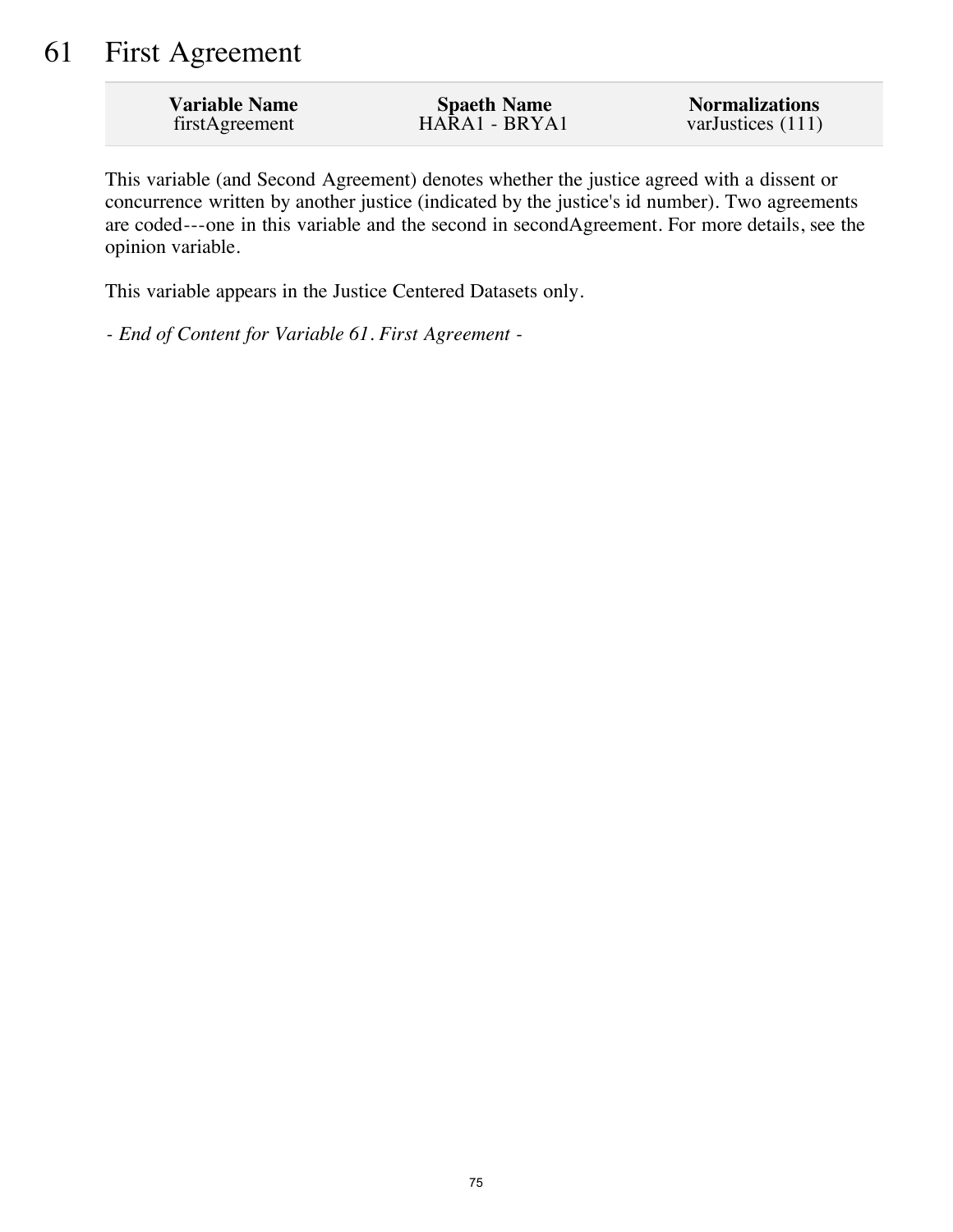# 62 Second Agreement

| <b>Variable Name</b> | <b>Spaeth Name</b> | <b>Normalizations</b> |
|----------------------|--------------------|-----------------------|
| secondAgreement      | $HARA2 - BRYA2$    | varJustices $(111)$   |

See variable First Agreement (firstAgreement).

This variable appears in the Justice Centered Datasets only.

*- End of Content for Variable 62. Second Agreement -*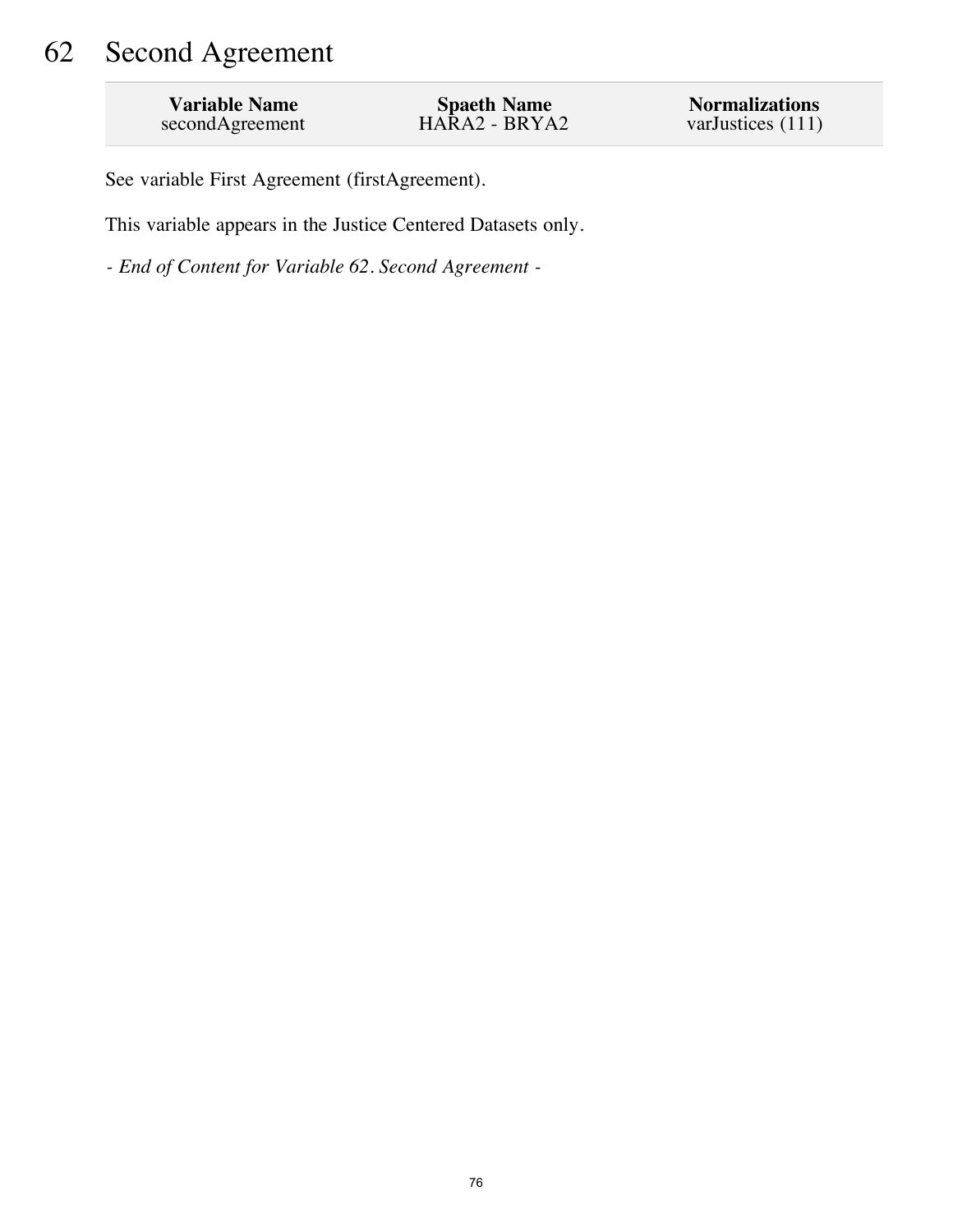# Appendix

This appendix contains an exhaustive list of the numeric codes used for all numeric variables in the Supreme Court Database. In the language of database administration, these lists are called normalizations. In the language of statistical software, these lists are called value labels. All of the data files available for software that supports them, e.g., Stata, R, and SPSS, include all of these value labels. The naming convention used throughout is varVariableName.

# A1 varAdminAction

*118 Distinct Values*

varAdminAction is used in conjunction with: *adminAction*

- Army and Air Force Exchange Service
- Atomic Energy Commission
- Secretary or administrative unit or personnel of the U.S. Air Force
- Department or Secretary of Agriculture
- Alien Property Custodian
- Secretary or administrative unit or personnel of the U.S. Army
- Board of Immigration Appeals
- Bureau of Indian Affairs
- Bureau of Prisons
- Bonneville Power Administration
- Benefits Review Board
- Civil Aeronautics Board
- Bureau of the Census
- Central Intelligence Agency
- Commodity Futures Trading Commission
- Department or Secretary of Commerce
- Comptroller of Currency
- Consumer Product Safety Commission
- Civil Rights Commission
- Civil Service Commission, U.S.
- Customs Service or Commissioner of Customs
- Defense Base Closure and REalignment Commission
- Drug Enforcement Agency
- Department or Secretary of Defense
- Department or Secretary of Energy
- Department or Secretary of the Interior
- Department of Justice or Attorney General
- Department or Secretary of State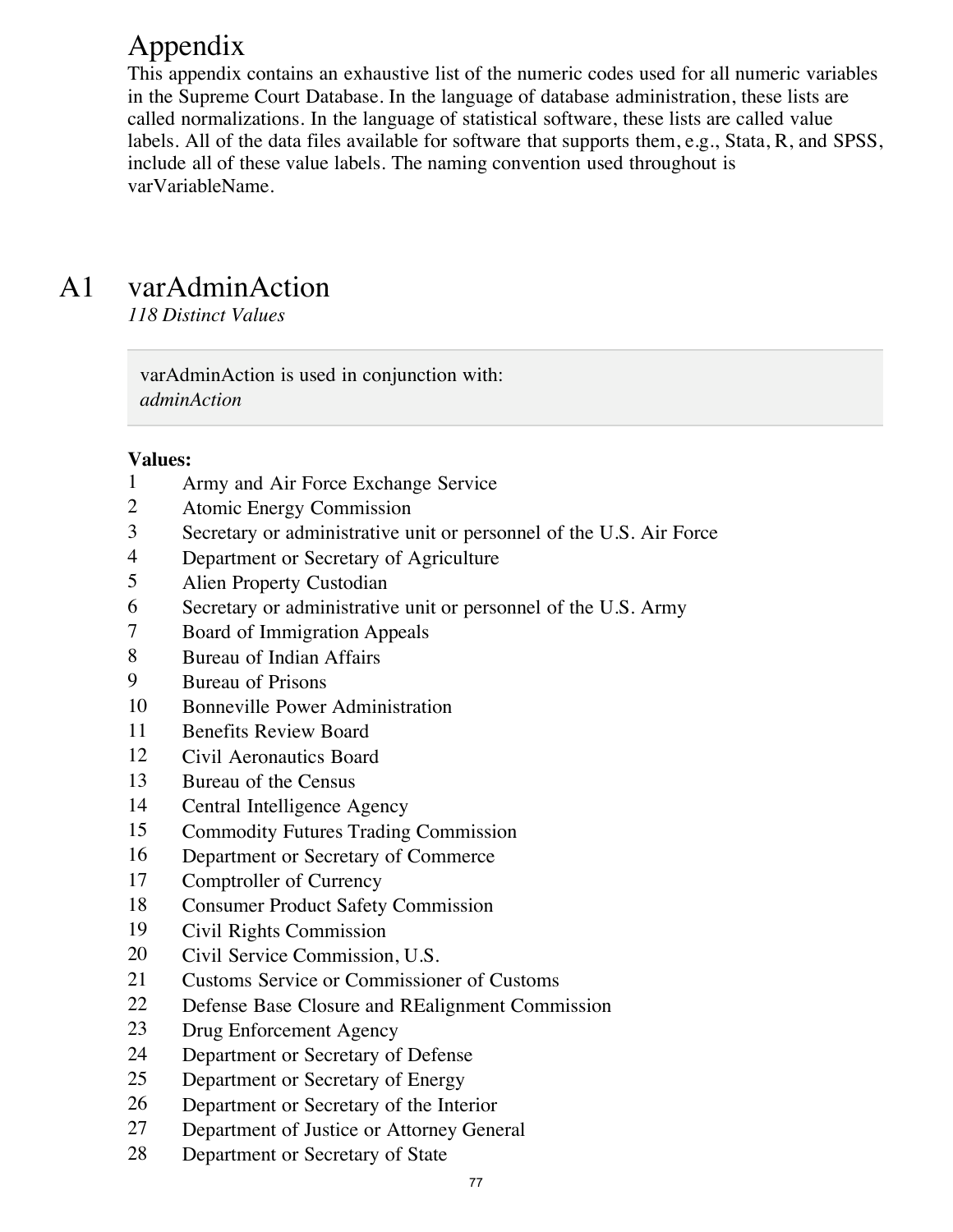- Department or Secretary of Transportation
- Department or Secretary of Education
- U.S. Employees' Compensation Commission, or Commissioner
- Equal Employment Opportunity Commission
- Environmental Protection Agency or Administrator
- Federal Aviation Agency or Administration
- Federal Bureau of Investigation or Director
- Federal Bureau of Prisons
- Farm Credit Administration
- Federal Communications Commission
- Federal Credit Union Administration
- Food and Drug Administration
- Federal Deposit Insurance Corporation
- Federal Energy Administration
- Federal Election Commission
- Federal Energy Regulatory Commission
- Federal Housing Administration
- Federal Home Loan Bank Board
- Federal Labor Relations Authority
- Federal Maritime Board
- Federal Maritime Commission
- Farmers Home Administration
- Federal Parole Board
- Federal Power Commission
- Federal Railroad Administration
- Federal Reserve Board of Governors
- Federal Reserve System
- Federal Savings and Loan Insurance Corporation
- Federal Trade Commission
- Federal Works Administration, or Administrator
- General Accounting Office
- Comptroller General
- General Services Administration
- Department or Secretary of Health, Education and Welfare
- Department or Secretary of Health and Human Services
- Department or Secretary of Housing and Urban Development
- administrative agency established under an interstate compact (except for the MTC)
- Interstate Commerce Commission
- Indian Claims Commission
- Immigration and Naturalization Service, or Director of, or District Director of, or Immigration and Naturalization Enforcement
- Internal Revenue Service, Collector, Commissioner, or District Director of
- Information Security Oversight Office
- Department or Secretary of Labor
- Loyalty Review Board
- Legal Services Corporation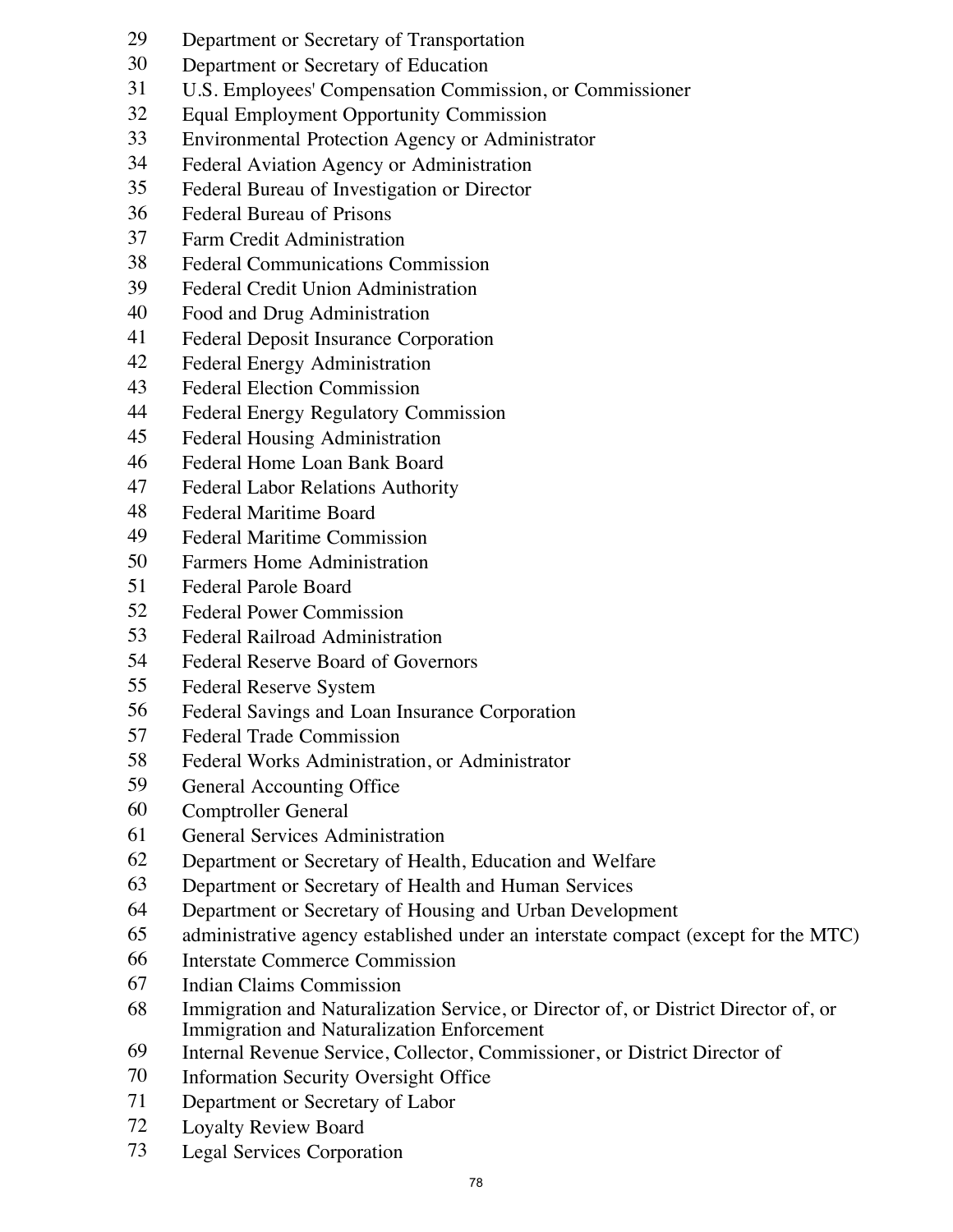- Merit Systems Protection Board
- Multistate Tax Commission
- National Aeronautics and Space Administration
- Secretary or administrative unit of the U.S. Navy
- National Credit Union Administration
- National Endowment for the Arts
- National Enforcement Commission
- National Highway Traffic Safety Administration
- National Labor Relations Board, or regional office or officer
- National Mediation Board
- National Railroad Adjustment Board
- Nuclear Regulatory Commission
- National Security Agency
- Office of Economic Opportunity
- Office of Management and Budget
- Office of Price Administration, or Price Administrator
- Office of Personnel Management
- Occupational Safety and Health Administration
- Occupational Safety and Health Review Commission
- Office of Workers' Compensation Programs
- Patent Office, or Commissioner of, or Board of Appeals of
- Pay Board (established under the Economic Stabilization Act of 1970)
- Pension Benefit Guaranty Corporation
- U.S. Public Health Service
- Postal Rate Commission
- Provider Reimbursement Review Board
- Renegotiation Board
- Railroad Adjustment Board
- Railroad Retirement Board
- Subversive Activities Control Board
- Small Business Administration
- Securities and Exchange Commission
- Social Security Administration or Commissioner
- Selective Service System
- Department or Secretary of the Treasury
- Tennessee Valley Authority
- United States Forest Service
- United States Parole Commission
- Postal Service and Post Office, or Postmaster General, or Postmaster
- United States Sentencing Commission
- Veterans' Administration
- War Production Board
- Wage Stabilization Board
- State Agency
- Unidentifiable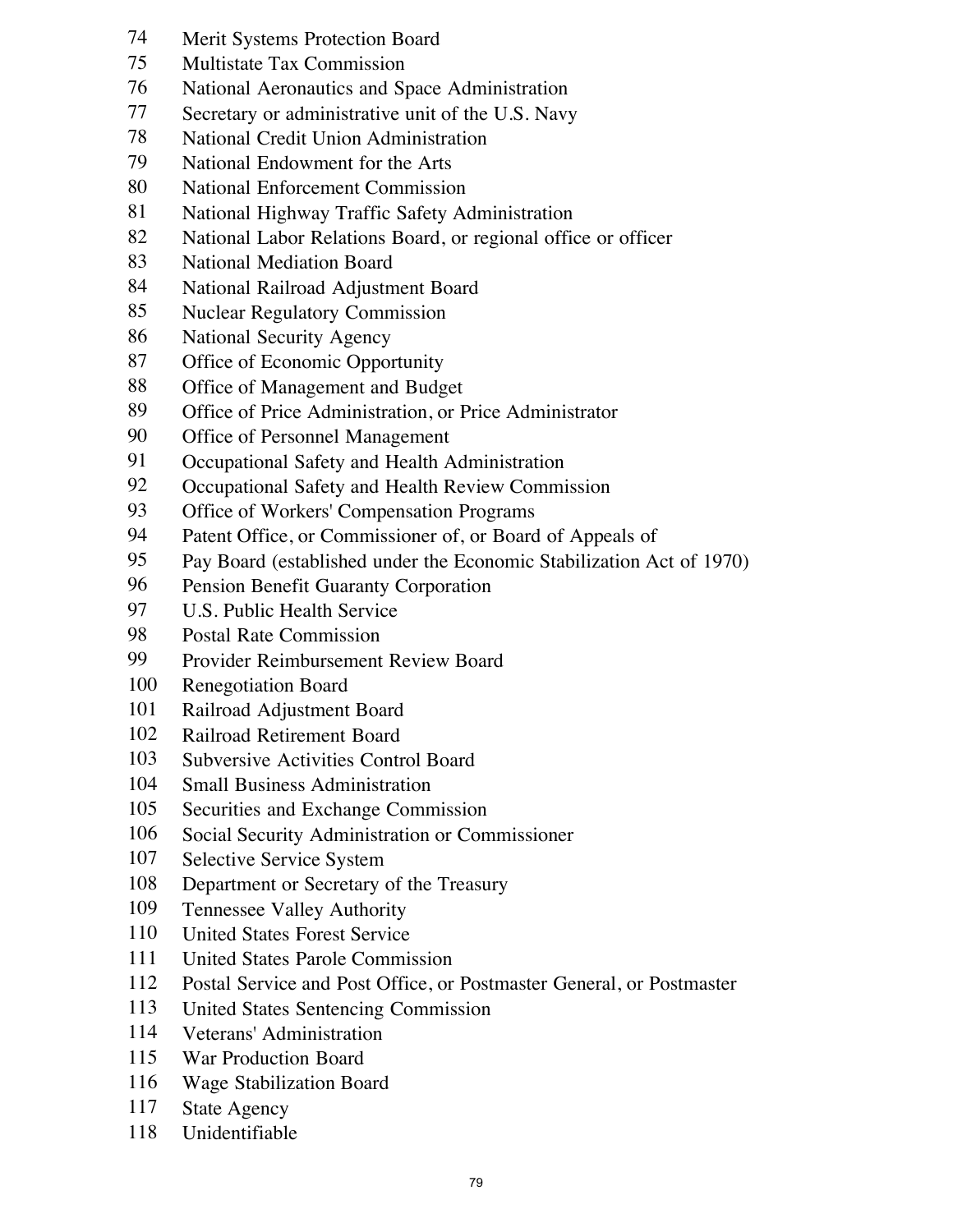# A2 varAuthorityDecision

*7 Distinct Values*

varAuthorityDecision is used in conjunction with: *authorityDecision1 authorityDecision2*

### **Values:**

- 1 judicial review (national level)
- 2 judicial review (state level)
- 3 Supreme Court supervision of lower federal courts or original jurisdiction
- 4 statutory construction
- 5 interpretation of administrative regulation or rule, or executive order
- 6 diversity jurisdiction
- 7 federal common law

# A3 varCaseDispositionLc

*12 Distinct Values*

varCaseDispositionLc is used in conjunction with: *lcDisposition*

### **Values:**

- 1 stay, petition, or motion granted
- 2 affirmed
- 3 reversed
- 4 reversed and remanded
- 5 vacated and remanded
- 6 affirmed and reversed (or vacated) in part
- 7 affirmed and reversed (or vacated) in part and remanded
- 8 vacated
- 9 petition denied or appeal dismissed
- 10 modify
- 11 remand
- 12 unusual disposition

### A4 varCaseDispositionSc *10 Distinct Values*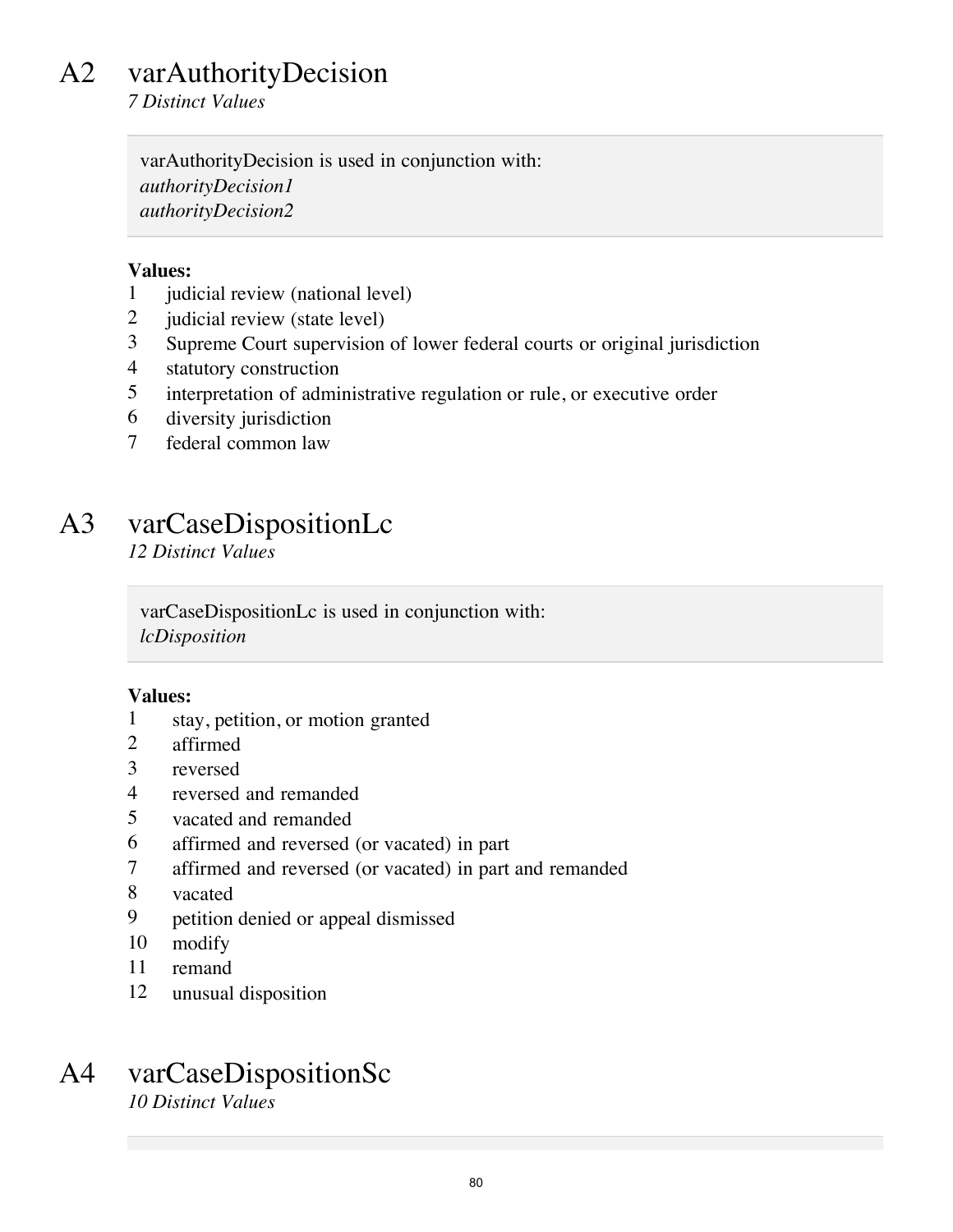varCaseDispositionSc is used in conjunction with: *caseDisposition*

### **Values:**

- 1 stay, petition, or motion granted
- 2 affirmed
- 3 reversed
- 4 reversed and remanded
- 5 vacated and remanded
- 6 affirmed and reversed (or vacated) in part
- 7 affirmed and reversed (or vacated) in part and remanded
- 8 vacated
- 9 petition denied or appeal dismissed
- 10 certification to a lower court

# A5 varCaseDispositionUnusual

*2 Distinct Values*

varCaseDispositionUnusual is used in conjunction with: *caseDispositionUnusual*

### **Values:**

- 0 no unusual disposition specified
- 1 unusual disposition

### A6 varCaseSources

*132 Distinct Values*

varCaseSources is used in conjunction with: *caseOrigin caseSource*

- 1 U.S. Court of Customs and Patent Appeals
- 2 U.S. Court of International Trade
- 3 U.S. Court of Claims, Court of Federal Claims
- 4 U.S. Court of Military Appeals, renamed as Court of Appeals for the Armed Forces
- 5 U.S. Court of Military Review
- 6 U.S. Court of Veterans Appeals
- 7 U.S. Customs Court
- 8 U.S. Court of Appeals, Federal Circuit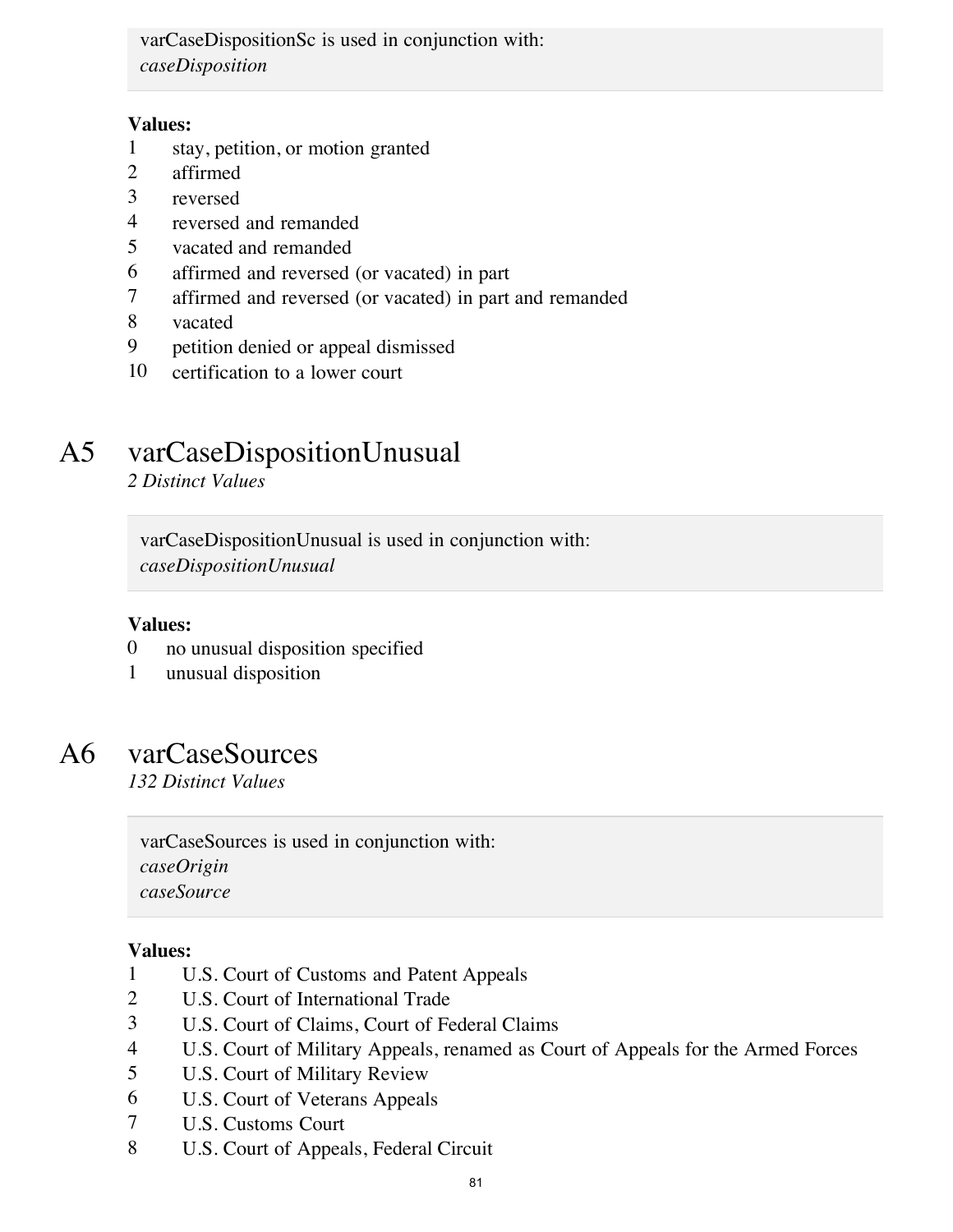- U.S. Tax Court
- Temporary Emergency U.S. Court of Appeals
- U.S. Court of Appeals, First Circuit
- 22 U.S. Court of Appeals, Second Circuit
- U.S. Court of Appeals, Third Circuit
- U.S. Court of Appeals, Fourth Circuit
- U.S. Court of Appeals, Fifth Circuit
- U.S. Court of Appeals, Sixth Circuit
- U.S. Court of Appeals, Seventh Circuit
- U.S. Court of Appeals, Eighth Circuit
- U.S. Court of Appeals, Ninth Circuit
- U.S. Court of Appeals, Tenth Circuit
- U.S. Court of Appeals, Eleventh Circuit
- U.S. Court of Appeals, District of Columbia Circuit
- U.S. Court of Appeals, Federal Circuit
- Alabama Middle U.S. District Court
- Alabama Northern U.S. District Court
- Alabama Southern U.S. District Court
- Alaska U.S. District Court
- Arizona U.S. District Court
- Arkansas Eastern U.S. District Court
- Arkansas Western U.S. District Court
- California Central U.S. District Court
- California Eastern U.S. District Court
- California Northern U.S. District Court
- California Southern U.S. District Court
- Colorado U.S. District Court
- Connecticut U.S. District Court
- Delaware U.S. District Court
- District Of Columbia U.S. District Court
- Florida Middle U.S. District Court
- Florida Northern U.S. District Court
- Florida Southern U.S. District Court
- Georgia Middle U.S. District Court
- Georgia Northern U.S. District Court
- Georgia Southern U.S. District Court
- Guam U.S. District Court
- Hawaii U.S. District Court
- Idaho U.S. District Court
- Illinois Central U.S. District Court
- Illinois Northern U.S. District Court
- Illinois Southern U.S. District Court
- Indiana Northern U.S. District Court
- Indiana Southern U.S. District Court
- Iowa Northern U.S. District Court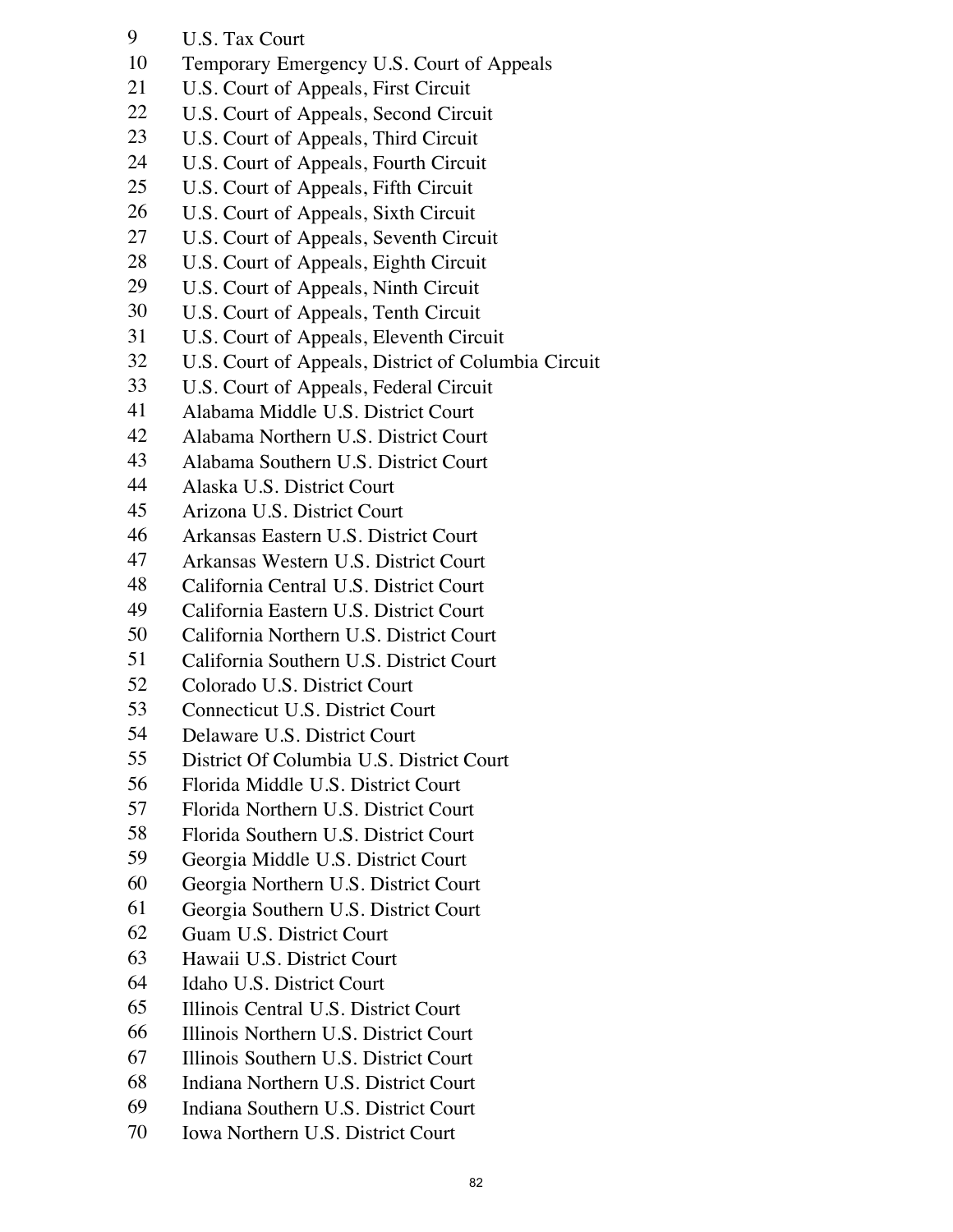- Iowa Southern U.S. District Court
- Kansas U.S. District Court
- Kentucky Eastern U.S. District Court
- Kentucky Western U.S. District Court
- Louisiana Eastern U.S. District Court
- Louisiana Middle U.S. District Court
- Louisiana Western U.S. District Court
- Maine U.S. District Court
- Maryland U.S. District Court
- Massachusetts U.S. District Court
- Michigan Eastern U.S. District Court
- Michigan Western U.S. District Court
- Minnesota U.S. District Court
- Mississippi Northern U.S. District Court
- Mississippi Southern U.S. District Court
- Missouri Eastern U.S. District Court
- Missouri Western U.S. District Court
- Montana U.S. District Court
- Nebraska U.S. District Court
- Nevada U.S. District Court
- New Hampshire U.S. District Court
- New Jersey U.S. District Court
- New Mexico U.S. District Court
- New York Eastern U.S. District Court
- New York Northern U.S. District Court
- New York Southern U.S. District Court
- New York Western U.S. District Court
- North Carolina Eastern U.S. District Court
- North Carolina Middle U.S. District Court
- North Carolina Western U.S. District Court
- North Dakota U.S. District Court
- Northern Mariana Islands U.S. District Court
- Ohio Northern U.S. District Court
- Ohio Southern U.S. District Court
- Oklahoma Eastern U.S. District Court
- Oklahoma Northern U.S. District Court
- Oklahoma Western U.S. District Court
- Oregon U.S. District Court
- Pennsylvania Eastern U.S. District Court
- Pennsylvania Middle U.S. District Court
- Pennsylvania Western U.S. District Court
- Puerto Rico U.S. District Court
- Rhode Island U.S. District Court
- South Carolina U.S. District Court
- South Dakota U.S. District Court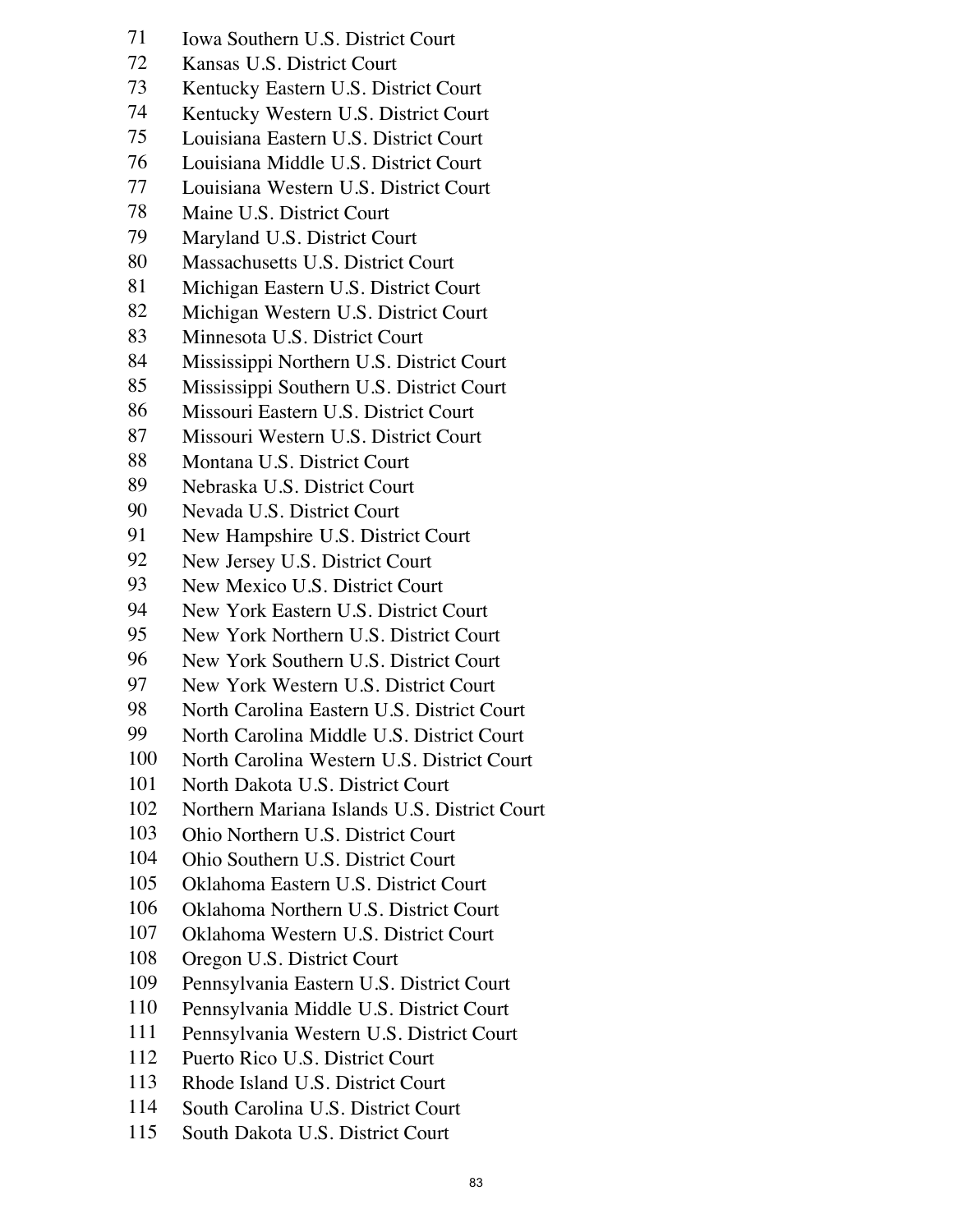- Tennessee Eastern U.S. District Court
- Tennessee Middle U.S. District Court
- Tennessee Western U.S. District Court
- Texas Eastern U.S. District Court
- Texas Northern U.S. District Court
- Texas Southern U.S. District Court
- Texas Western U.S. District Court
- Utah U.S. District Court
- Vermont U.S. District Court
- Virgin Islands U.S. District Court
- Virginia Eastern U.S. District Court
- Virginia Western U.S. District Court
- Washington Eastern U.S. District Court
- Washington Western U.S. District Court
- West Virginia Northern U.S. District Court
- West Virginia Southern U.S. District Court
- Wisconsin Eastern U.S. District Court
- Wisconsin Western U.S. District Court
- Wyoming U.S. District Court
- Louisiana U.S. District Court
- Washington U.S. District Court
- West Virginia U.S. District Court
- Illinois Eastern U.S. District Court
- Massachusetts Eastern U.S. District Court
- South Carolina Eastern U.S. District Court
- California Middle District Court
- Iowa Middle U.S. District Court
- Illinois Middle U.S. District Court
- Virginia Northern U.S. District Court
- South Carolina Western U.S. District Court
- West Virginia Western U.S. District Court
- State Supreme Court
- State Appellate Court
- State Trial Court

### A7 varCertReason

*13 Distinct Values*

varCertReason is used in conjunction with: *certReason*

### **Values:**

case did not arise on cert or cert not granted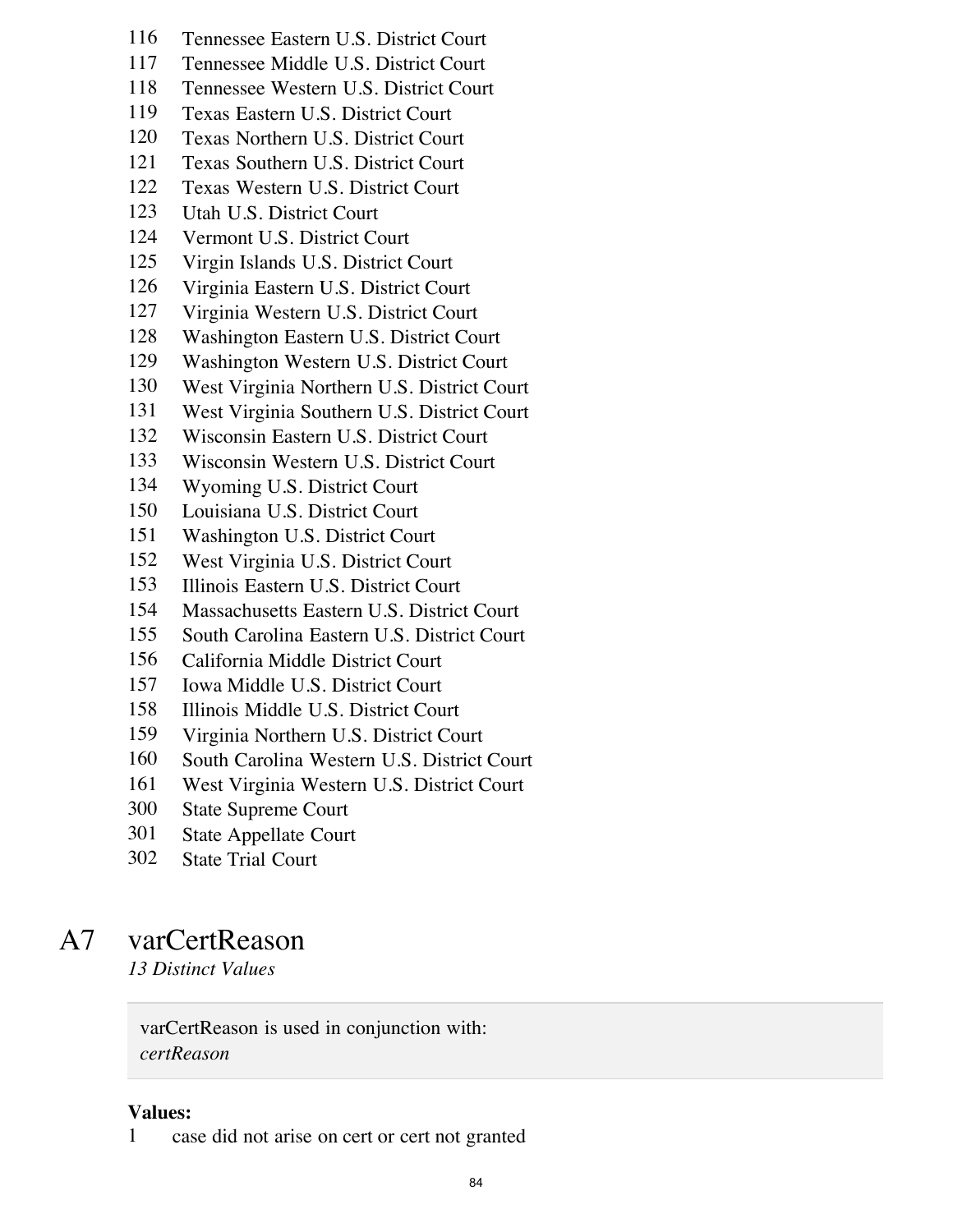- 2 federal court conflict<br>3 federal court conflict
- federal court conflict and to resolve important or significant question
- putative conflict
- conflict between federal court and state court
- state court conflict
- federal court confusion or uncertainty
- state court confusion or uncertainty
- federal court and state court confusion or uncertainty
- to resolve important or significant question
- to resolve question presented
- no reason given
- other reason

### A8 varChiefs

*17 Distinct Values*

varChiefs is used in conjunction with: *chief*

### **Values:**

- Jay
- Rutledge
- Ellsworth
- Marshall
- Taney
- Chase
- Waite
- Fuller
- White
- Taft
- Hughes
- Stone
- Vinson
- Warren
- Burger
- Rehnquist
- Roberts

# A9 varDecisionDirection

*3 Distinct Values*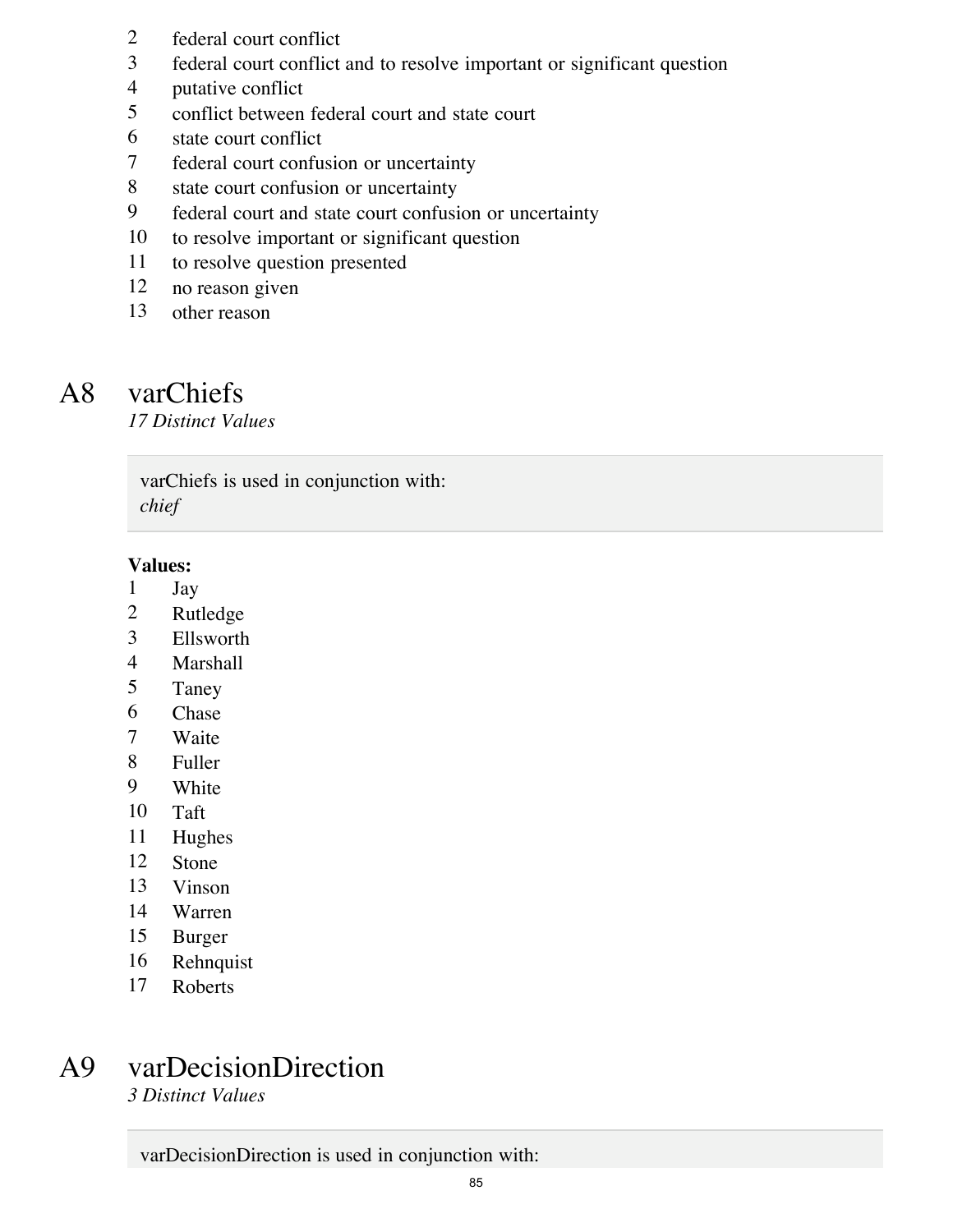*lcDispositionDirection decisionDirection*

### **Values:**

- 1 conservative
- 2 liberal
- 3 unspecifiable

# A10 varDecisionDirectionDissent

*2 Distinct Values*

varDecisionDirectionDissent is used in conjunction with: *decisionDirectionDissent*

#### **Values:**

- 0 dissent in opposite direction
- 1 majority and dissent in same direction

### A11 varDecisionTypes

*6 Distinct Values*

varDecisionTypes is used in conjunction with: *decisionType*

#### **Values:**

- 1 orally argued signed opinion
- 2 opinion but no oral argument
- 4 decrees
- 5 tied vote
- 6 orally argued per curiam
- 7 judgment of the court

# A12 varDeclarationUncon

*4 Distinct Values*

varDeclarationUncon is used in conjunction with: *declarationUncon*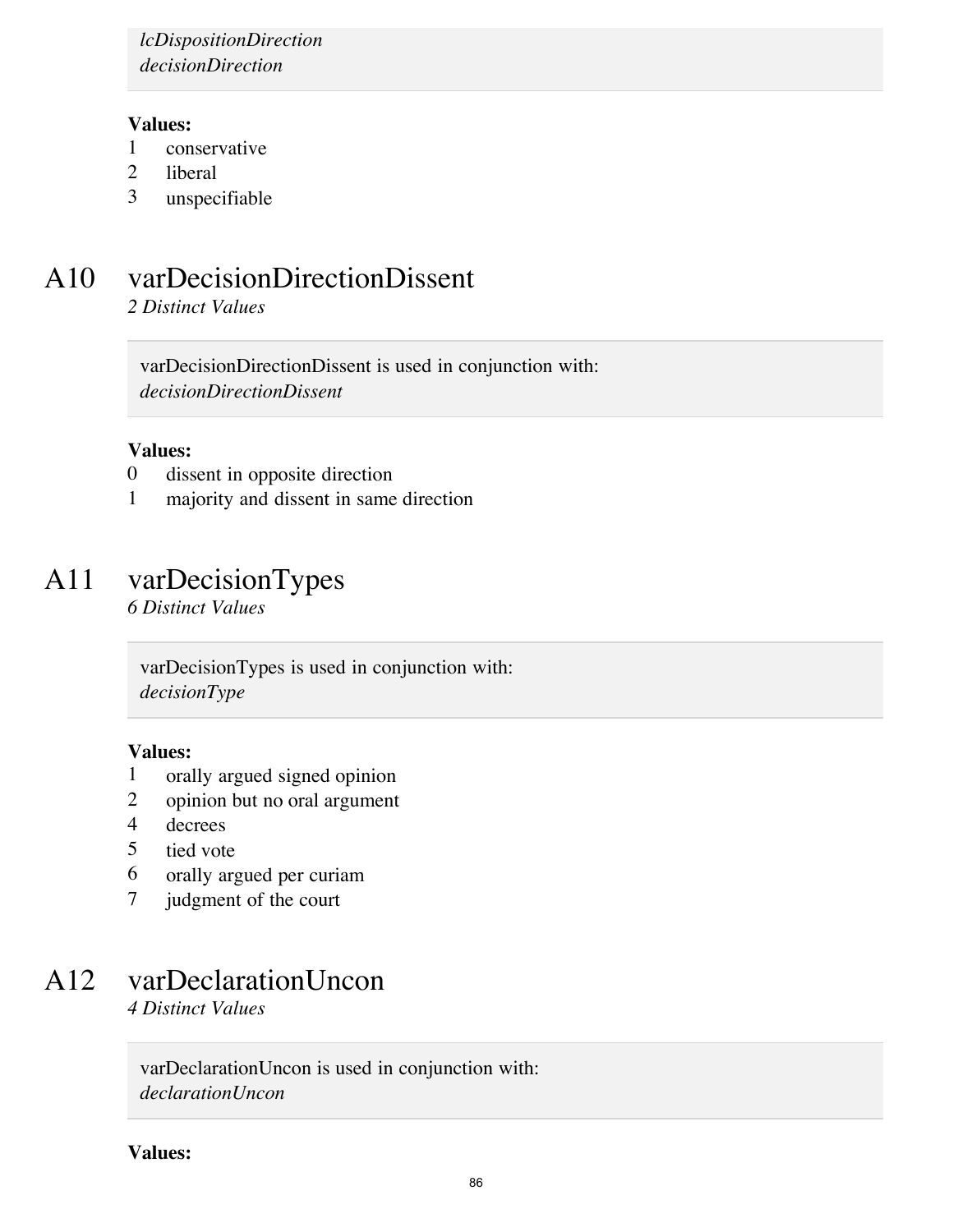- 1 no declaration of unconstitutionality<br>2 act of congress declared unconstitution
- 2 act of congress declared unconstitutional<br>3 state or territorial law, reg, or const provi
- 3 state or territorial law, reg, or const provision unconstitutional<br>4 municipal or other local ordinance unconstitutional
- municipal or other local ordinance unconstitutional

# A13 varIssues

*266 Distinct Values*

varIssues is used in conjunction with: *issue*

| 10010 | involuntary confession                                                                                    |
|-------|-----------------------------------------------------------------------------------------------------------|
| 10020 | habeas corpus                                                                                             |
| 10030 | plea bargaining: the constitutionality of and/or the circumstances of its exercise                        |
| 10040 | retroactivity (of newly announced or newly enacted constitutional or statutory<br>rights)                 |
| 10050 | search and seizure (other than as pertains to vehicles or Crime Control Act)                              |
| 10060 | search and seizure, vehicles                                                                              |
| 10070 | search and seizure, Crime Control Act                                                                     |
| 10080 | contempt of court                                                                                         |
| 10090 | self-incrimination (other than as pertains to Miranda or immunity from<br>prosecution)                    |
| 10100 | Miranda warnings                                                                                          |
| 10110 | self-incrimination, immunity from prosecution                                                             |
| 10120 | right to counsel (cf. indigents appointment of counsel or inadequate representation)                      |
| 10130 | cruel and unusual punishment, death penalty (cf. extra legal jury influence, death<br>penalty)            |
| 10140 | cruel and unusual punishment, non-death penalty                                                           |
| 10150 | line-up                                                                                                   |
| 10160 | discovery and inspection (in the context of criminal litigation only, otherwise<br>Freedom of Informati() |
| 10170 | double jeopardy                                                                                           |
| 10180 | ex post facto (state)                                                                                     |
| 10190 | extra-legal jury influences: miscellaneous                                                                |
| 10200 | extra-legal jury influences: prejudicial statements or evidence                                           |
| 10210 | extra-legal jury influences: contact with jurors outside courtroom                                        |
| 10220 | extra-legal jury influences: jury instructions                                                            |
| 10230 | extra-legal jury influences: voir dire                                                                    |
| 10240 | extra-legal jury influences: prison garb or appearance                                                    |
| 10250 | extra-legal jury influences: jurors and death penalty (cf. cruel and unusual<br>punishment)               |
| 10260 | extra-legal jury influences: pretrial publicity                                                           |
| 10270 | confrontation (right to confront accuser, call and cross-examine witnesses)                               |
| 10280 | subconstitutional fair procedure: confession of error                                                     |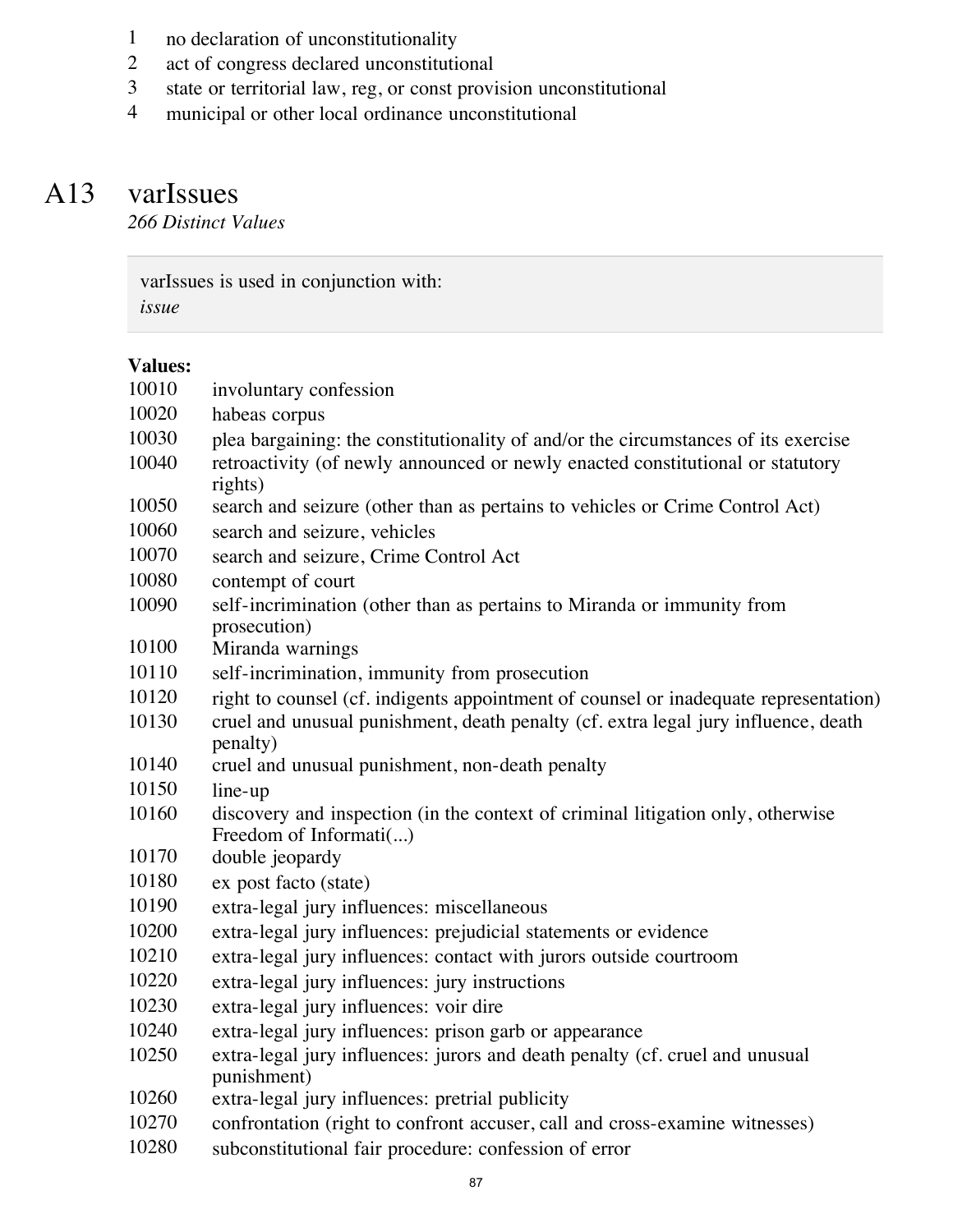- subconstitutional fair procedure: conspiracy (cf. Federal Rules of Criminal Procedure: conspiracy)
- subconstitutional fair procedure: entrapment
- subconstitutional fair procedure: exhaustion of remedies
- subconstitutional fair procedure: fugitive from justice
- subconstitutional fair procedure: presentation, admissibility, or sufficiency of evidence
- subconstitutional fair procedure: stay of execution
- subconstitutional fair procedure: timeliness
- subconstitutional fair procedure: miscellaneous
- Federal Rules of Criminal Procedure
- statutory construction of criminal laws: assault
- statutory construction of criminal laws: bank robbery
- statutory construction of criminal laws: conspiracy (cf. subconstitutional fair procedure: conspiracy)
- statutory construction of criminal laws: escape from custody
- statutory construction of criminal laws: false statements (cf. statutory construction of criminal laws: perjury)
- statutory construction of criminal laws: financial (other than in fraud or internal revenue)
- statutory construction of criminal laws: firearms
- statutory construction of criminal laws: fraud
- statutory construction of criminal laws: gambling
- statutory construction of criminal laws: Hobbs Act; i.e., 18 USC 1951
- statutory construction of criminal laws: immigration (cf. immigration and naturalization)
- statutory construction of criminal laws: internal revenue (cf. Federal Taxation)
- statutory construction of criminal laws: Mann Act
- statutory construction of criminal laws: narcotics
- statutory construction of criminal laws: obstruction of justice
- statutory construction of criminal laws: perjury (other than as pertains to statutory construction of criminal laws: false statements)
- statutory construction of criminal laws: Travel Act, 18 USC 1952
- statutory construction of criminal laws: war crimes
- statutory construction of criminal laws: sentencing guidelines
- statutory construction of criminal laws: miscellaneous
- 10580 jury trial (right to, as distinct from extra-legal jury influences)
- speedy trial
- miscellaneous criminal procedure (cf. due process, prisoners' rights, comity: criminal procedure)
- voting
- Voting Rights Act of 1965, plus amendments
- ballot access (of candidates and political parties)
- desegregation (other than as pertains to school desegregation, employment discrimination, and affirmative action)
- desegregation, schools
- employment discrimination: on basis of race, age, religion, illegitimacy, national origin, or working conditions.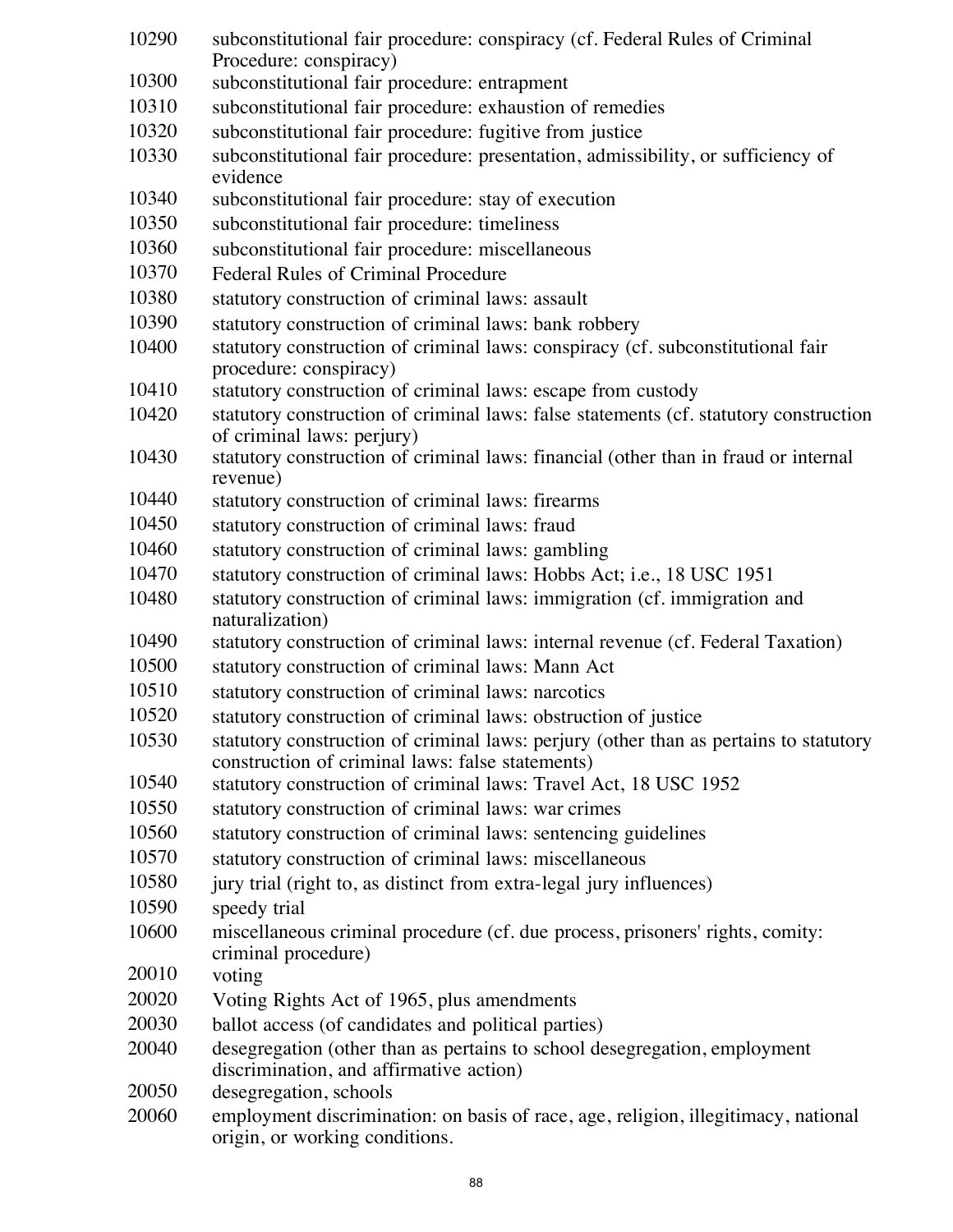| 20070 | affirmative action                                                                                              |
|-------|-----------------------------------------------------------------------------------------------------------------|
| 20080 | sit-in demonstrations (protests against racial discrimination in places of public                               |
|       | accommodation)                                                                                                  |
| 20090 | reapportionment: other than plans governed by the Voting Rights Act                                             |
| 20100 | debtors' rights                                                                                                 |
| 20110 | deportation (cf. immigration and naturalization)                                                                |
| 20120 | employability of aliens (cf. immigration and naturalization)                                                    |
| 20130 | sex discrimination (excluding sex discrimination in employment)                                                 |
| 20140 | sex discrimination in employment (cf. sex discrimination and employment<br>discrimination)                      |
| 20150 | Indians (other than pertains to state jurisdiction over)                                                        |
| 20160 | Indians, state jurisdiction over                                                                                |
| 20170 | juveniles (cf. rights of illegitimates)                                                                         |
| 20180 | poverty law, constitutional                                                                                     |
| 20190 | poverty law, statutory: welfare benefits, typically under some Social Security Act<br>provision.                |
| 20200 | illegitimates, rights of (cf. juveniles): typically inheritance and survivor's benefits,<br>and paternity suits |
| 20210 | handicapped, rights of: under Rehabilitation, Americans with Disabilities Act, and<br>related statutes          |
| 20220 | residency requirements: durational, plus discrimination against nonresidents                                    |
| 20230 | military: draftee, or person subject to induction                                                               |
| 20240 | military: active duty                                                                                           |
| 20250 | military: veteran                                                                                               |
| 20260 | immigration and naturalization: permanent residence                                                             |
| 20270 | immigration and naturalization: citizenship                                                                     |
| 20280 | immigration and naturalization: loss of citizenship, denaturalization                                           |
| 20290 | immigration and naturalization: access to public education                                                      |
| 20300 | immigration and naturalization: welfare benefits                                                                |
| 20310 | immigration and naturalization: miscellaneous                                                                   |
| 20320 | indigents: appointment of counsel (cf. right to counsel)                                                        |
| 20330 | indigents: inadequate representation by counsel (cf. right to counsel)                                          |
| 20340 | indigents: payment of fine                                                                                      |
| 20350 | indigents: costs or filing fees                                                                                 |
| 20360 | indigents: U.S. Supreme Court docketing fee                                                                     |
| 20370 | indigents: transcript                                                                                           |
| 20380 | indigents: assistance of psychiatrist                                                                           |
| 20390 | indigents: miscellaneous                                                                                        |
| 20400 | liability, civil rights acts (cf. liability, governmental and liability,<br>nongovernmental)                    |
| 20410 | miscellaneous civil rights (cf. comity: civil rights)                                                           |
| 30010 | First Amendment, miscellaneous (cf. comity: First Amendment)                                                    |
| 30020 | commercial speech, excluding attorneys                                                                          |
| 30030 | libel, defamation: defamation of public officials and public and private persons                                |
| 30040 | libel, privacy: true and false light invasions of privacy                                                       |
| 30050 | legislative investigations: concerning internal security only                                                   |
| 30060 | federal internal security legislation: Smith, Internal Security, and related federal                            |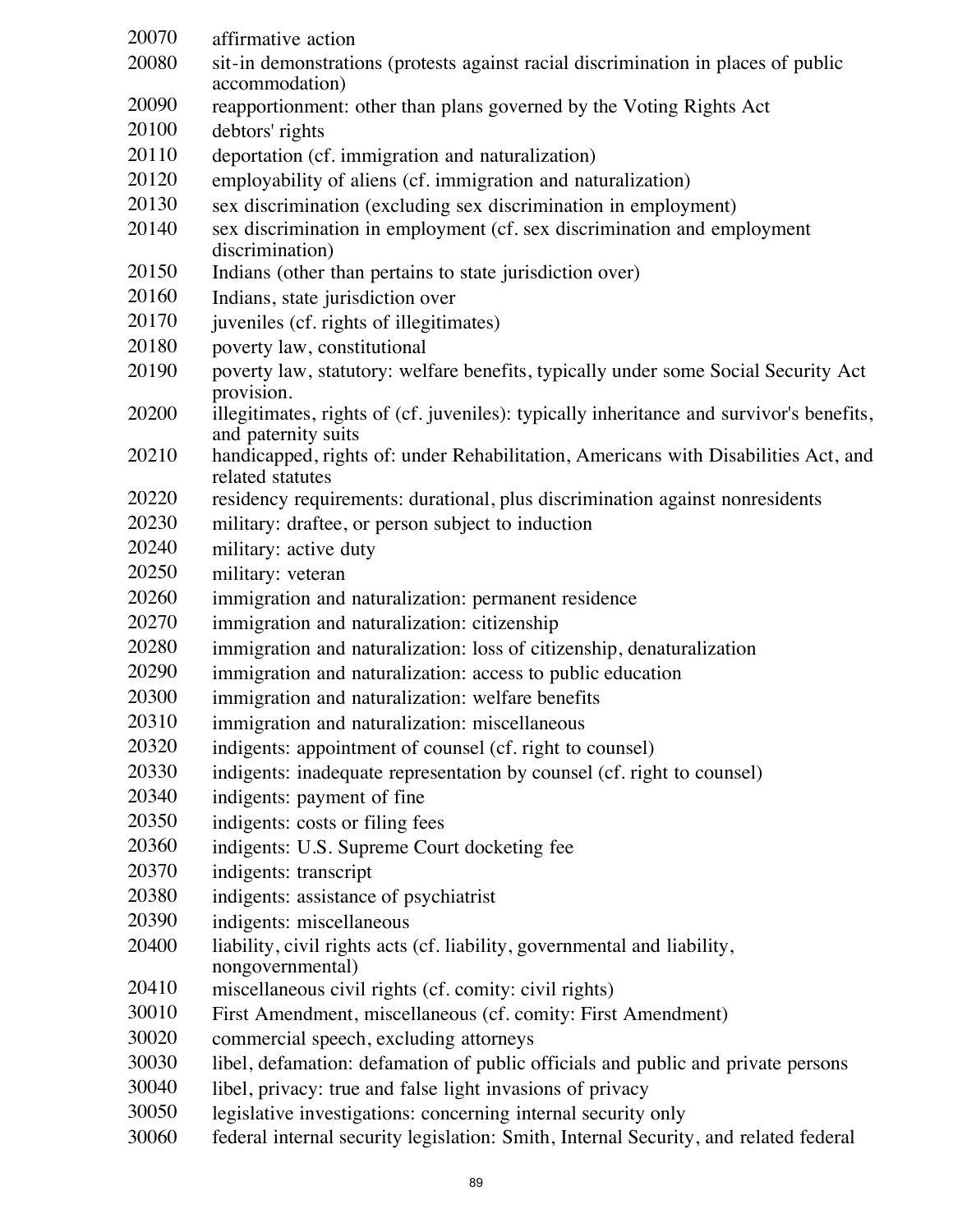|       | statutes                                                                                                                                                   |
|-------|------------------------------------------------------------------------------------------------------------------------------------------------------------|
| 30070 | loyalty oath or non-Communist affidavit (other than bar applicants, government                                                                             |
| 30080 | employees, political party, or teacher)<br>loyalty oath: bar applicants (cf. admission to bar, state or federal or U.S. Supreme                            |
|       | Court)                                                                                                                                                     |
| 30090 | loyalty oath: government employees                                                                                                                         |
| 30100 | loyalty oath: political party                                                                                                                              |
| 30110 | loyalty oath: teachers                                                                                                                                     |
| 30120 | security risks: denial of benefits or dismissal of employees for reasons other than                                                                        |
|       | failure to meet loyalty oath requirements                                                                                                                  |
| 30130 | conscientious objectors (cf. military draftee or military active duty) to military                                                                         |
|       | service                                                                                                                                                    |
| 30140 | campaign spending (cf. governmental corruption):                                                                                                           |
| 30150 | protest demonstrations (other than as pertains to sit-in demonstrations):<br>demonstrations and other forms of protest based on First Amendment guarantees |
| 30160 | free exercise of religion                                                                                                                                  |
| 30170 | establishment of religion (other than as pertains to parochiaid:)                                                                                          |
| 30180 | parochiaid: government aid to religious schools, or religious requirements in public                                                                       |
|       | schools                                                                                                                                                    |
| 30190 | obscenity, state (cf. comity: privacy): including the regulation of sexually explicit                                                                      |
|       | material under the 21st Amendment                                                                                                                          |
| 30200 | obscenity, federal                                                                                                                                         |
| 40010 | due process: miscellaneous (cf. loyalty oath), the residual code                                                                                           |
| 40020 | due process: hearing or notice (other than as pertains to government employees or<br>prisoners' rights)                                                    |
| 40030 | due process: hearing, government employees                                                                                                                 |
| 40040 | due process: prisoners' rights                                                                                                                             |
| 40050 | due process: impartial decision maker                                                                                                                      |
| 40060 | due process: jurisdiction (jurisdiction over non-resident litigants)                                                                                       |
| 40070 | due process: takings clause, or other non-constitutional governmental taking of<br>property                                                                |
| 50010 | privacy (cf. libel, comity: privacy)                                                                                                                       |
| 50020 | abortion: including contraceptives                                                                                                                         |
| 50030 | right to die                                                                                                                                               |
| 50040 | Freedom of Information Act and related federal or state statutes or regulations                                                                            |
| 60010 | attorneys' fees                                                                                                                                            |
| 60020 | commercial speech, attorneys (cf. commercial speech)                                                                                                       |
| 60030 | admission to a state or federal bar, disbarment, and attorney discipline (cf. loyalty<br>oath: bar applicants)                                             |
| 60040 | admission to, or disbarment from, Bar of the U.S. Supreme Court                                                                                            |
| 70010 | arbitration (in the context of labor-management or employer-employee relations)<br>(cf. arbitration)                                                       |
| 70020 | union antitrust: legality of anticompetitive union activity                                                                                                |
| 70030 | union or closed shop: includes agency shop litigation                                                                                                      |
| 70040 | Fair Labor Standards Act                                                                                                                                   |
| 70050 | Occupational Safety and Health Act                                                                                                                         |
| 70060 | union-union member dispute (except as pertains to union or closed shop)                                                                                    |
| 70070 | labor-management disputes: bargaining                                                                                                                      |
| 70080 | labor-management disputes: employee discharge                                                                                                              |
|       |                                                                                                                                                            |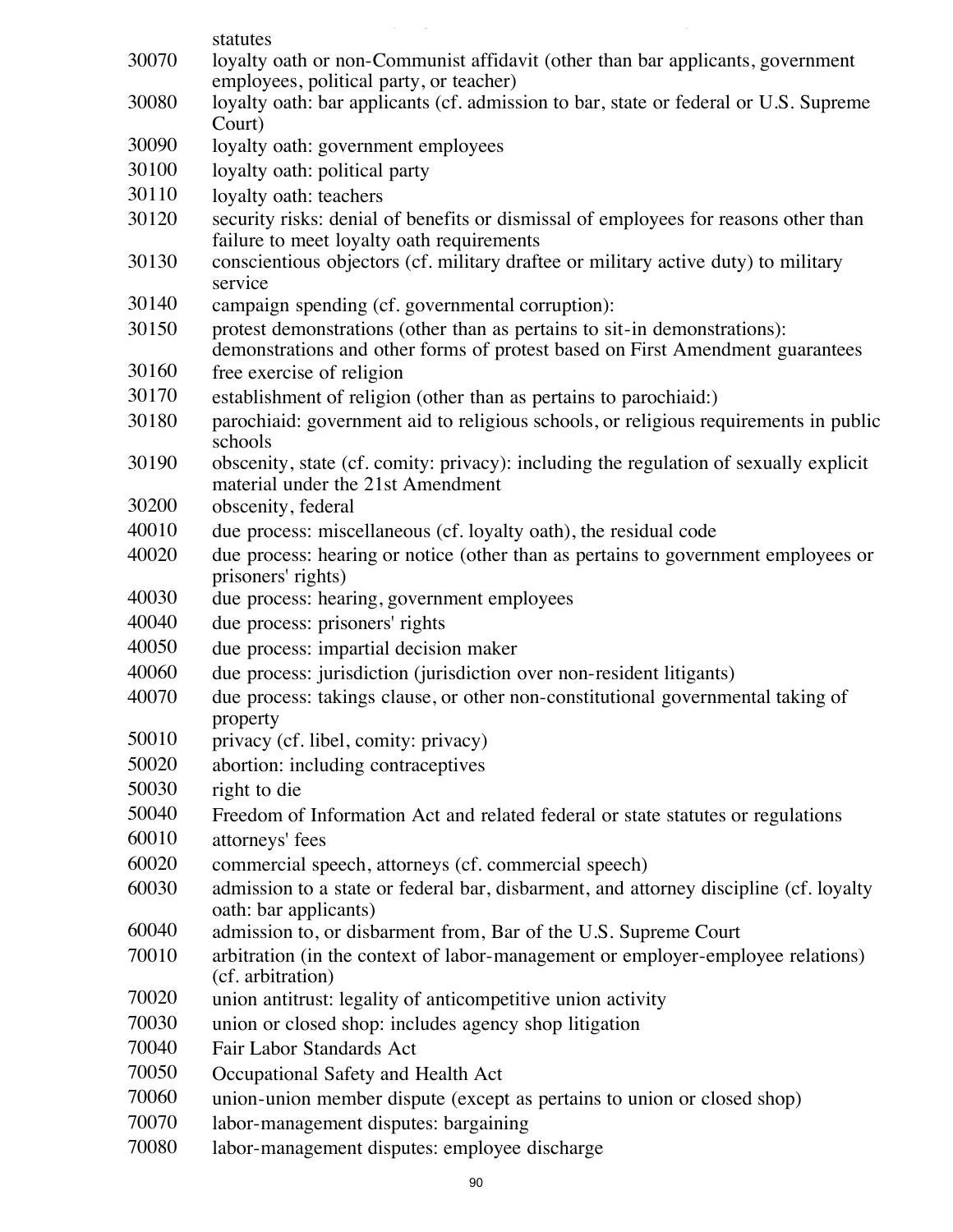labor-management disputes: distribution of union literature labor-management disputes: representative election labor-management disputes: antistrike injunction labor-management disputes: jurisdictional dispute labor-management disputes: right to organize labor-management disputes: picketing labor-management disputes: secondary activity labor-management disputes: no-strike clause labor-management disputes: union representatives labor-management disputes: union trust funds (cf. ERISA) labor-management disputes: working conditions labor-management disputes: miscellaneous dispute miscellaneous union antitrust (except in the context of mergers and union antitrust) mergers bankruptcy (except in the context of priority of federal fiscal claims) sufficiency of evidence: typically in the context of a jury's determination of compensation for injury or death election of remedies: legal remedies available to injured persons or things liability, governmental: tort or contract actions by or against government or governmental officials other than defense of criminal actions brought under a civil rights action. Economic Activity liability, nongovernmental: other than as in sufficiency of evidence, election of remedies, punitive damages liability, punitive damages Employee Retirement Income Security Act (cf. union trust funds) state tax state regulation of business (cf. federal pre-emption of state court jurisdiction, federal pre-emption of state legislation or regulation) securities, federal regulation of natural resources - environmental protection (cf. national supremacy: natural resources, national supremacy: pollution) corruption, governmental or governmental regulation of other than as in campaign spending zoning: constitutionality of such ordinances, or restrictions on owners' or lessors' use of real property arbitration (other than as pertains to labor-management or employer-employee relations (cf. union arbitration) federal or state consumer protection: typically under the Truth in Lending; Food, Drug and Cosmetic; and Consumer Protection Credit Acts patents and copyrights: patent patents and copyrights: copyright patents and copyrights: trademark patents and copyrights: patentability of computer processes patents and copyrights: railroad federal transportation regulation: boat federal transportation regulation:truck, or motor carrier federal transportation regulation: pipeline (cf. federal public utilities regulation: gas pipeline)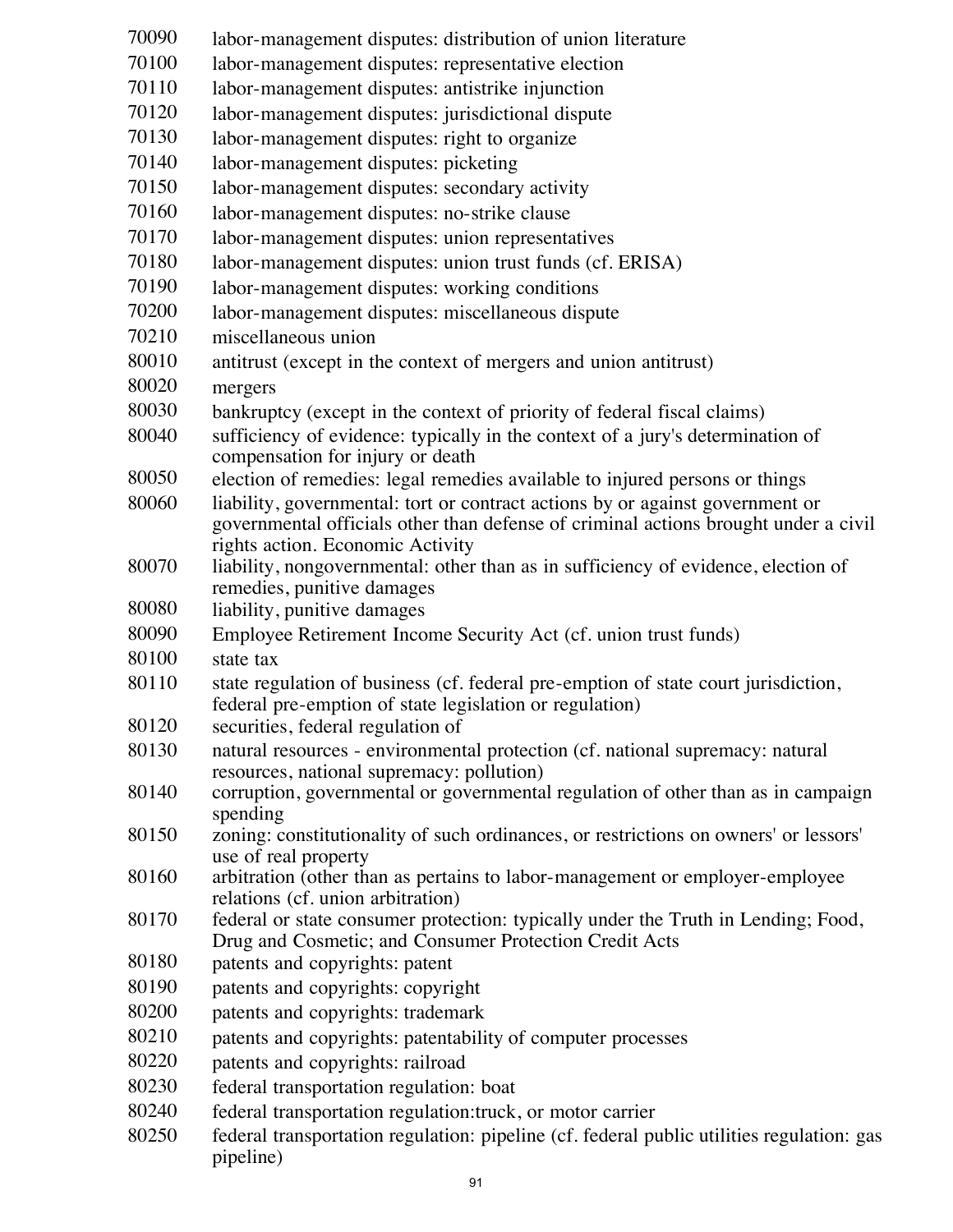- pipeline) federal transportation regulation: airline
- federal public utilities regulation: electric power
- federal public utilities regulation: nuclear power
- federal public utilities regulation: oil producer
- federal public utilities regulation: gas producer
- federal public utilities regulation: gas pipeline (cf. federal transportation regulation: pipeline)
- federal public utilities regulation: radio and television (cf. cable television)
- federal public utilities regulation: cable television (cf. radio and television)
- federal public utilities regulation: telephone company
- miscellaneous economic regulation
- 90010 comity, criminal and First Amendment: civil rights
- comity, criminal and First Amendment: criminal procedure
- comity, criminal and First Amendment: First Amendment
- comity, criminal and First Amendment: habeas corpus
- comity, criminal and First Amendment: military
- comity, criminal and First Amendment: obscenity
- comity, criminal and First Amendment: privacy
- comity, criminal and First Amendment: miscellaneous
- comity, civil procedure (cf. comity, criminal and First Amendment)
- assessment of costs or damages: as part of a court order
- Federal Rules of Civil Procedure
- 90120 judicial review of administrative agency's or administrative official's actions and procedures
- mootness (cf. standing to sue: live dispute)
- venue
- no merits: writ improvidently granted
- no merits: dismissed for want of a substantial or properly presented federal question
- no merits: dismissed for want of jurisdiction (cf. judicial administration: Supreme Court jurisdiction or authority on appeal from federal district courts or courts of appeals)
- no merits: adequate non-federal grounds for decision
- no merits: remand to determine basis of state court decision (cf. judicial administration: state law)
- no merits: miscellaneous
- standing to sue: adversary parties
- standing to sue: direct injury
- standing to sue: legal injury
- standing to sue: personal injury
- standing to sue: justiciable question
- standing to sue: live dispute
- standing to sue: parens patriae standing
- standing to sue: statutory standing
- standing to sue: private or implied cause of action
- standing to sue: taxpayer's suit
- standing to sue: miscellaneous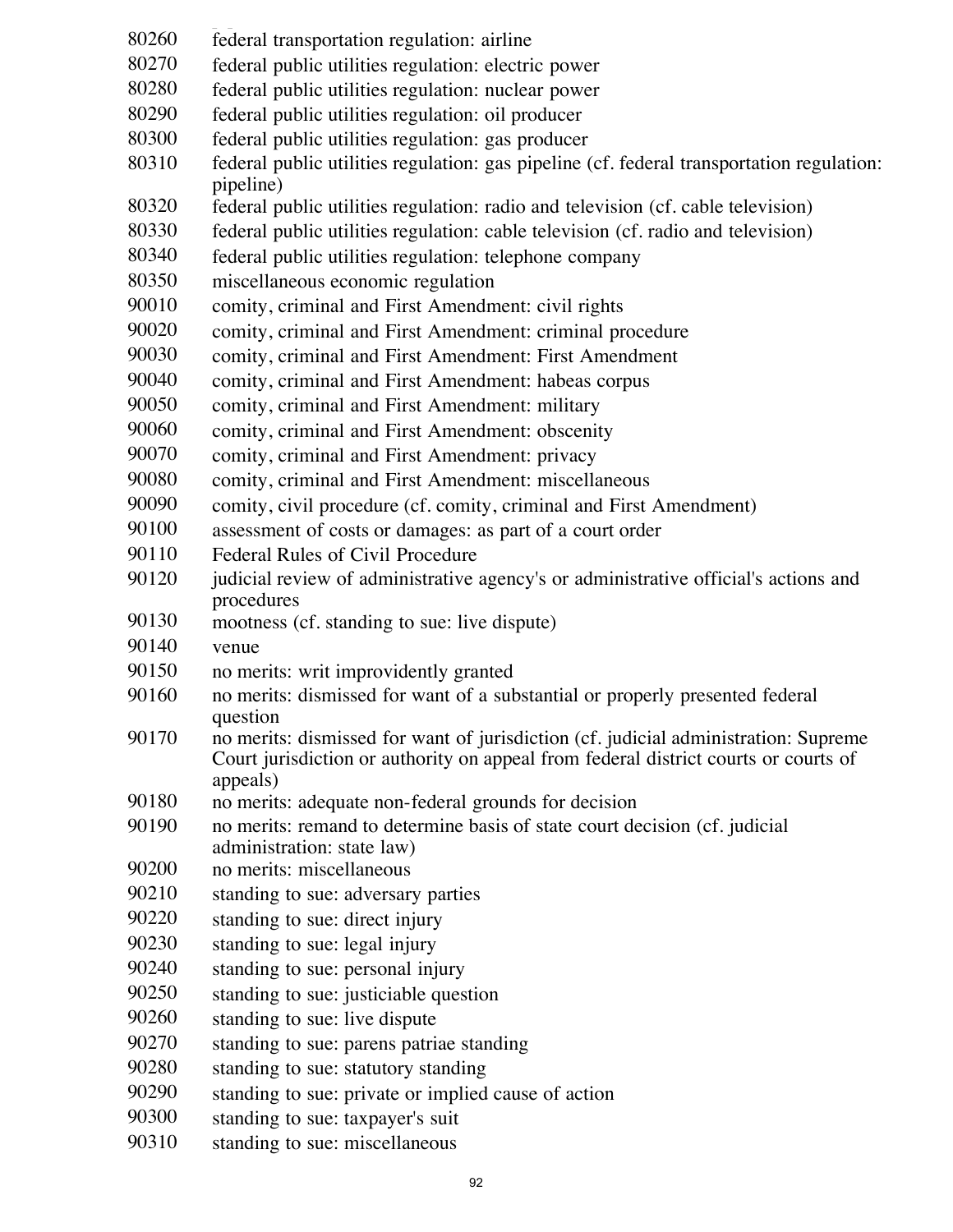| 90320  | judicial administration: jurisdiction or authority of federal district courts                                                             |
|--------|-------------------------------------------------------------------------------------------------------------------------------------------|
| 90330  | judicial administration: jurisdiction or authority of federal courts of appeals                                                           |
| 90340  | judicial administration: Supreme Court jurisdiction or authority on appeal from<br>federal district courts or courts of appeals (cf. 753) |
| 90350  | judicial administration: Supreme Court jurisdiction or authority on appeal from<br>highest state court                                    |
| 90360  | judicial administration: jurisdiction or authority of the Court of Claims                                                                 |
| 90370  | judicial administration: Supreme Court's original jurisdiction                                                                            |
| 90380  | judicial administration: review of non-final order                                                                                        |
| 90390  | judicial administration: change in state law (cf. no merits: remand to determine                                                          |
|        | basis of state court decision)                                                                                                            |
| 90400  | judicial administration: federal question (cf. no merits: dismissed for want of a                                                         |
|        | substantial or properly presented federal question)                                                                                       |
| 90410  | judicial administration: ancillary or pendent jurisdiction                                                                                |
| 90420  | judicial administration: extraordinary relief                                                                                             |
| 90430  | judicial administration: certification (cf. objection to reason for denial of certiorari<br>or appeal)                                    |
| 90440  | judicial administration: resolution of circuit conflict, or conflict between or among<br>other courts                                     |
| 90450  | judicial administration: objection to reason for denial of certiorari or appeal                                                           |
| 90460  | judicial administration: collateral estoppel or res judicata                                                                              |
| 90470  | judicial administration: interpleader                                                                                                     |
| 90480  | judicial administration: untimely filing                                                                                                  |
| 90490  | judicial administration: Act of State doctrine                                                                                            |
| 90500  | judicial administration: miscellaneous                                                                                                    |
| 90510  | judicial administration: Supreme Court's certiorari or appeal jurisdiction                                                                |
| 90520  | miscellaneous judicial power                                                                                                              |
| 100010 | federal-state ownership dispute (cf. Submerged Lands Act)                                                                                 |
| 100020 | federal pre-emption of state court jurisdiction                                                                                           |
| 100030 | federal pre-emption of state legislation or regulation                                                                                    |
| 100040 | Submerged Lands Act (cf. federal-state ownership dispute)                                                                                 |
| 100050 | national supremacy: commodities                                                                                                           |
| 100060 | national supremacy: intergovernmental tax immunity                                                                                        |
| 100070 | national supremacy: marital and family relationships and property, including<br>obligation of child support                               |
| 100080 | national supremacy: natural resources (cf. natural resources - environmental<br>protection)                                               |
| 100090 | national supremacy: pollution, air or water (cf. natural resources - environmental<br>protection)                                         |
| 100100 | national supremacy: public utilities (cf. federal public utilities regulation)                                                            |
| 100110 | national supremacy: state tax (cf. state tax)                                                                                             |
| 100120 | national supremacy: miscellaneous                                                                                                         |
| 100130 | miscellaneous federalism                                                                                                                  |
| 110010 | boundary dispute between states                                                                                                           |
| 110020 | non-real property dispute between states                                                                                                  |
| 110030 | miscellaneous interstate relations conflict                                                                                               |
| 120010 | federal taxation, typically under provisions of the Internal Revenue Code                                                                 |
| 120020 | federal taxation of gifts, personal, and professional expenses                                                                            |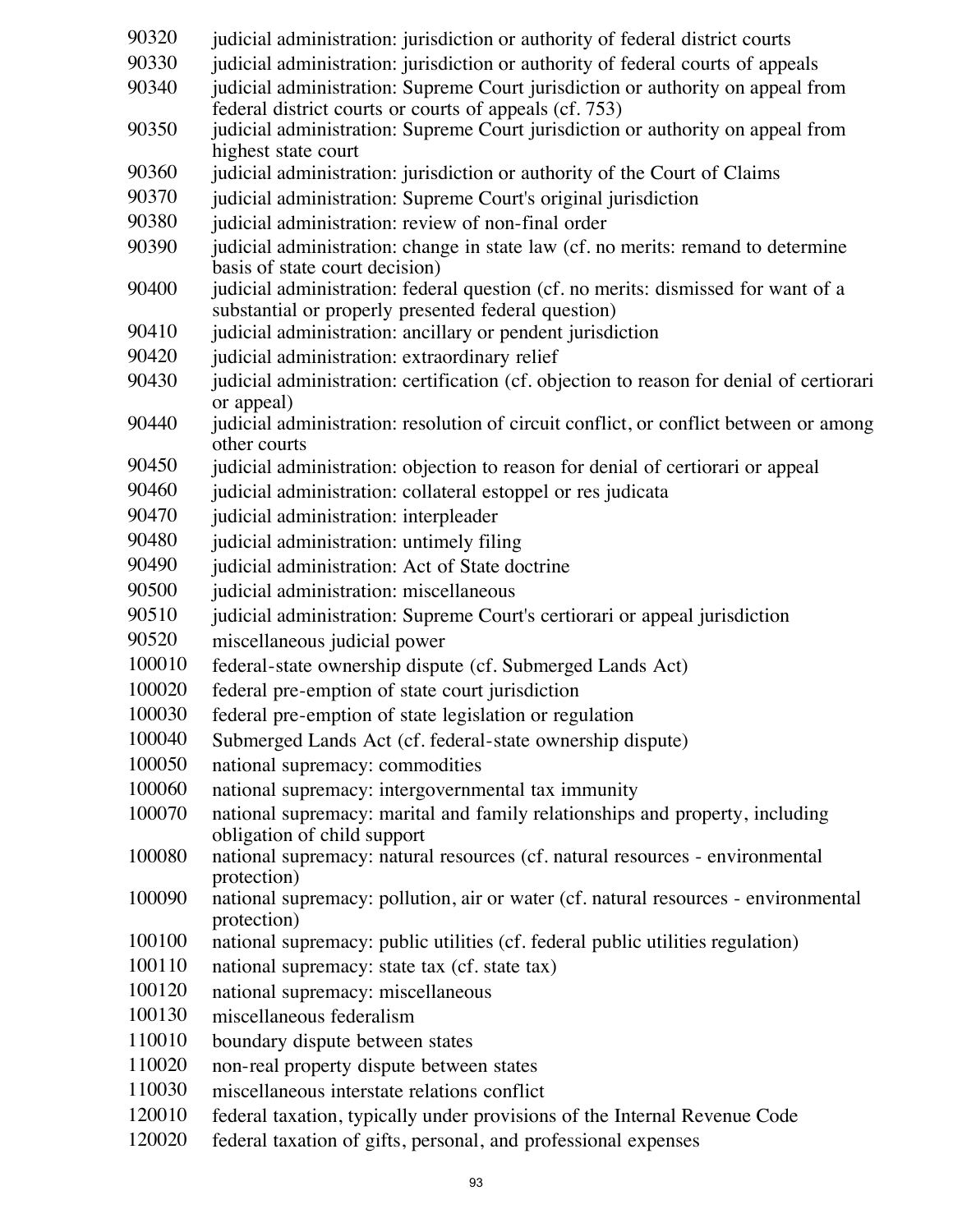- priority of federal fiscal claims: over those of the states or private entities
- miscellaneous federal taxation (cf. national supremacy: state tax)
- legislative veto
- miscellaneous

### A14 varIssuesAreas

*13 Distinct Values*

varIssuesAreas is used in conjunction with: *issueArea*

#### **Values:**

- Criminal Procedure
- Civil Rights
- First Amendment
- Due Process
- Privacy
- Attorneys
- Unions
- Economic Activity
- Judicial Power
- Federalism
- Interstate Relations
- Federal Taxation
- Miscellaneous

### A15 varJurisdiction

*10 Distinct Values*

varJurisdiction is used in conjunction with: *jurisdiction*

- cert
- appeal
- bail
- certification
- docketing fee
- rehearing or restored to calendar for reargument
- injunction
- mandamus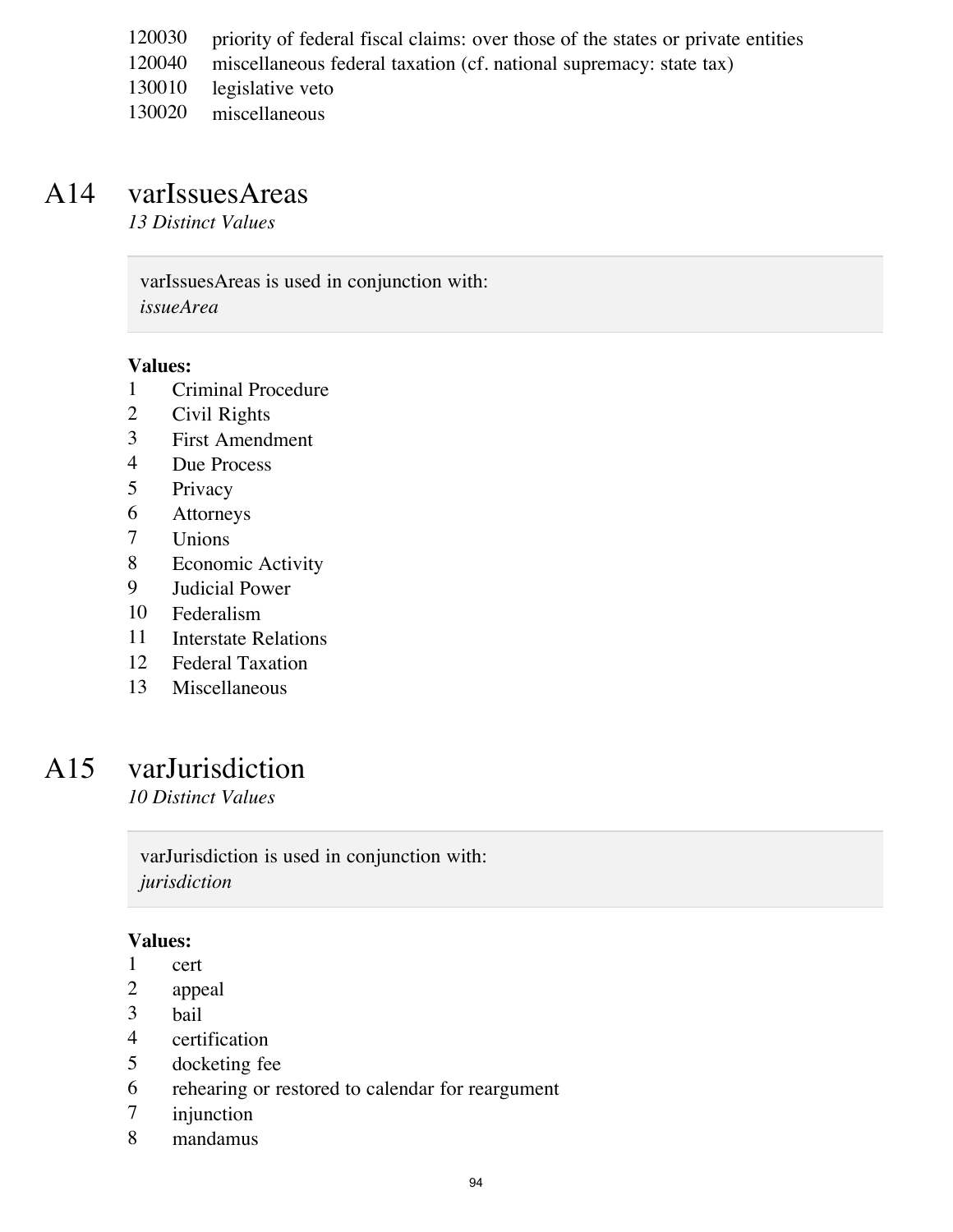9 original<br>12 stav

stay

# A16 varJusticeDirection

*2 Distinct Values*

varJusticeDirection is used in conjunction with: *direction*

### **Values:**

- 1 conservative
- 2 liberal

# A17 varJusticeMajority

*2 Distinct Values*

varJusticeMajority is used in conjunction with: *majority*

### **Values:**

- 1 dissent
- 2 majority

# A18 varJusticeOpinion

*3 Distinct Values*

varJusticeOpinion is used in conjunction with: *opinion*

### **Values:**

- 1 justice wrote no opinion
- 2 justice wrote an opinion
- 3 justice co-authored an opinion

### A19 varJustices

*111 Distinct Values*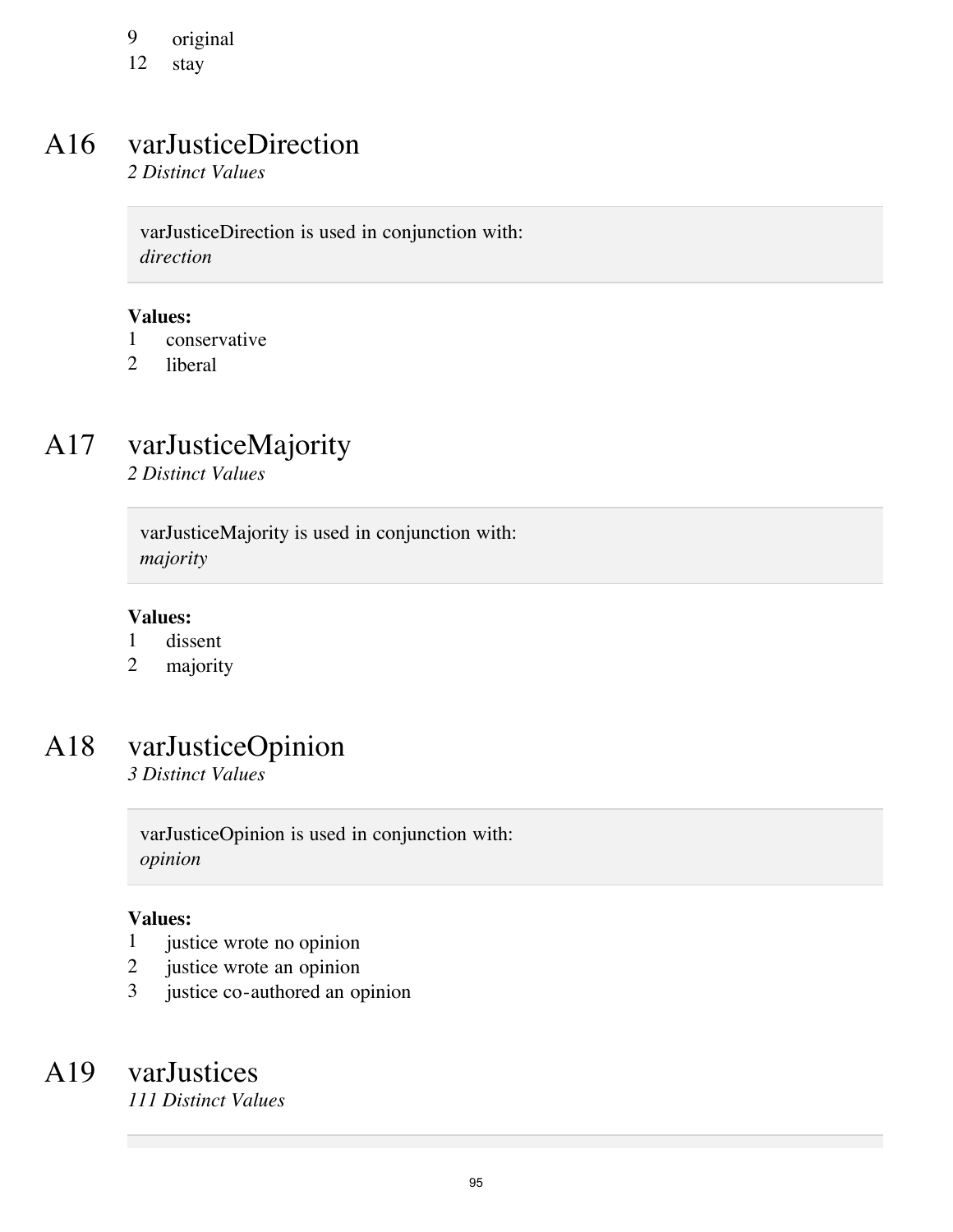varJustices is used in conjunction with: *majOpinWriter majOpinAssigner justice justiceName firstAgreement secondAgreement*

# **Values:**<br>1 **J**<sub>2</sub>

- 1 Jay<br>2 Rutl
- 2 Rutledge<br>3 Cushing
- Cushing
- 4 Wilson<br>5 Blair
- **Blair**
- Iredell
- Johnson
- Paterson
- Rutledge
- Chase
- Ellsworth
- Washington
- Moore
- Marshall
- Johnson
- Livingston
- Todd
- Duvall
- Story
- Thompson
- Trimble
- McLean
- Baldwin
- Wayne
- Taney
- Barbour
- Catron
- McKinley
- Daniel
- Nelson
- Woodbury
- Grier
- Curtis
- Campbell
- Clifford
- Swayne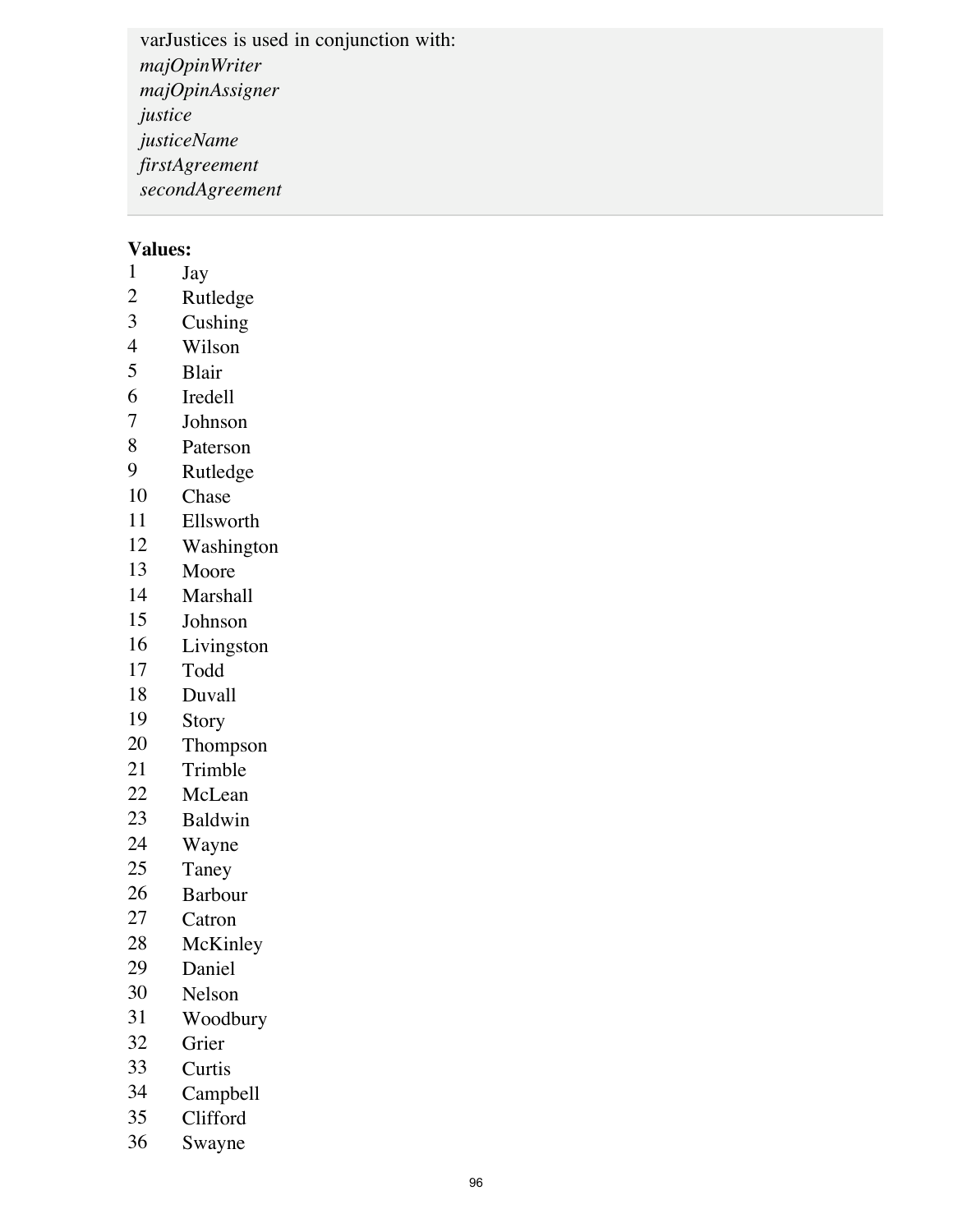- 37 Miller<br>38 Davis
- Davis
- Field
- Chase
- Strong
- Hunt
- Waite
- Harlan
- Woods
- Matthews
- Gray
- Blatchford
- Lamar
- Fuller
- Brewer
- Brown
- Shiras
- Jackson
- White
- Peckham
- 57 McKenna<br>58 Holmes
- 58 Holmes<br>59 Day
- Day
- Moody
- Lurton
- Hughes
- Van Devanter
- Lamar
- Pitney
- McReynolds
- Brandeis
- Clarke
- 69 Taft<br>70 Suth
- Sutherland
- Butler
- Sanford
- Stone
- Hughes
- Roberts
- Cardozo
- **Black**
- 78 Reed<br>79 Frank
- Frankfurter
- Douglas
- Murphy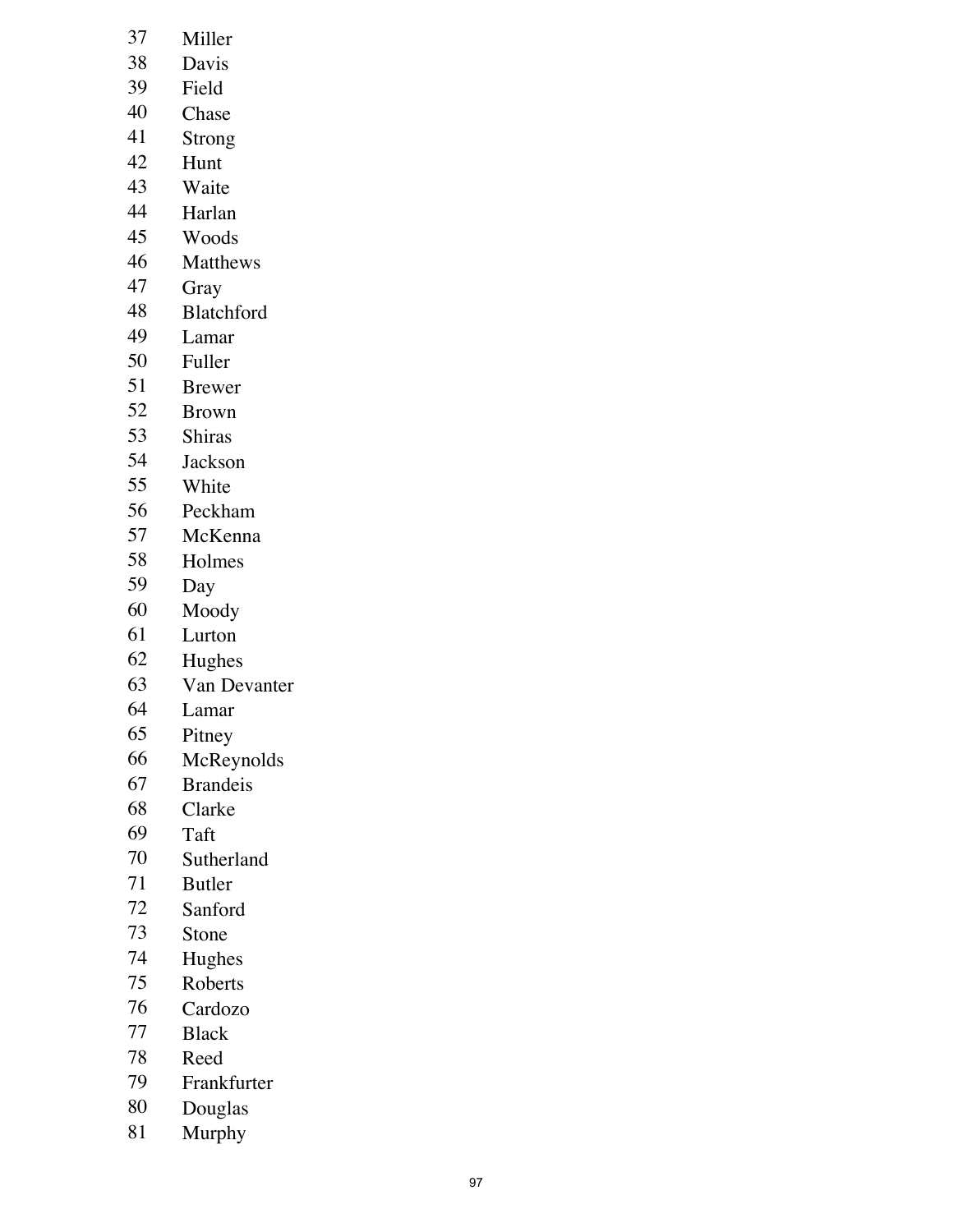- 82 Byrnes<br>83 Jackson
- **Jackson**
- Rutledge
- Burton
- Vinson
- Clark
- Minton
- Warren
- Harlan
- Brennan
- Whittaker
- Stewart
- White
- Goldberg
- Fortas
- Marshall
- Burger
- Blackmun
- Powell
- Rehnquist
- Stevens
- O'Connor
- Scalia
- Kennedy
- Souter
- Thomas
- Ginsburg
- Breyer
- Roberts
- Alito

### A20 varLawArea

*8 Distinct Values*

### varLawArea is used in conjunction with: *lawType*

- 1 Constitution<br>2 Constitutions
- **Constitutional Amendment**
- Federal Statute
- Court Rules
- Other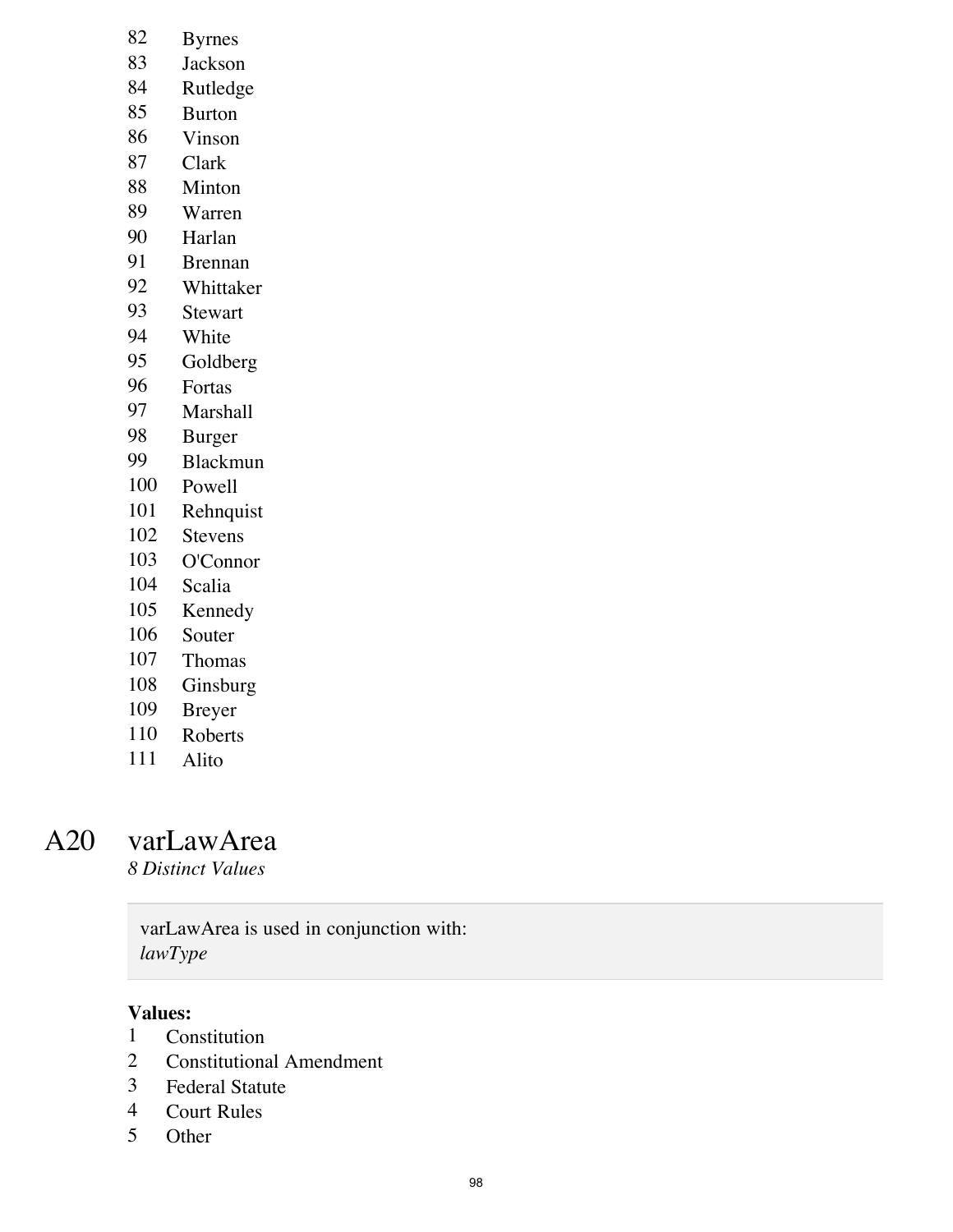- 6 Infrequently litigated statutes (title and section of U.S. Code)<br>7 Infrequently litigate statute (volume and page of session laws)
- Infrequently litigate statute (volume and page of session laws)
- No Legal Provision

# A21 varLcDisagreement

*2 Distinct Values*

varLcDisagreement is used in conjunction with: *lcDisagreement*

### **Values:**

- no mention that dissent occurred
- dissent in ct whose dec the sct reviewed

### A22 varLegalProvisions

*195 Distinct Values*

varLegalProvisions is used in conjunction with: *lawSupp*

#### **Values:**

### -99 no legal Provision

- Article I, Section 1 (delegation of powers)
- Article I, Section 10 (ex post facto)
- Article I, Section 2, Paragraph 1 (composition of the House of Representatives)
- Article I, Section 2, Paragraph 3 (apportionment of Representatives)
- Article I, Section 4, Paragraph 1 (elections clause)
- Article I, Section 5, Paragraph 1 (congressional qualifications)
- Article I, Section 6, Paragraph 1 (speech or debate clause)
- Article I, Section 6, Paragraph 2 (civil appointments)
- Article I, Section 7, Paragraph 1 (origination clause)
- Article I, Section 7, Paragraph 2 (separation of powers)
- Article I, Section 8, Paragraph 1 (spending, general welfare, or uniformity clause)
- Article I, Section 8, Paragraph 3 (interstate commerce clause)
- Article I, Section 8, Paragraph 4 (bankruptcy clause)
- Article I, Section 8, Paragraph 7 (postal power)
- Article I, Section 8, Paragraph 8 (patent and copyright clause)
- Article I, Section 8, Paragraph 11 (war power)
- Article I, Section 8, Paragraph 14 (governance of the armed forces)
- Article I, Section 8, Paragraph 15 (call-up of militia)
- Article I, Section 8, Paragraph 16 (organizing the militia)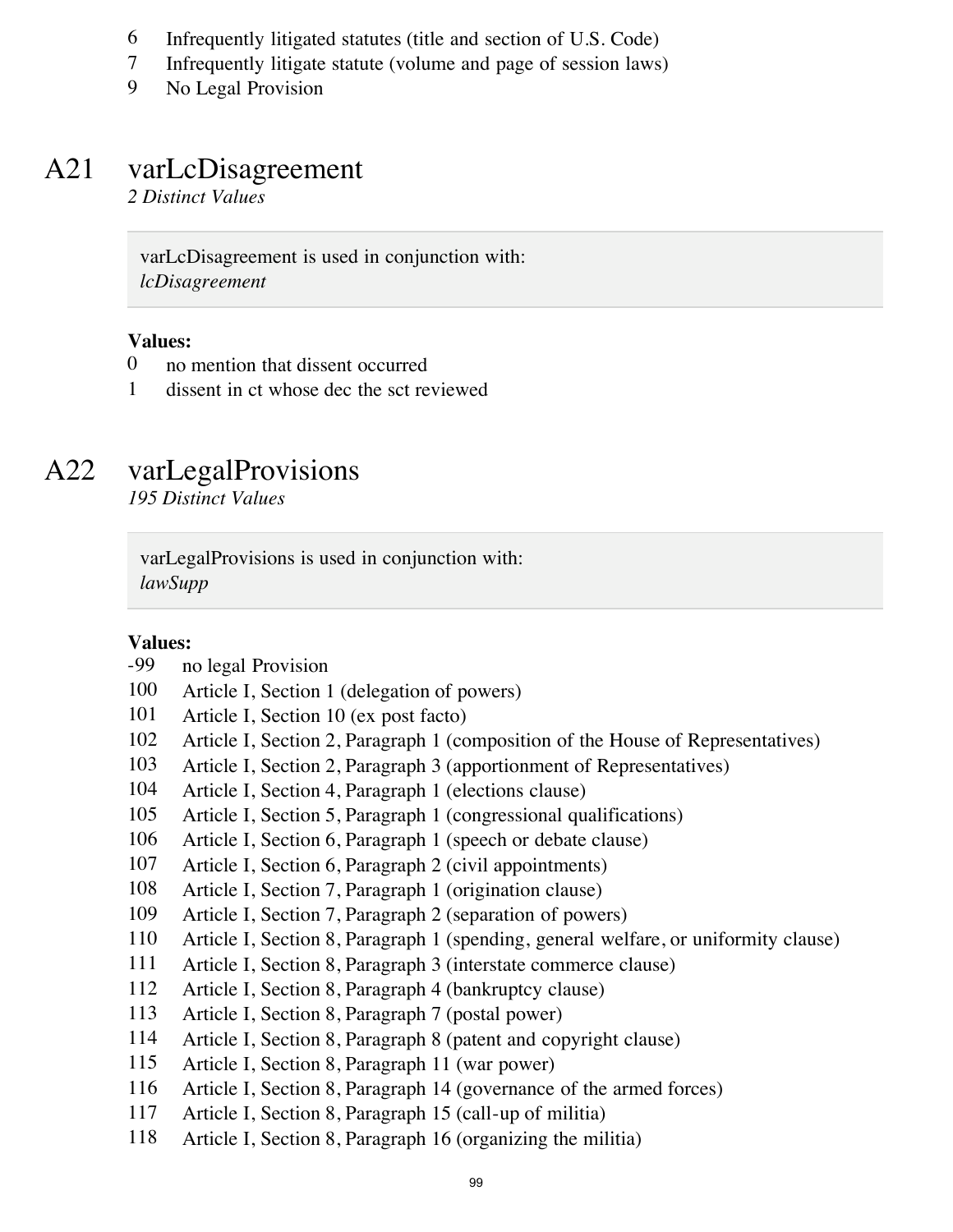- Article I, Section 8, Paragraph 17 (governance of the District of Columbia and lands purchased from the states)
- Article I, Section 8, Paragraph 18 (necessary and proper clause)
- Article I, Section 9, Paragraph 2 (suspension of the writ of habeas corpus)
- Article I, Section 9, Paragraph 3 (bill of attainder or ex post facto law)
- Article I, Section 9, Paragraph 4 (direct tax)
- Article I, Section 9, Paragraph 5 (export clause)
- Article I, Section 9, Paragraph 6 (preference to ports)
- Article I, Section 9, Paragraph 7 (appropriations clause)
- Article I, Section 10 (state bill of attainder or ex post facto law)
- Article I, Section 10, Paragraph 1 (contract clause)
- Article I, Section 10, Paragraph 2 (export-import clause)
- Article I, Section 10, Paragraph 3 (compact clause)
- Article II, Section 1 (executive power)
- Article II, Section 1, Paragraph 8 (oath provision)
- Article II, Section 2 (commander-in-chief)
- Article II, Section 2, Paragraph 1 (presidential pardoning power)
- Article II, Section 2, Paragraph 2 (appointments clause)
- Article III, Section 1, Paragraph 1 (judicial power)
- Article III, Section 1, Paragraph 2 (good behavior and compensation clause of federal judges)
- Article III, Section 2 (extent of judicial power)
- Article III, Section 2, Paragraph 1 (case or controversy requirement)
- Article III, Section 2, Paragraph 2 (original jurisdiction)
- Article III, Section 2, Paragraph 3 (vicinage requirement)
- Article III, Section 3 (treason clause)
- Article IV, Section 1 (full faith and credit clause)
- Article IV, Section 2, Paragraph 1 (privileges and immunities clause)
- Article IV, Section 2, Paragraph 2 (extradition clause)
- Article IV, Section 3, Paragraph 2 (property clause)
- Article IV, Section 4 (guarantee clause)
- Article VI, Section 2 (supremacy clause)
- Article VI, Section 3 (oath provision)
- First Amendment (speech, press, and assembly)
- First Amendment (association)
- First Amendment (free exercise of religion)
- First Amendment (establishment of religion)
- First Amendment (petition clause)
- Fourth Amendment
- Fifth Amendment (double jeopardy)
- Fifth Amendment (due process)
- Fifth Amendment (grand jury)
- Fifth Amendment (Miranda warnings)
- Fifth Amendment (self-incrimination)
- Fifth Amendment (takings clause)
- Fifth Amendment (equal protection)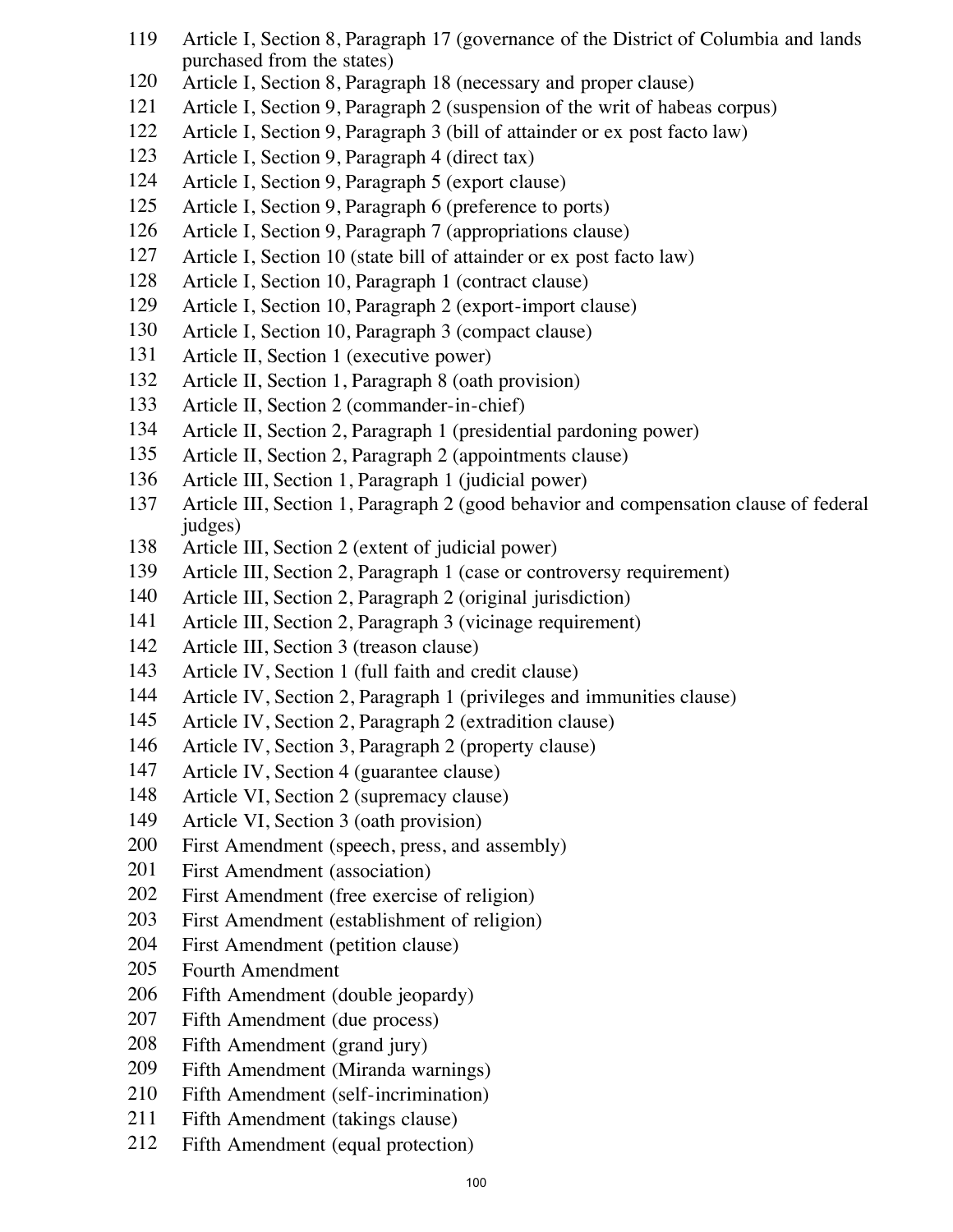- Sixth Amendment (right to confront and cross-examine, compulsory process)
- Sixth Amendment (right to counsel)
- Sixth Amendment (right to trial by jury)
- Sixth Amendment (speedy trial)
- Sixth Amendment (other provisions)
- Seventh Amendment
- Eighth Amendment (prohibition of excessive bail)
- Eighth Amendment (prohibition of excessive fines)
- Eighth Amendment (cruel and unusual punishment)
- Ninth Amendment
- Tenth Amendment
- Eleventh Amendment
- Twelfth Amendment
- Thirteenth Amendment (both sections 1 and 2)
- Fourteenth Amendment (privileges and immunities clause)
- Fourteenth Amendment (reduction in representation clause)
- Fourteenth Amendment (citizenship clause)
- Fourteenth Amendment (due process)
- Fourteenth Amendment (equal protection)
- Fourteenth Amendment (enforcement clause)
- Fifteenth Amendment (other provisions)
- Fifteenth Amendment (enforcement clause)
- Sixteenth Amendment
- Seventeenth Amendment
- Twenty-First Amendment
- Twenty-Fourth Amendment
- Americans with Disabilities Act
- Age Discrimination in Employment
- Aid to Families with Dependent Children provisions of the Social Security Act, plus amendments
- Clean Air, plus amendments
- Administrative Procedure, or Administrative Orders Review
- Atomic Energy
- Bankruptcy Code, Bankruptcy Act or Rules, or Bankruptcy Reform Act of 1978
- Medicaid provisions of the Social Security Act
- Medicare provisions of the Social Security Act
- Clayton
- Reconstruction Civil Rights Acts (42 U.S.C. ¤ 1978)
- Reconstruction Civil Rights Acts (42 U.S.C. ¤ 1981)
- Reconstruction Civil Rights Acts (42 U.S.C. ¤ 1982)
- Reconstruction Civil Rights Acts (42 U.S.C. ¤ 1983)
- Reconstruction Civil Rights Acts (42 U.S.C. ¤ 1985)
- Reconstruction Civil Rights Acts (42 U.S.C. ¤ 1986)
- Civil Rights Act of 1964 (public accommodations)
- Civil Rights Act of 1957
- Civil Rights Act of 1991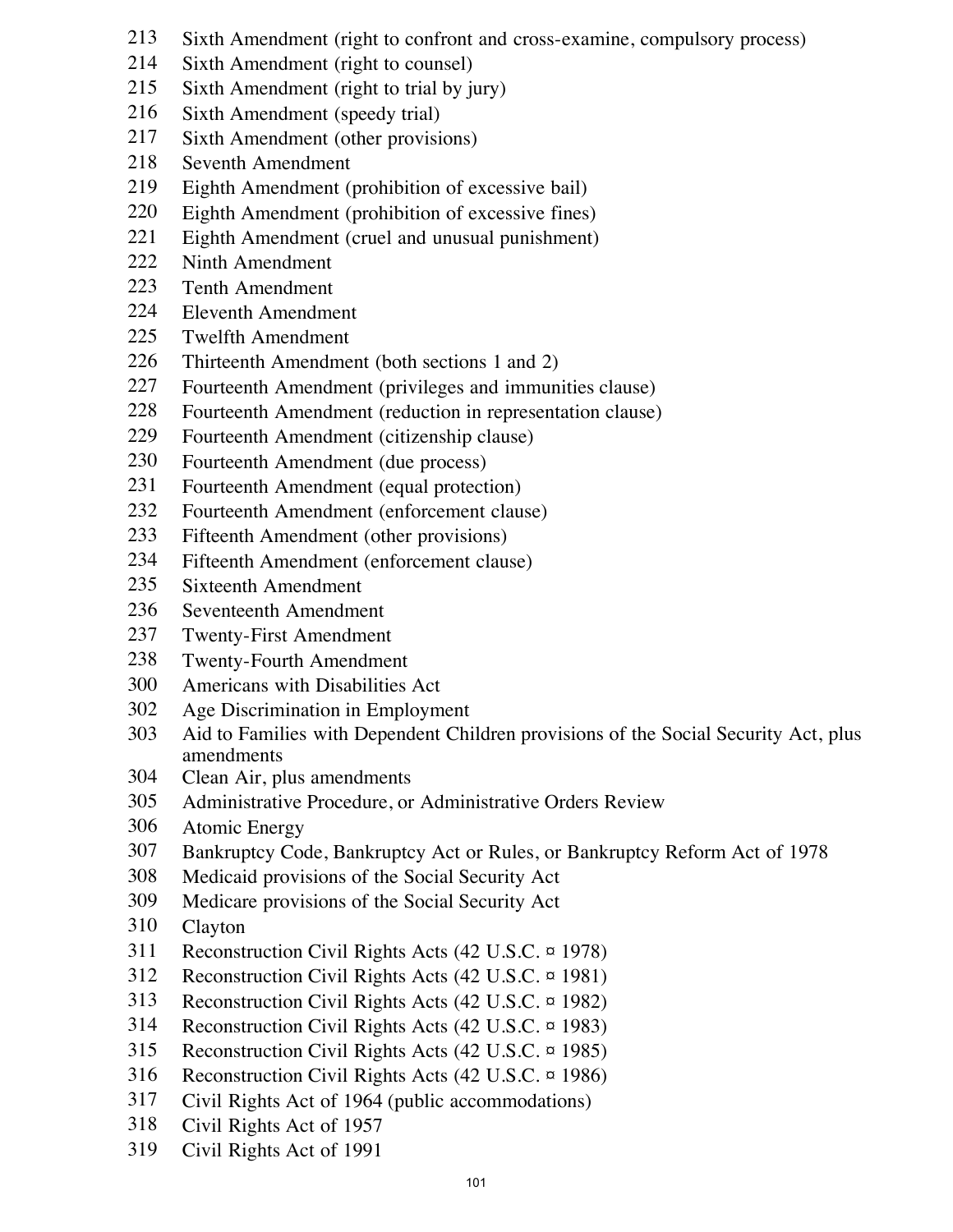- Statutory provisions of the District of Columbia
- Equal Access to Justice
- Education Amendments of 1972
- Employee Retirement Income Security, as amended
- Elementary and Secondary Education
- Federal False Claims
- Communication Act of 1934, as amended
- Federal Employees' Compensation
- Civil Rights Attorney's Fees Awards
- Federal Employers' Liability, as amended
- Federal Election Campaign
- Family Educational Rights and Privacy (Buckley Amendment)
- Federal Food, Drug, and Cosmetic, and related statutes
- Federal Insecticide, Fungicide, and Rodenticide
- Fair Labor Standards
- Freedom of Information, Sunshine, or Privacy Act
- Federal Power
- Federal Trade Commission
- Federal Water Pollution Control (Clean Water), plus amendments
- Omnibus Crime Control and Safe Streets, National Firearms, Organized Crime Control, Comprehensive Crime Control, or Gun Control Acts
- Education of the Handicapped, Education for All Handicapped Children, or Individuals with Disabilities Education Acts, or related statutes, as amended
- 28 U.S.C. ¤ 2241-2255 (habeas corpus)
- Fair Housing
- Interstate Commerce, as amended
- Immigration and Naturalization, Immigration, Nationality, or Illegal Immigration Reform and Immigrant Responsibility Acts, as amended
- Internal Revenue Code
- Internal Security
- Jencks
- Jones, or Death on the High Seas
- Longshoremen and Harbor Workers' Compensation
- Labor-Management Relations
- Labor-Management Reporting and Disclosure
- Motor Carrier
- Miller
- National Environmental Policy
- Natural Gas, or Natural Gas Policy Acts
- National Labor Relations, as amended
- Norris-LaGuardia
- Occupational Safety and Health
- Public Utility Regulatory Policy
- Rehabilitation
- Religious Freedom Restoration
- Racketeer Influenced and Corrupt Organizations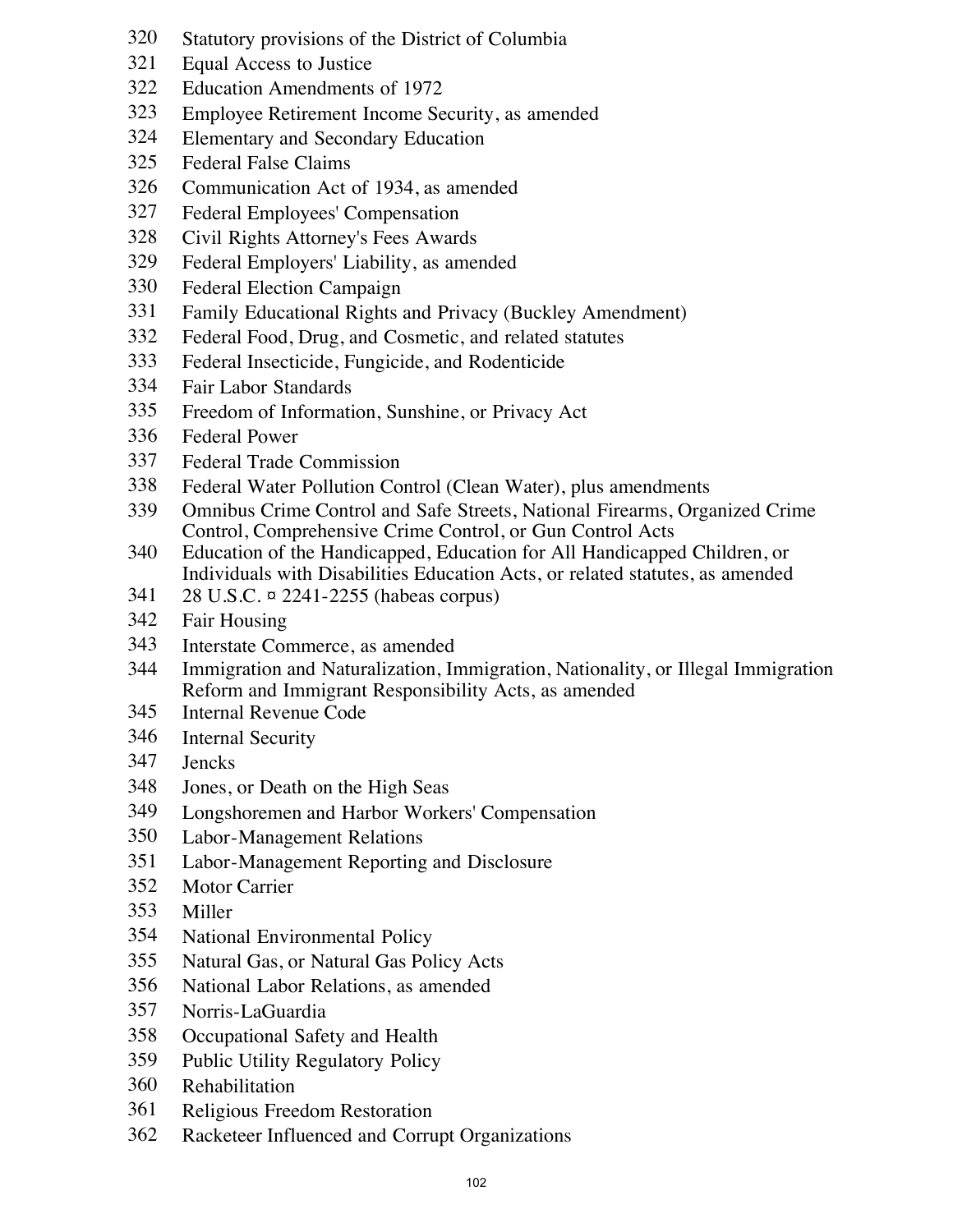- Railway Labor
- Robinson-Patman
- Securities Act of 1933, the Securities and Exchange Act of 1934, or the Williams Act
- Selective Service, Military Selective Service, or Universal Military Service and Training Acts
- Sherman
- Submerged Lands Acts
- Smith, Subversive Activities Control, Communist Control, or other similar federal legislation
- Social Security, as amended, including Social Security Disability Benefits Reform Act
- Supplemental Security Income
- State or local legislative enactments
- Truth in Lending
- Federal Tort Claims, or Alien Tort Statute
- Tucker
- Trading with the Enemy Act, as amended
- Universal Code of Military Justice
- Voting Rights Act of 1965, plus amendments
- Reconstruction Civil Rights Acts (42 U.S.C. ¤ 1971)
- Reconstruction Civil Rights Acts (42 U.S.C. ¤ 1999)
- Civil Rights Act of 1964 (Title II)
- Civil Rights Act of 1964 (Title IV)
- Civil Rights Act of 1964 (other)
- Civi Rights Act of 1964 (Title VII)
- Civi Rights Act of 1964 (Title IX)
- Civi Rights Act of 1964 (Title VI)
- Federal Rules of Civil Procedure, including Appellate Procedure, or relevant rules of a circuit court
- Federal Rules of Criminal Procedure, or relevant rules of a circuit court
- Federal Rules of Evidence
- Supreme Court Rules
- Abstention Doctrine
- Retroactive application of a constitutional right
- Exclusionary Rule (Fourth Amendment)
- Exclusionary Rule (Right to Counsel)
- Exclusionary Rule (Miranda warnings)
- Harmless Error
- Res Judicata
- Estoppel
- Write Improvidently Granted
- Treaty
- Interstate Compact
- Executive Order
- Territory Statute
- Infrequently litigated statutes (title and section of U.S. Code)
- Infrequently litigate statute (volume and page of session laws)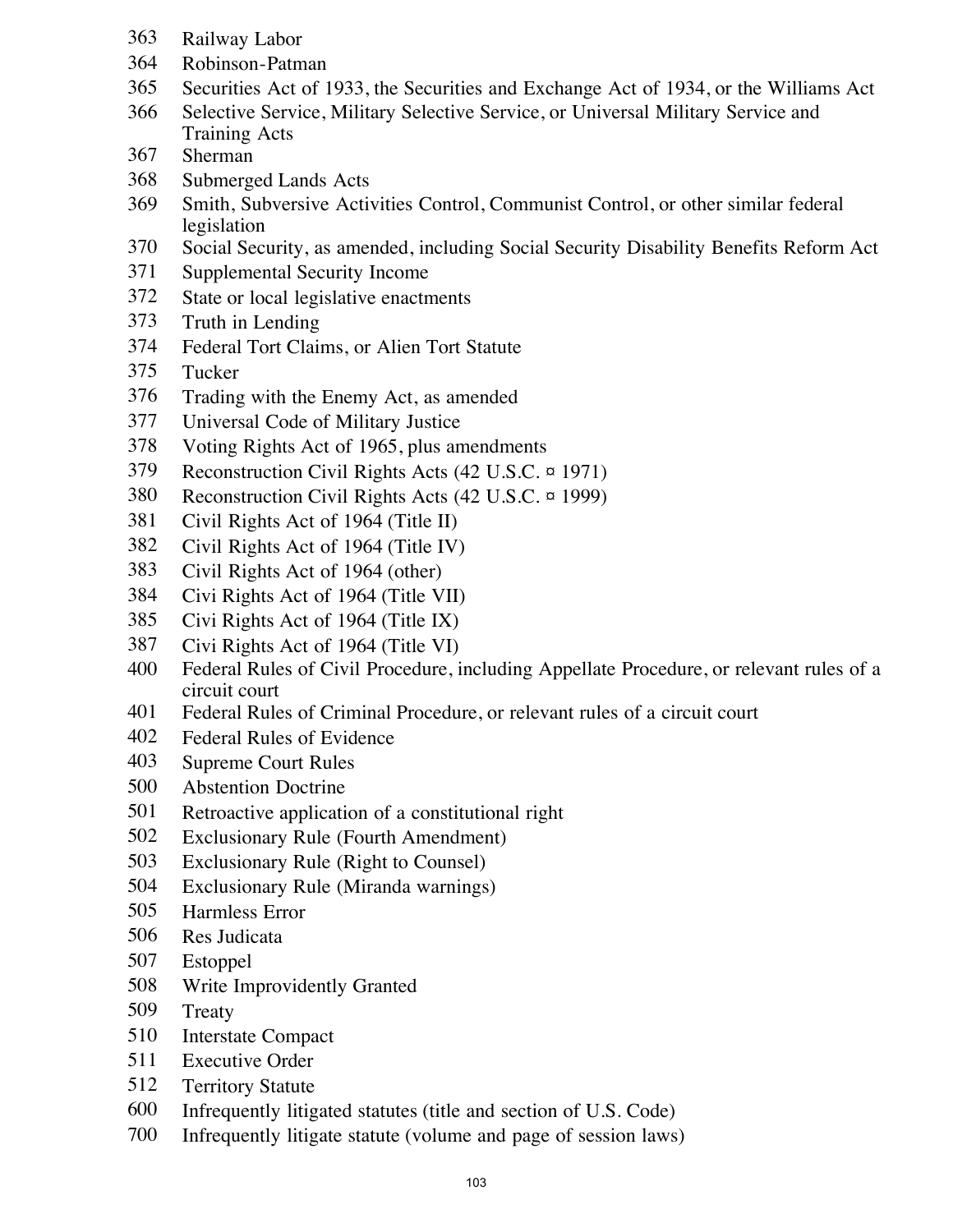### A23 varNaturalCourt

*77 Distinct Values*

varNaturalCourt is used in conjunction with: *naturalCourt*

- Jay 1
- Jay 2
- Jay 3
- Jay 4
- Rutledge 1
- 202 No Chief (Post-Rutledge)<br>301 Ellsworth 1
- Ellsworth 1
- Ellsworth 2
- Ellsworth 3
- Marshall 1
- Marshall 2
- Marshall 3
- Marshall 4
- Marshall 5
- Marshall 6
- Marshall 7
- Marshall 8
- Marshall 9
- Marshall 10
- Taney 1
- Taney 2
- 503 Taney 3<br>504 Taney 4
- Taney 4
- Taney 5
- Taney 6
- Taney 7
- Taney 8
- Taney 9
- Taney 10
- Taney 11
- Taney 12
- Taney 13
- Taney 14
- Taney 15
- Chase 1
- Chase 2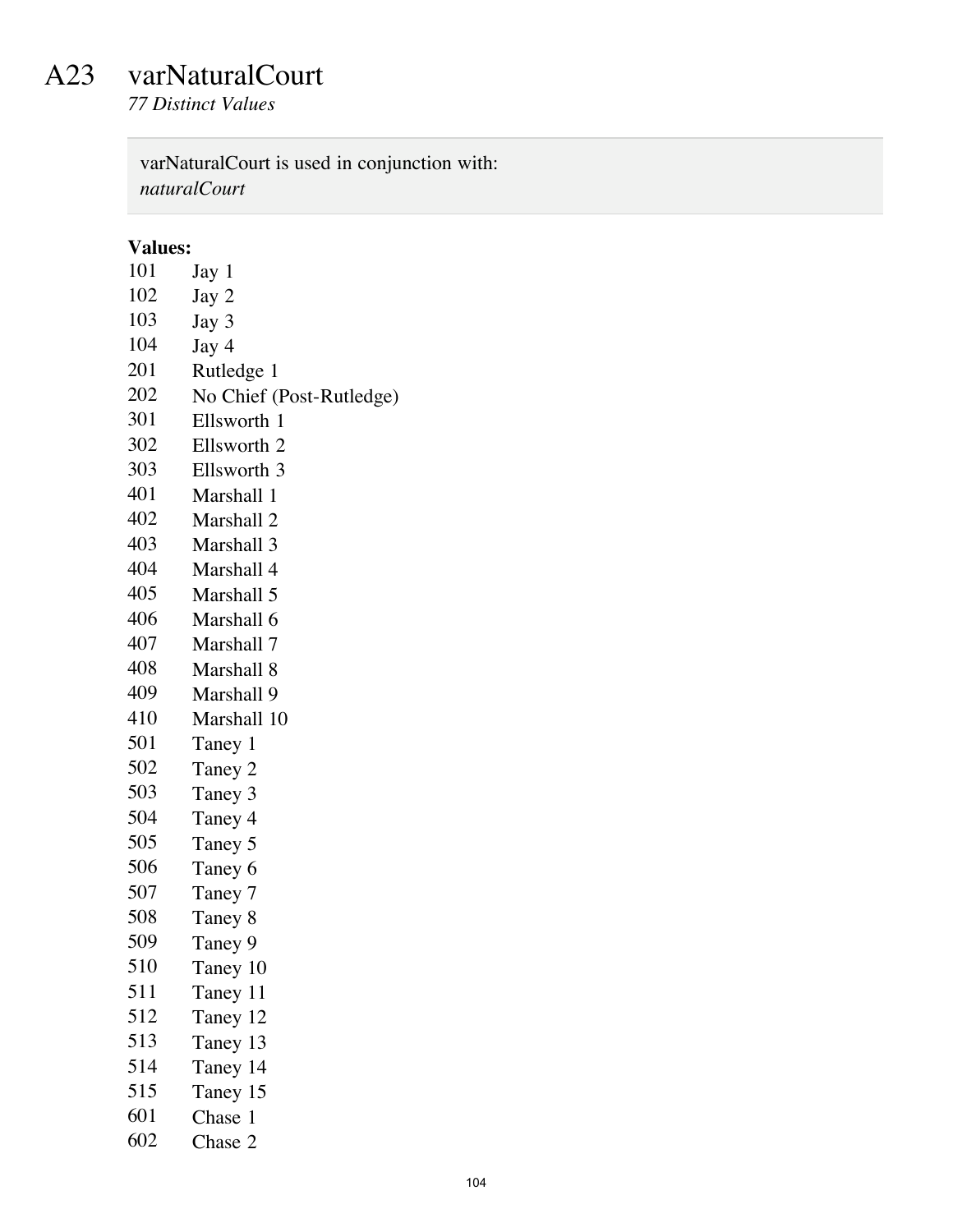| 603  | Chase 3                  |
|------|--------------------------|
| 701  | Waite 1                  |
| 702  | Waite 2                  |
| 703  | Waite 3                  |
| 704  | Waite 4                  |
| 705  | Waite 5                  |
| 706  | Waite 6                  |
| 707  | Waite 7                  |
| 801  | Fuller Courts 1          |
| 901  | White Courts 1           |
| 1001 | Taft Courts 1            |
| 1101 | Hughes Courts 1          |
| 1201 | Stone Courts 1           |
| 1301 | <b>Vinson Courts 1</b>   |
| 1401 | Warren Court 1           |
| 1402 | <b>Warren Court 2</b>    |
| 1403 | Warren Court 3           |
| 1404 | <b>Warren Court 4</b>    |
| 1405 | Warren Court 5           |
| 1406 | Warren Court 6           |
| 1407 | Warren Court 7           |
| 1408 | <b>Warren Court 8</b>    |
| 1409 | Warren Court 9           |
| 1410 | <b>Warren Court 10</b>   |
| 1411 | <b>Warren Court 11</b>   |
| 1501 | <b>Burger Court 1</b>    |
| 1502 | <b>Burger Court 2</b>    |
| 1503 | <b>Burger Court 3</b>    |
| 1504 | <b>Burger Court 4</b>    |
| 1505 | <b>Burger Court 5</b>    |
| 1506 | <b>Burger Court 6</b>    |
| 1507 | <b>Burger Court 7</b>    |
| 1601 | Rehnquist Court 1        |
| 1602 | <b>Rehnquist Court 2</b> |
| 1603 | <b>Rehnquist Court 3</b> |
| 1604 | <b>Rehnquist Court 4</b> |
| 1605 | <b>Rehnquist Court 5</b> |
| 1606 | Rehnquist Court 6        |
| 1607 | <b>Rehnquist Court 7</b> |
| 1701 | Roberts Court 1          |
| 1702 | Roberts Court 2          |

# A24 varParties

*300 Distinct Values*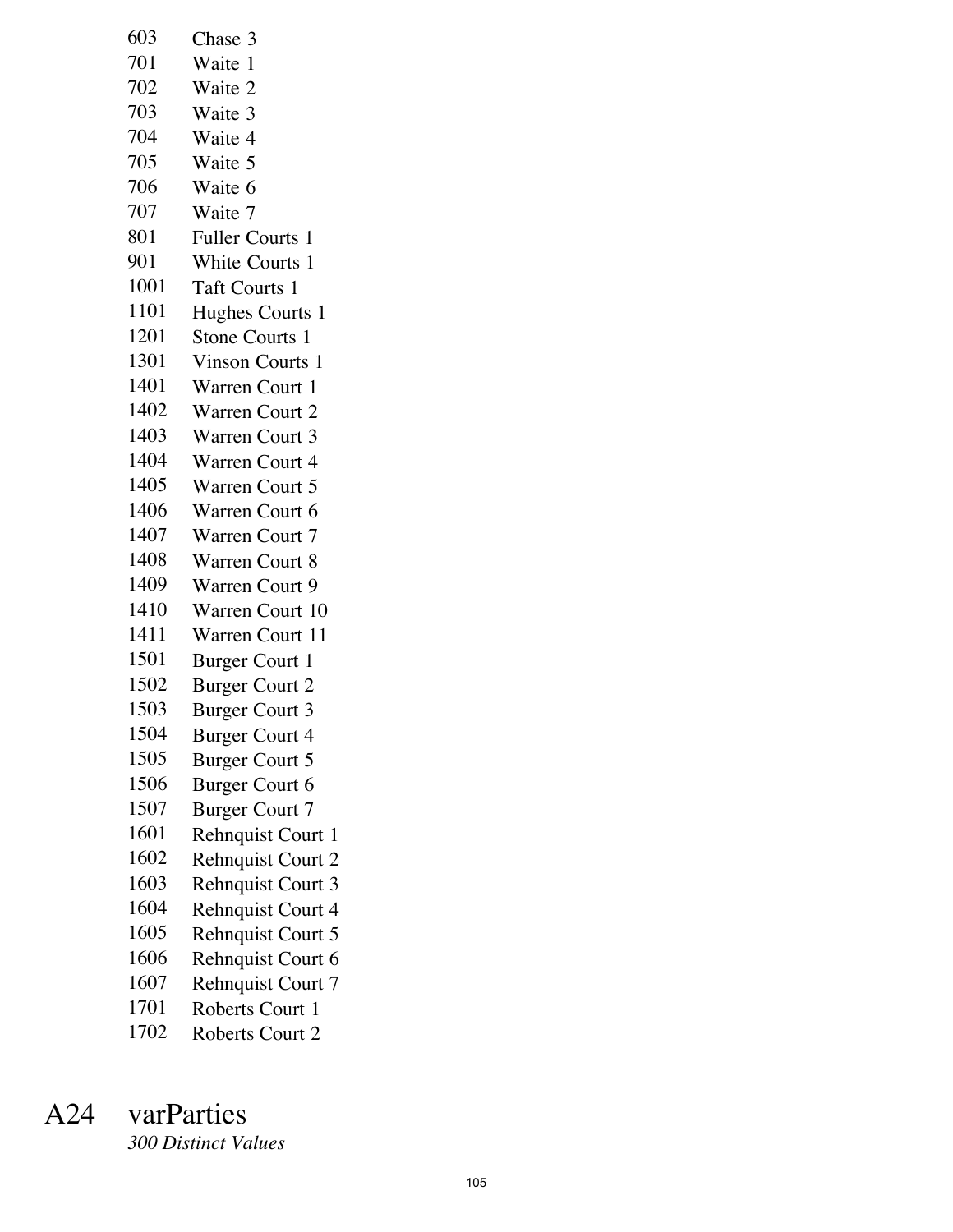varParties is used in conjunction with: *petitioner respondent*

- attorney general of the United States, or his office
- specified state board or department of education
- city, town, township, village, or borough government or governmental unit
- state commission, board, committee, or authority
- county government or county governmental unit, except school district
- court or judicial district
- state department or agency
- governmental employee or job applicant
- female governmental employee or job applicant
- minority governmental employee or job applicant
- minority female governmental employee or job applicant
- federal government corporation not listed among agencies in variable 8
- retired or former governmental employee
- U.S. House of Representatives
- interstate compact
- judge
- state legislature, house, or committee
- local governmental unit other than a county, city, town, township, village, or borough
- governmental official, or an official of an agency established under an interstate compact
- state or U.S. supreme court
- 21 local school district or board of education
- U.S. Senate
- U.S. senator
- foreign nation or instrumentality
- state or local governmental taxpayer, or executor of the estate of
- state college or university
- United States
- State
- person accused, indicted, or suspected of crime
- advertising business or agency
- agent, fiduciary, trustee, or executor
- airplane manufacturer, or manufacturer of parts of airplanes
- airline
- distributor, importer, or exporter of alcoholic beverages
- alien, person subject to a denaturalization proceeding, or one whose citizenship is revoked
- American Medical Association
- National Railroad Passenger Corp.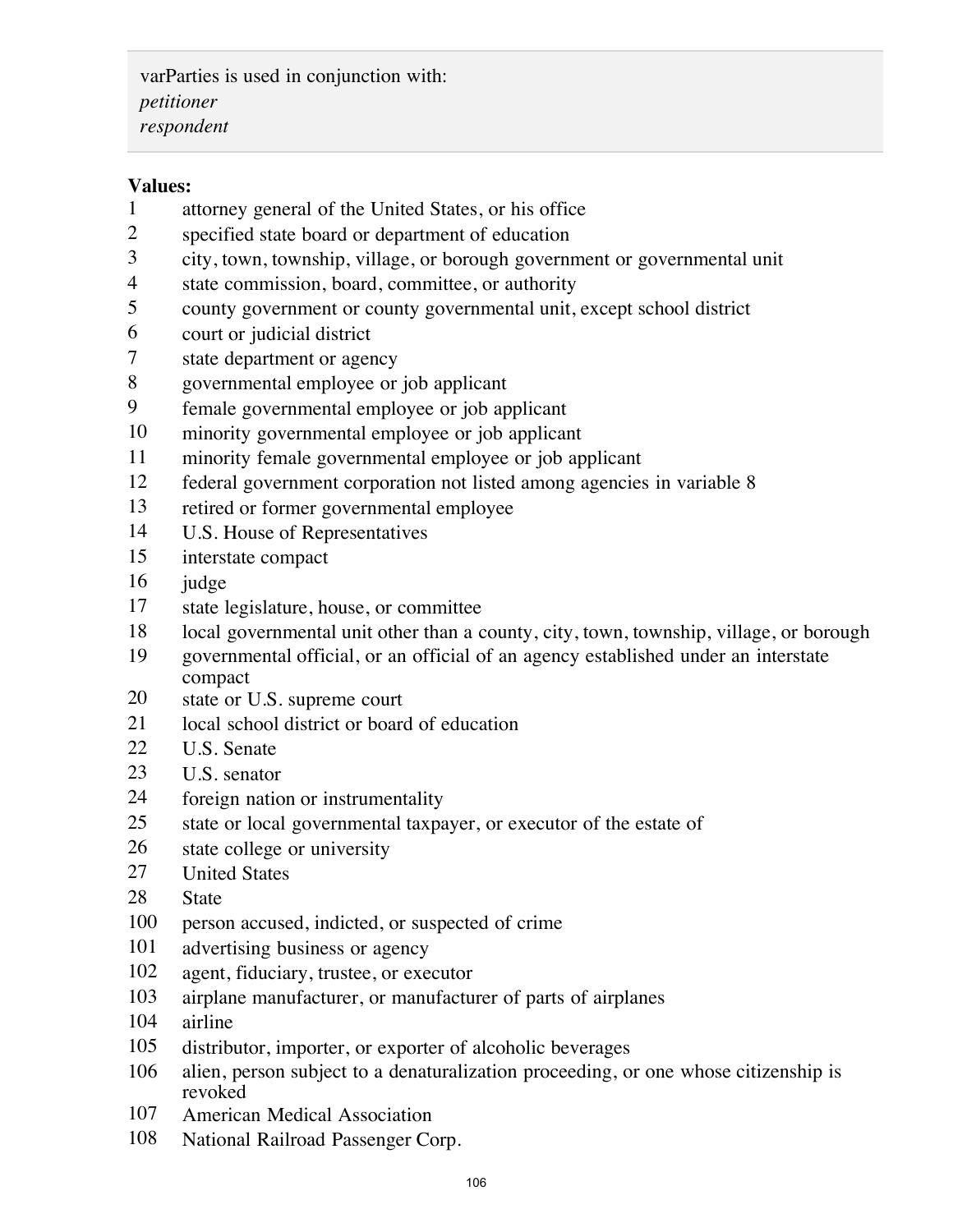- amusement establishment, or recreational facility
- arrested person, or pretrial detainee
- attorney, or person acting as such;includes bar applicant or law student, or law firm
- author, copyright holder
- bank, savings and loan, credit union, investment company
- bankrupt person or business, including trustee in bankruptcy, or business in reorganization
- establishment serving liquor by the glass, or package liquor store
- water transportation, stevedore
- bookstore, newsstand, printer, bindery, purveyor or distributor of books or magazines
- brewery, distillery
- broker, stock exchange, investment or securities firm
- construction industry
- bus or motorized passenger transportation vehicle
- business, corporation
- buyer, purchaser
- cable TV
- car dealer
- person convicted of crime
- tangible property, other than real estate, including contraband
- chemical company
- child, children, including adopted or illegitimate
- religious organization, institution, or person
- private club or facility
- coal company or coal mine operator
- computer business or manufacturer, hardware or software
- consumer, consumer organization
- creditor, including institution appearing as such; e.g., a finance company
- person allegedly criminally insane or mentally incompetent to stand trial
- defendant
- debtor, excluding bankrupt person or business
- real estate developer
- disabled person or disability benefit claimant
- distributor
- person subject to selective service, including conscientious objector
- drug manufacturer
- druggist, pharmacist, pharmacy
- employee, or job applicant, including beneficiaries of
- employer-employee trust agreement, employee health and welfare fund, or multiemployer pension plan
- electric equipment manufacturer
- electric or hydroelectric power utility, power cooperative, or gas and electric company
- eleemosynary institution or person
- environmental organization
- employer.If employer's relations with employees are governed by the nature of the employer's business (e.g., RR, BOAT), rather than labor law generally, the more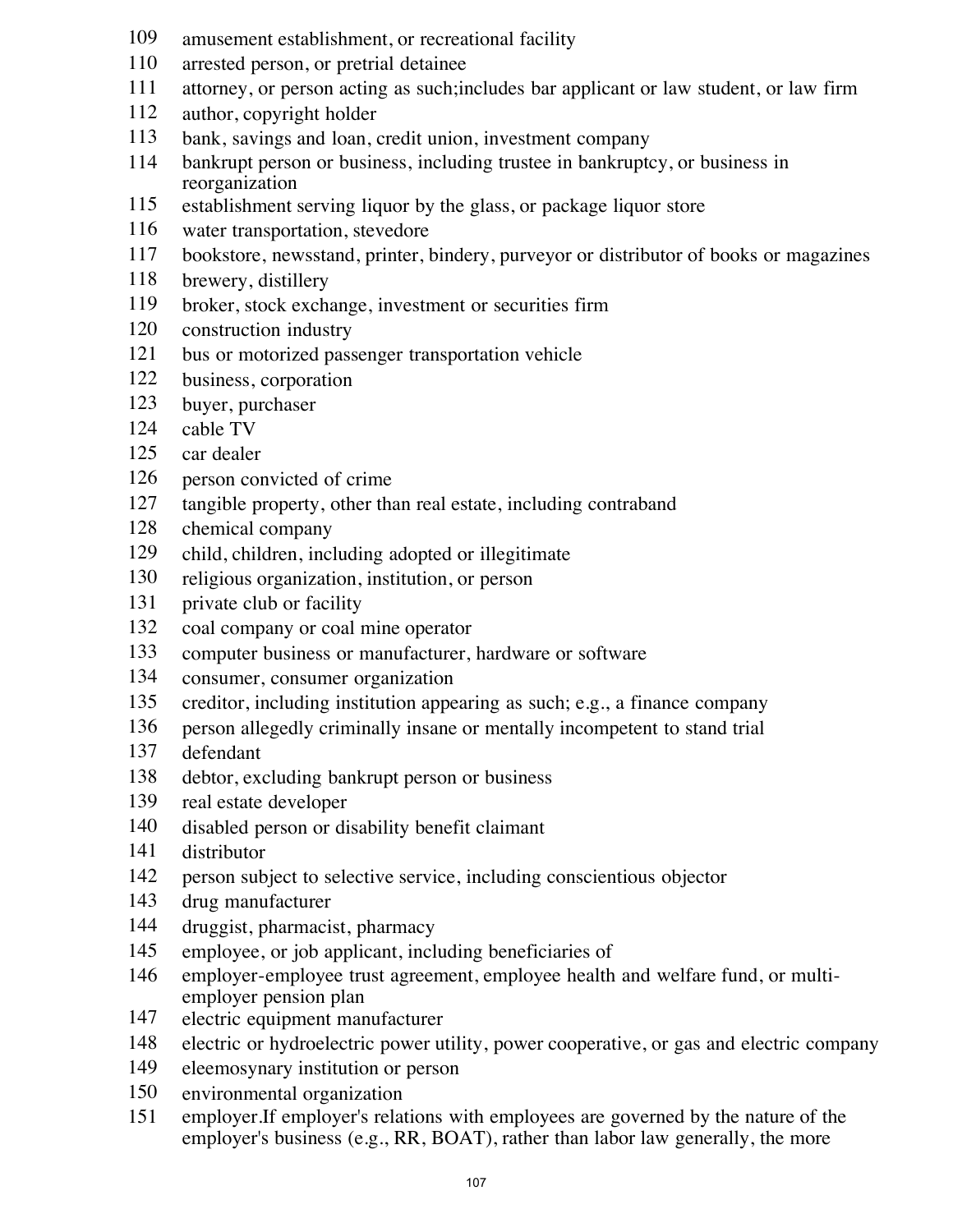employer's business (e.g., RR, BOAT), rather than labor law generally, the more specific designation is used in place of ER.

- farmer, farm worker, or farm organization
- father
- female employee or job applicant
- female
- movie, play, pictorial representation, theatrical production, actor, or exhibitor or distributor of
- fisherman or fishing company
- food, meat packing, or processing company, stockyard
- foreign (non-American) nongovernmental entity
- franchiser
- franchisee
- homosexual person or organization
- person who guarantees another's obligations
- handicapped individual, or organization of devoted to
- health organization or person, nursing home, medical clinic or laboratory, chiropractor
- heir, or beneficiary, or person so claiming to be
- hospital, medical center
- husband, or ex-husband
- involuntarily committed mental patient
- Indian, including Indian tribe or nation
- insurance company, or surety
- inventor, patent assigner, trademark owner or holder
- investor
- injured person or legal entity, nonphysically and non-employment related
- juvenile
- government contractor
- holder of a license or permit, or applicant therefor
- magazine
- male
- medical or Medicaid claimant
- medical supply or manufacturing co.
- racial or ethnic minority employee or job applicant
- minority female employee or job applicant
- manufacturer
- management, executive officer, or director, of business entity
- military personnel, or dependent of, including reservist
- mining company or miner, excluding coal, oil, or pipeline company
- mother
- auto manufacturer
- newspaper, newsletter, journal of opinion, news service
- radio and television network, except CABLE TV
- nonprofit organization or business
- nonresident
- nuclear power plant or facility
- owner, landlord, or claimant to ownership, fee interest, or possession of land as well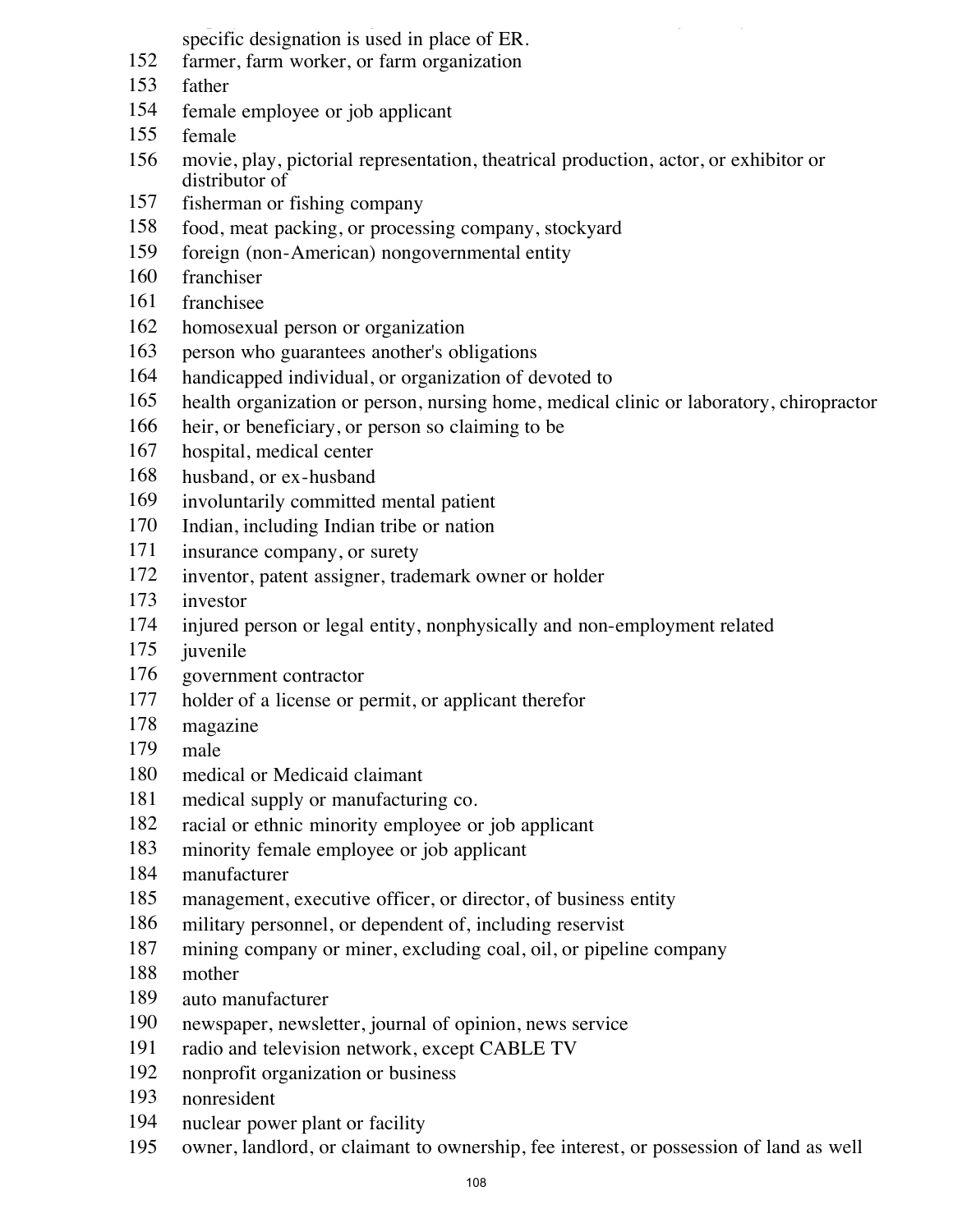owner, landlord, or claimant to ownership, fee interest, or possession of land as well as chattels

- shareholders to whom a tender offer is made
- tender offer
- oil company, or natural gas producer
- elderly person, or organization dedicated to the elderly
- 200 out of state noncriminal defendant
- political action committee
- parent or parents
- parking lot or service
- patient of a health professional
- telephone, telecommunications, or telegraph company
- physician, MD or DO, dentist, or medical society
- public interest organization
- physically injured person, including wrongful death, who is not an employee
- pipe line company
- package, luggage, container
- political candidate, activist, committee, party, party member, organization, or elected official
- indigent, needy, welfare recipient
- indigent defendant
- private person
- prisoner, inmate of penal institution
- professional organization, business, or person
- probationer, or parolee
- protester, demonstrator, picketer or pamphleteer (non-employment related), or nonindigent loiterer
- 219 public utility
- publisher, publishing company
- radio station
- racial or ethnic minority
- person or organization protesting racial or ethnic segregation or discrimination
- racial or ethnic minority student or applicant for admission to an educational institution
- realtor
- journalist, columnist, member of the news media
- resident
- restaurant, food vendor
- retarded person, or mental incompetent
- retired or former employee
- railroad
- private school, college, or university
- seller or vendor
- shipper, including importer and exporter
- shopping center, mall
- spouse, or former spouse
- stockholder, shareholder, or bondholder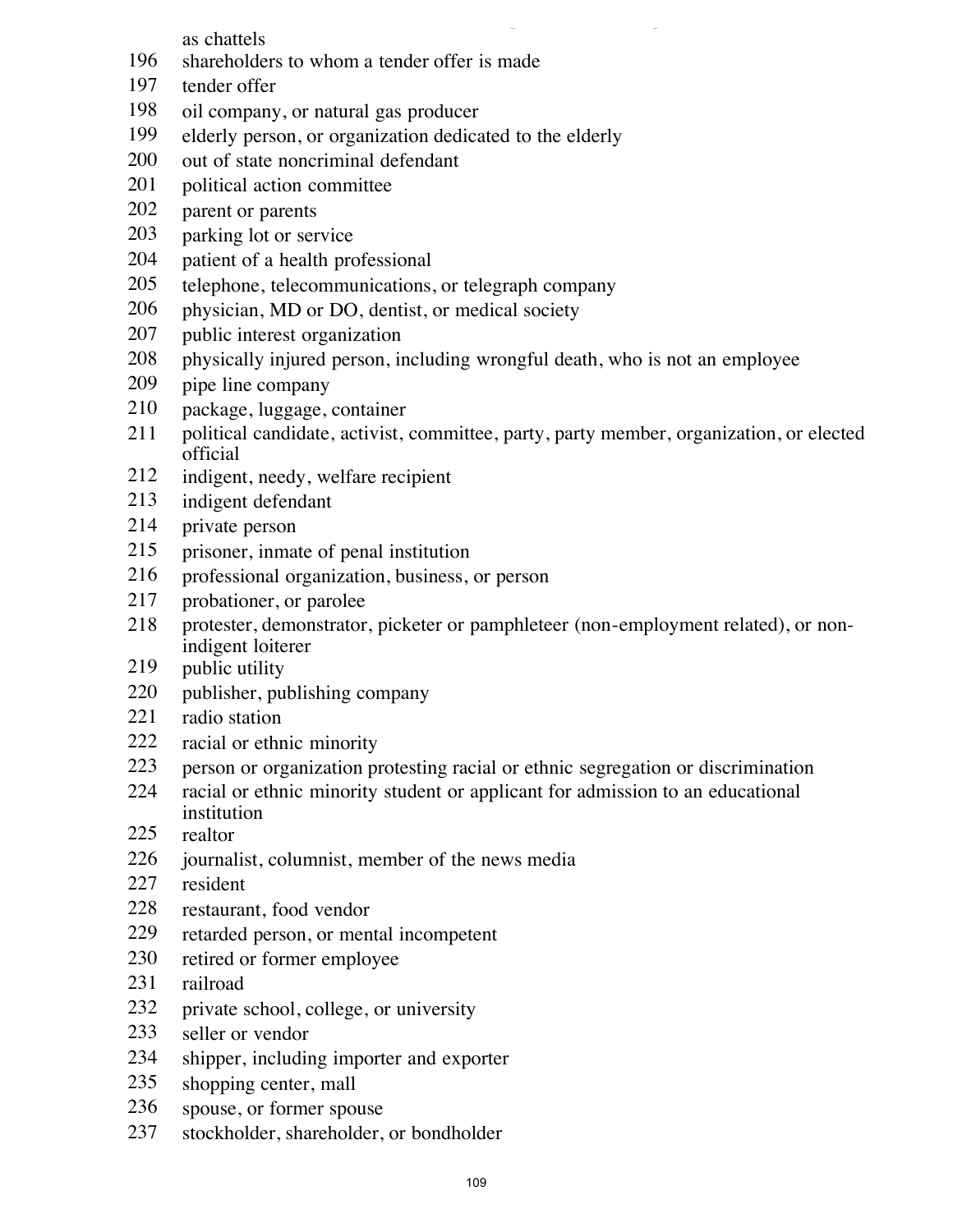- retail business or outlet
- student, or applicant for admission to an educational institution
- taxpayer or executor of taxpayer's estate, federal only
- tenant or lessee
- theater, studio
- forest products, lumber, or logging company
- person traveling or wishing to travel abroad, or overseas travel agent
- trucking company, or motor carrier
- 246 television station
- union member
- unemployed person or unemployment compensation applicant or claimant
- union, labor organization, or official of
- veteran
- voter, prospective voter, elector, or a nonelective official seeking reapportionment or redistricting of legislative districts (POL)
- 252 wholesale trade
- wife, or ex-wife
- witness, or person under subpoena
- network
- Army and Air Force Exchange Service
- Atomic Energy Commission
- Secretary or administrative unit or personnel of the U.S. Air Force
- Department or Secretary of Agriculture
- Alien Property Custodian
- Secretary or administrative unit or personnel of the U.S. Army
- Board of Immigration Appeals
- Bureau of Indian Affairs
- Bureau of Prisons
- Bonneville Power Administration
- Benefits Review Board
- Civil Aeronautics Board
- Bureau of the Census
- Central Intelligence Agency
- Commodity Futures Trading Commission
- Department or Secretary of Commerce
- Comptroller of Currency
- Consumer Product Safety Commission
- Civil Rights Commission
- Civil Service Commission, U.S.
- Customs Service or Commissioner of Customs
- Defense Base Closure and REalignment Commission
- Drug Enforcement Agency
- Department or Secretary of Defense
- Department or Secretary of Energy
- Department or Secretary of the Interior
- Department of Justice or Attorney General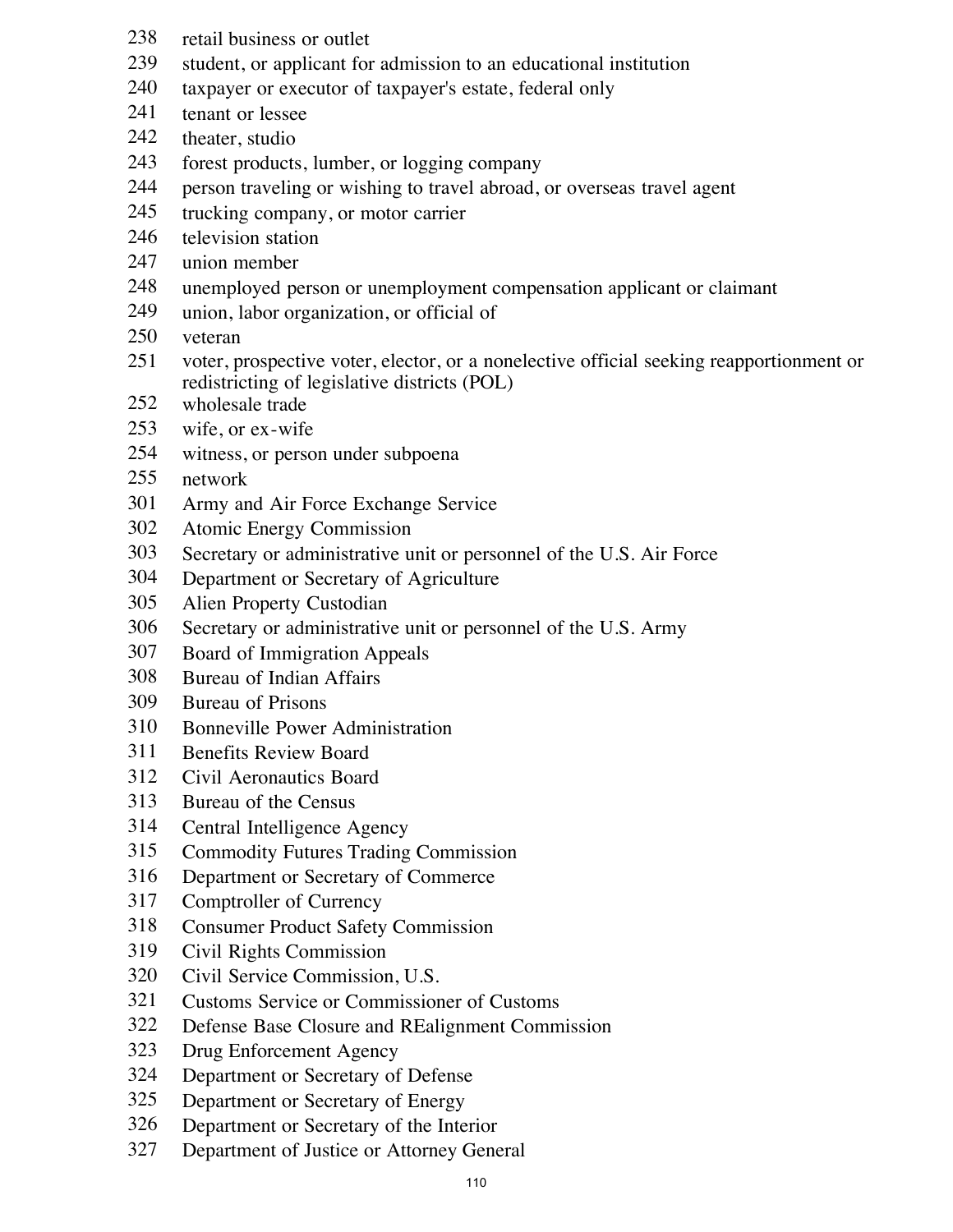- Department or Secretary of State
- Department or Secretary of Transportation
- Department or Secretary of Education
- U.S. Employees' Compensation Commission, or Commissioner
- Equal Employment Opportunity Commission
- Environmental Protection Agency or Administrator
- Federal Aviation Agency or Administration
- Federal Bureau of Investigation or Director
- Federal Bureau of Prisons
- Farm Credit Administration
- Federal Communications Commission
- Federal Credit Union Administration
- Food and Drug Administration
- Federal Deposit Insurance Corporation
- Federal Energy Administration
- Federal Election Commission
- Federal Energy Regulatory Commission
- Federal Housing Administration
- Federal Home Loan Bank Board
- Federal Labor Relations Authority
- Federal Maritime Board
- Federal Maritime Commission
- Farmers Home Administration
- Federal Parole Board
- Federal Power Commission
- Federal Railroad Administration
- Federal Reserve Board of Governors
- Federal Reserve System
- Federal Savings and Loan Insurance Corporation
- Federal Trade Commission
- Federal Works Administration, or Administrator
- General Accounting Office
- Comptroller General
- General Services Administration
- Department or Secretary of Health, Education and Welfare
- Department or Secretary of Health and Human Services
- Department or Secretary of Housing and Urban Development
- Interstate Commerce Commission
- Indian Claims Commission
- Immigration and Naturalization Service, or Director of, or District Director of, or Immigration and Naturalization Enforcement
- Internal Revenue Service, Collector, Commissioner, or District Director of
- Information Security Oversight Office
- Department or Secretary of Labor
- Loyalty Review Board
- Legal Services Corporation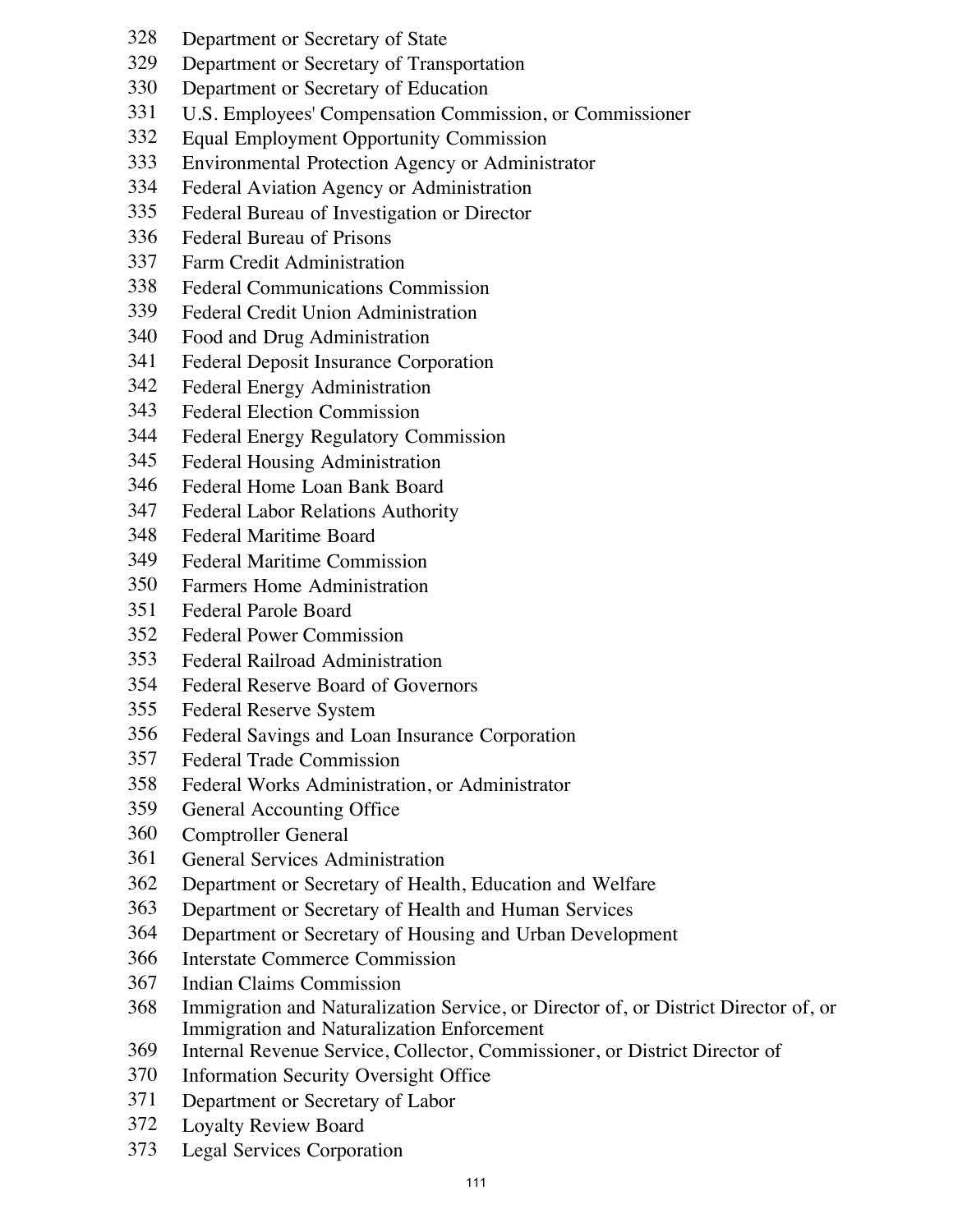- Merit Systems Protection Board
- Multistate Tax Commission
- National Aeronautics and Space Administration
- Secretary or administrative unit of the U.S. Navy
- National Credit Union Administration
- National Endowment for the Arts
- National Enforcement Commission
- National Highway Traffic Safety Administration
- National Labor Relations Board, or regional office or officer
- National Mediation Board
- National Railroad Adjustment Board
- Nuclear Regulatory Commission
- National Security Agency
- Office of Economic Opportunity
- Office of Management and Budget
- Office of Price Administration, or Price Administrator
- Office of Personnel Management
- Occupational Safety and Health Administration
- Occupational Safety and Health Review Commission
- Office of Workers' Compensation Programs
- Patent Office, or Commissioner of, or Board of Appeals of
- Pay Board (established under the Economic Stabilization Act of 1970)
- Pension Benefit Guaranty Corporation
- U.S. Public Health Service
- Postal Rate Commission
- Provider Reimbursement Review Board
- Renegotiation Board
- Railroad Adjustment Board
- Railroad Retirement Board
- Subversive Activities Control Board
- Small Business Administration
- Securities and Exchange Commission
- Social Security Administration or Commissioner
- Selective Service System
- Department or Secretary of the Treasury
- Tennessee Valley Authority
- United States Forest Service
- United States Parole Commission
- Postal Service and Post Office, or Postmaster General, or Postmaster
- United States Sentencing Commission
- Veterans' Administration
- War Production Board
- Wage Stabilization Board
- Unidentifiable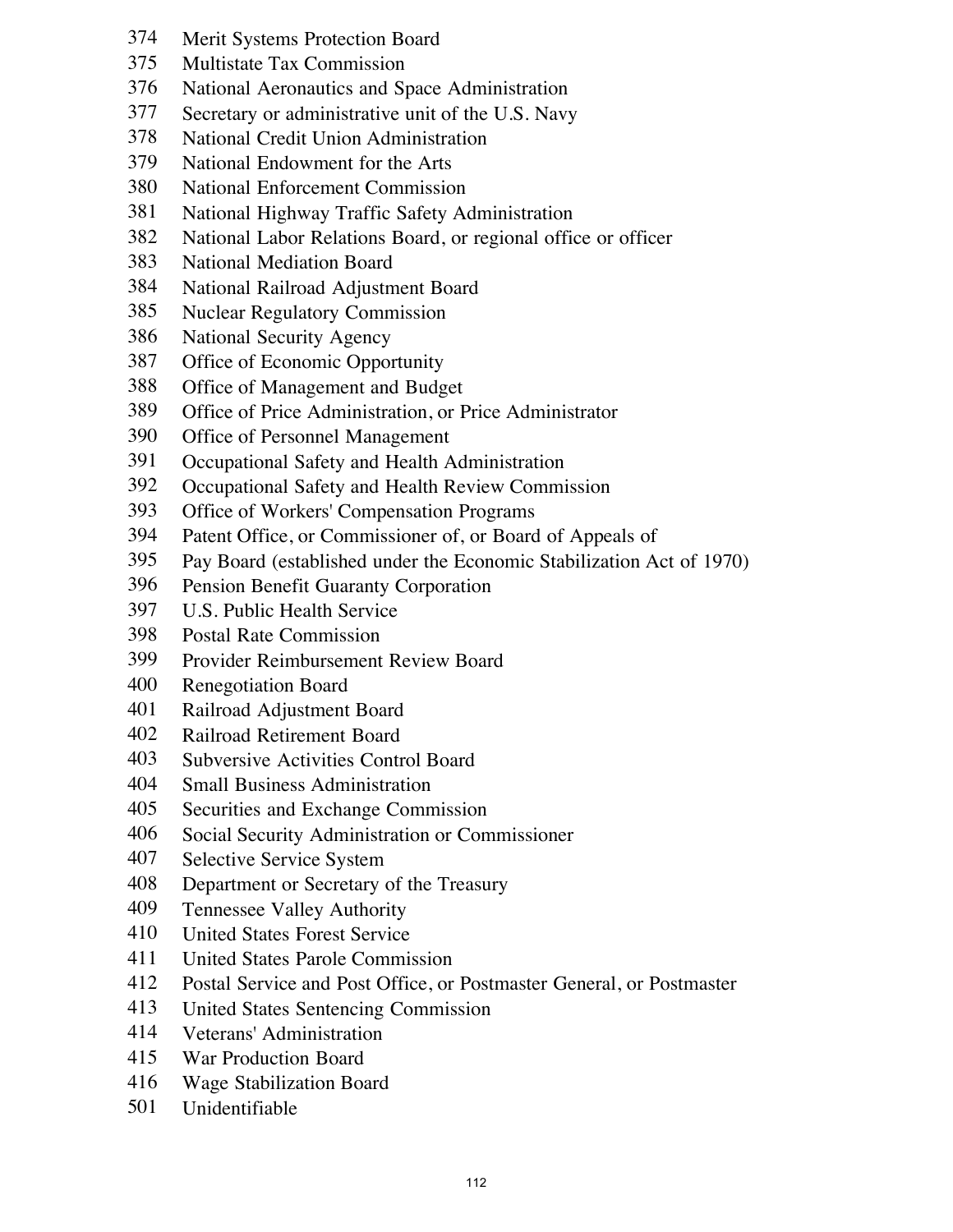# A25 varPartyWinning

*2 Distinct Values*

varPartyWinning is used in conjunction with: *partyWinning*

## **Values:**

- 0 no favorable disposition for petitioning party apparent
- 1 petitioning party received a favorable disposition

# A26 varPrecedentAlteration

*2 Distinct Values*

varPrecedentAlteration is used in conjunction with: *precedentAlteration*

#### **Values:**

- 0 no determinable formal alteration of precedent
- 1 precedent formally altered

# A27 varSplitVote

*2 Distinct Values*

varSplitVote is used in conjunction with: *splitVote*

### **Values:**

- 1 first vote on issue/legal provision
- 2 second vote on issue/legal provision

## A28 varStates

*61 Distinct Values*

varStates is used in conjunction with: *petitionerState respondentState adminActionState caseOriginState*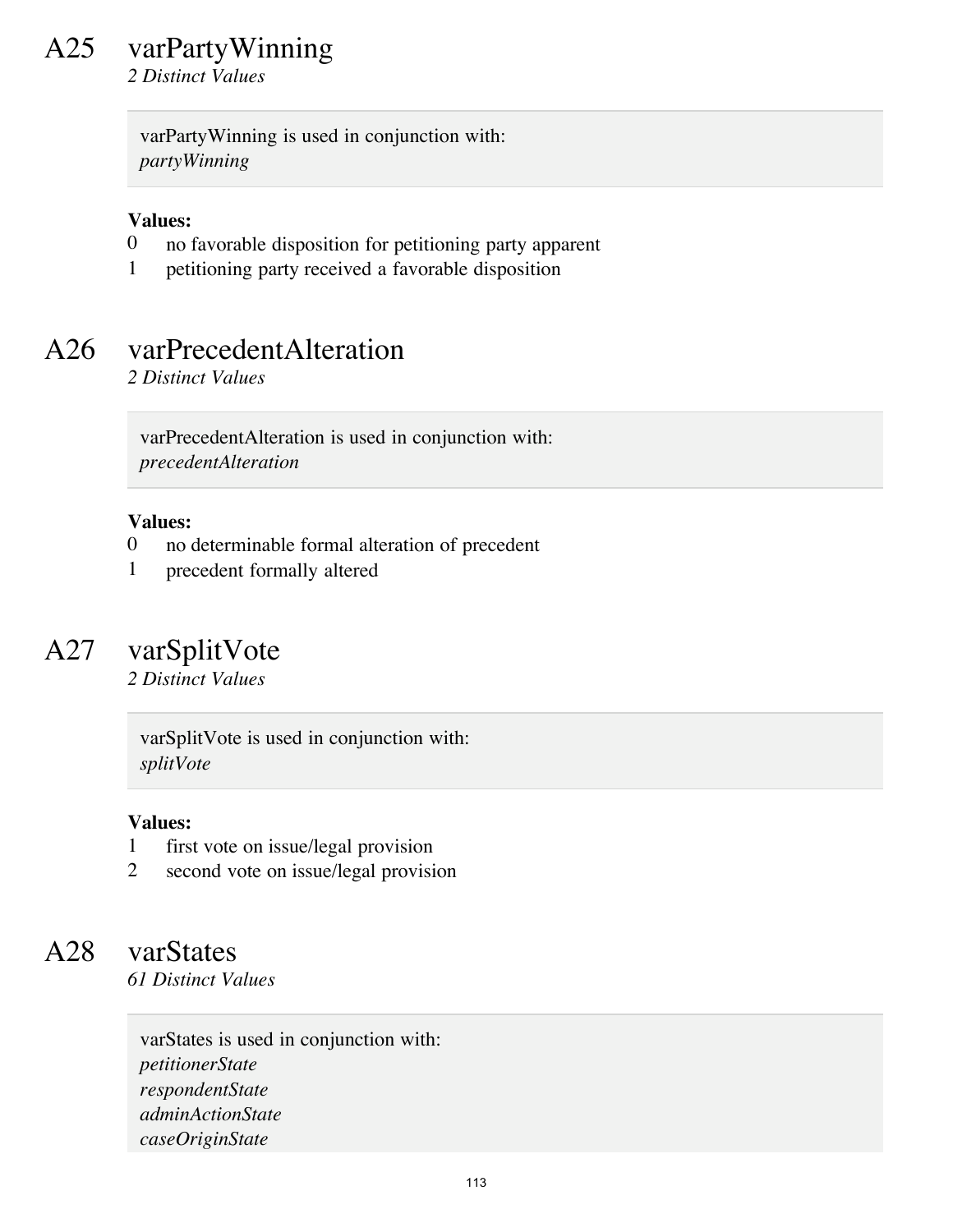# **Values:**

- Alabama
- Alaska
- American Samoa
- Arizona
- Arkansas
- California
- Colorado
- Connecticut
- Delaware
- District of Columbia
- Federated States of Micronesia
- Florida
- Georgia
- Guam
- Hawaii
- Idaho
- Illinois
- Indiana
- Iowa
- Kansas
- Kentucky
- Louisiana
- Maine
- Marshall Islands
- Maryland
- Massachusetts
- Michigan
- Minnesota
- Mississippi
- Missouri
- Montana
- Nebraska
- Nevada
- New Hampshire
- New Jersey
- New Mexico
- New York
- North Carolina
- North Dakota
- Northern Mariana Islands
- Ohio
- Oklahoma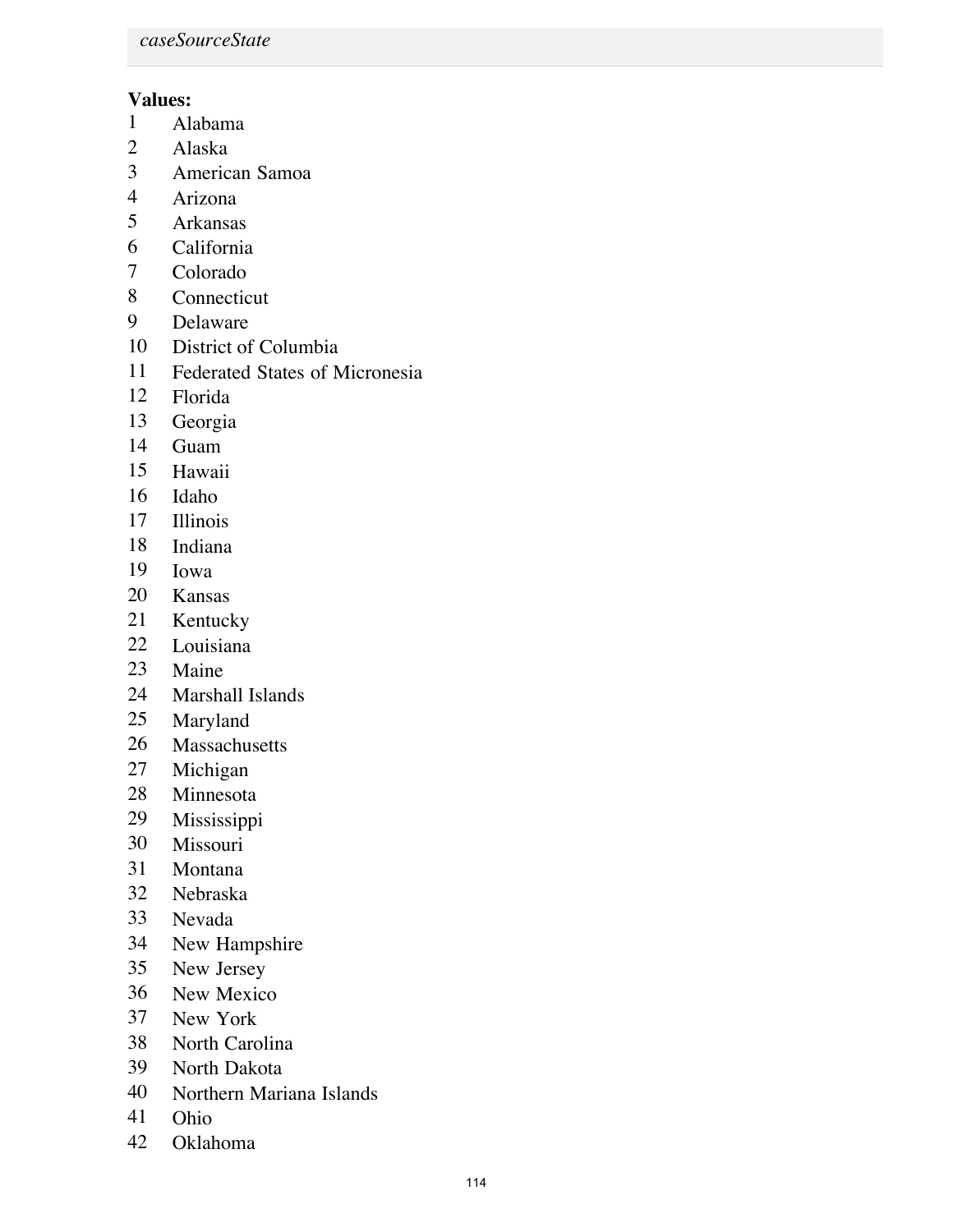- Oregon
- Palau
- Pennsylvania
- Puerto Rico
- Rhode Island
- South Carolina
- South Dakota
- 50 Tennessee<br>51 Texas
- **Texas**
- Utah
- Vermont
- Virgin Islands
- Virginia
- Washington
- West Virginia
- Wisconsin
- Wyoming
- United States
- Interstate Compact

## A29 varThreeJudgeFdc

*2 Distinct Values*

varThreeJudgeFdc is used in conjunction with: *threeJudgeFdc*

## **Values:**

- no mention that a 3-judge ct heard case
- 3-judge district ct heard case

## A30 varVote

*7 Distinct Values*

varVote is used in conjunction with: *vote*

### **Values:**

- voted with majority or plurality
- dissent
- regular concurrence
- special concurrence